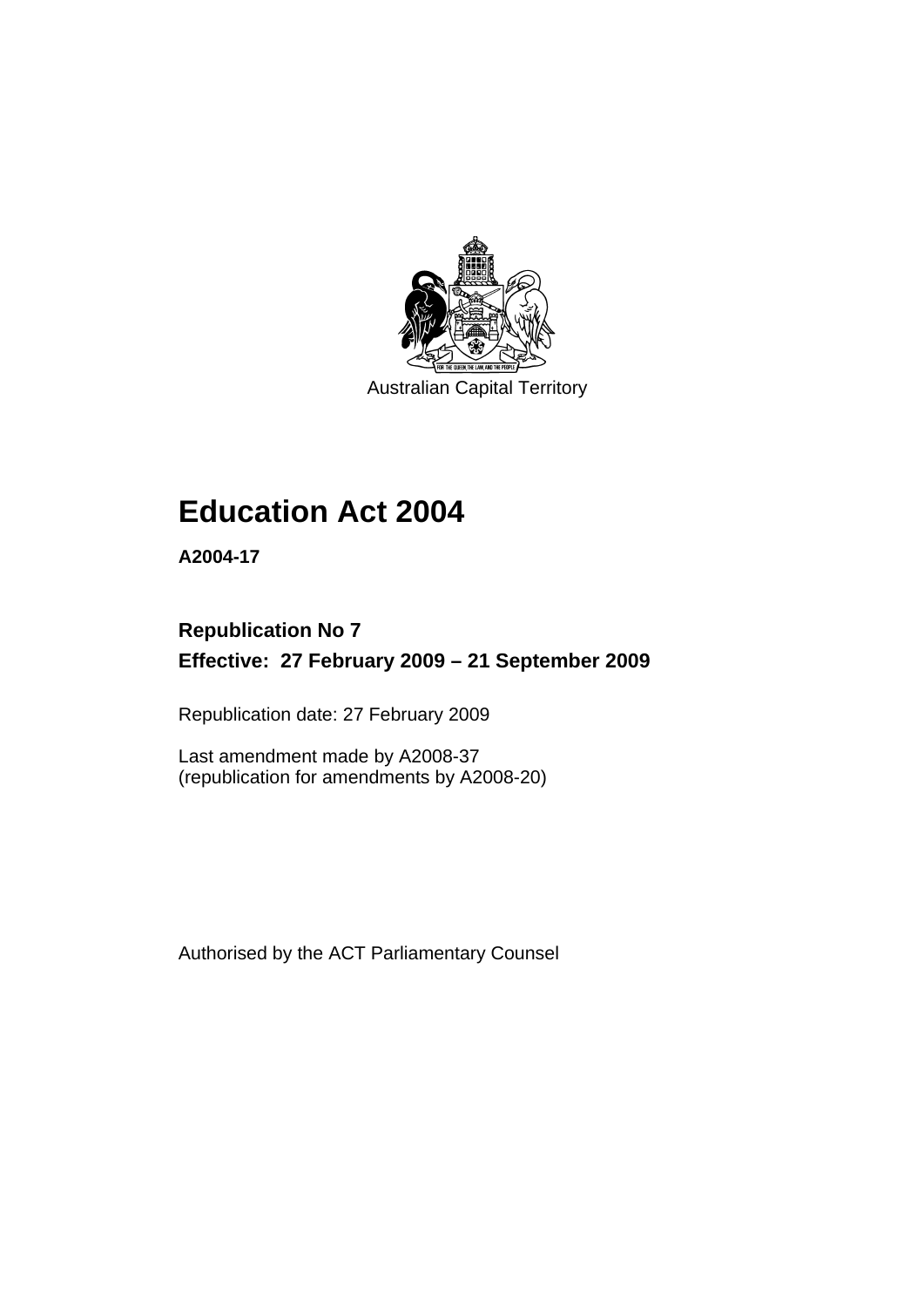### **About this republication**

#### **The republished law**

This is a republication of the *Education Act 2004* (including any amendment made under the *Legislation Act 2001*, part 11.3 (Editorial changes)) as in force on 27 February 2009*.* It also includes any amendment, repeal or expiry affecting the republished law to 27 February 2009.

The legislation history and amendment history of the republished law are set out in endnotes 3 and 4.

#### **Kinds of republications**

The Parliamentary Counsel's Office prepares 2 kinds of republications of ACT laws (see the ACT legislation register at www.legislation.act.gov.au):

- authorised republications to which the *Legislation Act 2001* applies
- unauthorised republications.

The status of this republication appears on the bottom of each page.

#### **Editorial changes**

The *Legislation Act 2001*, part 11.3 authorises the Parliamentary Counsel to make editorial amendments and other changes of a formal nature when preparing a law for republication. Editorial changes do not change the effect of the law, but have effect as if they had been made by an Act commencing on the republication date (see *Legislation Act 2001*, s 115 and s 117). The changes are made if the Parliamentary Counsel considers they are desirable to bring the law into line, or more closely into line, with current legislative drafting practice.

This republication does not include amendments made under part 11.3 (see endnote 1).

#### **Uncommenced provisions and amendments**

If a provision of the republished law has not commenced or is affected by an uncommenced amendment, the symbol  $\mathbf{U}$  appears immediately before the provision heading. The text of the uncommenced provision or amendment appears only in the last endnote.

#### **Modifications**

If a provision of the republished law is affected by a current modification, the symbol  $\mathbf{M}$ appears immediately before the provision heading. The text of the modifying provision appears in the endnotes. For the legal status of modifications, see *Legislation Act 2001*, section 95.

#### **Penalties**

The value of a penalty unit for an offence against this republished law at the republication date is—

- (a) if the person charged is an individual—\$100; or
- (b) if the person charged is a corporation—\$500.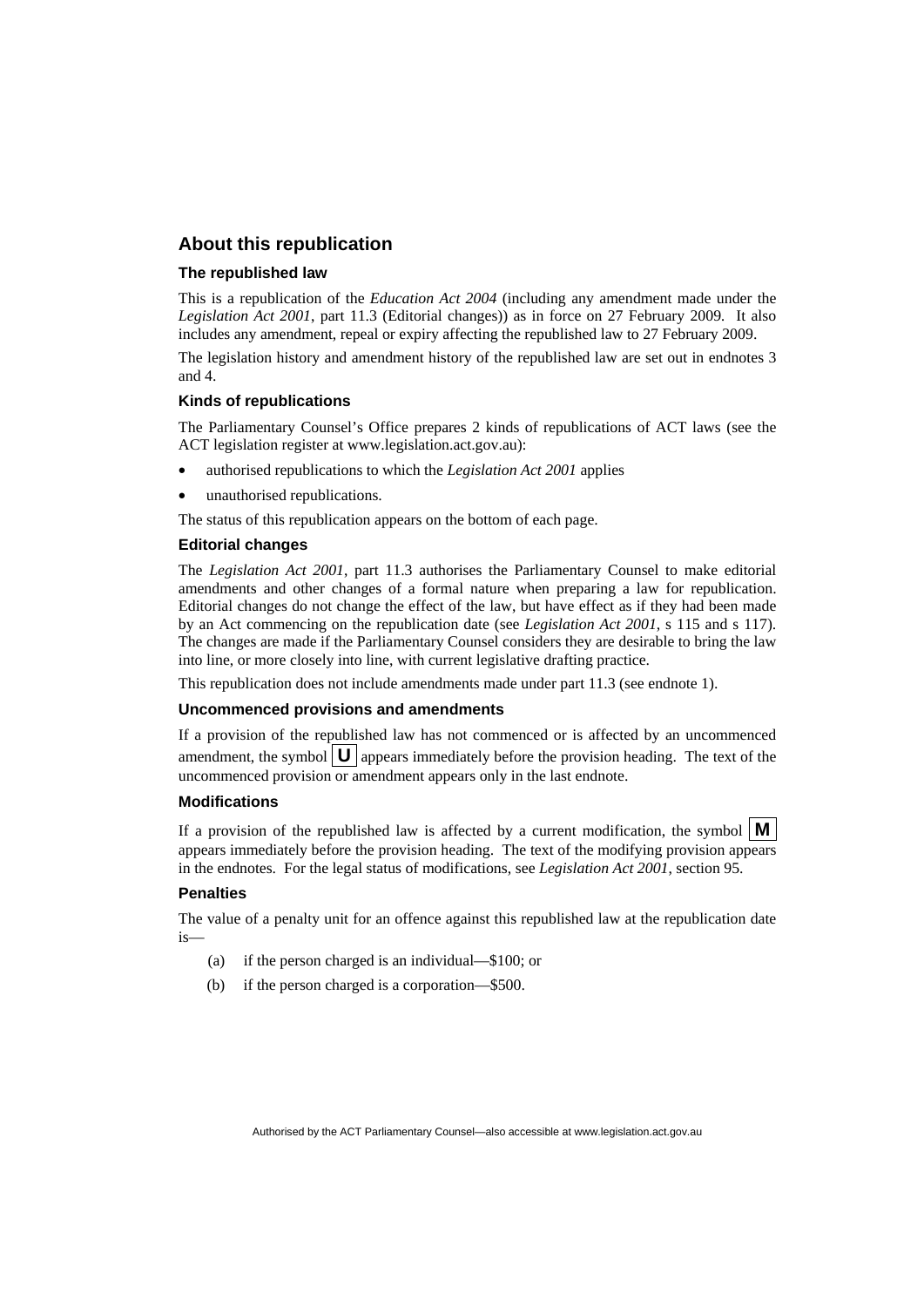

**[Education Act 2004](#page-10-0)** 

# **Contents**

## **Chapter 1 General**

| <b>Part 1.1</b> | <b>Preliminary</b>                                    |   |
|-----------------|-------------------------------------------------------|---|
| 1               | Name of Act                                           | 2 |
| 3               | Dictionary                                            | 2 |
| 4               | <b>Notes</b>                                          | 2 |
| 5               | Offences against Act-application of Criminal Code etc | 3 |
| 6               | Meaning of <i>parent</i> and <i>carer</i>             | 3 |
| <b>Part 1.2</b> | <b>General principles and objects</b>                 |   |
| 7               | General principles of Act                             | 4 |
| 8               | Main objects of Act                                   | 5 |

| - R7     | Education Act 2004           | contents 1 |
|----------|------------------------------|------------|
| 27/02/09 | Effective: 27/02/09-21/09/09 |            |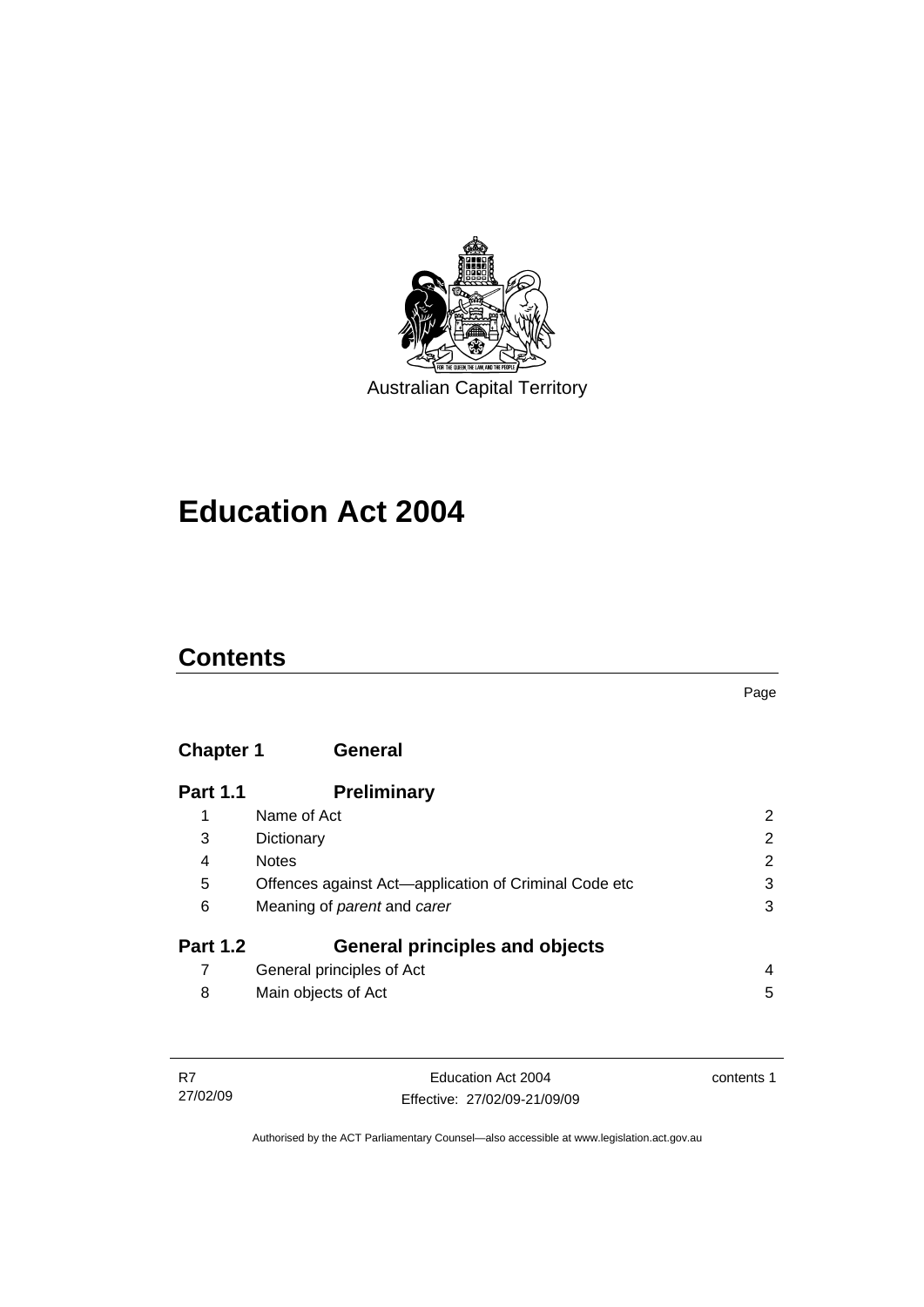#### **Contents**

| <b>Chapter 2</b><br><b>School enrolment and attendance</b><br>9<br>Meaning of compulsory school age<br>10<br>Compulsory enrolment<br>11<br>Compulsory attendance<br>12<br>Information about school-age children<br>13<br>Employment of children under school-leaving age<br>14<br><b>Exemption certificates</b><br>15<br>Duration of exemption certificates<br>16<br>Revocation of exemption certificates<br>17<br>Student transfer register<br><b>Government schools</b><br><b>General</b><br>18<br>Principles on which ch 3 based<br><b>Establishment and operation of government</b><br>schools<br>20<br>Establishing government schools etc<br>21<br>Operation of government schools<br>22<br>Investigation of complaints-government schools<br>23<br>Review of government school system<br>24<br>Review of operation of government schools<br>25<br>Reporting to parents-government schools<br>26<br>Education to be free<br>27<br>Voluntary financial contributions<br>Secular education<br>28<br>29<br>Religious education<br>Curriculum<br>30<br>31<br>Approved educational courses for students at government schools<br><b>Attendance at government schools</b><br>32<br>Keeping of register of enrolments and attendances for government<br>schools | Page           |
|----------------------------------------------------------------------------------------------------------------------------------------------------------------------------------------------------------------------------------------------------------------------------------------------------------------------------------------------------------------------------------------------------------------------------------------------------------------------------------------------------------------------------------------------------------------------------------------------------------------------------------------------------------------------------------------------------------------------------------------------------------------------------------------------------------------------------------------------------------------------------------------------------------------------------------------------------------------------------------------------------------------------------------------------------------------------------------------------------------------------------------------------------------------------------------------------------------------------------------------------------------------|----------------|
|                                                                                                                                                                                                                                                                                                                                                                                                                                                                                                                                                                                                                                                                                                                                                                                                                                                                                                                                                                                                                                                                                                                                                                                                                                                                |                |
|                                                                                                                                                                                                                                                                                                                                                                                                                                                                                                                                                                                                                                                                                                                                                                                                                                                                                                                                                                                                                                                                                                                                                                                                                                                                | $\overline{7}$ |
|                                                                                                                                                                                                                                                                                                                                                                                                                                                                                                                                                                                                                                                                                                                                                                                                                                                                                                                                                                                                                                                                                                                                                                                                                                                                | 7              |
|                                                                                                                                                                                                                                                                                                                                                                                                                                                                                                                                                                                                                                                                                                                                                                                                                                                                                                                                                                                                                                                                                                                                                                                                                                                                | $\overline{7}$ |
| <b>Chapter 3</b>                                                                                                                                                                                                                                                                                                                                                                                                                                                                                                                                                                                                                                                                                                                                                                                                                                                                                                                                                                                                                                                                                                                                                                                                                                               | 8              |
|                                                                                                                                                                                                                                                                                                                                                                                                                                                                                                                                                                                                                                                                                                                                                                                                                                                                                                                                                                                                                                                                                                                                                                                                                                                                | 9              |
|                                                                                                                                                                                                                                                                                                                                                                                                                                                                                                                                                                                                                                                                                                                                                                                                                                                                                                                                                                                                                                                                                                                                                                                                                                                                | 9              |
|                                                                                                                                                                                                                                                                                                                                                                                                                                                                                                                                                                                                                                                                                                                                                                                                                                                                                                                                                                                                                                                                                                                                                                                                                                                                | 10             |
|                                                                                                                                                                                                                                                                                                                                                                                                                                                                                                                                                                                                                                                                                                                                                                                                                                                                                                                                                                                                                                                                                                                                                                                                                                                                | 10             |
|                                                                                                                                                                                                                                                                                                                                                                                                                                                                                                                                                                                                                                                                                                                                                                                                                                                                                                                                                                                                                                                                                                                                                                                                                                                                | 10             |
| <b>Part 3.1</b><br><b>Part 3.2</b><br><b>Part 3.3</b>                                                                                                                                                                                                                                                                                                                                                                                                                                                                                                                                                                                                                                                                                                                                                                                                                                                                                                                                                                                                                                                                                                                                                                                                          |                |
|                                                                                                                                                                                                                                                                                                                                                                                                                                                                                                                                                                                                                                                                                                                                                                                                                                                                                                                                                                                                                                                                                                                                                                                                                                                                |                |
|                                                                                                                                                                                                                                                                                                                                                                                                                                                                                                                                                                                                                                                                                                                                                                                                                                                                                                                                                                                                                                                                                                                                                                                                                                                                | 11             |
|                                                                                                                                                                                                                                                                                                                                                                                                                                                                                                                                                                                                                                                                                                                                                                                                                                                                                                                                                                                                                                                                                                                                                                                                                                                                |                |
|                                                                                                                                                                                                                                                                                                                                                                                                                                                                                                                                                                                                                                                                                                                                                                                                                                                                                                                                                                                                                                                                                                                                                                                                                                                                | 13             |
|                                                                                                                                                                                                                                                                                                                                                                                                                                                                                                                                                                                                                                                                                                                                                                                                                                                                                                                                                                                                                                                                                                                                                                                                                                                                | 14             |
|                                                                                                                                                                                                                                                                                                                                                                                                                                                                                                                                                                                                                                                                                                                                                                                                                                                                                                                                                                                                                                                                                                                                                                                                                                                                | 15             |
|                                                                                                                                                                                                                                                                                                                                                                                                                                                                                                                                                                                                                                                                                                                                                                                                                                                                                                                                                                                                                                                                                                                                                                                                                                                                | 15             |
|                                                                                                                                                                                                                                                                                                                                                                                                                                                                                                                                                                                                                                                                                                                                                                                                                                                                                                                                                                                                                                                                                                                                                                                                                                                                | 15             |
|                                                                                                                                                                                                                                                                                                                                                                                                                                                                                                                                                                                                                                                                                                                                                                                                                                                                                                                                                                                                                                                                                                                                                                                                                                                                | 16             |
|                                                                                                                                                                                                                                                                                                                                                                                                                                                                                                                                                                                                                                                                                                                                                                                                                                                                                                                                                                                                                                                                                                                                                                                                                                                                | 16             |
|                                                                                                                                                                                                                                                                                                                                                                                                                                                                                                                                                                                                                                                                                                                                                                                                                                                                                                                                                                                                                                                                                                                                                                                                                                                                | 17             |
|                                                                                                                                                                                                                                                                                                                                                                                                                                                                                                                                                                                                                                                                                                                                                                                                                                                                                                                                                                                                                                                                                                                                                                                                                                                                | 17             |
|                                                                                                                                                                                                                                                                                                                                                                                                                                                                                                                                                                                                                                                                                                                                                                                                                                                                                                                                                                                                                                                                                                                                                                                                                                                                | 17             |
|                                                                                                                                                                                                                                                                                                                                                                                                                                                                                                                                                                                                                                                                                                                                                                                                                                                                                                                                                                                                                                                                                                                                                                                                                                                                | 18             |
|                                                                                                                                                                                                                                                                                                                                                                                                                                                                                                                                                                                                                                                                                                                                                                                                                                                                                                                                                                                                                                                                                                                                                                                                                                                                | 18             |
|                                                                                                                                                                                                                                                                                                                                                                                                                                                                                                                                                                                                                                                                                                                                                                                                                                                                                                                                                                                                                                                                                                                                                                                                                                                                |                |
|                                                                                                                                                                                                                                                                                                                                                                                                                                                                                                                                                                                                                                                                                                                                                                                                                                                                                                                                                                                                                                                                                                                                                                                                                                                                | 20             |
| Education Act 2004<br>contents 2                                                                                                                                                                                                                                                                                                                                                                                                                                                                                                                                                                                                                                                                                                                                                                                                                                                                                                                                                                                                                                                                                                                                                                                                                               | R7             |
| Effective: 27/02/09-21/09/09                                                                                                                                                                                                                                                                                                                                                                                                                                                                                                                                                                                                                                                                                                                                                                                                                                                                                                                                                                                                                                                                                                                                                                                                                                   | 27/02/09       |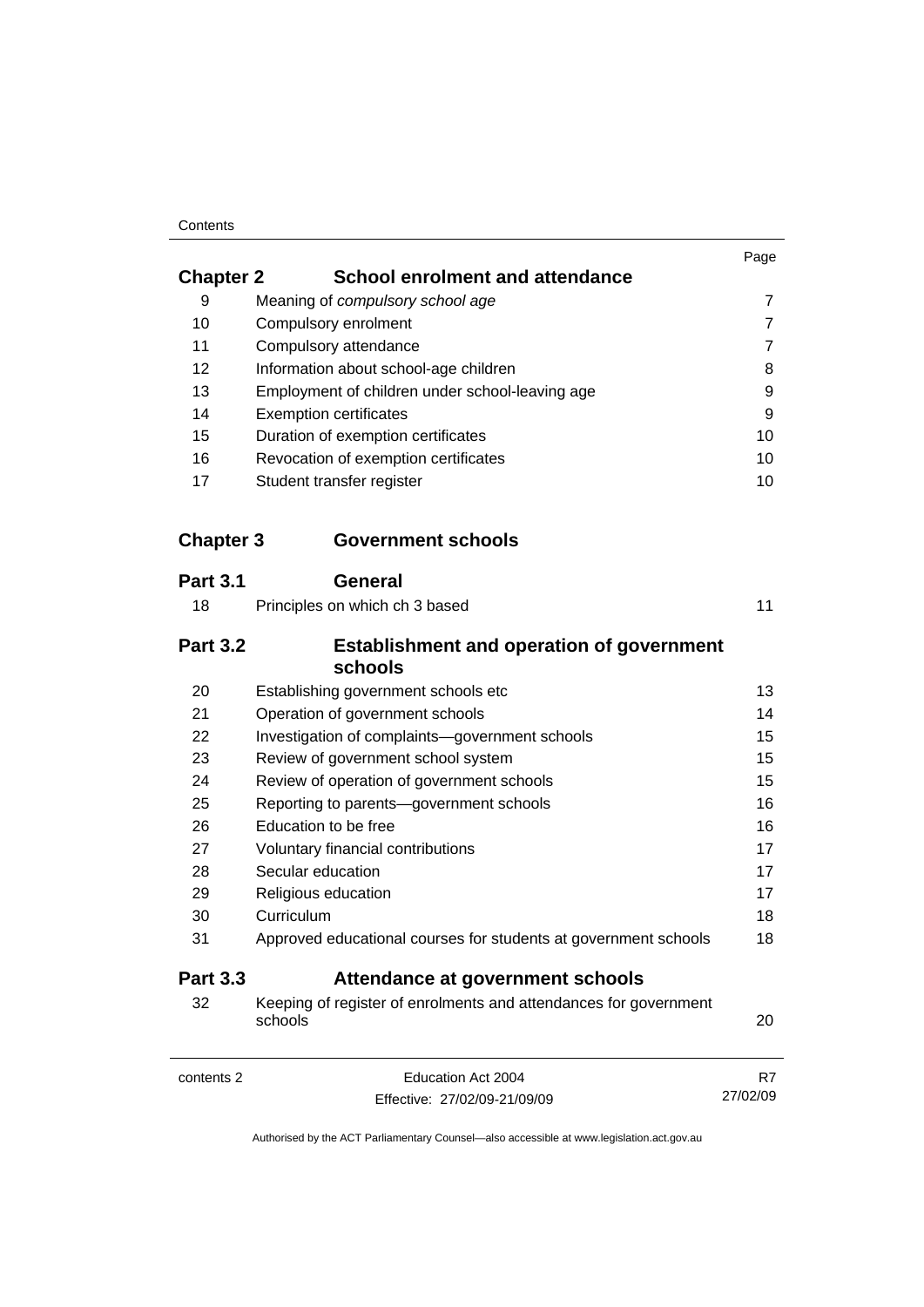|                 |                                                                                                           | Contents |
|-----------------|-----------------------------------------------------------------------------------------------------------|----------|
|                 |                                                                                                           | Page     |
| 33              | Keeping records of enrolment and attendances for government<br>schools                                    | 20       |
| 34              | Inspection of register of enrolment and attendances for government<br>schools                             | 21       |
| 35              | Procedures to encourage school attendance at government schools                                           | 22       |
| 36              | Suspension, exclusion or transfer of student by chief executive                                           | 22       |
| <b>Part 3.4</b> | <b>School boards of government schools</b>                                                                |          |
| Division 3.4.1  | Interpretation                                                                                            |          |
| 37              | Definitions for pt 3.4                                                                                    | 26       |
| Division 3.4.2  | <b>Establishment and membership</b>                                                                       |          |
| 38              | Establishment of school boards                                                                            | 27       |
| 39              | Functions of school boards etc.                                                                           | 27       |
| 40              | Declaration of parents and citizens associations in certain<br>circumstances                              | 29       |
| 41              | Composition of school boards generally                                                                    | 29       |
| 42              | Composition of school boards of small schools                                                             | 31       |
| 43              | Composition of school boards of school-related institutions and other<br>schools in special circumstances | 32       |
| 44              | Ending of appointment of members of school board                                                          | 34       |
| 45              | Chairperson and deputy chairperson of school boards                                                       | 34       |
| 46              | School boards to take part in selection of school principals                                              | 35       |
| Division 3.4.3  | Proceedings of school boards                                                                              |          |
| 47              | Time and place of meetings of school boards                                                               | 35       |
| 48              | Procedures governing proceedings of school boards                                                         | 36       |
| 49              | Disclosure of interests by members of school boards                                                       | 37       |
| 49A             | Protection of members of school boards                                                                    | 38       |
| Division 3.4.4  | <b>Financial matters</b>                                                                                  |          |
| 50              | School boards to approve budgets                                                                          | 38       |
| 51              | Application of money of school                                                                            | 39       |
| 52              | School boards to approve financial statement and report                                                   | 39       |
| 53              | School boards to make available summaries of budget and annual<br>report                                  | 40       |
|                 |                                                                                                           |          |

| R7       | Education Act 2004           | contents 3 |
|----------|------------------------------|------------|
| 27/02/09 | Effective: 27/02/09-21/09/09 |            |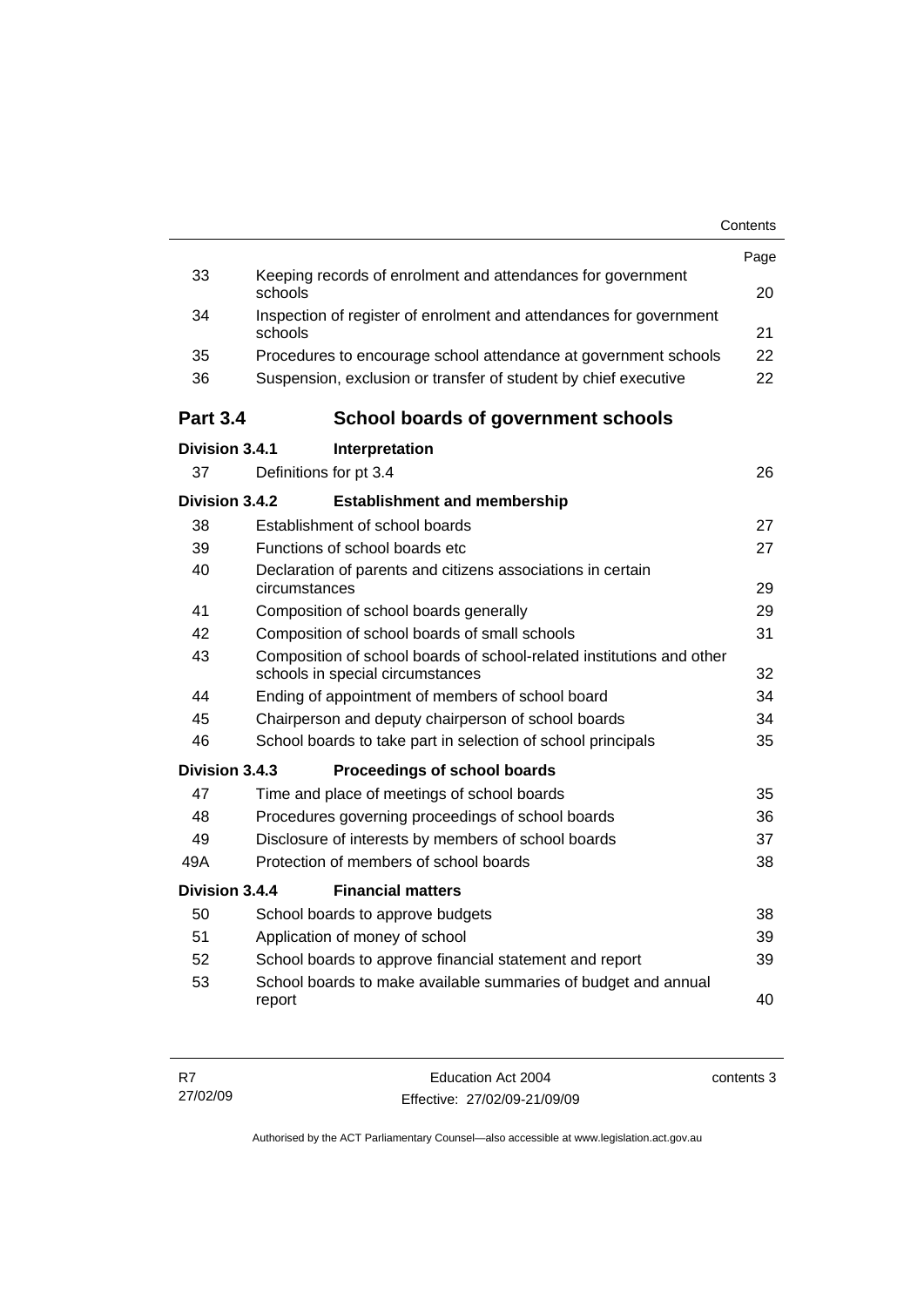#### **Contents**

|                  |                                                            | Page |
|------------------|------------------------------------------------------------|------|
| <b>Part 3.5</b>  | <b>Government Schools Education Council</b>                |      |
| Division 3.5.1   | <b>Establishment and membership</b>                        |      |
| 54               | Establishment of council (government)                      | 41   |
| 55               | Functions of council (government)                          | 41   |
| 56               | Membership of council (government)                         | 41   |
| 57               | Appointed members of council (government)                  | 42   |
| 58               | Deputy chairperson of council (government)                 | 43   |
| 59               | Term of appointment to council (government)                | 43   |
| 60               | Ending of appointment to council (government)              | 43   |
| 61               | Conditions of appointment generally of appointed members   | 44   |
| 62               | Arrangements for staff                                     | 44   |
| Division 3.5.2   | Proceedings of council (government)                        |      |
| 63               | Time and place of meetings of council (government)         | 44   |
| 64               | Procedures governing proceedings of council (government)   | 44   |
| 65               | Disclosure of interests by members of council (government) | 46   |
| Division 3.5.3   | Other provisions relating to council (government)          |      |
| 66               | Minister to seek advice                                    | 47   |
| 66A              | Minister to present advice of council (government)         | 47   |
| <b>Part 3.6</b>  | <b>Other provisions</b>                                    |      |
| Division 3.6.1   | Authorised persons (government)                            |      |
| 67               | Appointment of authorised persons (government)             | 48   |
| 68               | Identity cards for authorised persons (government)         | 49   |
| Division 3.6.2   | Inspection powers for government schools                   |      |
| 69               | Power not to be exercised before identity card shown etc   | 49   |
| 70               | Entry to government schools                                | 50   |
| 71               | Powers on entry                                            | 50   |
| <b>Chapter 4</b> | <b>Non-government schools</b>                              |      |
| Dag14            | ^^^~ <b>~~</b>                                             |      |

| <b>Part 4.1</b> | General                      |          |
|-----------------|------------------------------|----------|
| 74              | Meaning of school in ch 4    | 51       |
|                 |                              |          |
| contents 4      | Education Act 2004           | R7       |
|                 | Effective: 27/02/09-21/09/09 | 27/02/09 |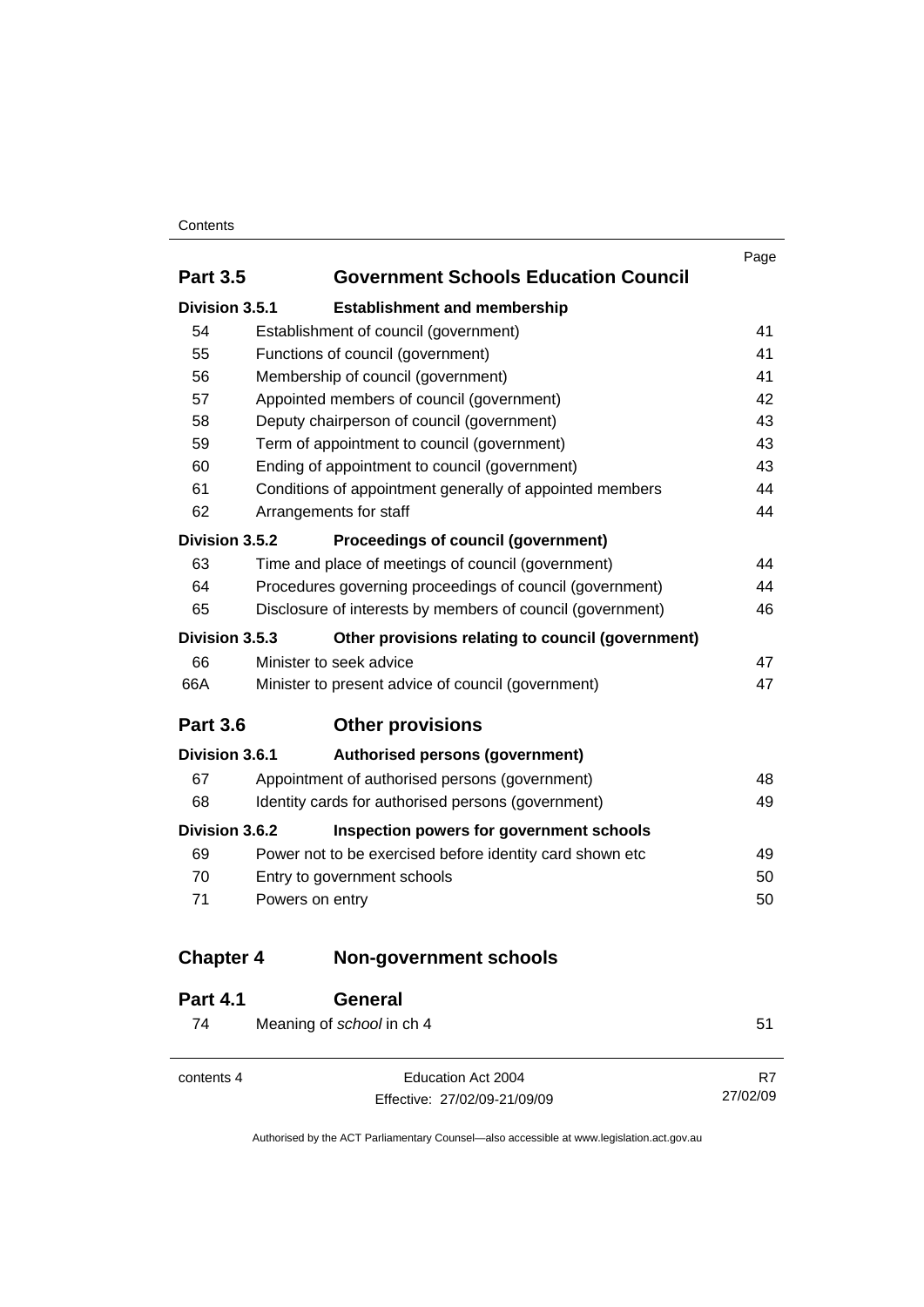|                 |                                                                                                         | Contents |
|-----------------|---------------------------------------------------------------------------------------------------------|----------|
|                 |                                                                                                         | Page     |
| 75              | Principles on which ch 4 based                                                                          | 51       |
| 77              | Registrar                                                                                               | 52       |
| 78              | Functions of registrar                                                                                  | 52       |
| 79              | Register of non-government schools                                                                      | 52       |
| 80              | Availability of information about operation of non-government schools<br>and their educational programs | 52       |
| 81              | Approved educational courses for students at non-government schools                                     | 53       |
| <b>Part 4.2</b> | <b>Registration-non-government schools</b>                                                              |          |
| 82              | Schools to be registered                                                                                | 54       |
| 83              | Applications for in-principle approval for proposed registration                                        | 55       |
| 84              | Deciding in-principle applications                                                                      | 55       |
| 85              | Application for provisional registration                                                                | 57       |
| 86              | Provisional registration                                                                                | 58       |
| 87              | Application for registration                                                                            | 60       |
| 88              | Registration                                                                                            | 60       |
| 88A             | Application for registration at additional campus                                                       | 61       |
| 88B             | Registration at additional campus                                                                       | 62       |
| 89              | Application for registration at additional educational levels                                           | 64       |
| 90              | Registration at additional educational levels                                                           | 65       |
| 91              | Conditions of provisional registration or registration                                                  | 67       |
| 92              | Certificate of provisional registration or registration                                                 | 68       |
| 93              | Period of provisional registration and registration                                                     | 68       |
| 94              | Investigation of complaints-non-government schools                                                      | 69       |
| 95              | Cancellation of provisional registration or registration                                                | 69       |
| 96              | Application for renewal of registration                                                                 | 70       |
| 97              | Renewal of registration                                                                                 | 71       |
| 98              | Inspection of panel reports for school registration etc                                                 | 72       |
| <b>Part 4.3</b> | Attendance at non-government schools                                                                    |          |
| 99              | Keeping of register of enrolments and attendances for non-<br>government schools                        | 74       |
| 100             | Keeping records of enrolment and attendances for non-government<br>schools                              | 74       |

| R7       | Education Act 2004           | contents 5 |
|----------|------------------------------|------------|
| 27/02/09 | Effective: 27/02/09-21/09/09 |            |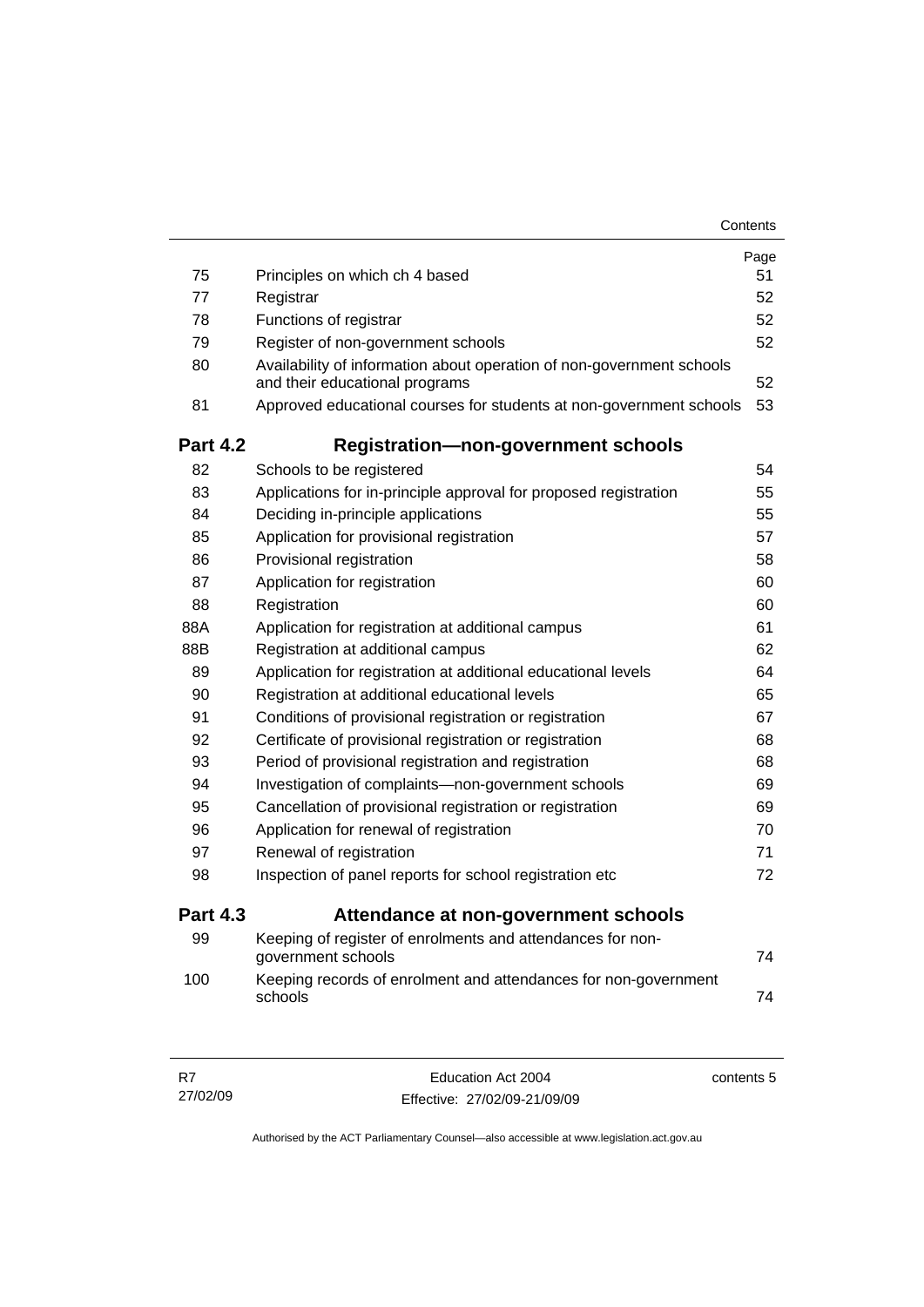| Contents |
|----------|
|          |

|                 |                                                                                    | Page |
|-----------------|------------------------------------------------------------------------------------|------|
| 101             | Inspection of register of enrolment and attendances for non-<br>government schools | 75   |
| 102             | Procedures to encourage attendance at non-government schools                       | 76   |
| 103             | Reporting to parents-non-government schools                                        | 76   |
| 104             | Suspension, transfer or exclusion of students-Catholic systemic                    |      |
|                 | schools                                                                            | 77   |
| 105             | Suspension or exclusion of students-other non-government schools                   | 79   |
| <b>Part 4.4</b> | <b>Non-government Schools Education Council</b>                                    |      |
| Division 4.4.1  | <b>Establishment and membership</b>                                                |      |
| 106             | Establishment of council (non-government)                                          | 83   |
| 107             | Functions of council (non-government)                                              | 83   |
| 108             | Membership of council (non-government)                                             | 83   |
| 109             | Members of council (non-government)                                                | 83   |
| 110             | Deputy chairperson of council (non-government)                                     | 84   |
| 111             | Term of appointment to council (non-government)                                    | 84   |
| 112             | Ending of appointment to council (non-government)                                  | 85   |
| 113             | Conditions of appointment generally of council (non-government)<br>members         | 85   |
| 114             | Arrangements for staff                                                             | 85   |
| Division 4.4.2  | Proceedings of council (non-government)                                            |      |
| 115             | Time and place of meetings of council (non-government)                             | 86   |
| 116             | Proceedings of council (non-government)                                            | 86   |
| 117             | Disclosure of interests by members of council (non-government)                     | 86   |
| Division 4.4.3  | Other provisions relating to council (non-government)                              |      |
| 118             | Minister to seek advice                                                            | 87   |
| 118A            | Minister to present advice of council (non-government)                             | 87   |
| <b>Part 4.5</b> | <b>Other provisions</b>                                                            |      |
| Division 4.5.1  | Authorised persons (non-government)                                                |      |
| 119             | Appointment of authorised persons (non-government)                                 | 88   |
| 120             | Identity cards for authorised persons (non-government)                             | 89   |
|                 |                                                                                    |      |

contents 6 Education Act 2004 Effective: 27/02/09-21/09/09

R7 27/02/09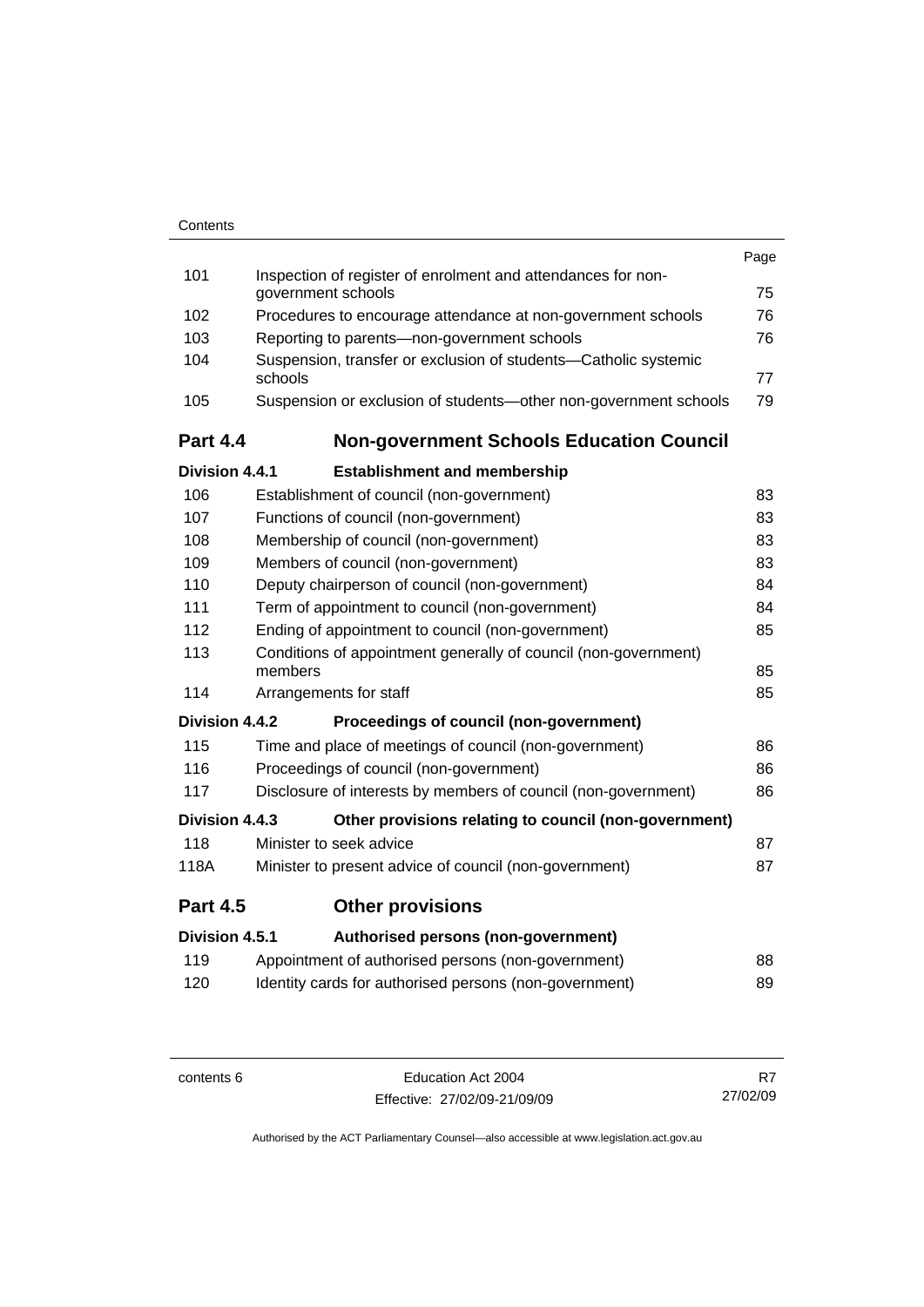**Contents** 

| Division 4.5.2 | Inspection powers for non-government schools              | Page |
|----------------|-----------------------------------------------------------|------|
| 121            | Power not to be exercised before identity card shown etc. | 89   |
| 122            | Entry to non-government schools for inspections           | 90   |
| 123            | Entry to non-government schools with consent              | 90   |
| 124            | Consent to entry                                          | 90   |
| 125            | Powers on entry                                           | 91   |

### **Chapter 5 Home education**

| <b>Part 5.1</b> | General                                         |    |
|-----------------|-------------------------------------------------|----|
| 128             | Principles on which ch 5 based                  | 92 |
| <b>Part 5.2</b> | <b>Registration-home education</b>              |    |
| 129             | Meaning of home education                       | 93 |
| 130             | Provisional registration for home education     | 93 |
| 131             | Registration for home education                 | 93 |
| 132             | Conditions of registration for home education   | 94 |
| 133             | Registration of child                           | 94 |
| 134             | Period of registration                          | 95 |
| 135             | Cancellation of registration for home education | 95 |
| 136             | Certificate of registration for home education  | 96 |
| 137             | Renewal of registration for home education      | 96 |
| 138             | Home education reports                          | 97 |
| 139             | Home education register                         | 97 |

# **Chapter 6 Miscellaneous**

| <b>Part 6.1</b> | <b>Notification and review of decisions</b> |     |
|-----------------|---------------------------------------------|-----|
| 140             | Definitions-pt 6.1                          | 98  |
| 141             | Internal review notices                     | 99  |
| 142             | Applications for internal review            | 99  |
| 143             | Applications not stay reviewable decisions  | 100 |
| 144             | Internal review                             | 100 |

| - R7     | Education Act 2004           | contents 7 |
|----------|------------------------------|------------|
| 27/02/09 | Effective: 27/02/09-21/09/09 |            |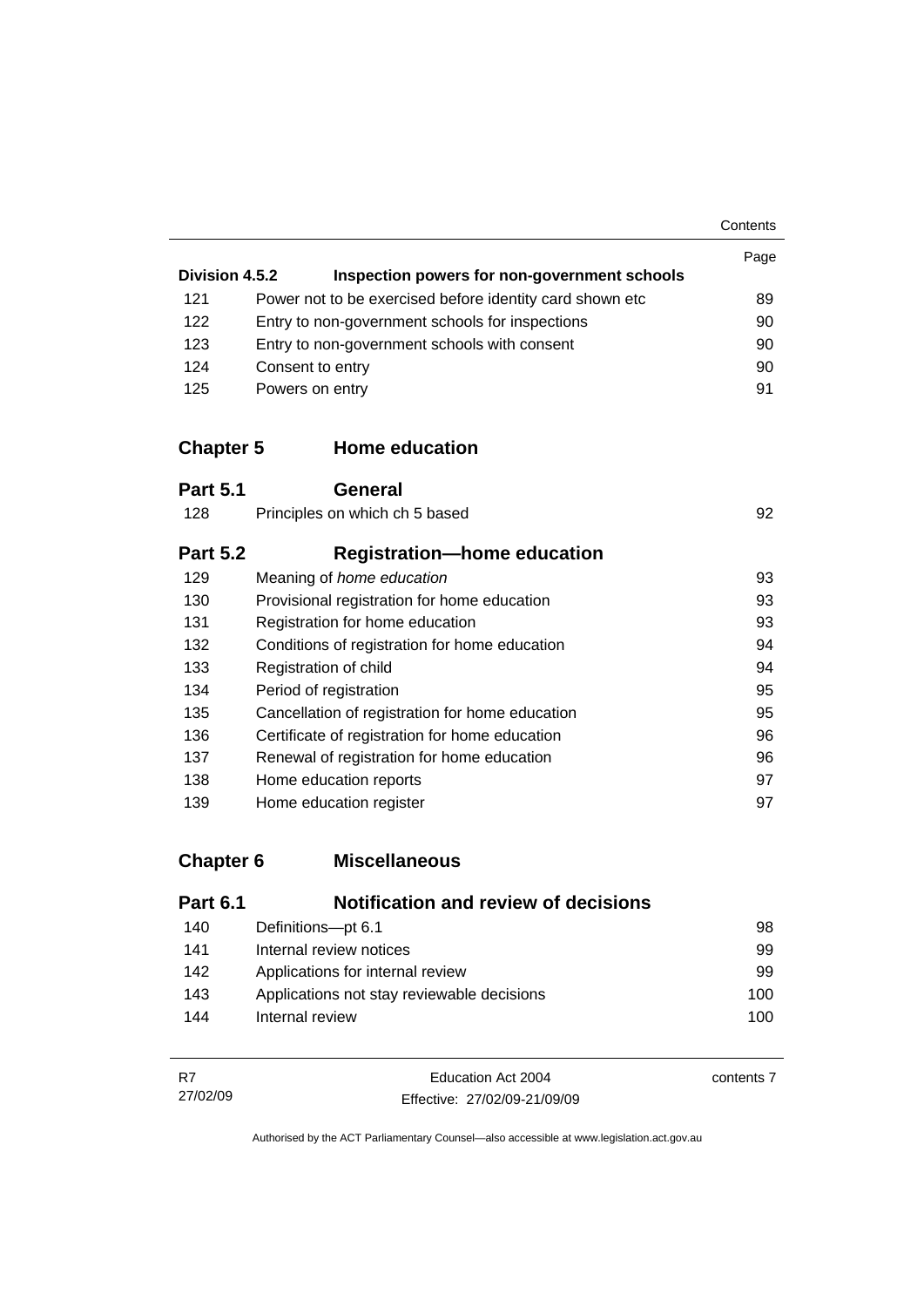| Contents |
|----------|
|----------|

|                   |                                                                                                        | Page |
|-------------------|--------------------------------------------------------------------------------------------------------|------|
| 145               | Reviewable decision notices                                                                            | 100  |
| 145A              | Applications to ACAT                                                                                   | 101  |
| <b>Part 6.2</b>   | <b>Other provisions</b>                                                                                |      |
| 146               | Preschools                                                                                             | 102  |
| 147               | Offences on school premises                                                                            | 102  |
| 148               | Obligations on parents                                                                                 | 103  |
| 149               | Notification of parents                                                                                | 103  |
| 150               | Minister may grant scholarships etc                                                                    | 103  |
| 151               | Gifts and donations                                                                                    | 104  |
| 152               | <b>Education trust fund</b>                                                                            | 104  |
| 153               | Notices of intention under former education Act to conduct schools at<br>additional educational levels | 105  |
| 154               | Approved forms                                                                                         | 106  |
| 155               | Regulation-making power                                                                                | 106  |
| <b>Schedule 1</b> | <b>Reviewable decisions</b>                                                                            | 107  |
| <b>Dictionary</b> |                                                                                                        | 110  |
| <b>Endnotes</b>   |                                                                                                        |      |
| 1                 | About the endnotes                                                                                     | 117  |
| $\overline{2}$    | Abbreviation key                                                                                       | 117  |
| 3                 | Legislation history                                                                                    | 118  |
| 4                 | Amendment history                                                                                      | 119  |
| 5                 | Earlier republications                                                                                 | 125  |

contents 8 Education Act 2004 Effective: 27/02/09-21/09/09

R7 27/02/09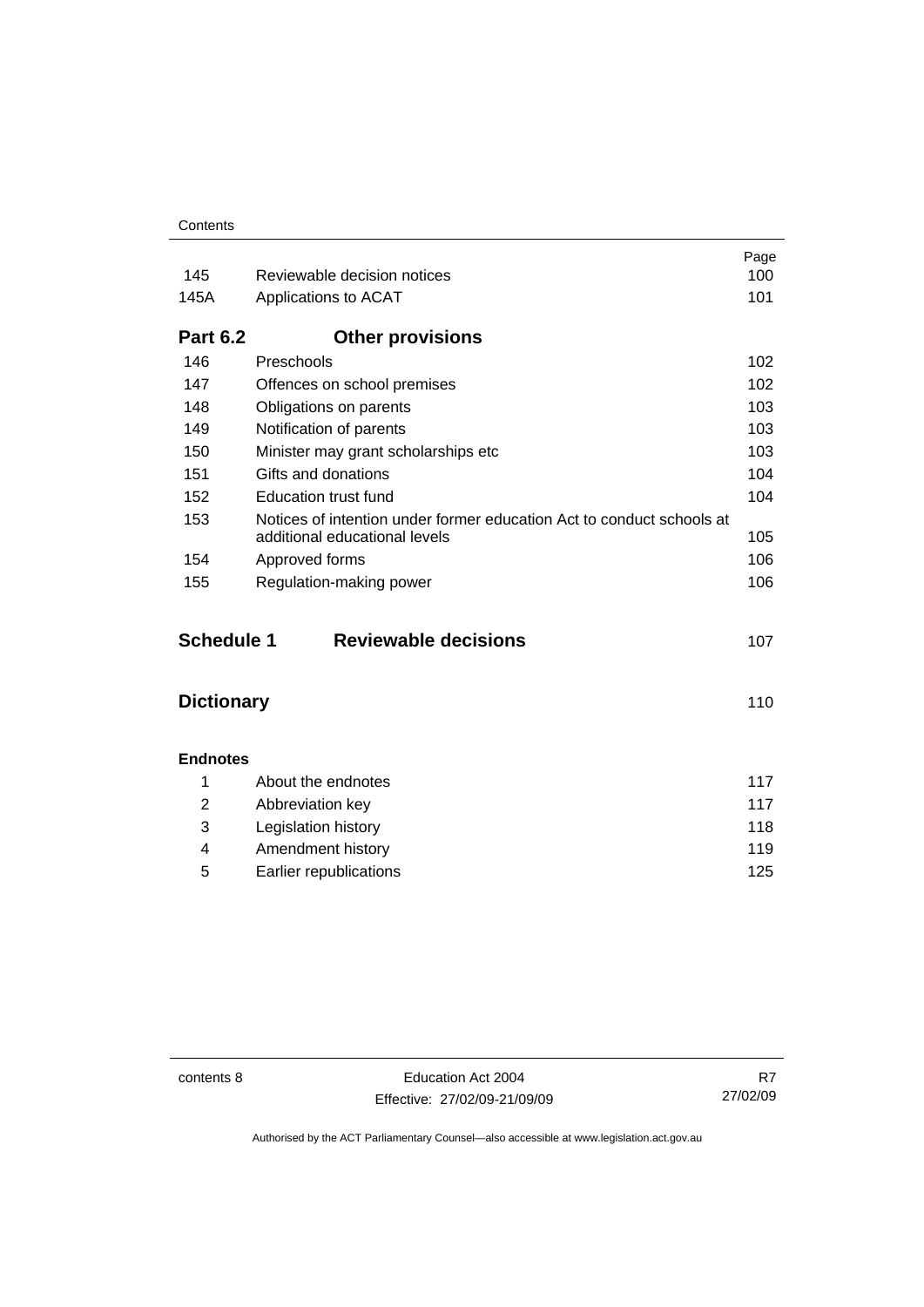<span id="page-10-0"></span>

# **Education Act 2004**

An Act about the education of children in the ACT, and for other purposes

R7 27/02/09

I

page 1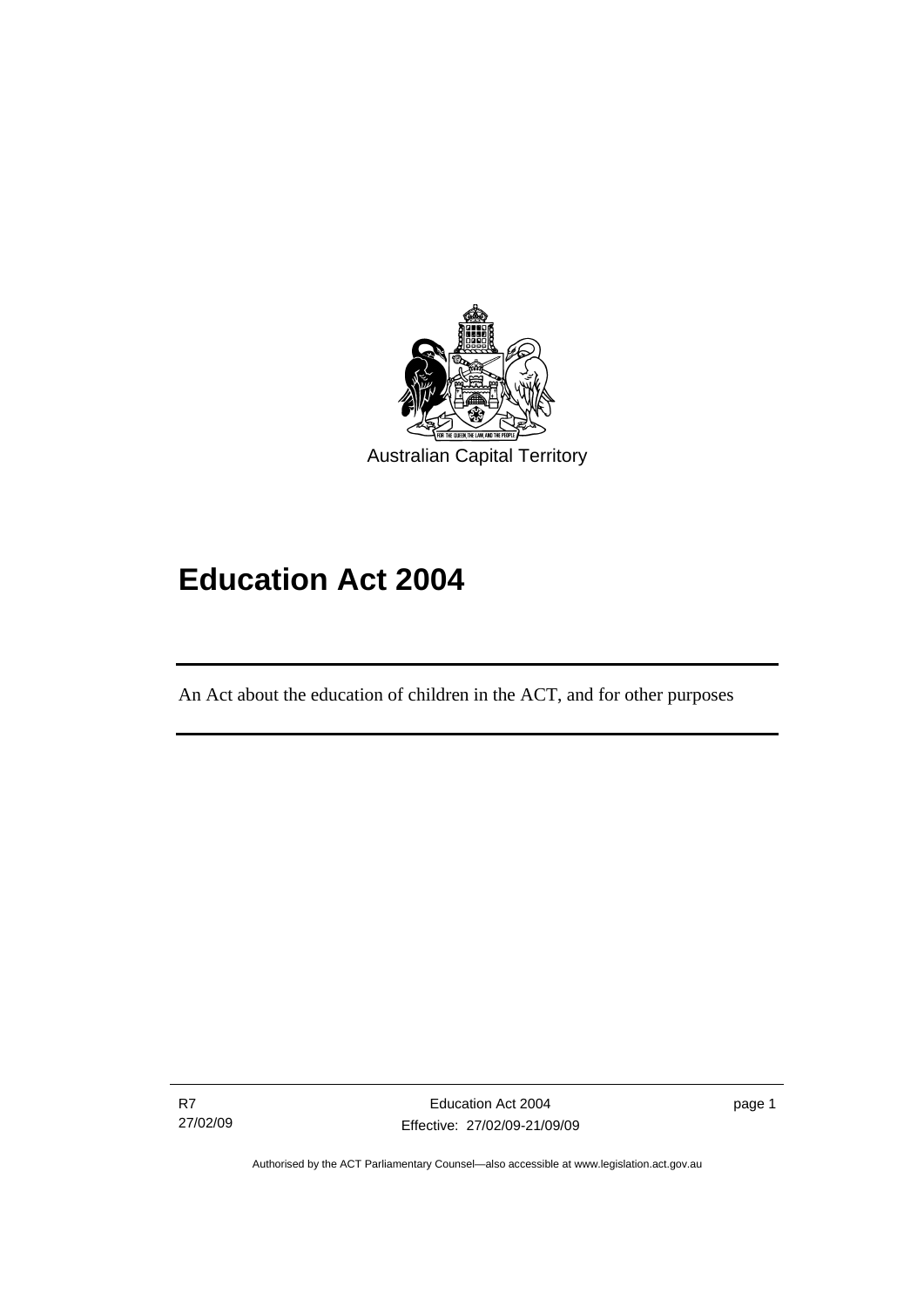<span id="page-11-0"></span>**Chapter 1 General**<br>**Part 1.1 Prelimina Preliminary** 

Section 1

# **Chapter 1 General**

# **Part 1.1** Preliminary

### **1 Name of Act**

This Act is the *Education Act 2004*.

### **3 Dictionary**

The dictionary at the end of this Act is part of this Act.

*Note 1* The dictionary at the end of this Act defines certain terms used in this Act, and includes references (*signpost definitions*) to other terms defined elsewhere in this Act.

> For example, the signpost definition '*carer*—see section 6.' means that the term 'carer' is defined in that section.

*Note 2* A definition in the dictionary (including a signpost definition) applies to the entire Act unless the definition, or another provision of the Act, provides otherwise or the contrary intention otherwise appears (see Legislation Act,  $s$  155 and  $s$  156 (1)).

### **4 Notes**

A note included in this Act is explanatory and is not part of this Act.

*Note* See Legislation Act, s 127 (1), (4) and (5) for the legal status of notes.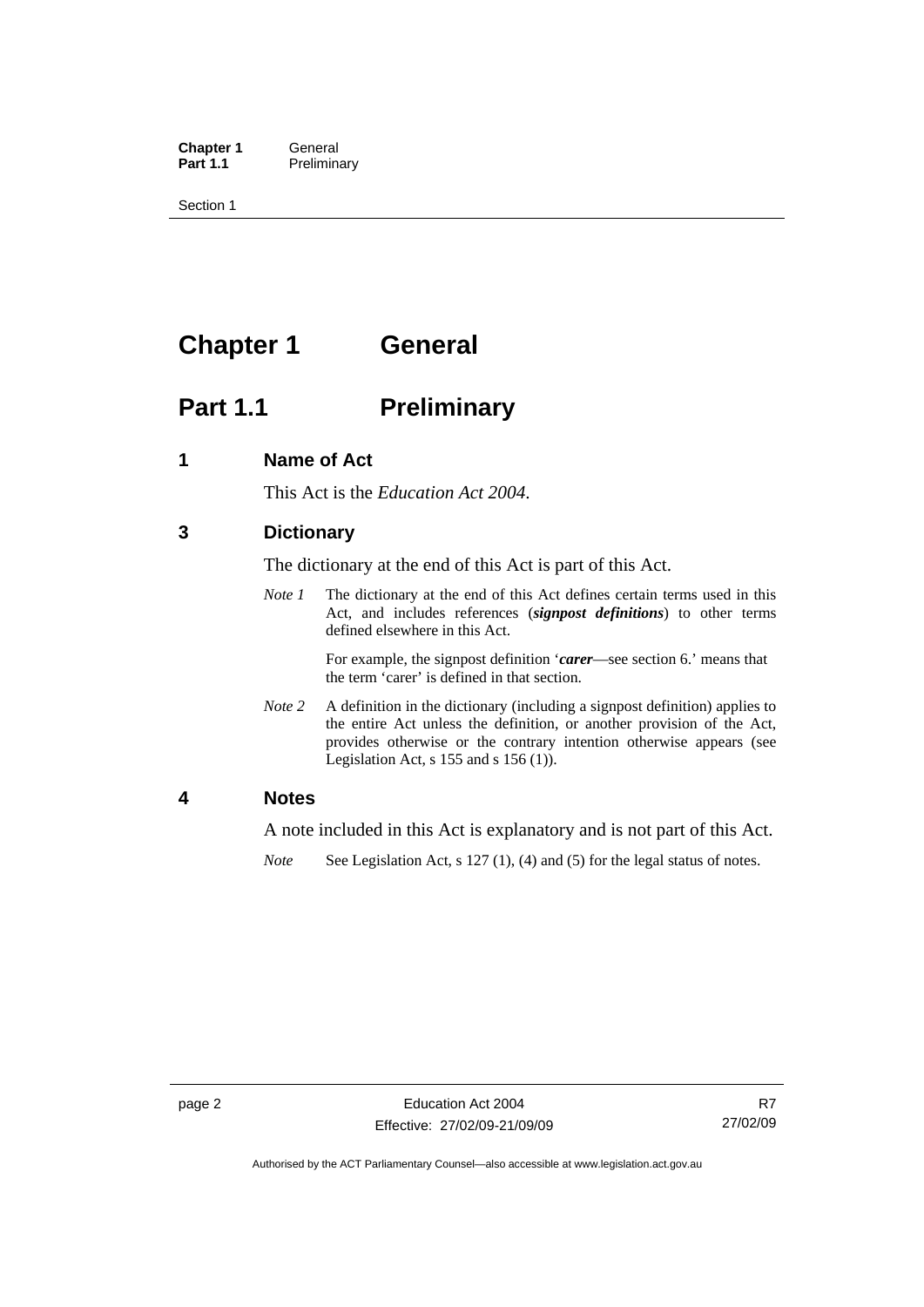### <span id="page-12-0"></span>**5 Offences against Act—application of Criminal Code etc**

Other legislation applies in relation to offences against this Act.

*Note 1 Criminal Code*

The Criminal Code, ch 2 applies to all offences against this Act (see Code, pt 2.1).

The chapter sets out the general principles of criminal responsibility (including burdens of proof and general defences), and defines terms used for offences to which the Code applies (eg *conduct*, *intention*, *recklessness* and *strict liability*).

*Note 2 Penalty units* 

The Legislation Act, s 133 deals with the meaning of offence penalties that are expressed in penalty units.

### **6 Meaning of** *parent* **and** *carer*

- (1) In this Act, a *parent* includes a carer.
- (2) In this Act, a *parent* is a person having parental responsibility for the child under the *Children and Young People Act 2008*, division 1.3.2.
- (3) In this Act, a *carer* is a person who is an out-of-home carer under the *Children and Young People Act 2008*, section 508 (Who is an *out-of-home carer*?).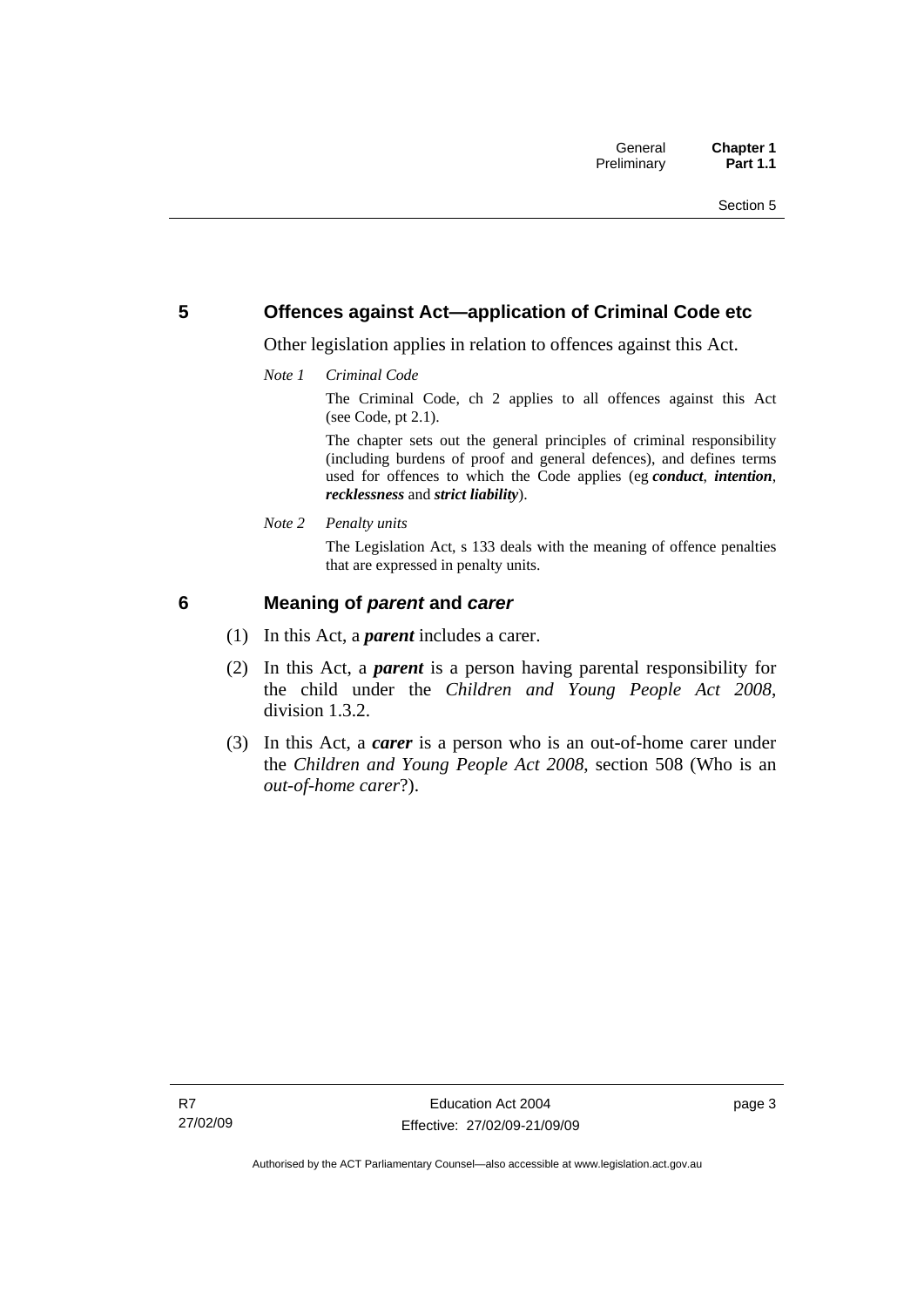## <span id="page-13-0"></span>**Part 1.2 General principles and objects**

**7 General principles of Act** 

- (1) Everyone involved in the administration of this Act, or in the school or home education of children in the ACT, is to apply the principle that every child has a right to receive a high-quality education.
- (2) Without limiting subsection (1), a high-quality education is based on the following principles:
	- (a) school education and home education provide a foundation for a democratic society;
	- (b) school education and home education should—
		- (i) aim to develop every child's potential and maximise educational achievements; and
		- (ii) promote children's enthusiasm for lifelong learning and optimism for the future; and
		- (iii) encourage parents to take part in the education of their children, and recognise their right to choose a suitable educational environment; and
		- (iv) promote respect for and tolerance of others; and
		- (v) recognise the social, religious, physical, intellectual and emotional needs of all students; and
		- (vi) aim over time to improve the learning outcomes of students so that the outcomes are free from disadvantage because of economic, social, cultural or other causes; and
		- (vii) encourage all students to complete their senior secondary education; and
		- (viii) provide access to a broad education; and

Authorised by the ACT Parliamentary Counsel—also accessible at www.legislation.act.gov.au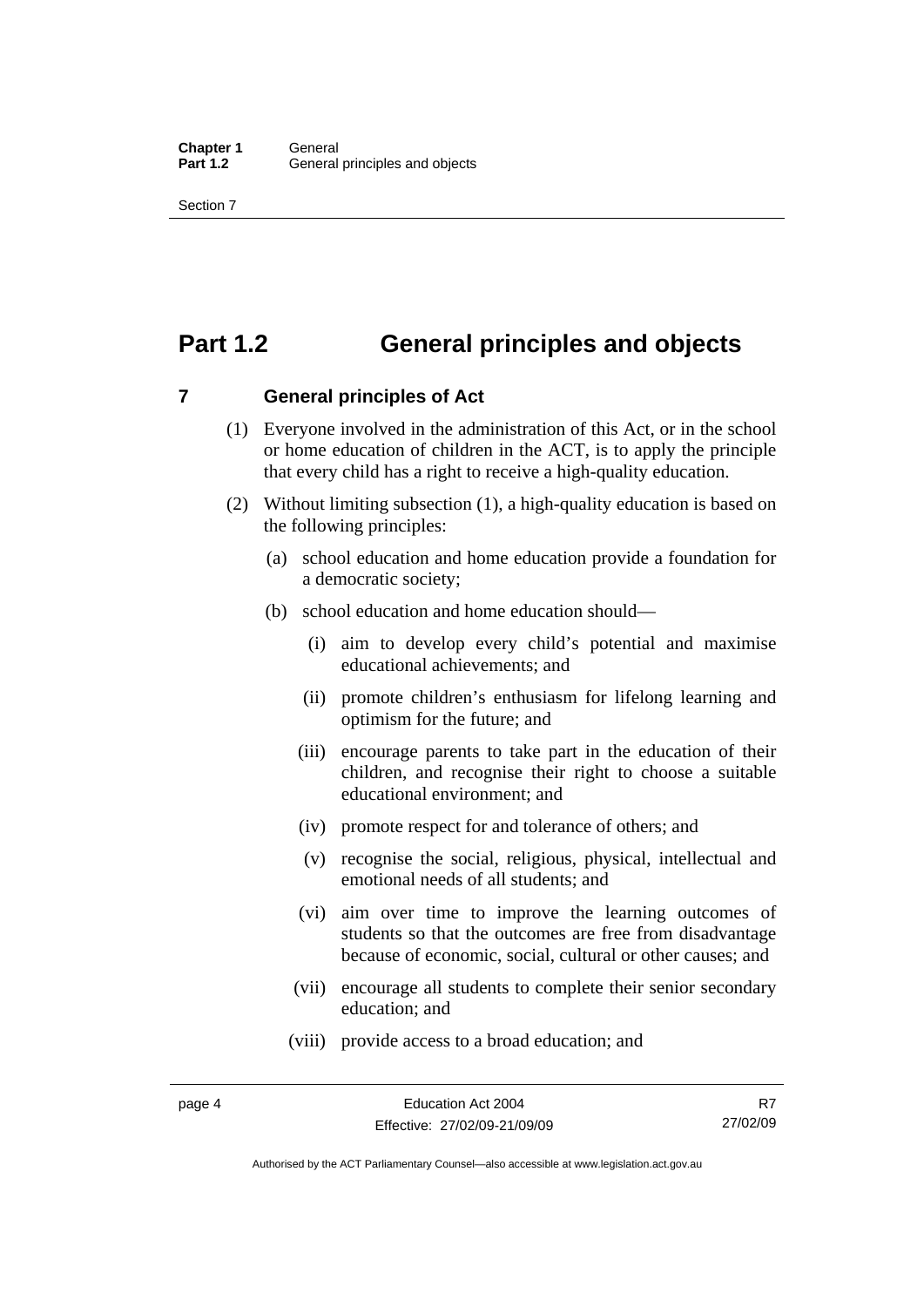- <span id="page-14-0"></span>(ix) recognise the needs of Indigenous students;
- (c) innovation, diversity and opportunity within and among schools should be encouraged;
- (d) effective quality assurance mechanisms should be applied to school education;
- (e) government funding should be directed to students through their schools or school system;
- (f) the partnership between the home, community and educational providers should be recognised;
- (g) school communities should be given information about the operation of their schools.
- (3) Everyone involved in the administration of this Act, or in the school education of children in the ACT, is to apply the principle that school education—
	- (a) recognises the individual needs of children with disabilities; and
	- (b) should make appropriate provision for those needs, unless it would impose unjustifiable hardship on the provider of the school education.
- (4) Corporal punishment is not allowed in ACT schools.

### **8 Main objects of Act**

The main objects of this Act are—

 (a) to state the responsibilities of parents and the government in relation to education and the principles and values on which government and non-government school education and home education are based; and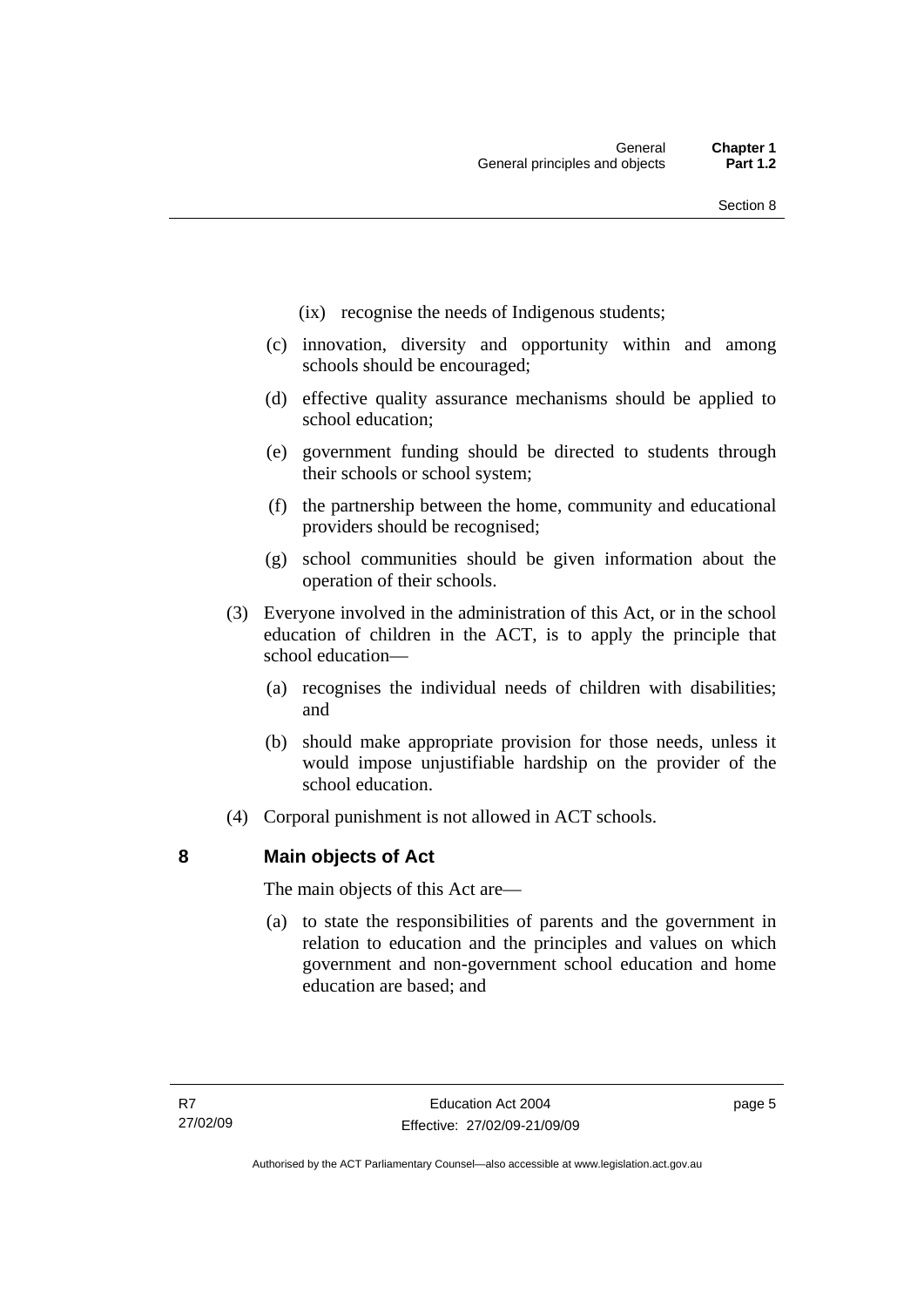| <b>Chapter 1</b> | General                        |
|------------------|--------------------------------|
| <b>Part 1.2</b>  | General principles and objects |

- (b) to promote compulsory education and state the circumstances in which school attendance is not required, including providing for suspension and exclusion from school; and
- (c) to provide for the operation and governance of government schools; and
- (d) to provide for the registration of non-government schools and home education.

page 6 **Education Act 2004** Effective: 27/02/09-21/09/09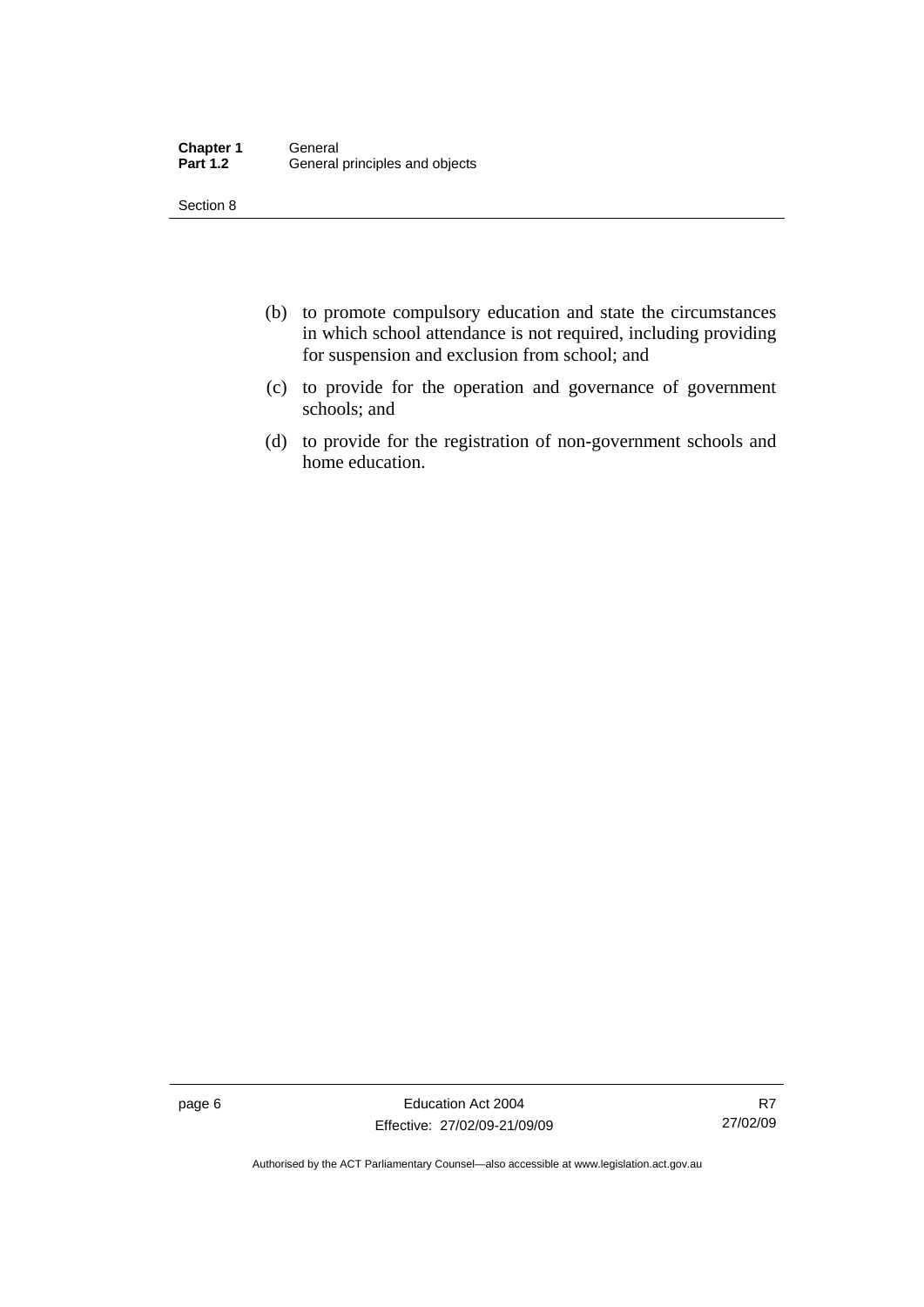# <span id="page-16-0"></span>**Chapter 2 School enrolment and attendance**

### **9 Meaning of** *compulsory school age*

For this Act, a child is of *compulsory school age* if the child is at least 6 years old and under 15 years old.

### **10 Compulsory enrolment**

- (1) This section applies to the parents of a child if the child is of compulsory school age and lives in the ACT.
- (2) Not later than 14 school term days after the day the child turns 6 years old, or begins to live in the ACT, the parents must enrol the child at a school or apply to register the child for home education.

Maximum penalty: 5 penalty units.

- (3) Subsection (2) does not apply if—
	- (a) the child lives in the ACT but is enrolled in a school under State law and the parents have given the chief executive written notice of the enrolment; or
	- (b) an exemption certificate is in force for the child; or
	- (c) the parents have a reasonable excuse for not complying with the subsection.
- (4) An offence against this section is a strict liability offence.

### **11 Compulsory attendance**

 (1) This section applies to the parents of a child if the child lives in the ACT, is of compulsory school age and is enrolled at a school.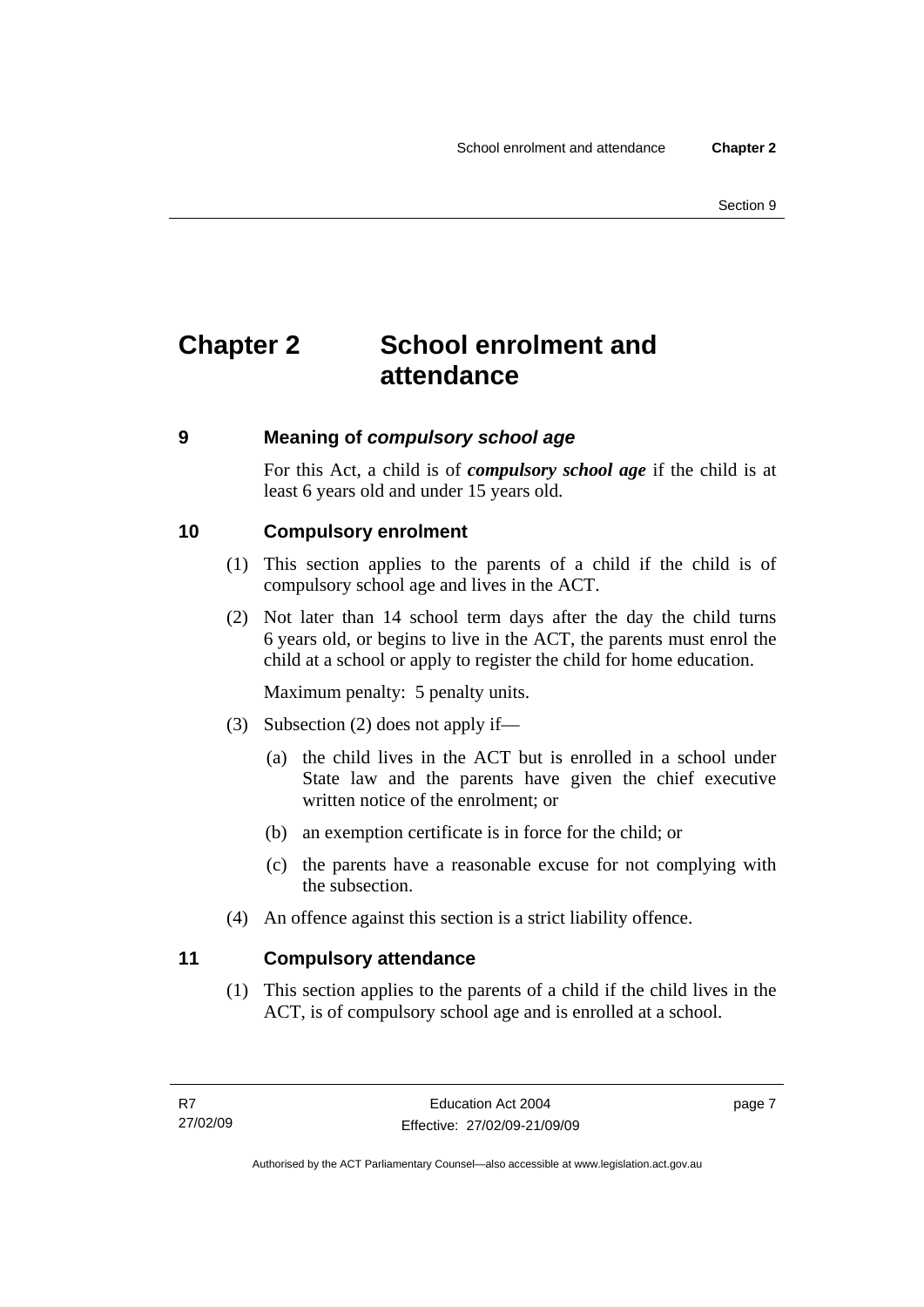- <span id="page-17-0"></span> (2) The parents must ensure that the child attends—
	- (a) the school on every day, and during the times on every day, when the school is open for attendance; and
	- (b) every activity of the school (including attendances at an approved educational course) that the school requires the child to attend.
- (3) The parents must not contravene subsection (2).

Maximum penalty: 5 penalty units.

- (4) Subsection (3) does not apply if the parents have a reasonable excuse for the contravention.
- (5) An offence against this section is a strict liability offence.

### **12 Information about school-age children**

- (1) This section applies if the chief executive believes on reasonable grounds that—
	- (a) a child of compulsory school age lives in the ACT; and
	- (b) the child is not enrolled at a school or registered for home education.
- (2) The chief executive may give written notice to a parent of the child requiring the parent to give the chief executive the details about the child stated in the notice within 7 days after the day the parent receives the notice.
- (3) If the chief executive gives a notice under this section to the parent, the parent must comply with the notice.

Maximum penalty: 50 penalty units.

(4) An offence against this section is a strict liability offence.

Authorised by the ACT Parliamentary Counsel—also accessible at www.legislation.act.gov.au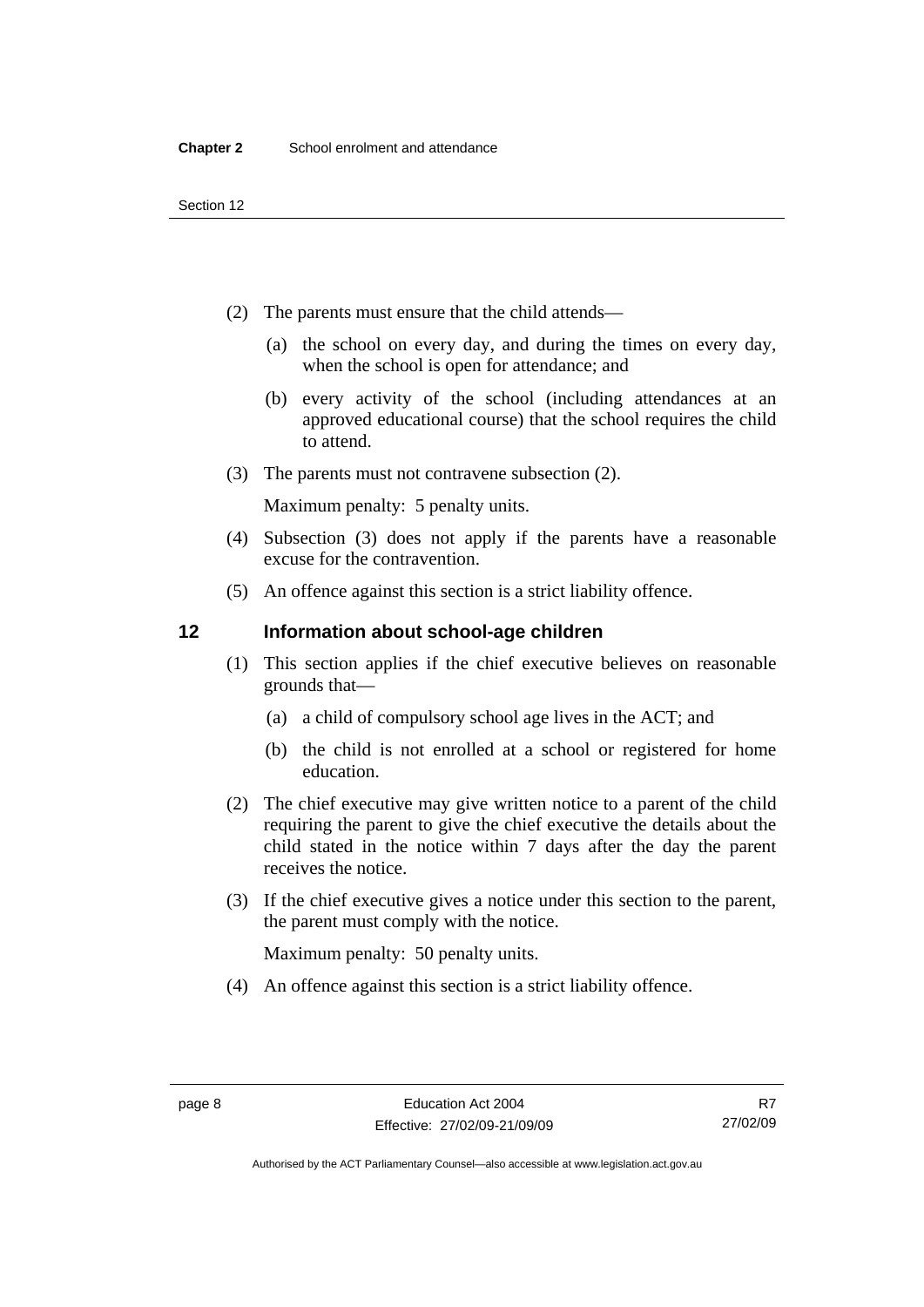### <span id="page-18-0"></span>**13 Employment of children under school-leaving age**

- (1) A person must not employ a child under school-leaving age, on a day and at a time, when the child—
	- (a) is required under this Act to attend a school, school activity or approved educational course; or
	- (b) if the child does not live in the ACT or is enrolled at a school under State law—would be required under this Act to attend a school, school activity or approved educational course if the child were living in the ACT or were not enrolled at a school under State law.

Maximum penalty: 50 penalty units.

- (2) An offence against this section is a strict liability offence.
	- *Note* The *Children and Young People Act 2008*, ch 21 deals with the employment of children and young people. Chapter 21 is subject to this section.

### **14 Exemption certificates**

The chief executive may, on application by the parents of a child, issue a certificate exempting the child from school, if satisfied that—

- (a) it is necessary or desirable, having regard to any educational, vocational training or employment opportunity offered to the child before the child is of school-leaving age, to exempt the child from school; or
- (b) it is otherwise in the child's best interests, having regard to the care, health, development or education of the child, to exempt the child from school.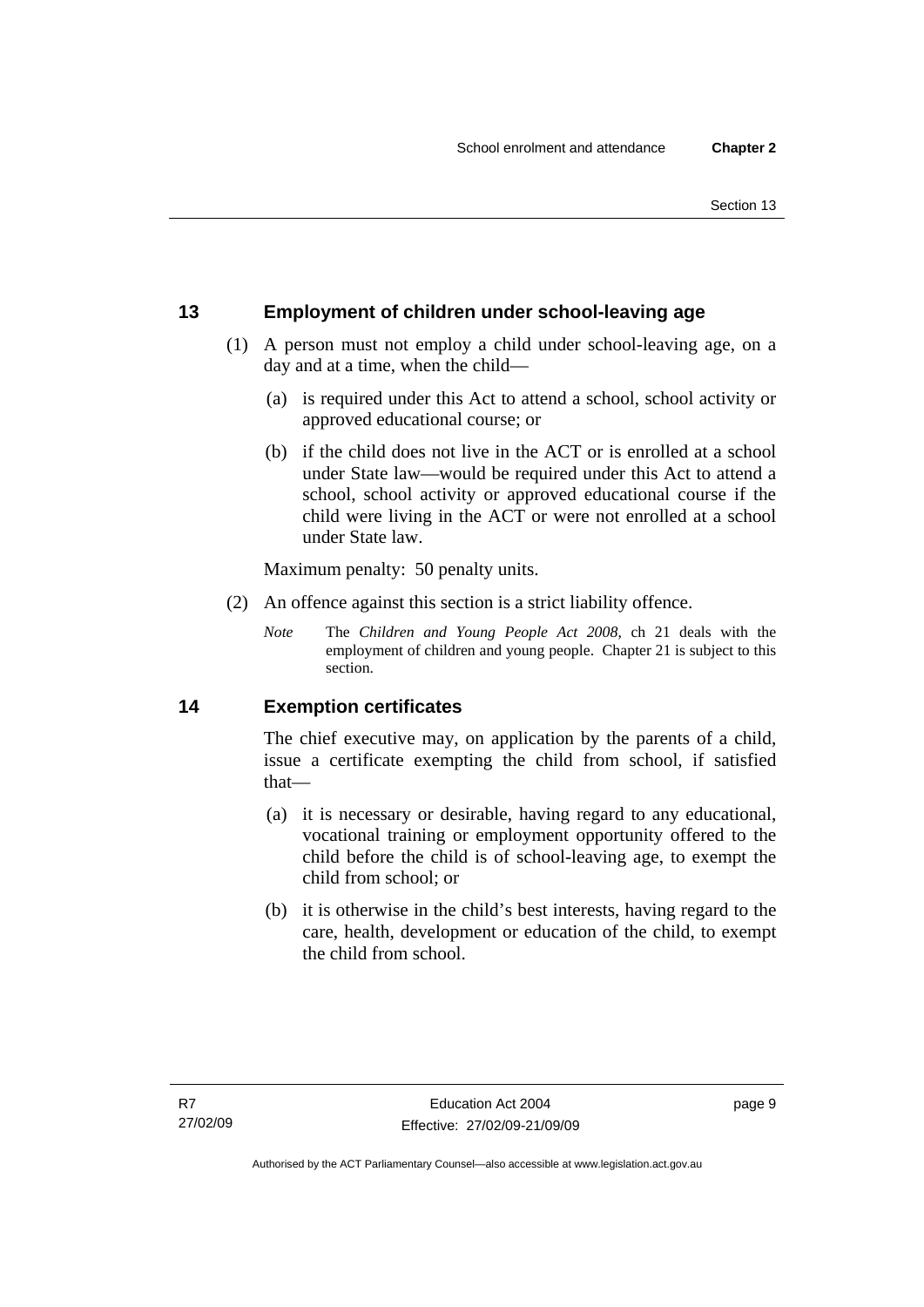### <span id="page-19-0"></span>**15 Duration of exemption certificates**

An exemption certificate may be issued for a child until—

- (a) the child reaches school-leaving age; or
- (b) the ground on which the certificate was issued ceases to apply.

### **16 Revocation of exemption certificates**

The chief executive may revoke an exemption certificate issued for a child if—

- (a) the certificate was issued in error; or
- (b) the ground on which the certificate was issued ceases to apply.

### **17 Student transfer register**

- (1) The chief executive must establish procedures for recording the transfer of students between schools in the ACT.
- (2) The principal of a school must comply with any procedures established under subsection (1) for recording the transfer of students to and from the school that are notified to the principal by the chief executive.

Authorised by the ACT Parliamentary Counsel—also accessible at www.legislation.act.gov.au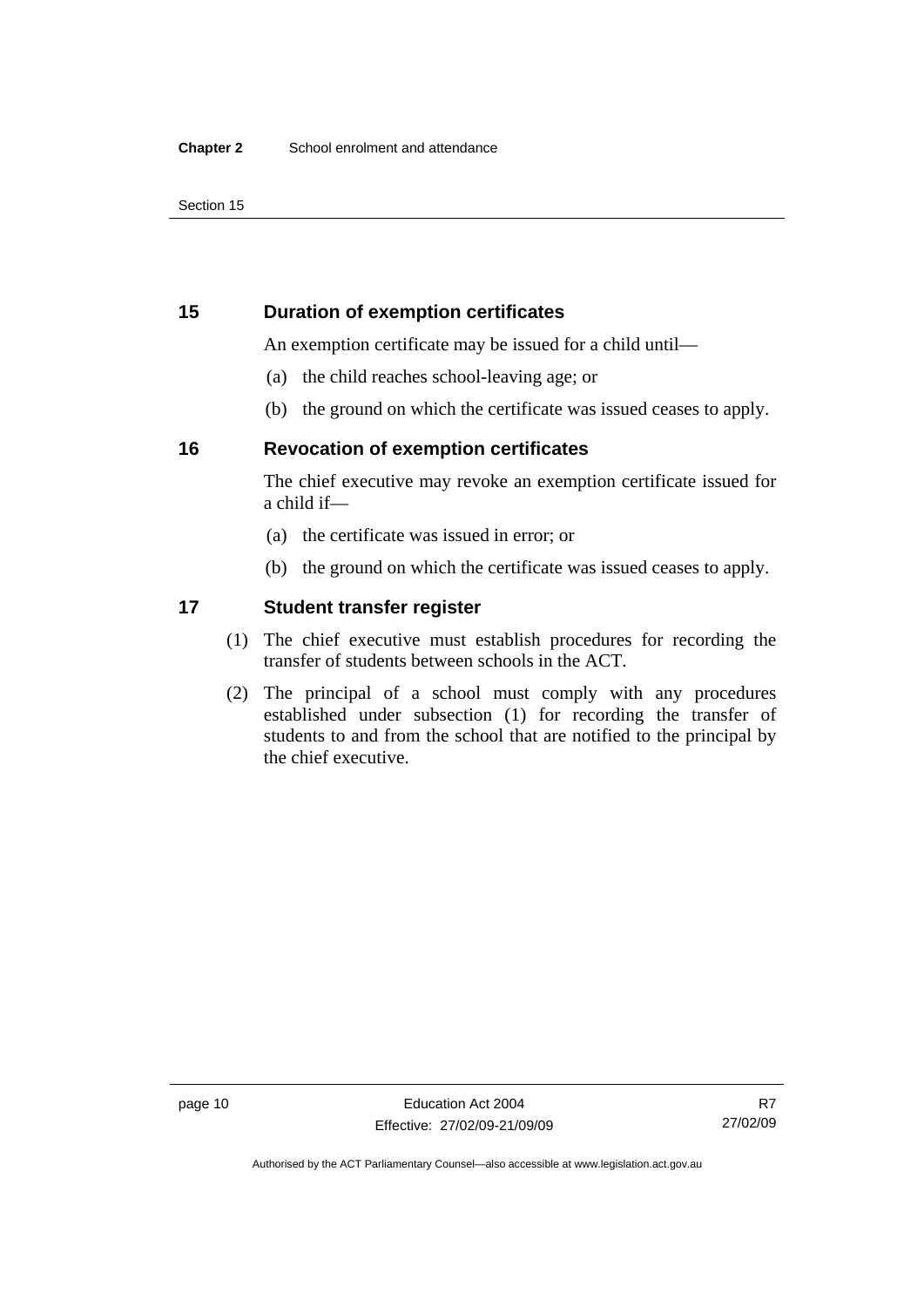# <span id="page-20-0"></span>**Chapter 3 Government schools**

# **Part 3.1 General**

### **18 Principles on which ch 3 based**

The following are the principles on which this chapter is based:

- (a) the ACT government school system is based on the principles of equity, universality and nondiscrimination;
- (b) government schools are free and open to everyone;
- (c) government schools offer a broad and balanced secular education to all students from preschool to year 12 by providing access to a broad curriculum;
- (d) the government school system is committed to—
	- (i) providing reasonable access to public education for all students in the ACT;
	- (ii) maximising student educational achievements and opportunities; and
	- (iii) developing emotional, physical and intellectual wellbeing of all students; and
	- (iv) responsiveness to community needs; and
	- (v) innovation, diversity and choice; and
	- (vi) preparing students to be independent and effective local and global citizens; and
	- (vii) teacher, student and parent participation in all aspects of school education; and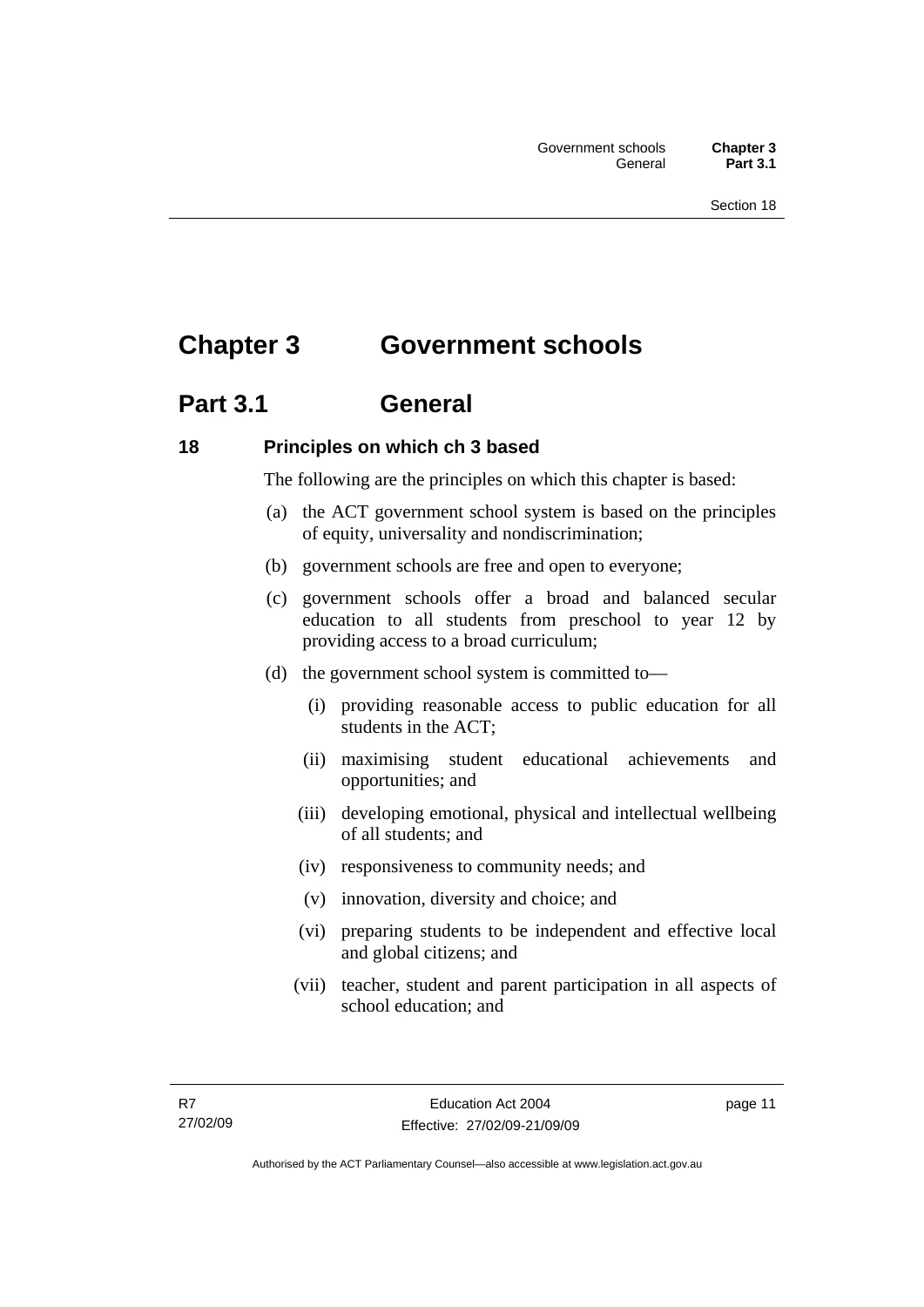| Chapter 3       | Government schools |
|-----------------|--------------------|
| <b>Part 3.1</b> | General            |

- (viii) combining central policies and guidelines with school level policies and decision-making; and
	- (ix) making information available about, and being accountable for, the operation of government schools;
- (e) government school funding is provided to schools in recognition of the principles mentioned in paragraphs (a) to (d) and the diversity of students' needs.

page 12 **Education Act 2004** Effective: 27/02/09-21/09/09

R7 27/02/09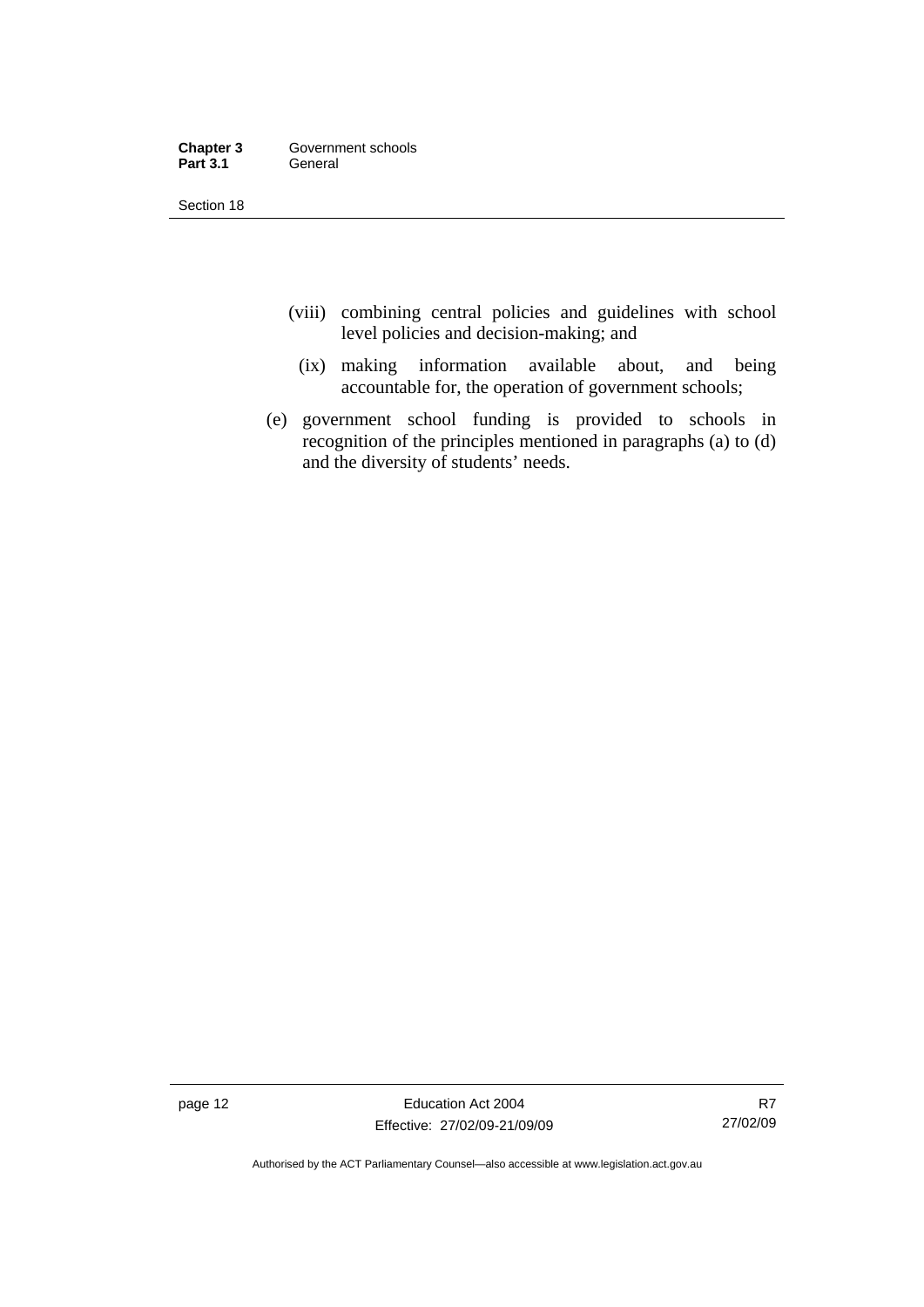# <span id="page-22-0"></span>**Part 3.2 Establishment and operation of government schools**

### **20 Establishing government schools etc**

- (1) The Minister may establish government schools and preschools (*government schools*).
- (2) The Minister may decide the kinds of government schools to be established and the educational level or levels for the schools.
- (3) The Minister may establish school-related educational institutions and services (*school-related institutions*).

#### **Example of school-related institution**

Hindmarsh Education Centre

- *Note* An example is part of the Act, is not exhaustive and may extend, but does not limit, the meaning of the provision in which it appears (see Legislation Act, s 126 and s 132).
- (4) The Minister may name, and change the name of, a government school or school-related institution.
- (5) Before closing or amalgamating a government school, the Minister must—
	- (a) have regard to the educational, financial and social impact on students at the school, the students' families and the general school community; and
	- (b) ensure that school communities affected by the closure or amalgamation have been adequately consulted during a period of at least 6 months.
- (6) To ensure that school communities affected by closing or amalgamating a government school are adequately consulted, the Minister must, before a decision is made on the proposal—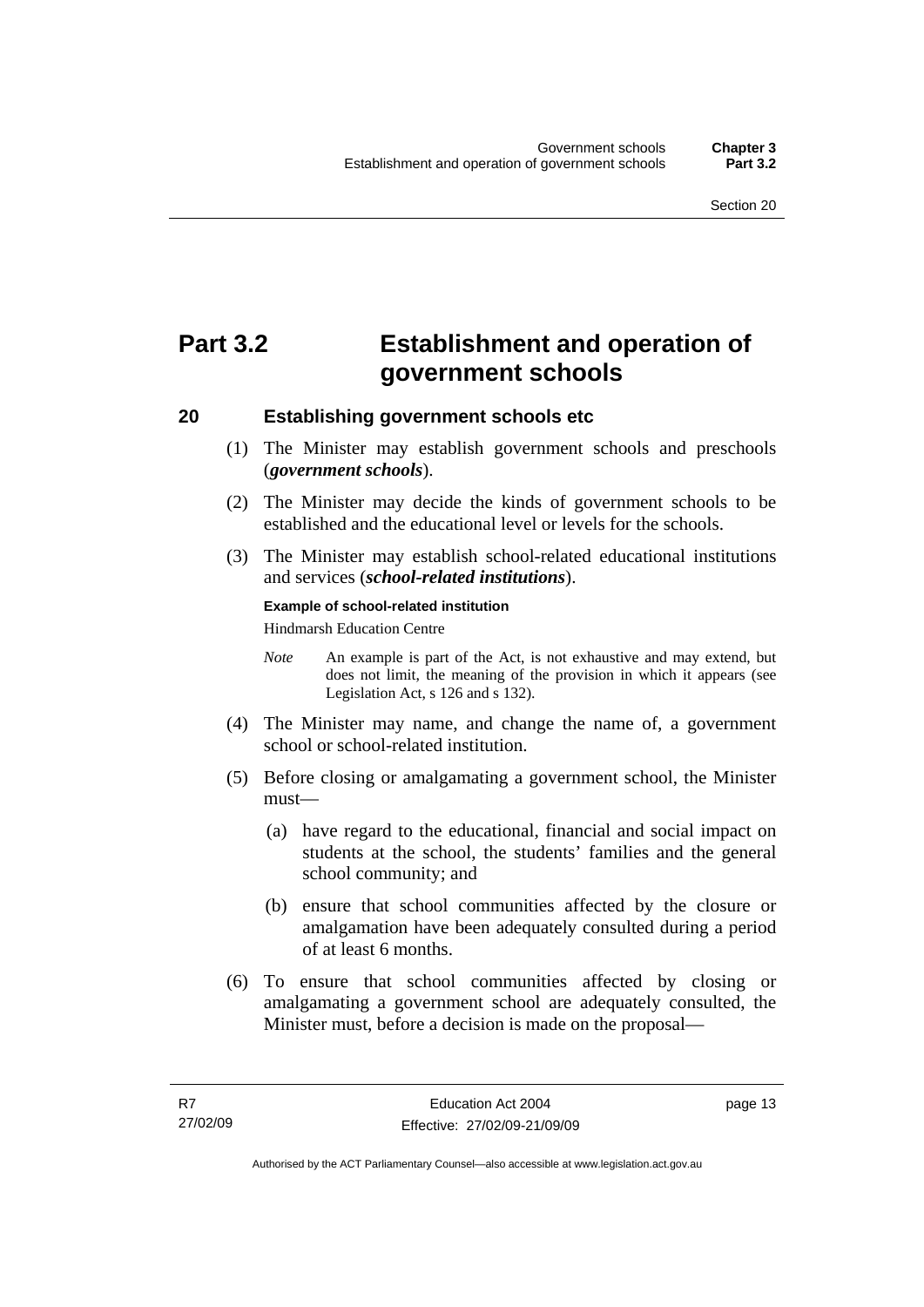- <span id="page-23-0"></span>(a) tell the school communities about the proposal; and
- (b) listen to, and consider, their views.
- (7) The consultation must be done in a way that gives effect to the following principles:
	- (a) consultation should focus on access to, and the provision of, quality educational opportunities;
	- (b) consultation should be open and transparent;
	- (c) consultation should lead to sustainable decisions by involving effective community engagement;
	- (d) without limiting paragraph (c), consultation should ensure that—
		- (i) relevant information is provided in a timely and accessible way to enable maximum community participation in debate about the proposal; and
		- (ii) opportunities are provided for feedback about the proposal, especially from families and other people with significant interest in the proposal;
	- (e) consultation should include seeking the views of school boards that are likely to be affected by the proposal.

### **21 Operation of government schools**

- (1) The chief executive is responsible to the Minister for the operation of government schools.
- (2) Government schools are to be publicly owned and operated by the Territory itself.
- (3) The chief executive must establish procedures that give priority to the enrolment of children in the government school in their neighbourhood.
- (4) The principal of a government school is responsible for—

Authorised by the ACT Parliamentary Counsel—also accessible at www.legislation.act.gov.au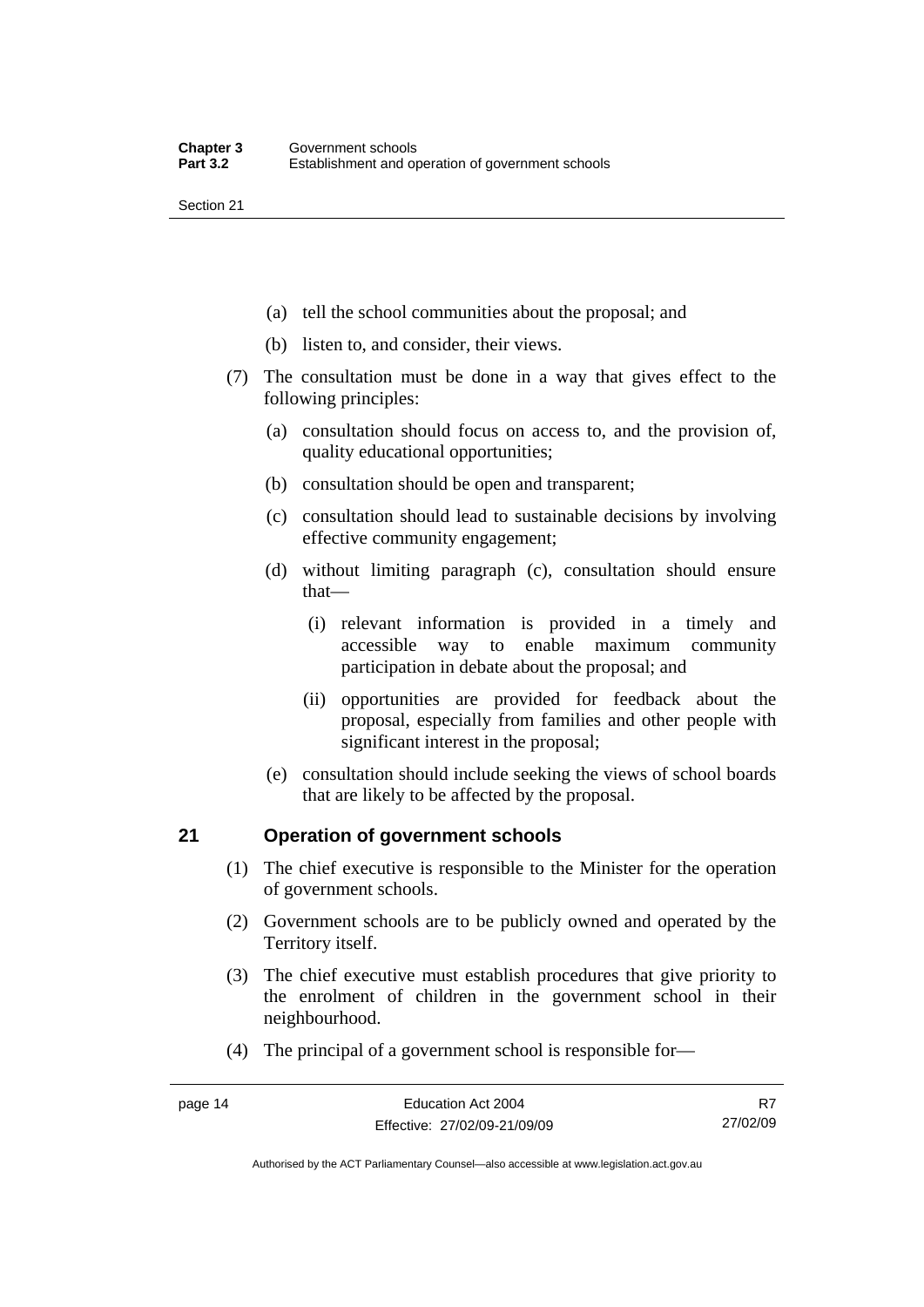- <span id="page-24-0"></span>(a) educational leadership and management of the school; and
- (b) educational outcomes for students at the school; and
- (c) providing support to the school board in the carrying out of its functions; and
- (d) contributing to the development and implementation of educational policies and strategies.
- (5) The principal of a government school must make available to parents of students at the school, and to the staff and students of the school, information about the school's educational programs and policies, and the school's operation.

### **22 Investigation of complaints—government schools**

- (1) The chief executive must develop and implement a complaints policy for government schools.
- (2) The chief executive must, as soon as practicable, investigate any complaint about the administration, management and operation of government schools that, in the chief executive's opinion, is not a frivolous or vexatious complaint.
- (3) The chief executive must, in an annual report under the *Annual Reports (Government Agencies) Act 2004* for a financial year, include details about the number of complaints investigated by the chief executive under this section in that financial year.

### **23 Review of government school system**

The chief executive must regularly review, and report to the Minister on, the government school system as a whole.

### **24 Review of operation of government schools**

- (1) The chief executive must ensure that—
	- (a) the effectiveness of each government school is reviewed at least once every 5 years; and

| - R7     | Education Act 2004           | page 15 |
|----------|------------------------------|---------|
| 27/02/09 | Effective: 27/02/09-21/09/09 |         |

Authorised by the ACT Parliamentary Counsel—also accessible at www.legislation.act.gov.au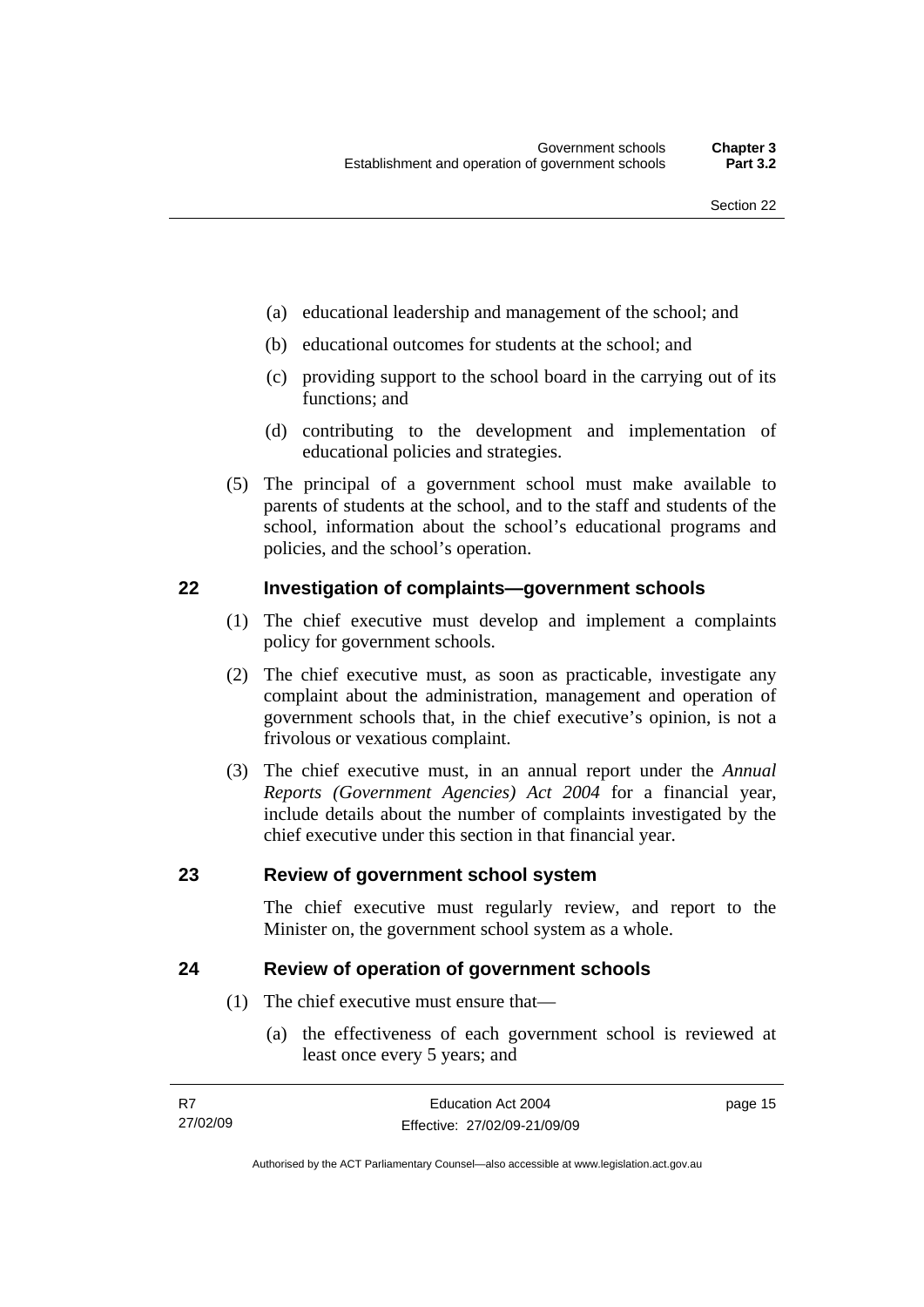- <span id="page-25-0"></span>(b) a report of the review is prepared.
- (2) The chief executive must ensure that a review seeks the input of the local community served by the school.
- (3) A review must take into account the views of—
	- (a) the parents of students at the school; and
	- (b) the teachers at the school; and
	- (c) the students at the school.
- (4) The chief executive must make the report of a review of a school available to—
	- (a) the parents of students at the school; and
	- (b) the staff of the school; and
	- (c) the students at the school.

### **25 Reporting to parents—government schools**

- (1) The principal of a government school must set up procedures for giving reports to the parents of a student enrolled at the school about the student's academic progress and social development at the school.
- (2) A report must be given to the student's parents at least twice a year.

### **26 Education to be free**

- (1) Education in government schools is to be free and no fees are chargeable for it.
- (2) Subsection (1) does not apply—
	- (a) in relation to course money paid to a registered provider; or
	- (b) to people who hold a temporary visa under the *Migration Act 1958* (Cwlth), section 30 (2).

R7 27/02/09

Authorised by the ACT Parliamentary Counsel—also accessible at www.legislation.act.gov.au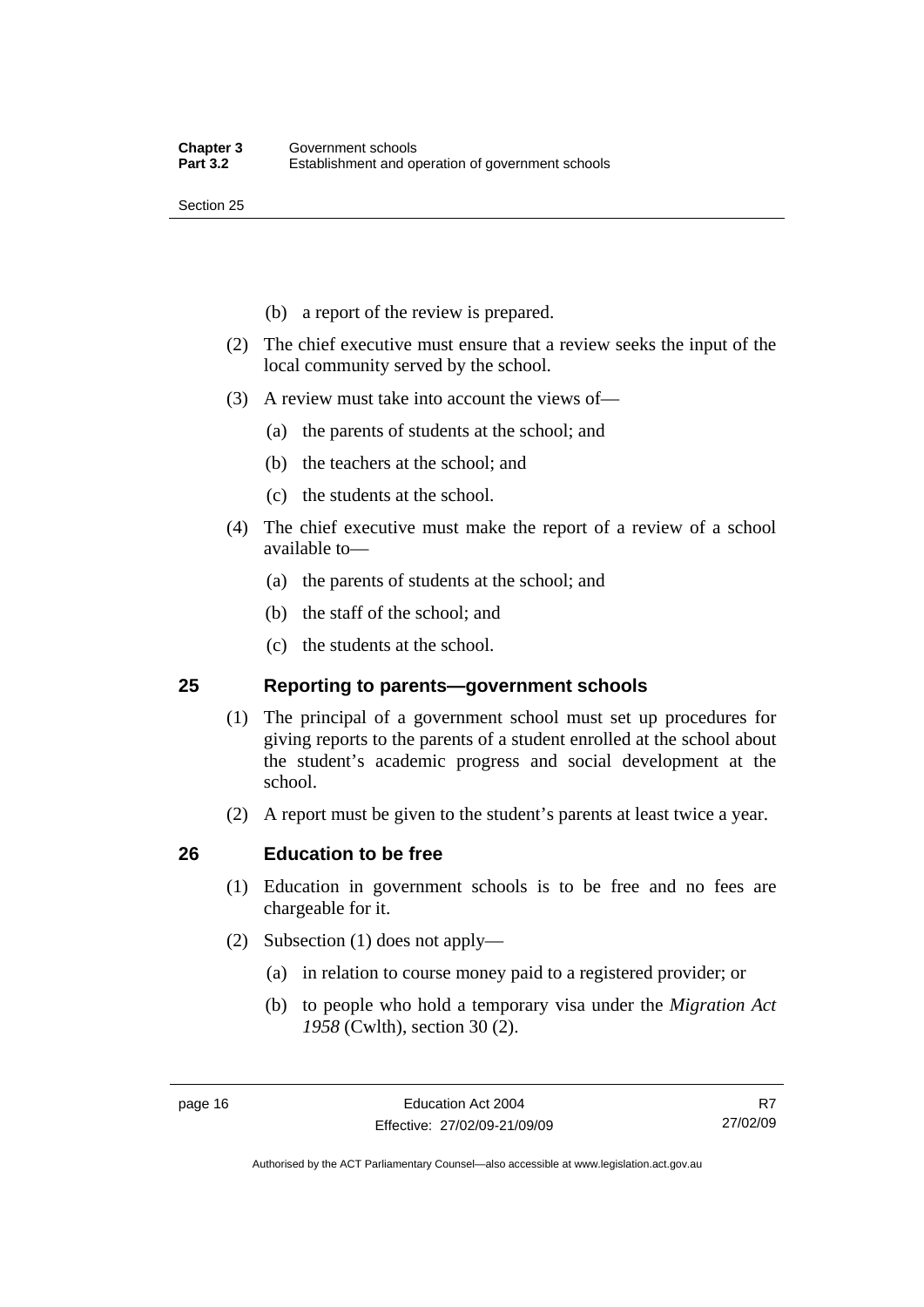<span id="page-26-0"></span>(3) In subsection (2):

*course money*—see the *Education Services for Overseas Students Act 2000* (Cwlth), section 7.

*registered provider*—see the *Education Services for Overseas Students Act 2000* (Cwlth), section 5.

### **27 Voluntary financial contributions**

- (1) The school board of a government school may ask the parents of a student enrolled at the school, or anyone else, to make a financial contribution to the school.
- (2) The following principles apply in relation to financial contributions:
	- (a) each contribution is to be voluntary;
	- (b) a student at the school is not to be refused benefits or services because the student's parents do not make a contribution;
	- (c) a student is not to be approached or harassed for contributions;
	- (d) any record of contributions is confidential.
- (3) If the school board asks the parents of a student enrolled at the school to make a financial contribution, the school board must tell the parents about the principles that apply in relation to financial contributions.

### **28 Secular education**

- (1) Education in government schools is to be non-sectarian, secular education.
- (2) Secular education in government schools may include the study of different religions as distinct from education in a particular religion.

### **29 Religious education**

 (1) If parents of children at a government school ask the principal for their children to receive religious education in a particular religion,

| R7       | Education Act 2004           | page 17 |
|----------|------------------------------|---------|
| 27/02/09 | Effective: 27/02/09-21/09/09 |         |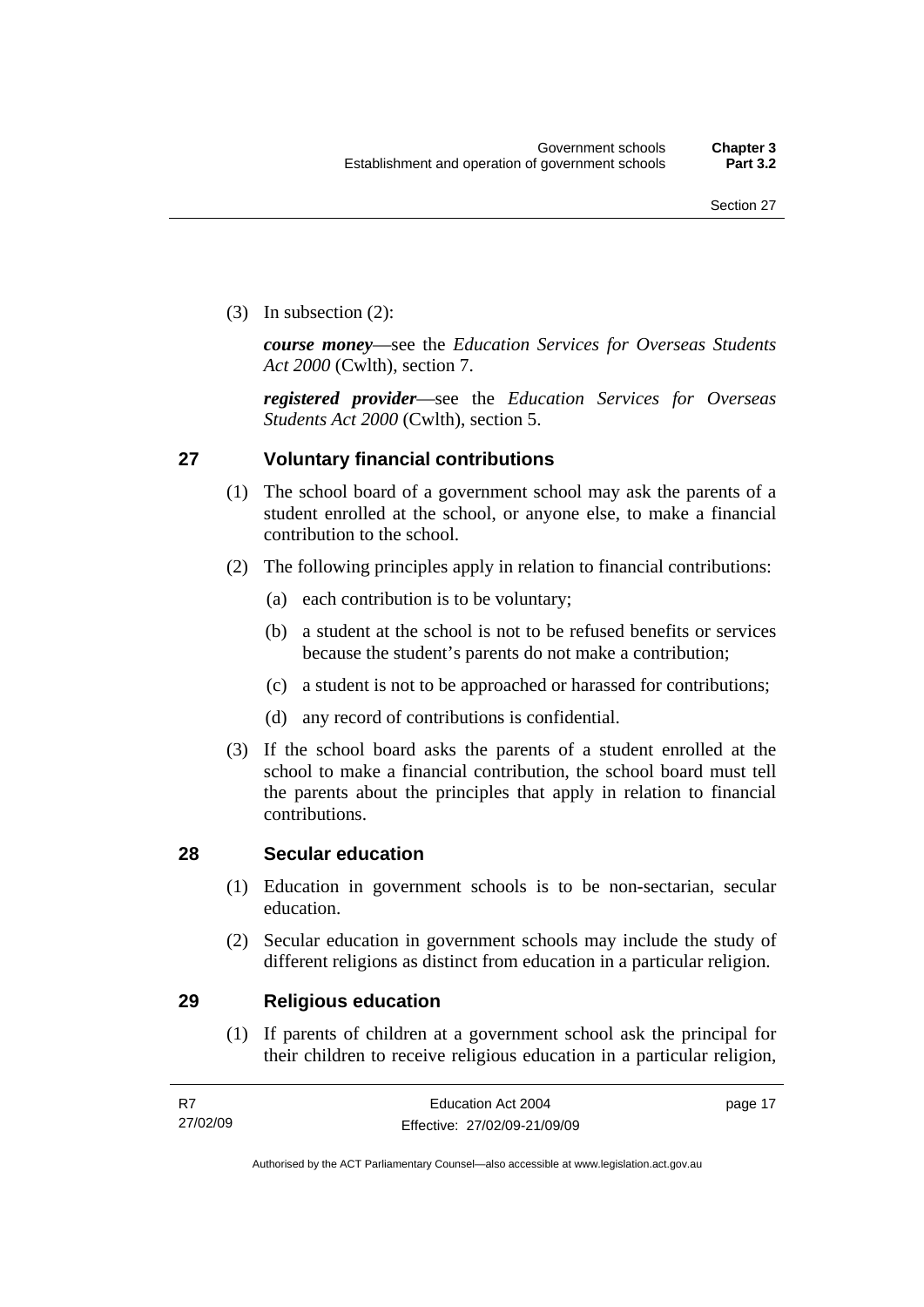<span id="page-27-0"></span>the principal must ensure that reasonable time is allowed for their children's religious education in that religion.

- (2) The principal must ensure that the educational program continues for students at the school not attending religious education.
- (3) Religious education must be authorised by the religious body to which the person providing the instruction belongs.
- (4) Students attending a religious education class at a government school must be separated from other students at the school while the class is held.
- (5) In this section:

*religious education* means education in a particular religion as distinct from the study of different religions.

### **30 Curriculum**

- (1) The chief executive must decide the curriculum requirements for students attending government schools (other than in years 11 and 12).
- (2) For subsection (1), the requirements include the framework of the curriculum and the principles on which the curriculum is based.

### **31 Approved educational courses for students at government schools**

- (1) The chief executive may approve educational courses for a student enrolled at a government school that may be provided to the student at a place other than the school.
- (2) An approval may be subject to conditions.
- (3) However, the chief executive may approve an educational course only if satisfied that—
	- (a) the standard of the course is appropriate; and

Authorised by the ACT Parliamentary Counsel—also accessible at www.legislation.act.gov.au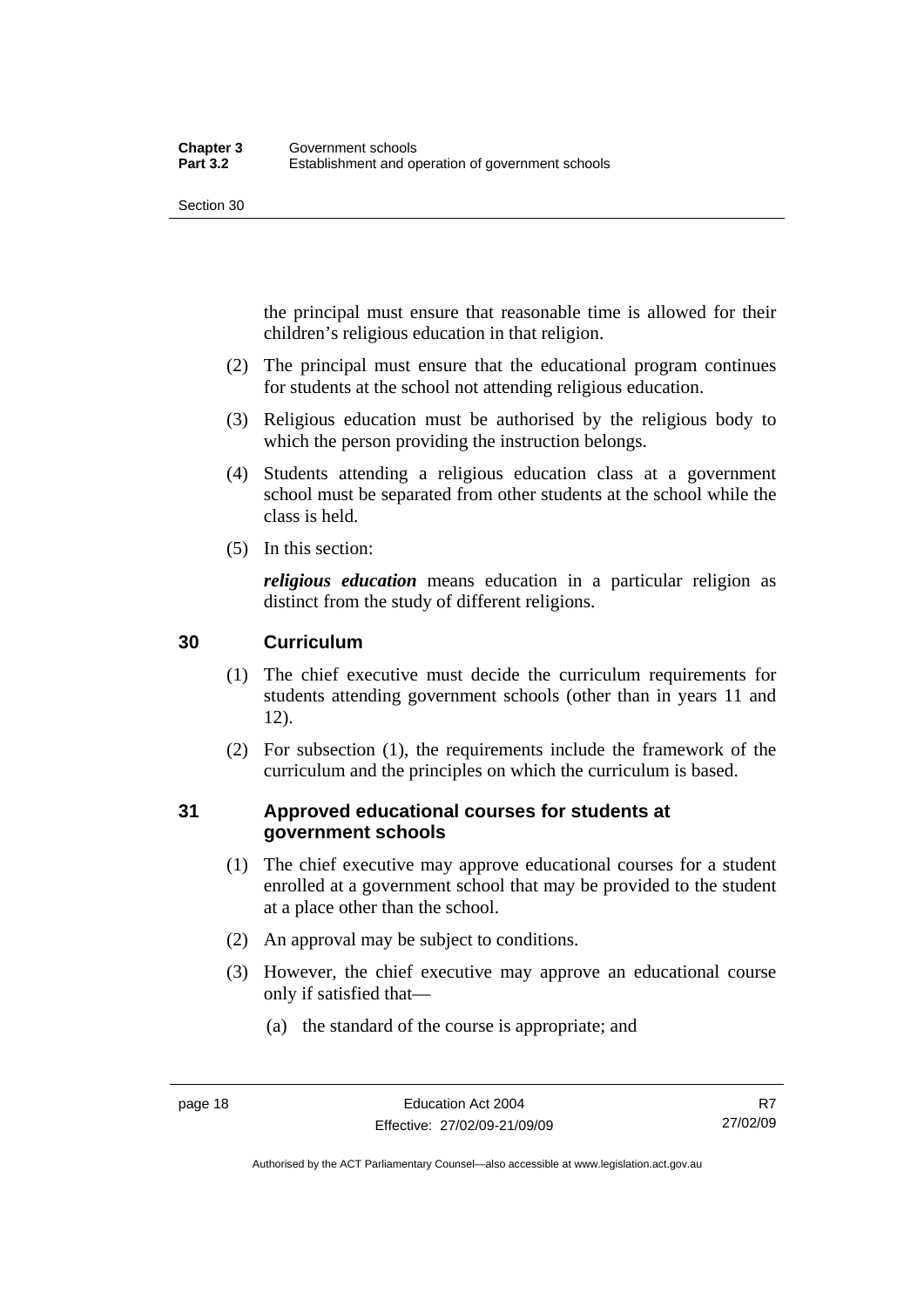- (b) there are adequate facilities for conducting the course; and
- (c) the premises where the course is to be conducted comply with any relevant Territory laws about health and safety standards.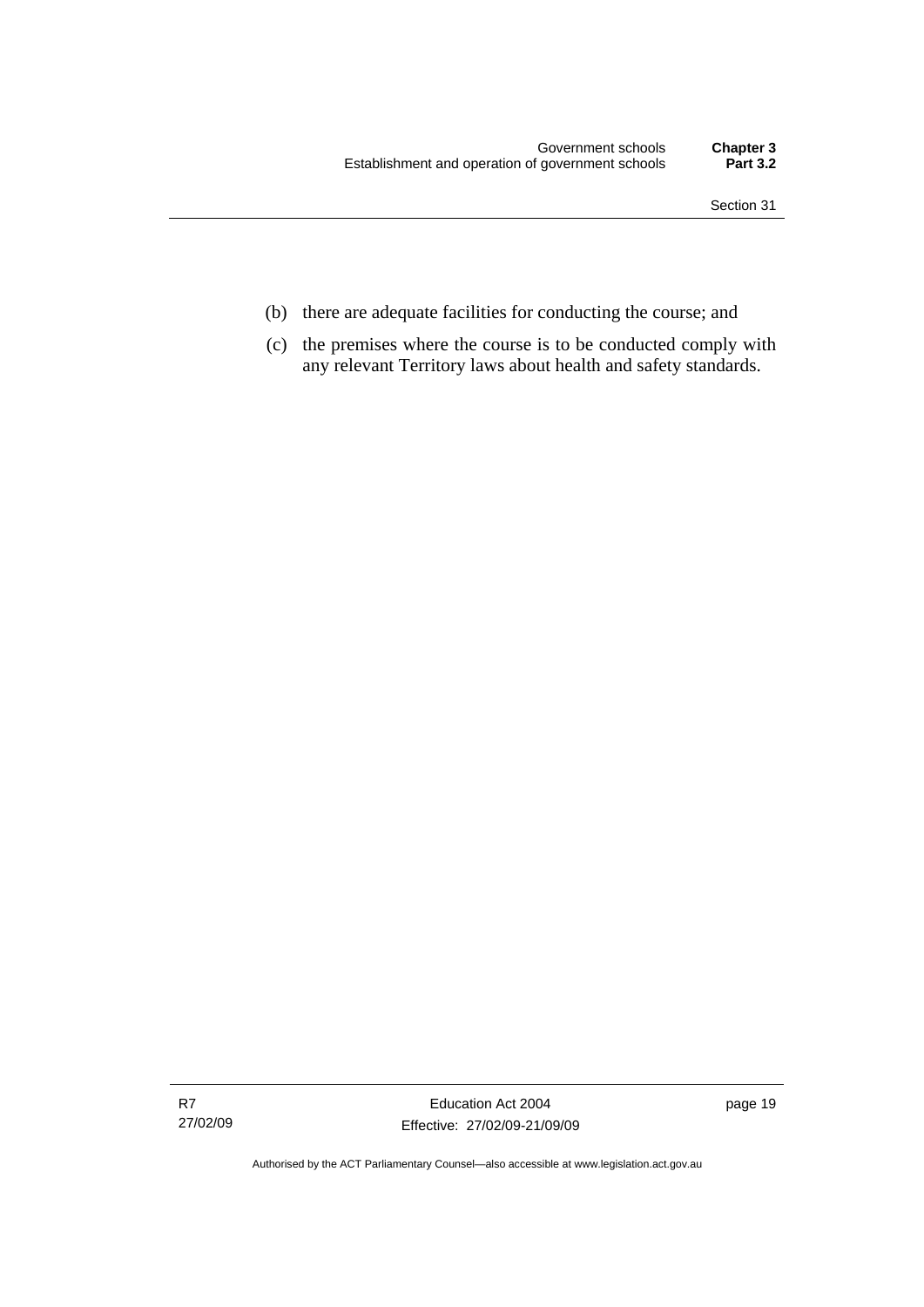# <span id="page-29-0"></span>**Part 3.3 Attendance at government schools**

### **32 Keeping of register of enrolments and attendances for government schools**

 (1) The principal of a government school, or the person giving an approved educational course (government), commits an offence if the principal or person fails to keep a register of enrolments and attendances.

Maximum penalty: 10 penalty units.

(2) An offence against this section is a strict liability offence.

### **33 Keeping records of enrolment and attendances for government schools**

- (1) The principal of a government school, or the person giving an approved educational course (government), must ensure that the following information is entered in the register of enrolments and attendances:
	- (a) the full name of each student enrolled at the school or course;
	- (b) a record of the attendance or nonattendance of the student at the school or course on every day when the school or course is open for attendance.

Maximum penalty: 10 penalty units.

- (2) The principal of a government school, or the person giving an approved educational course (government), commits an offence if—
	- (a) the principal or person makes an entry in the register of enrolments and attendances; and

R7 27/02/09

Authorised by the ACT Parliamentary Counsel—also accessible at www.legislation.act.gov.au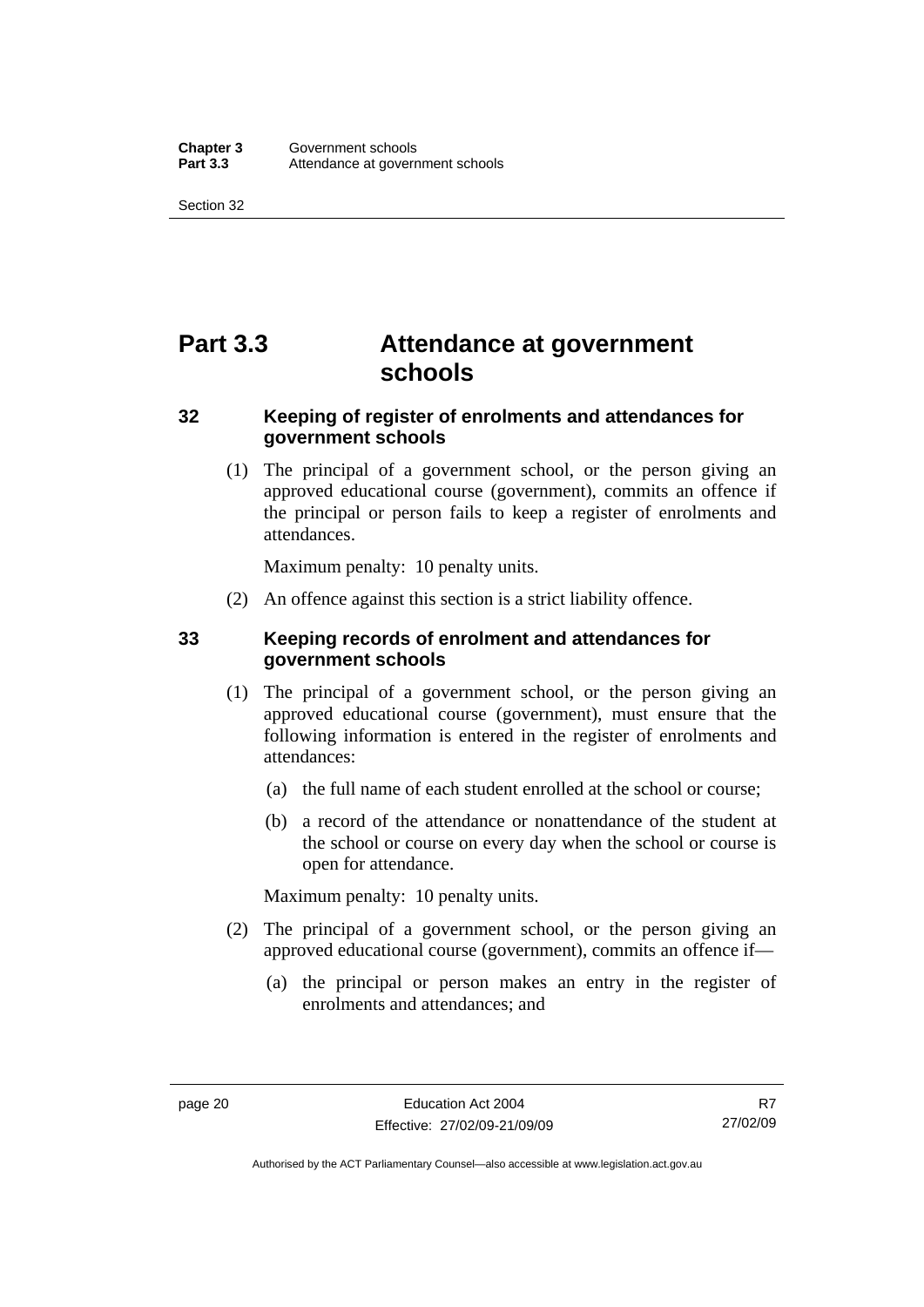<span id="page-30-0"></span> (b) the principal or person is reckless about whether the entry is correct.

Maximum penalty: 10 penalty units.

(3) An offence against subsection (1) is a strict liability offence.

### **34 Inspection of register of enrolment and attendances for government schools**

- (1) The principal of a government school, or the person giving an approved educational course (government), commits an offence if—
	- (a) an authorised person (government) asks the principal or person to make the register of enrolments and attendances available to the authorised person; and
	- (b) the principal or person fails to make the register available as asked.

Maximum penalty: 10 penalty units.

- (2) The principal of a government school, or the person giving an approved educational course (government), commits an offence if—
	- (a) the chief executive or an authorised person (government) asks the principal or the person to give the chief executive or authorised person stated information about enrolments or attendances of students at the school or course during a stated period or at a stated time; and
	- (b) the principal or person fails to give the information in accordance with the request.

Maximum penalty: 50 penalty units

 (3) An authorised person (government) may make copies of the register of enrolments and attendances or any part of the register.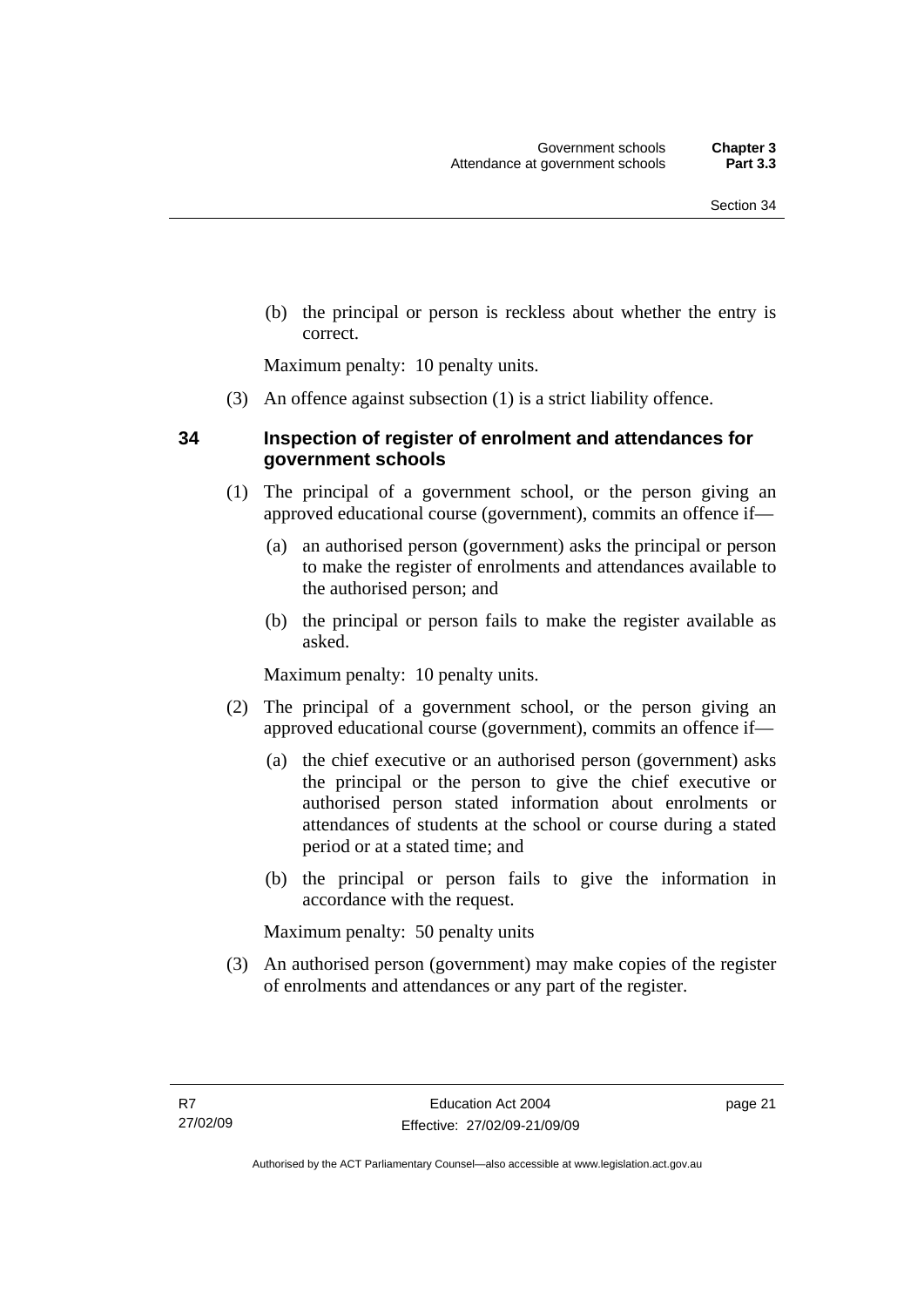- <span id="page-31-0"></span> (4) The principal of a government school, or the person giving an approved educational course (government), must take reasonable steps to assist an authorised person (government) in exercising functions under this section.
- (5) An offence against this section is a strict liability offence.

### **35 Procedures to encourage school attendance at government schools**

- (1) The principal of a government school must set up procedures—
	- (a) to encourage students to attend school regularly; and
	- (b) to help parents to encourage their children to attend school regularly.
- (2) The principal must refer parents and children to support services that encourage children to attend school regularly when the procedures mentioned in subsection (1) are not successful.
- (3) If a student enrolled at a government school has not been attending school regularly, the principal of the school may, by written notice, require the student's parents and the child to meet with an authorised person at a stated place and time.

### **36 Suspension, exclusion or transfer of student by chief executive**

- (1) This section applies if—
	- (a) a student attending a government school—
		- (i) is persistently and wilfully noncompliant; or
		- (ii) threatens to be violent or is violent to another student attending the school, a member of the staff of the school or anyone else involved in the school's operation; or
		- (iii) acts in a way that otherwise threatens the good order of the school or the safety or wellbeing of another student

Authorised by the ACT Parliamentary Counsel—also accessible at www.legislation.act.gov.au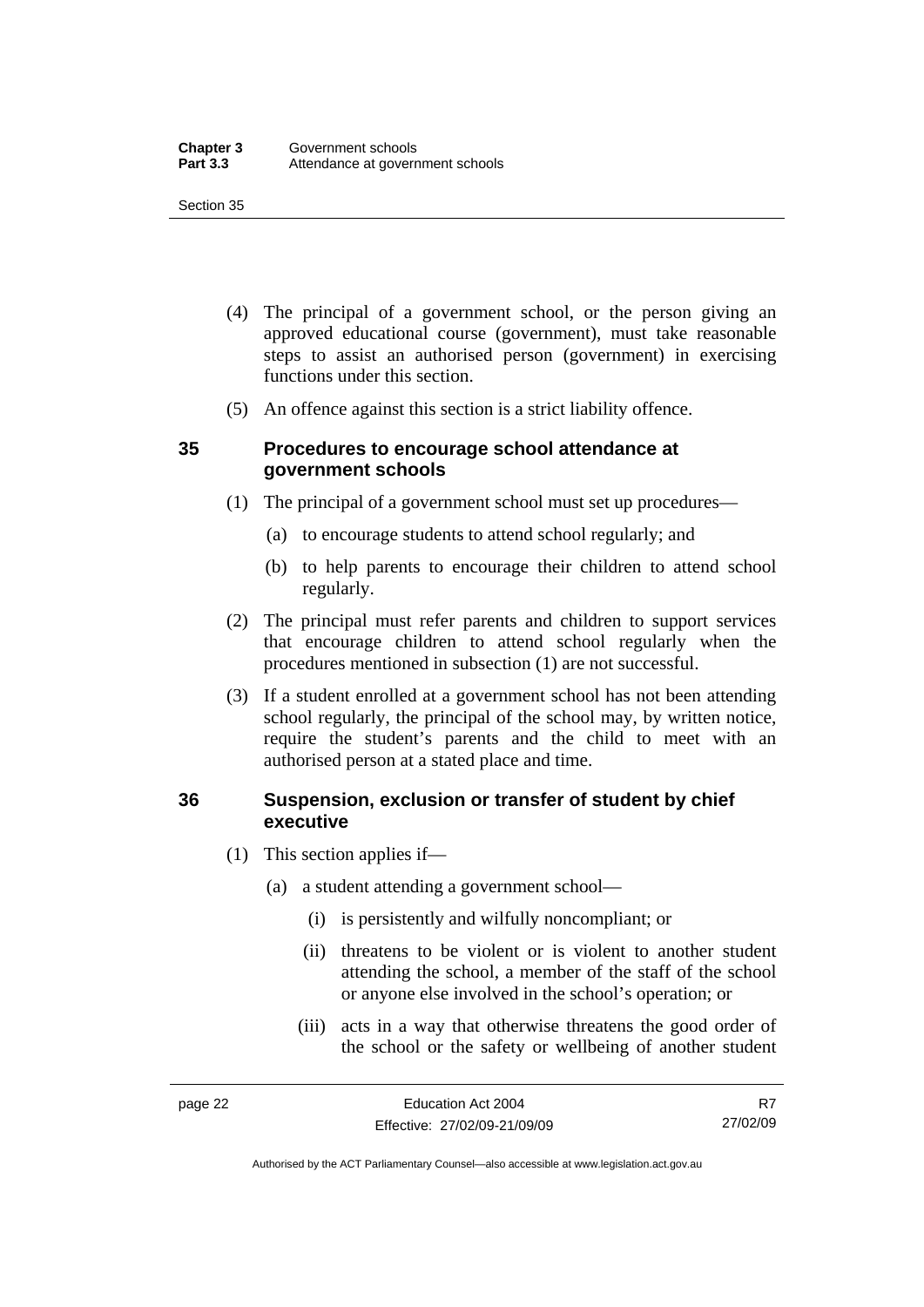attending the school, a member of staff of the school or anyone else involved in the school's operation; or

- (iv) displays behaviour that is disruptive to the student's learning or that of other students; and
- (b) the principal of the school is satisfied that action should be taken under this section.
- (2) The principal may recommend to the chief executive that the chief executive—
	- (a) suspend the student from the school for a stated period of not longer than 20 days; or
	- (b) transfer the student to another government school; or
	- (c) exclude the student from all government schools.
- (3) After considering the principal's recommendation, the chief executive may—
	- (a) give effect to the recommendation; or
	- (b) take any other action mentioned in subsection (2) that the chief executive considers appropriate; or
	- (c) suspend the student for not longer than 20 days.
- (4) The chief executive may exclude the student only if—
	- (a) the student's parents have been given an opportunity to be consulted, and told in writing, about the proposed exclusion of the child and the reasons for it; and
	- (b) the student has been given a reasonable opportunity to attend counselling, undertake relevant educational programs or receive other appropriate assistance; and
	- (c) as far as the student's maturity and capacity for understanding allow, the participation of the student has been sought, and any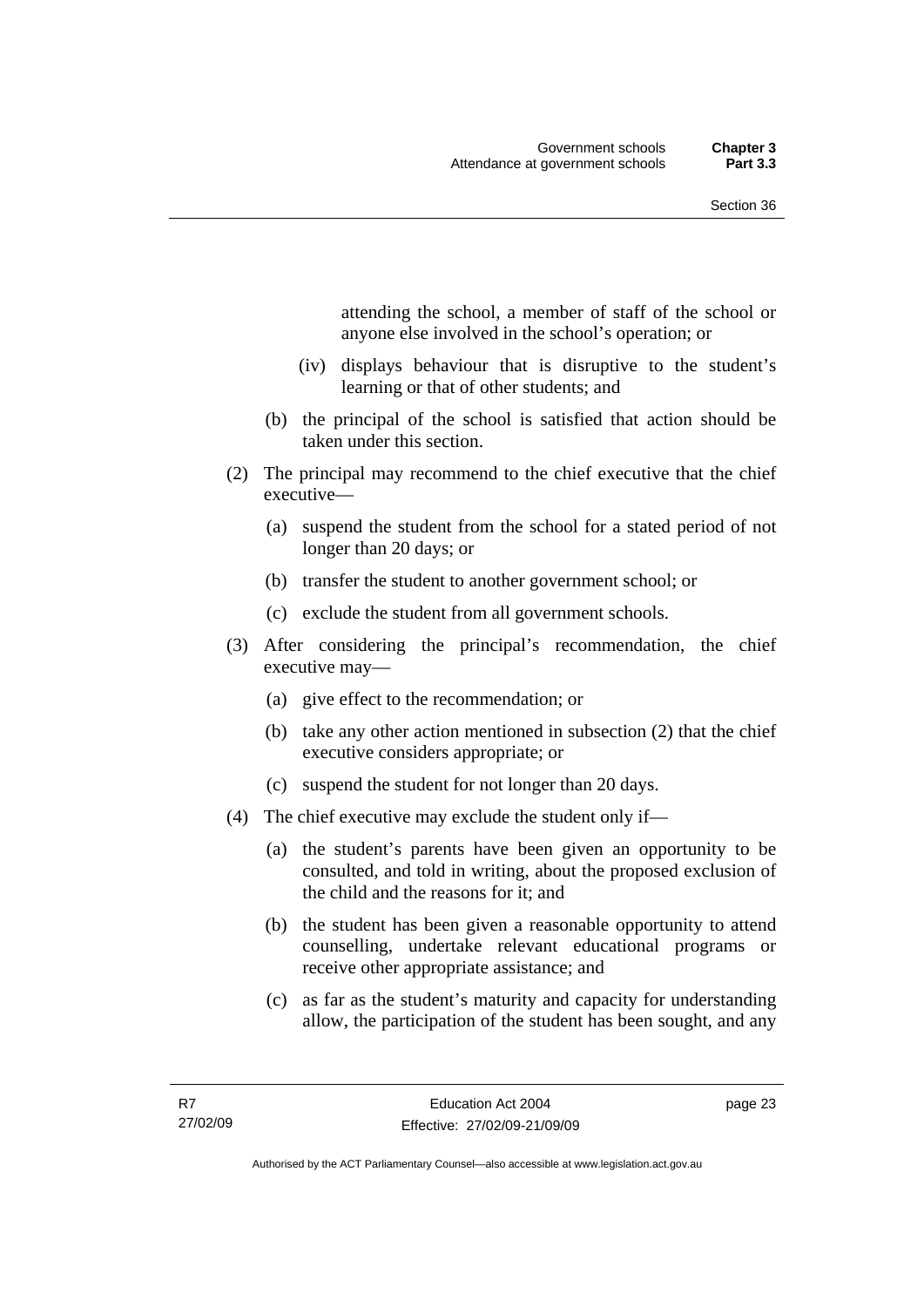views of the student considered, in deciding whether to exclude the student; and

- (d) the student has been given sufficient information about the decision-making process, in a language and way that the student can understand, to allow the student to take part in the process; and
- (e) the student has been offered alternatives for continuing the student's education during the exclusion.
- (5) The chief executive may suspend or transfer the student only if—
	- (a) the student's parents have been given an opportunity to be consulted, and told in writing, about the proposed suspension or transfer of the student and the reasons for it; and
	- (b) as far as the student's maturity and capacity for understanding allow, the participation of the student has been sought, and any views of the student considered, in deciding whether to suspend or transfer the student; and
	- (c) the student has been given sufficient information about the decision-making process, in a language and way that the student can understand, to allow the student to take part in the process; and
	- (d) the student has been given a reasonable opportunity to continue the child's education during the suspension.
- (6) Despite subsection (5), the chief executive may immediately suspend the student for not longer than 5 days if, in the chief executive's opinion, the circumstances are of such urgency or seriousness to require the child's immediate suspension.
- (7) However, before suspending the student under subsection (6), the chief executive must comply with the requirements of subsection  $(5)$  (a) to (d) to the extent that it is practicable and appropriate to do so.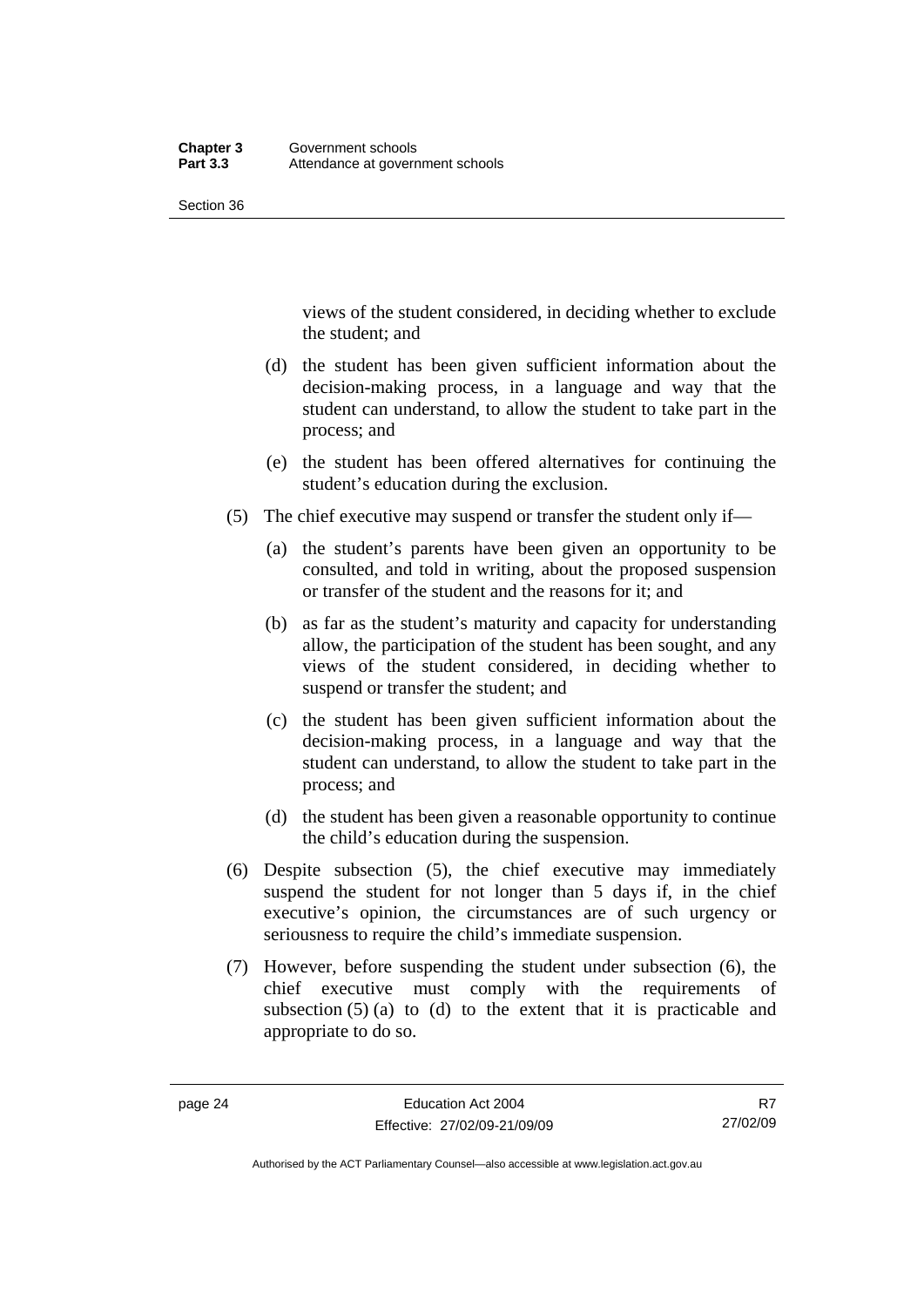- (8) To remove any doubt, the chief executive may suspend the student under subsection (6) while deciding what other action (if any) should be taken in relation to the student under this section.
- (9) If the student is suspended for 7 or more school days in a school term (whether or not consecutive school days), the chief executive must ensure that the student is given a reasonable opportunity to attend appropriate counselling.
- (10) The chief executive may delegate the chief executive's power to suspend a student from a government school for not longer than 5 days to the principal of the school.
	- *Note* For the making of delegations and the exercise of delegated functions, see Legislation Act, pt 19.4.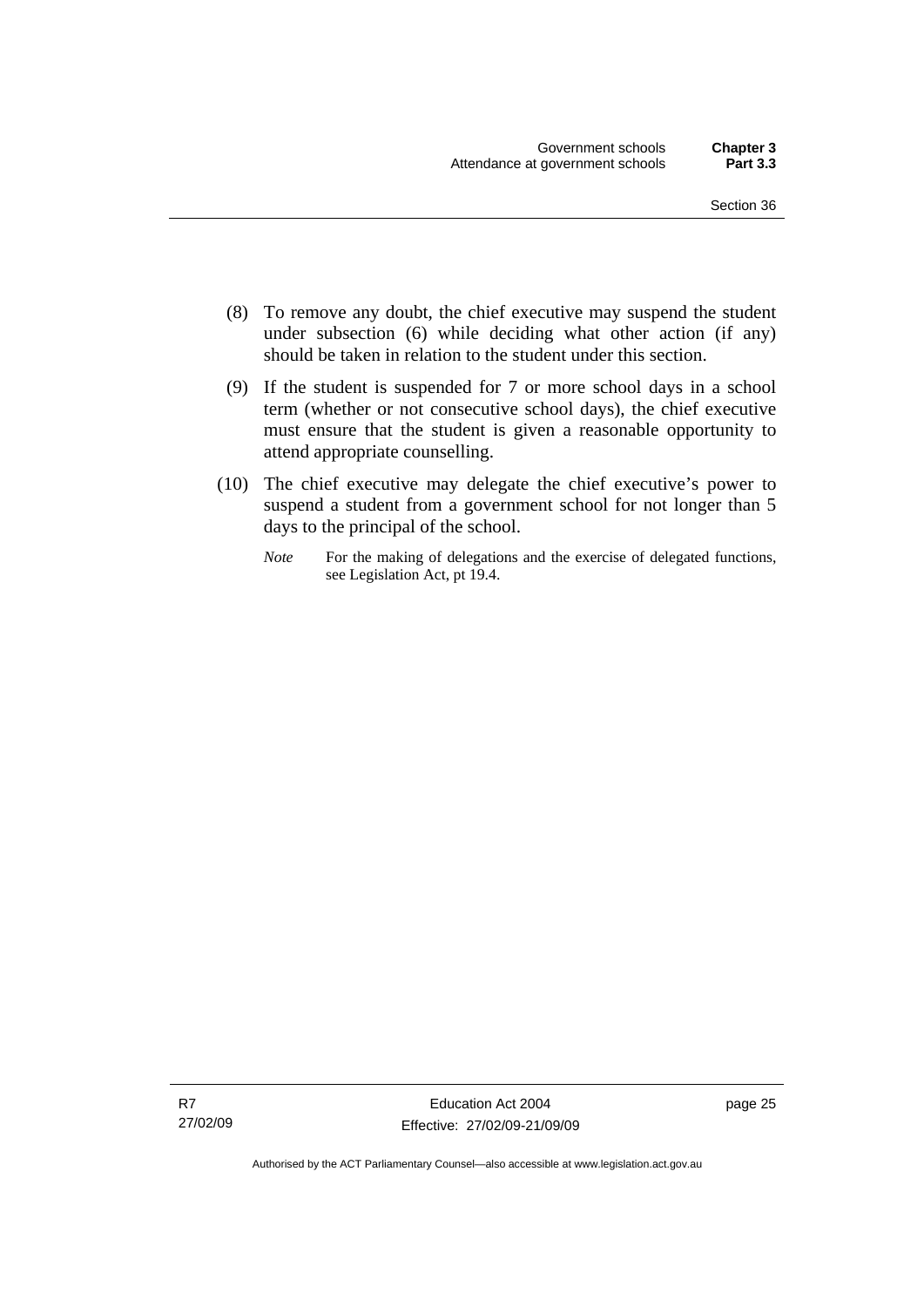# <span id="page-35-0"></span>**Part 3.4 School boards of government schools**

### **Division 3.4.1 Interpretation**

### **37 Definitions for pt 3.4**

In this part:

*half-year* means a period of 6 months ending on 30 June or 31 December.

*money*, of a school, means money allocated to the school by the chief executive or otherwise received by the school.

#### **Examples of money otherwise received**

voluntary financial contributions, other donations and sponsorships

*Note* An example is part of the Act, is not exhaustive and may extend, but does not limit, the meaning of the provision in which it appears (see Legislation Act, s 126 and s 132).

### *parents and citizens association*, of a school, means

- (a) the entity declared under section 40 (Declaration of parents and citizens associations in certain circumstances) to be the parents and citizens association of the school; or
- (b) if there is no declaration under that section for the school—the parents and citizens association incorporated under the *Associations Incorporation Act 1991* or the *Associations Incorporation Act 1953* (repealed) in relation to the school.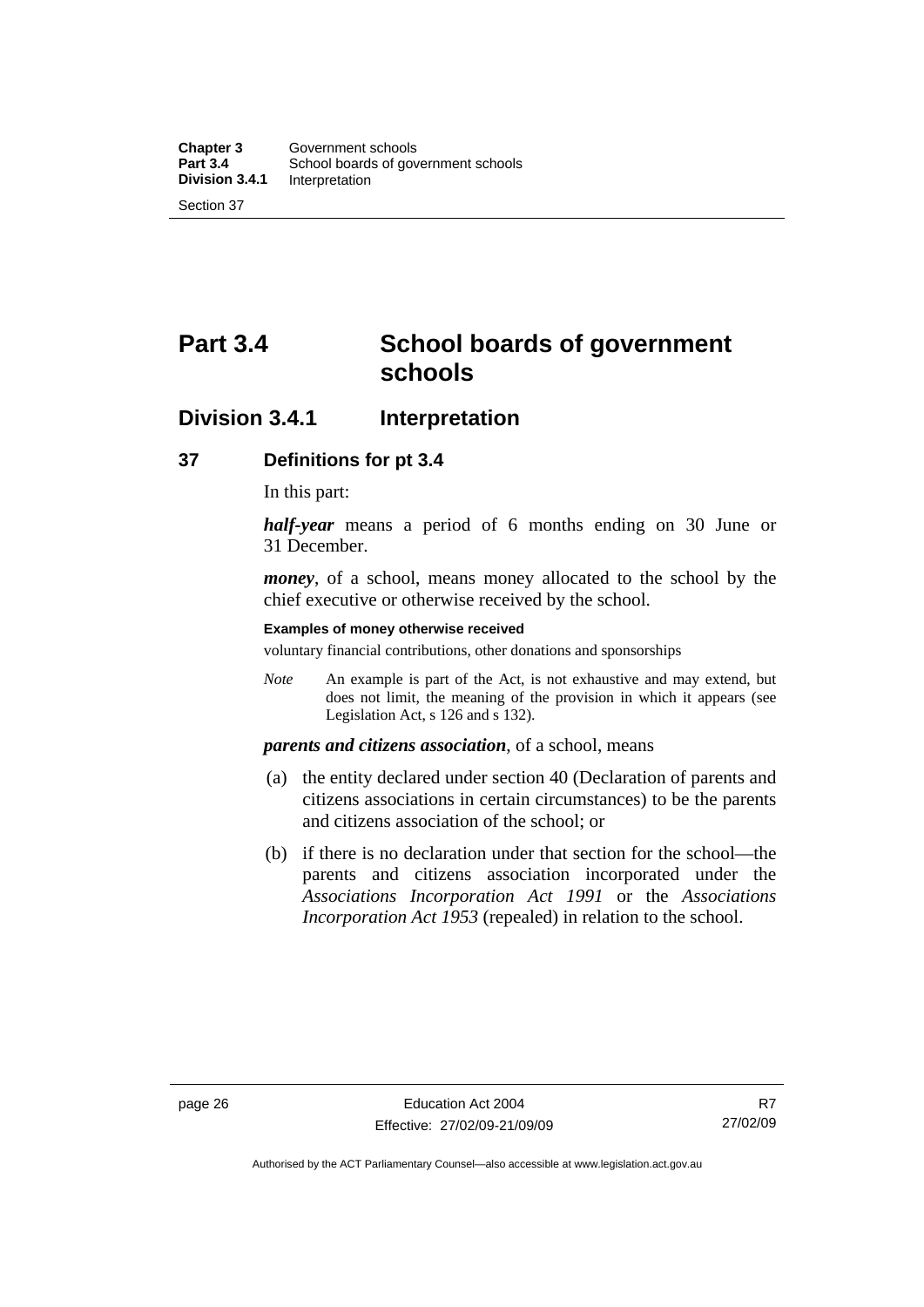*prescribed period*, for a term of office of a member of a school board (other than the principal), means the period—

- (a) beginning on whichever of the following is later:
	- (i) 1 April in the year of the member's election or appointment;
	- (ii) the date of the member's election or appointment; and
- (b) ending at the end of the March at least 12 months, and not more than 24 months, after the beginning of the period.

*school* means a government school, but does not include a preschool.

*small school* means a school (other than a school-related institution) where fewer than 4 teachers are employed.

*student* means a student who attends classes at a school for at least 12 hours per week.

#### **Division 3.4.2 Establishment and membership**

#### **38 Establishment of school boards**

A school board is established for each government school.

*Note* Section 146 (Preschools) deals with opportunities for parents of children at preschools to participate in the conduct of the preschool.

**39 Functions of school boards etc** 

(1) The functions of the school board of a government school are—

- (a) to establish strategic direction and priorities for the school; and
- (b) to monitor and review school performance and to report on it to the chief executive, parents of students at the school and staff; and
- (c) to develop, maintain and review curriculum for the school; and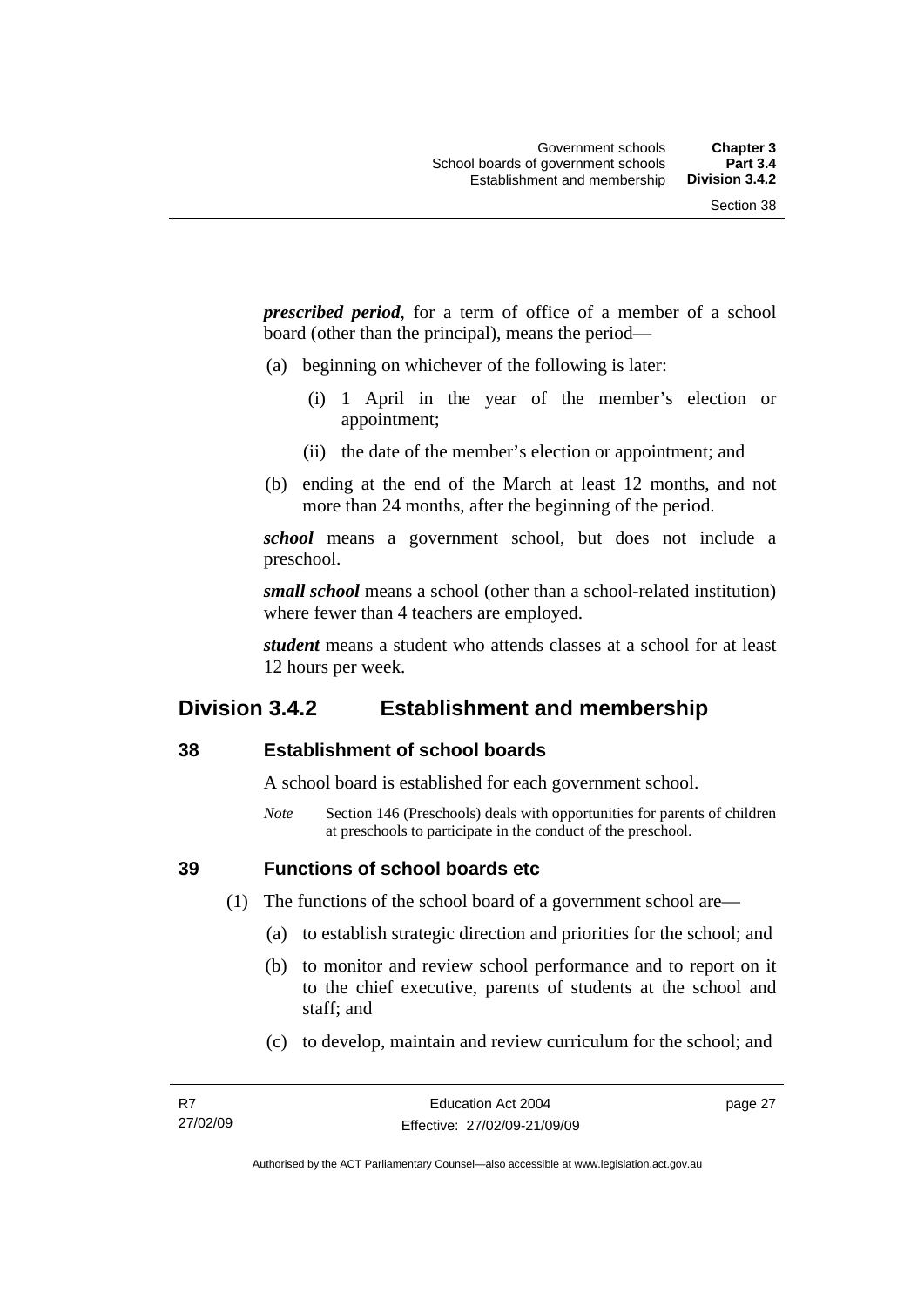(d) to develop and review education policies at the school; and

- (e) to establish budgetary policies for the school and approve the school budget; and
- (f) to establish policies for the efficient and effective use of school assets and the management of financial risk; and
- (g) to develop relationships between the school and the community and between the school and community organisations; and
- (h) to make recommendations to the chief executive on issues affecting the school; and
- (i) to encourage parent participation in their children's learning; and
- (j) to exercise any other function given to the board under this Act or any other Territory law.
- (2) The chief executive may give written directions to the school board about the exercise of its functions, either generally or in relation to a particular issue.
- (3) The chief executive must, in an annual report under the *Annual Reports (Government Agencies) Act 2004* for a financial year, include particulars of any direction given by the chief executive under this section in that financial year to a particular school board and not to school boards generally.
- (4) The school board must give effect to the chief executive's directions.
- (5) The chief executive is not required—
	- (a) to accept, or act in accordance with, a recommendation of the school board; or
	- (b) to carry out a policy decided by the school board.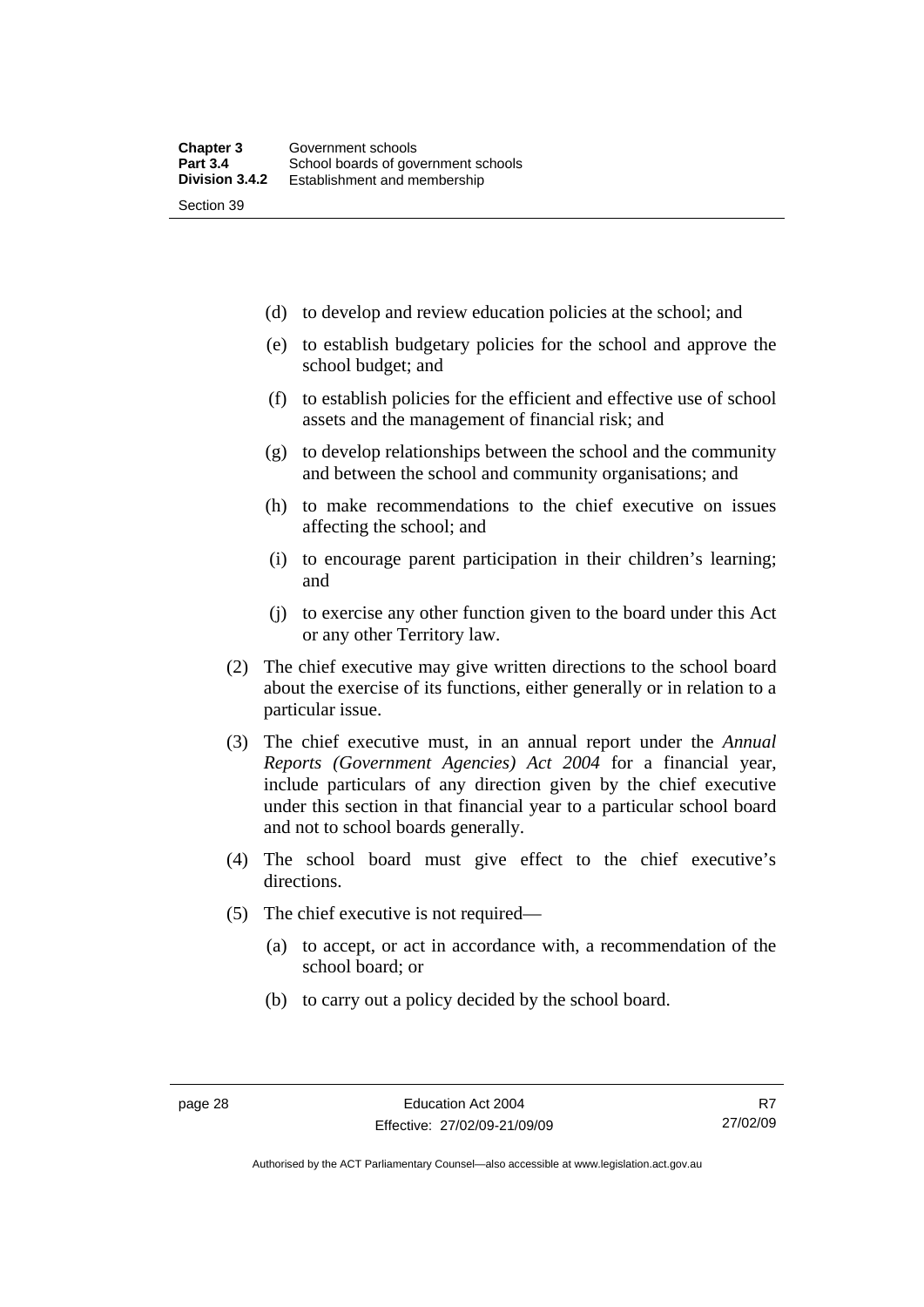#### **40 Declaration of parents and citizens associations in certain circumstances**

- (1) If there is a dispute about the entity that should be the parents and citizens association of a government school, the chief executive must call a meeting of parents of students at the school and interested members of the community to discuss the entity to be the representative of the parents and community.
- (2) If, in the chief executive's opinion, it is appropriate in the circumstances to do so, the chief executive may call a meeting of parents of students at a government school and interested members of the community to discuss the entity to be the representative of the parents and community.
- (3) The chief executive may, after considering the outcome of a meeting under subsection (1) or (2) in relation to a government school, recommend to the Minister the entity to be the representative of the parents and community.
- (4) After receiving a recommendation under subsection (3), the Minister may, in writing, declare an entity to be the parents and citizens association of a government school.
- (5) A declaration under subsection (4) is a notifiable instrument.

*Note* A notifiable instrument must be notified under the Legislation Act.

#### **41 Composition of school boards generally**

- (1) This section applies to a school board of a government school other than—
	- (a) a small school or a school-related institution; or
	- (b) a school to which section 43 (Composition of school boards of school-related institutions and other schools in special circumstances) applies.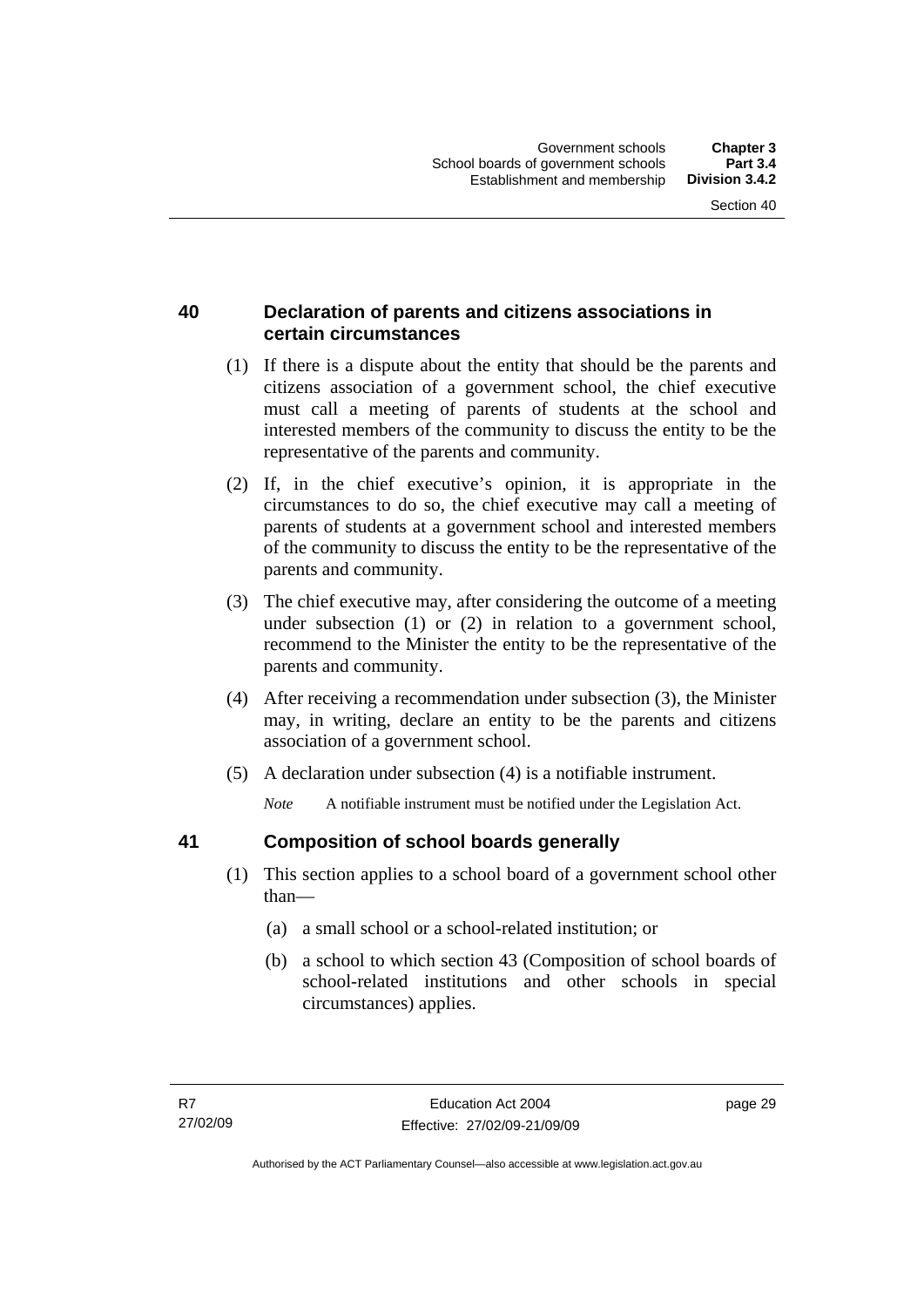- (2) The school board of a government school consists of—
	- (a) the principal of the school; and
	- (b) 1 member (the *appointed member*) appointed by the chief executive as the appointed member; and
	- (c) 2 members (the *staff members*) elected by staff of the school and appointed by the chief executive; and
	- (d) 3 members (the *parents and citizens members*) elected by the parents and citizens association of the school and appointed by the chief executive; and
	- (e) the members (the *board appointed members*) (if any) appointed by the board under subsection (6); and
	- (f) for a school prescribed under the regulations—2 members (the *student members*) elected by the students at the school and appointed by the chief executive.
	- *Note 1* For the making of appointments (including acting appointments), see the Legislation Act, pt 19.3.
	- *Note* 2 In particular, a person may be appointed for a particular provision of a law (see Legislation Act, s 7 (3)) and an appointment may be made by naming a person or nominating the occupant of a position (see s 207).
- (3) A person is eligible to be elected or appointed as a staff member only if the person is employed as a member of the staff of the school.
- (4) A person is eligible to be elected or appointed a student member only if the person is a student at the school.
- (5) The appointed member, staff members, parent and citizens members and student members are appointed for the prescribed period.
- (6) The school board may appoint 1 or more people to be members of the board for a term (not longer than 12 months) decided by the school board.

Authorised by the ACT Parliamentary Counsel—also accessible at www.legislation.act.gov.au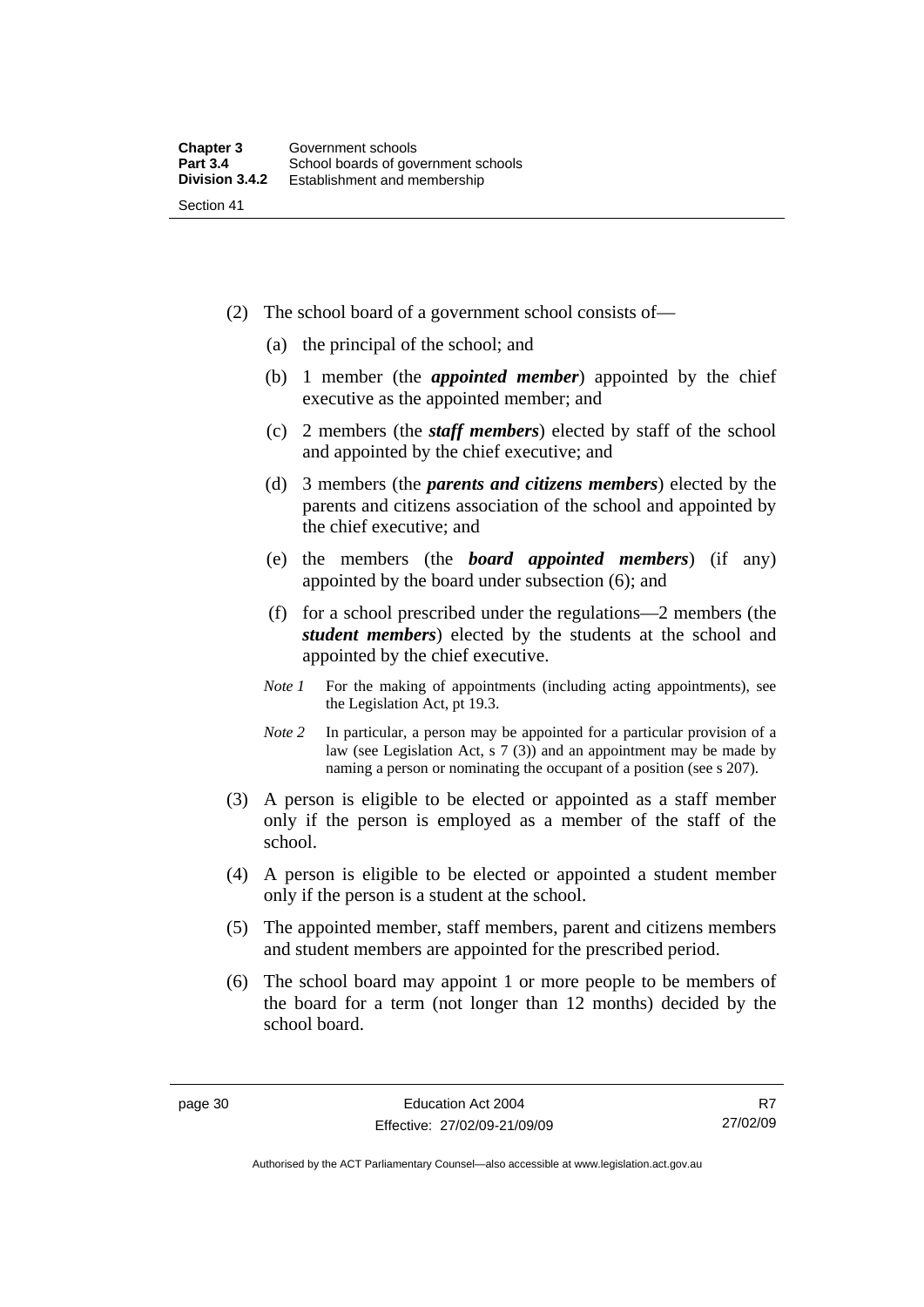(7) The school board must not make an appointment under subsection (6) if there would be more than 2 board appointed members at the same time.

#### **42 Composition of school boards of small schools**

- (1) This section applies to a school board of a small school other than a school to which section 43 (Composition of school boards of school-related institutions and other schools in special circumstances) applies.
- (2) The school board of a small school consists of—
	- (a) the principal of the school; and
	- (b) 1 member (the *appointed member*) appointed by the chief executive as the appointed member; and
	- (c) 1 member (the *staff member*) appointed by the chief executive as the staff member; and
	- (d) 2 members (the *parents and citizens members*) elected by the parents and citizens association of the school and appointed by the chief executive; and
	- (e) the members (the *board appointed member*) (if any) appointed by the board under subsection (6).
	- *Note 1* For the making of appointments (including acting appointments), see the Legislation Act, pt 19.3.
	- *Note* 2 In particular, a person may be appointed for a particular provision of a law (see Legislation Act, s 7 (3)) and an appointment may be made by naming a person or nominating the occupant of a position (see s 207).
- (3) A person is eligible to be appointed as the staff member only if the person is employed as a member of the staff of the school.
- (4) The staff member is to be appointed in a way prescribed under the regulations.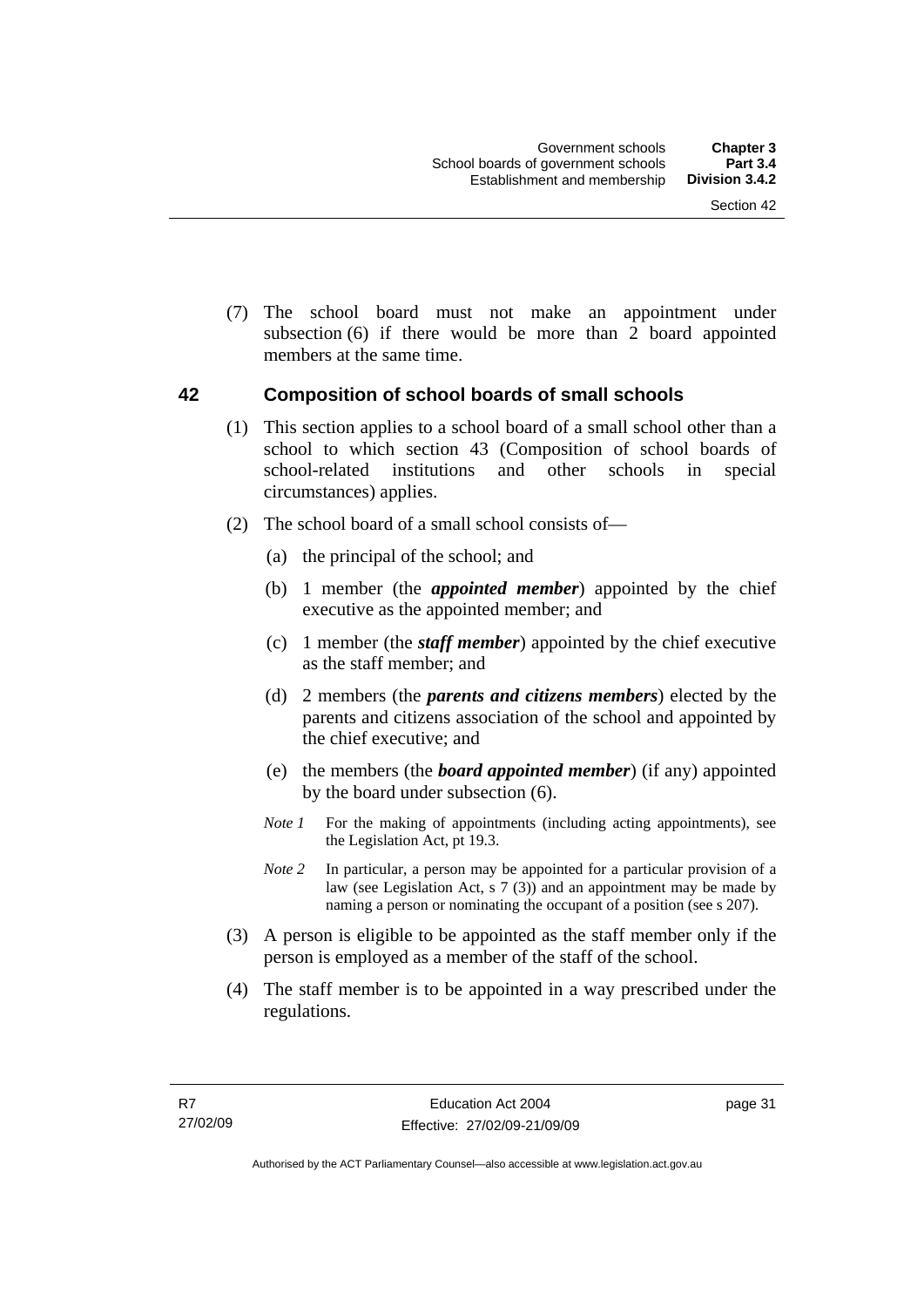- (5) The appointed member, staff member and parent and citizen members are appointed for the prescribed period.
- (6) The school board may appoint 1 or more people to be members of the board for a term (not longer than 12 months) decided by the school board.
- (7) The school board must not make an appointment under subsection (6) if there would be more than 2 board appointed members at the same time.

#### **43 Composition of school boards of school-related institutions and other schools in special circumstances**

- (1) This section applies to a school that is—
	- (a) a school-related institution; or
	- (b) declared, in writing, by the chief executive to be a school to which special circumstances apply.
- (2) If the school is a school-related institution, the chief executive must, if practical, determine the composition of the school board of the school.

#### **Example**

It may not be practical to establish a school board for a school-related institution with fewer than 3 staff.

- *Note* An example is part of the Act, is not exhaustive and may extend, but does not limit, the meaning of the provision in which it appears (see Legislation Act, s 126 and s 132).
- (3) Subsection (2) does not prevent the chief executive from determining the composition of a single school board for 2 or more institutions.
- (4) If the chief executive makes a determination under subsection (2) for the school, the chief executive may also determine—
	- (a) the members who are required to be present at a meeting of the board; and

Authorised by the ACT Parliamentary Counsel—also accessible at www.legislation.act.gov.au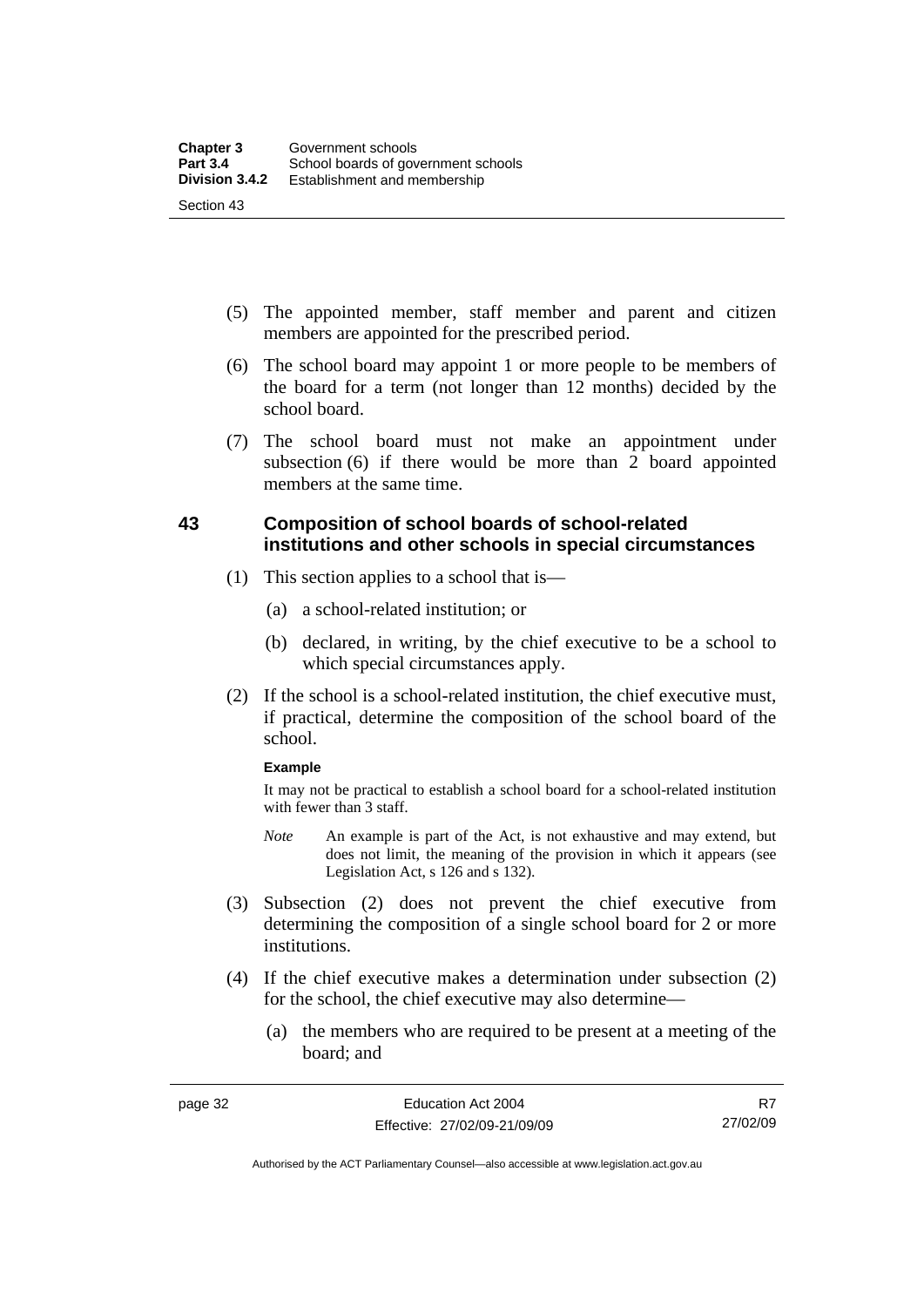- (b) the members who may not vote at a meeting of the board.
- (5) If the school is a school to which special circumstances apply, the chief executive may determine the following:
	- (a) the composition of the school board of the school;
	- (b) the members who are required to be present at a meeting of the board;
	- (c) the members who may not vote at a meeting of the board.
- (6) The chief executive may make a determination under subsection (2), (4) or (5) only with the Minister's written approval.
- (7) Before making the determination the chief executive must, if practical, consult with the parents of students at the school, at a general meeting of the parents, about the composition of the board.
- (8) In deciding whether or not to give the approval, the Minister must have regard to—
	- (a) the need for the principal of the school to be a member of the board; and
	- (b) the need for the chief executive to be represented on the board; and
	- (c) whether staff of the school and students at the school have been consulted about the composition of the board; and
	- (d) any comments made by the staff and students at the school about the composition of the board; and
	- (e) the administrative needs, educational or related objectives, and any special characteristics of the school.
- (9) The chief executive may appoint a person in accordance with the determination to be a member of the board of the school.
	- *Note 1* For the making of appointments (including acting appointments), see Legislation Act, pt 19.3.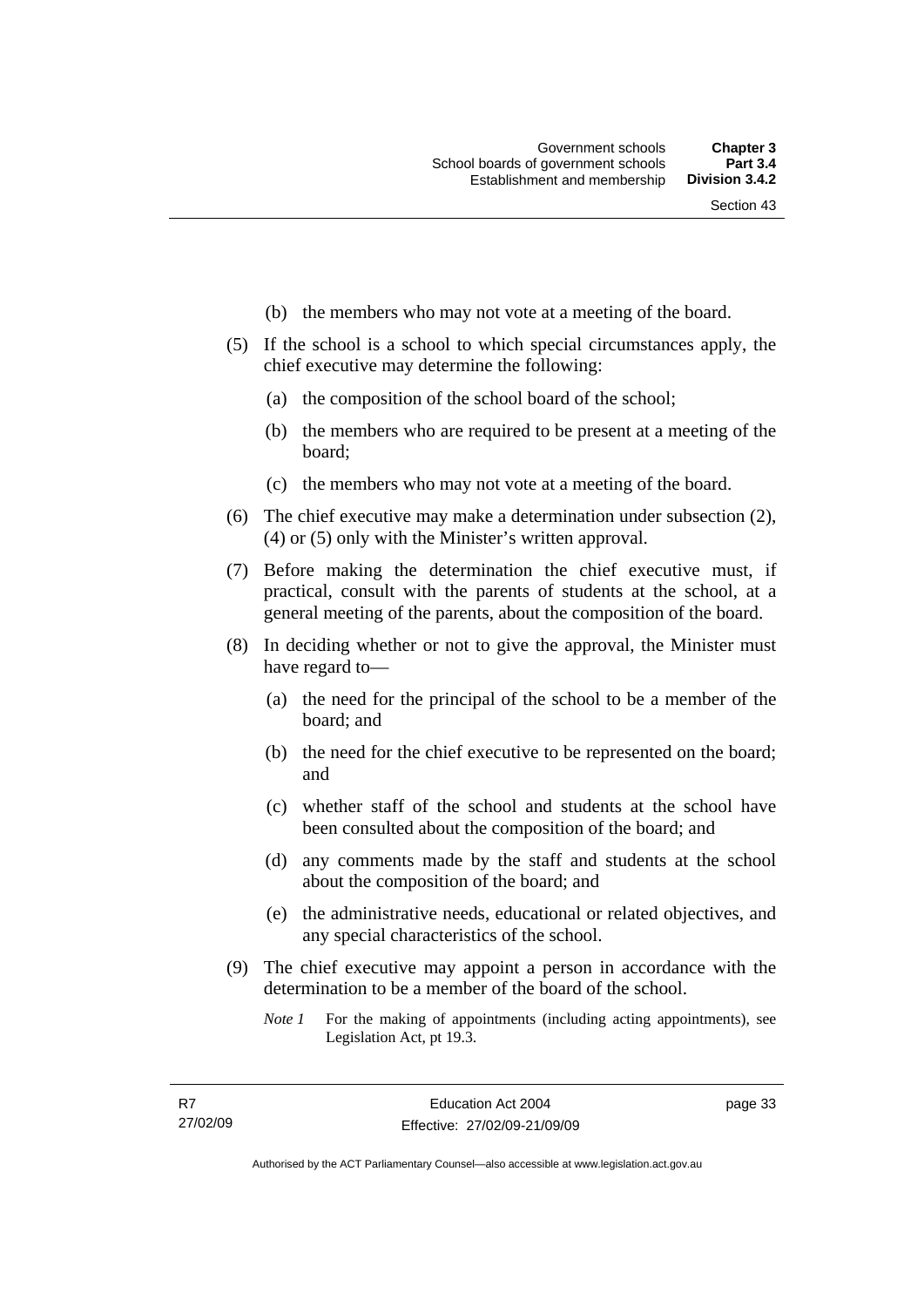Section 44

- *Note 2* In particular, an appointment may be made by naming a person or nominating the occupant of a position (see s 207).
- (10) A member of the board is appointed for the term stated in the instrument making or evidencing the appointment.
- (11) A determination under subsection (2), (4) or (5) must be in writing and is a disallowable instrument.
	- *Note* A disallowable instrument must be notified, and presented to the Legislative Assembly, under the Legislation Act.

#### **44 Ending of appointment of members of school board**

- (1) The chief executive must end the appointment of a member of the school board of a government school if the member ceases to be eligible to be appointed or elected to the position.
- (2) The chief executive must end the appointment of a member of the school board of a government school, other than the principal of the school, if—
	- (a) the member is absent from 3 consecutive meetings of the board without reasonable excuse or leave given by the board; or
	- (b) contravenes section 49 (Disclosure of interests by members of school boards) without reasonable excuse.
- (3) The chief executive may end the appointment of a member of the school board of a government school, other than the principal at the school, for misbehaviour or physical or mental incapacity.
	- *Note* A person's appointment also ends if the person resigns (see Legislation Act, s 210).

#### **45 Chairperson and deputy chairperson of school boards**

- (1) The members of the school board of a government school must, whenever necessary, elect—
	- (a) a member to be chairperson; and

R7 27/02/09

Authorised by the ACT Parliamentary Counsel—also accessible at www.legislation.act.gov.au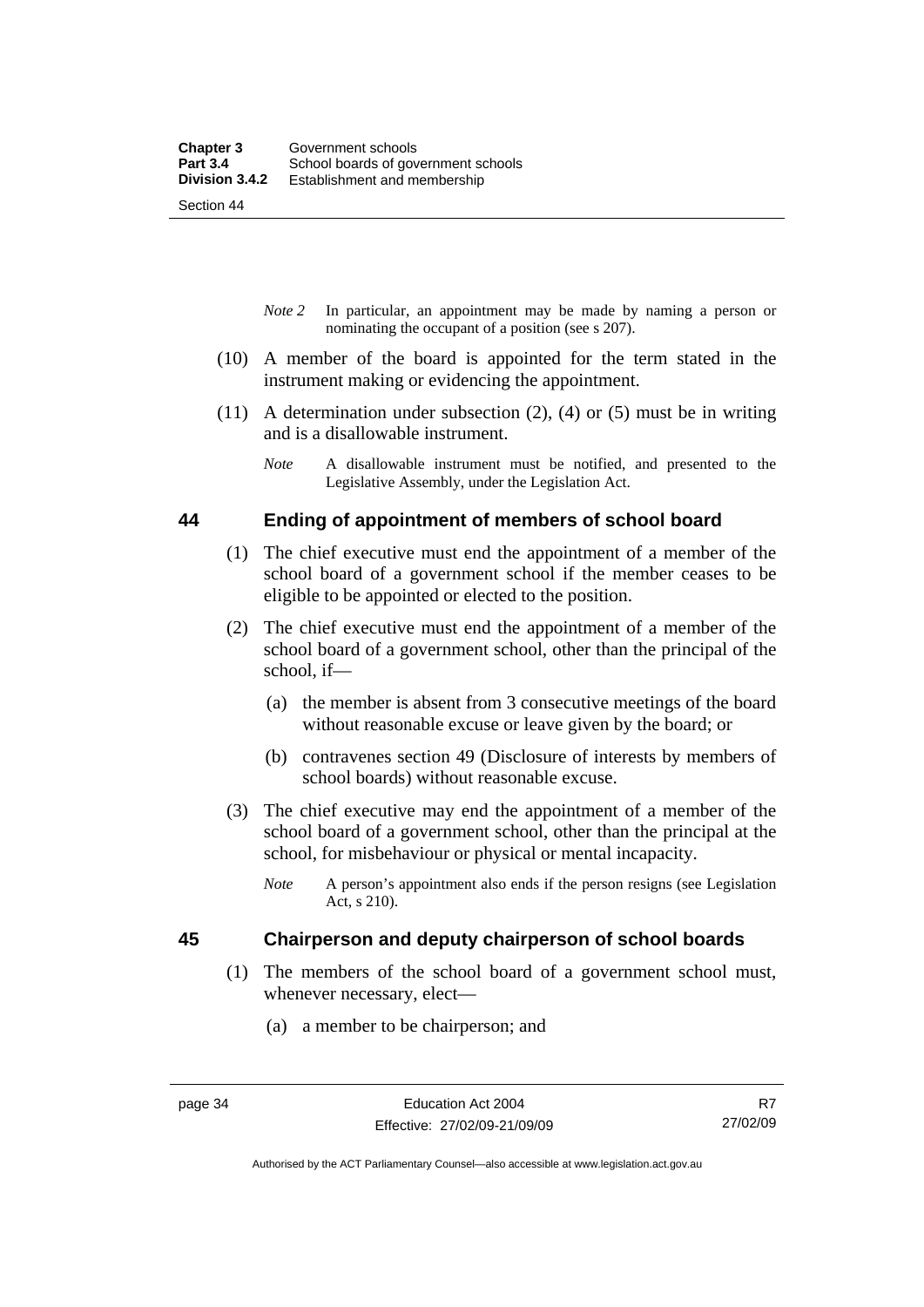- (b) another member to be deputy chairperson.
- (2) The school board must tell the chief executive of the election of a member as chairperson or deputy chairperson.
- (3) The members of the school board must not appoint the principal of the school or a member of staff of the school to be chairperson of the board.

#### **46 School boards to take part in selection of school principals**

The members of the school board of a government school must, whenever necessary, nominate a member of the board as a member of any selection panel established by the chief executive to make recommendations to the chief executive about the appointment of the principal for the school.

# **Division 3.4.3 Proceedings of school boards**

#### **47 Time and place of meetings of school boards**

- (1) The school board of a government school meets at the times and places it decides.
- (2) However, the school board must meet at least 4 times a year.
- (3) The chairperson—
	- (a) may at any time call a meeting of the school board; and
	- (b) must call a meeting if asked by the Minister, the chief executive or 3 members of the board.
- (4) If the chairperson is not available to call a meeting for any reason, the deputy chairperson or the principal of the school may call a meeting of the school board.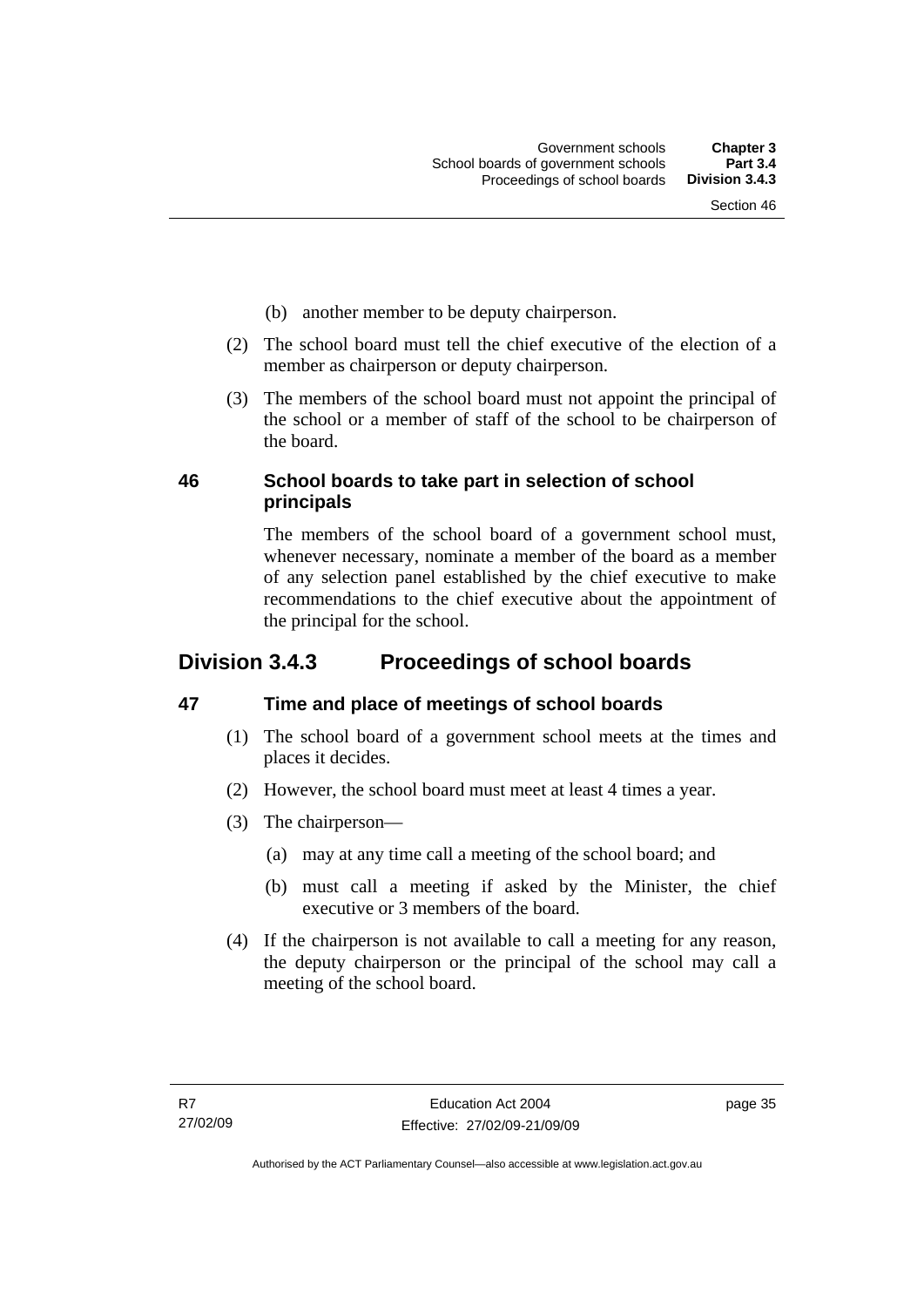**48 Procedures governing proceedings of school boards** 

- (1) The chairperson of the school board of a government school presides at all meetings of the board at which the chairperson is present.
- (2) If the chairperson is absent, the deputy chairperson presides.
- (3) If the chairperson and deputy chairperson are both absent, the member chosen by the members present presides.
- (4) Business may be carried out at a meeting of the school board only if 3 or more members are present and—
	- (a) for the school board of a school other than a school to which section 43 (Composition of school boards of school-related institutions and other schools in special circumstances) applies—at least 1 of the members present is a staff member and at least 1 of the members present is a parents and citizens association member; or
	- (b) for the school board of a school to which section 43 applies the members (if any) who are required, under the determination under section 43 (4) or (5) applying to the school, to be present at a meeting of the school board are present.
- (5) At a meeting of the school board each member (other than a nonvoting member) has a vote on each question to be decided.
- (6) A question is to be decided by a majority of the votes of the members present and voting but, if the votes are equal, the member presiding has a casting vote.
- (7) The school board may hold meetings, or allow members to take part in meetings, by telephone, closed-circuit television or another form of communication.
- (8) A member who takes part in a meeting under subsection (7) is taken to be present at the meeting.

R7 27/02/09

Authorised by the ACT Parliamentary Counsel—also accessible at www.legislation.act.gov.au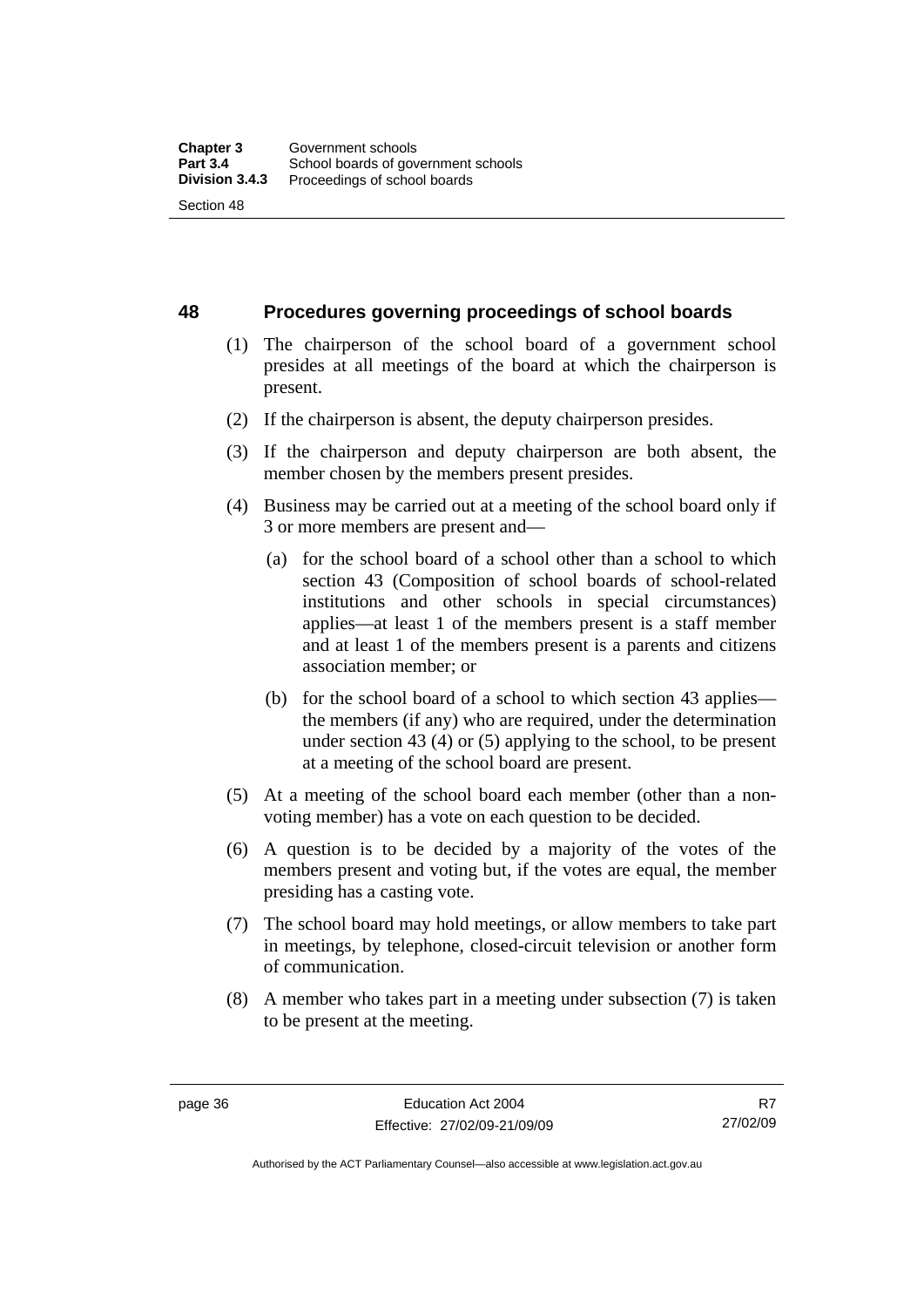- (9) A resolution of the school board is a valid resolution, even though it is not passed at a meeting of the board, if—
	- (a) all members (other than the non-voting members) agree, in writing, to the proposed resolution; and
	- (b) notice of the resolution is given under procedures decided by the school board.
- (10) The school board must keep minutes of its meetings.
- (11) The school board may conduct its proceedings (including its meetings) as it otherwise considers appropriate.
- (12) In this section:

*non-voting member* means—

- (a) for the school board of a school other than a school to which section 43 applies—a board appointed member; or
- (b) for the school board of a school to which section 43 applies—a member who, under the determination under section 43 (4) or (5) applying to the school, may not vote at a meeting of the school board.

#### **49 Disclosure of interests by members of school boards**

- (1) This section applies to a member of a school board if—
	- (a) the member has a direct or indirect financial interest in an issue being considered, or about to be considered, by the board; and
	- (b) the interest could conflict with the proper exercise of the member's functions in relation to the board's consideration of the issue.
- (2) As soon as practicable after the relevant facts come to the member's knowledge, the member must disclose the nature of the interest to a meeting of the school board.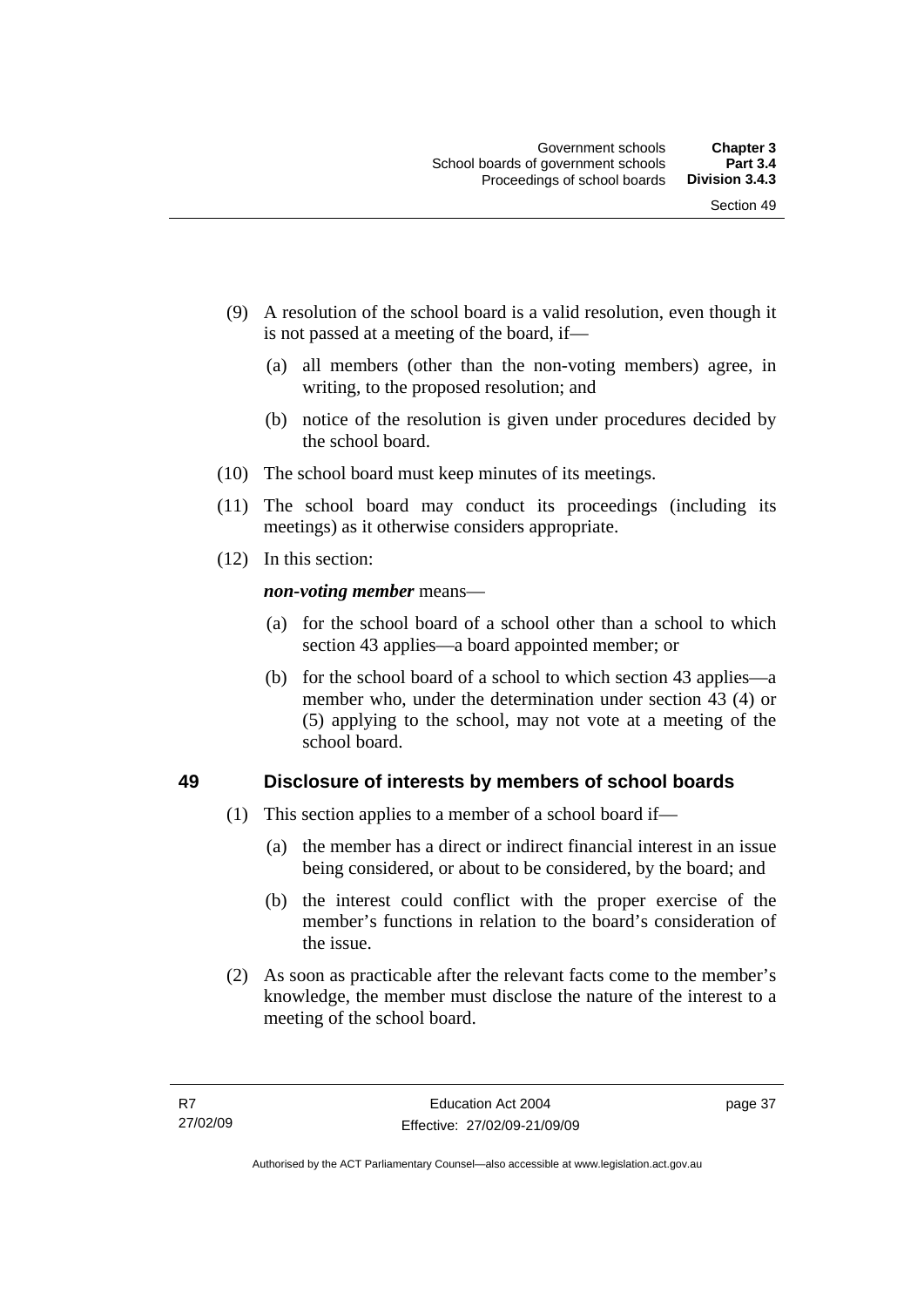- (3) The disclosure must be recorded in the school board's minutes and, unless the board otherwise decides, the member (the *first member*) must not—
	- (a) be present when the board considers the issue; or
	- (b) take part in a decision of the board on the issue.
- (4) Any other member who also has a direct or indirect financial interest in the issue must not—
	- (a) be present when the school board is considering its decision under subsection (3) in relation to the first member; or
	- (b) take part in making the decision.
- (5) Within 14 days after the end of each financial year, the chairperson of the school board must give the chief executive a statement of any disclosure of interest made under this section in relation to the school board during the financial year.

#### **49A Protection of members of school boards**

- (1) A person who is, or has been, a member of a school board of a government school is not civilly liable for an act or omission done honestly in the exercise of a function under this Act.
- (2) Any liability that would, apart from subsection (1), attach to a person attaches to the Territory.

## **Division 3.4.4 Financial matters**

#### **50 School boards to approve budgets**

- (1) The school board of a government school must approve a budget for each year.
- (2) The school board must approve the budget before the date decided by the chief executive.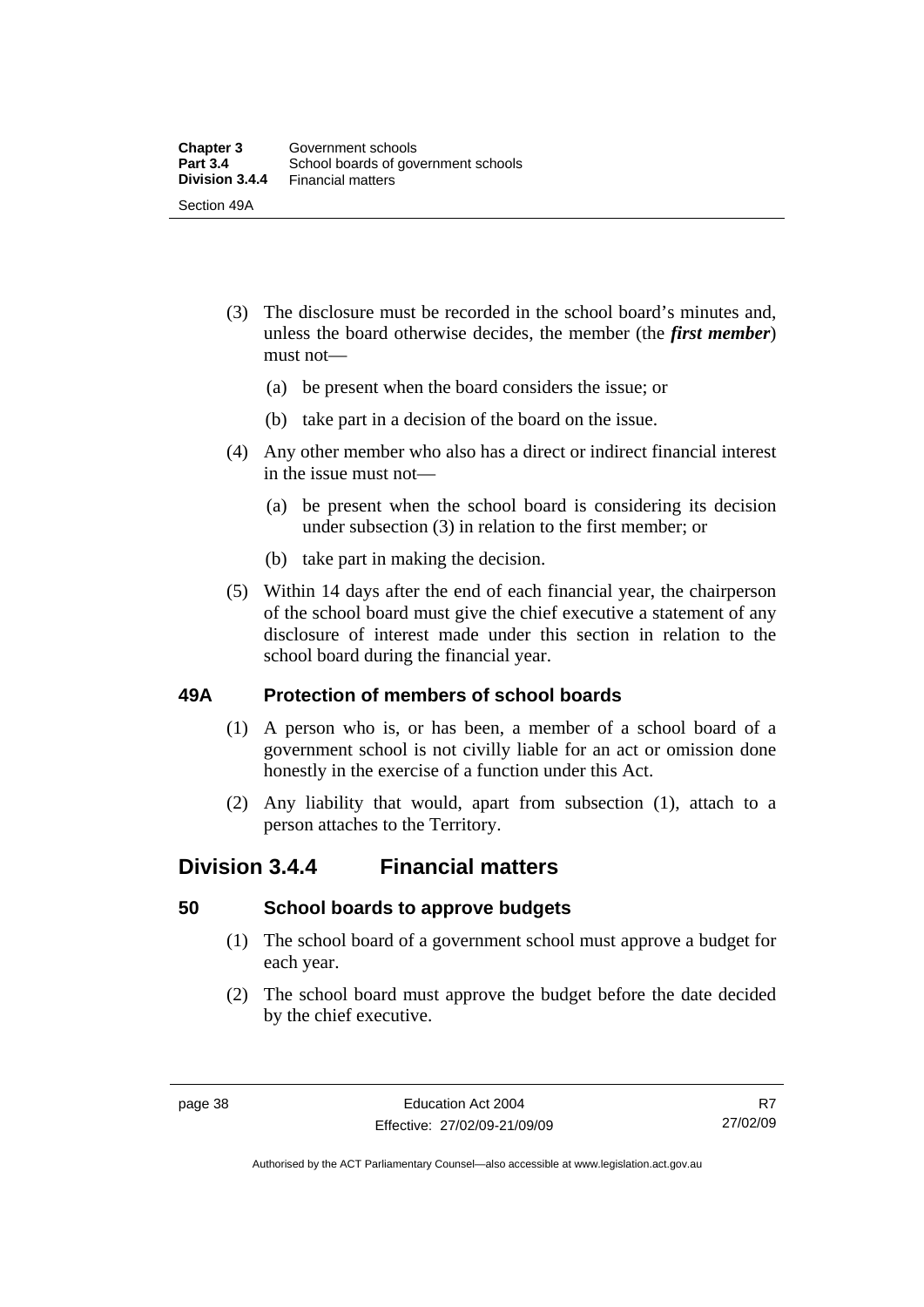- (3) The budget may only be approved by the school board if it is in the form, and based on the accounting or other policies or practices, (if any) required by the chief executive.
- (4) The chief executive may ask the school board to approve a budget for a part of a year.
- (5) The school board must comply with the request.
- (6) If the school board approves the budget, money of the school may be spent in accordance with the budget.

#### **51 Application of money of school**

The school board of a government school may approve the spending of money of the school only in payment or discharge of the costs of, or liabilities incurred by, the school.

#### **52 School boards to approve financial statement and report**

- (1) As soon as practicable after the end of each half-year (but not later than the date decided by the chief executive), the school board of a government school must approve a financial statement for the halfyear, in a form approved by the chief executive or as the chief executive directs.
- (2) As soon as practicable after the end of each year (but not later than the date decided by the chief executive), the school board of a government school must approve an annual report on the board's operations during the year.
- (3) The annual report must include—
	- (a) the financial statements approved under subsection (1) for each half-year; and
	- (b) a statement of how voluntary contributions made to the school have been or will be spent; and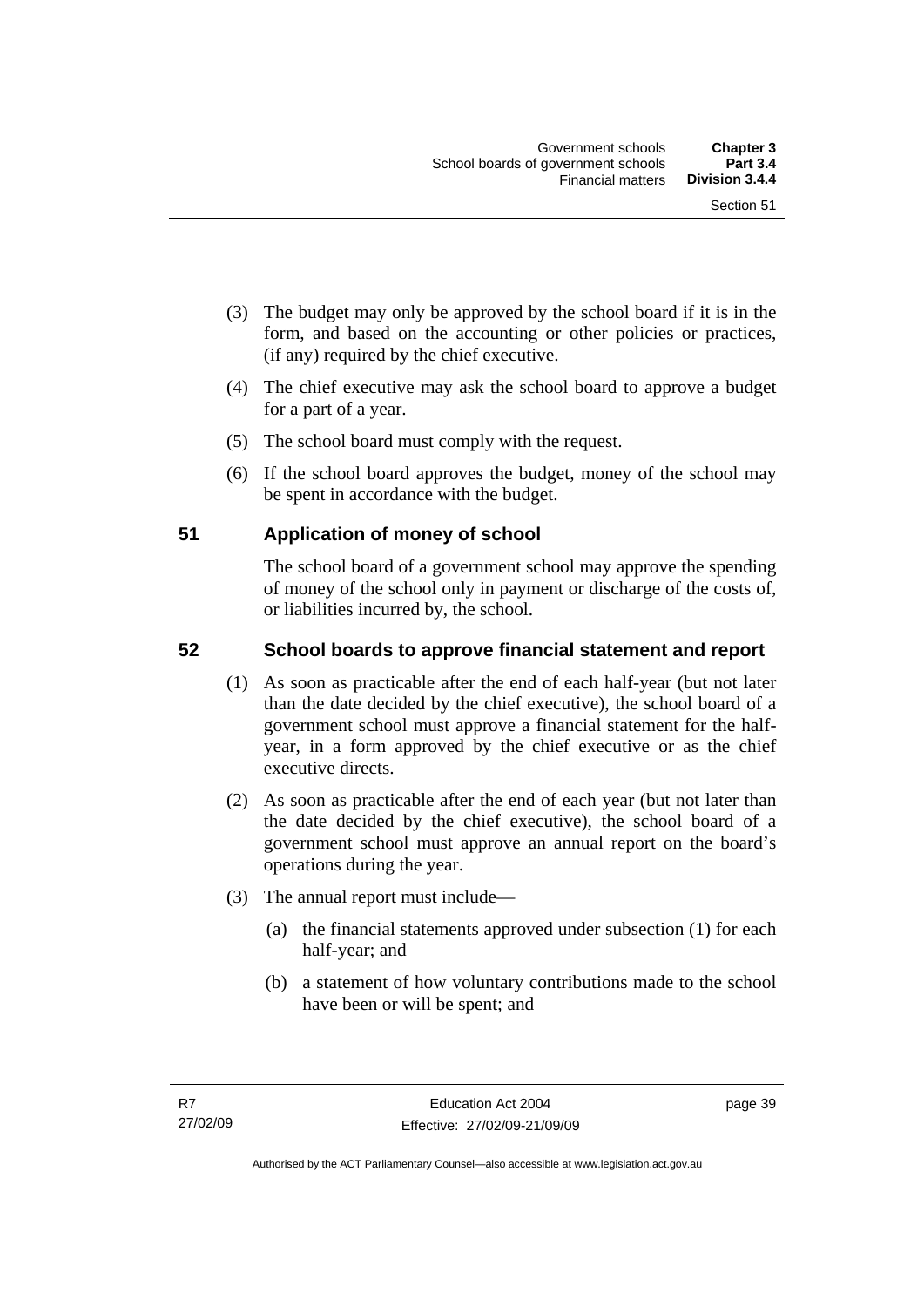- (c) if a school board is holding funds in reserve—a statement setting out the purposes for which the funds are being held and the amount being held for each of those purposes.
- *Note* If a form is approved under s 154 for a statement under par (c), the form must be used.
- (4) The school board must give a copy of each report approved under this section to the chief executive.
- (5) The chief executive may issue guidelines about what is, or is not, holding funds in reserve.

#### **53 School boards to make available summaries of budget and annual report**

- (1) Not later than 14 days after approving the budget for a year, the school board of a government school must make a summary of the budget available to parents of students at the school and to the staff and students of the school.
- (2) Not later than 14 days after approving the annual report for a year, the school board of a government school must make a summary of the report available to parents of students at the school and to the staff and students of the school.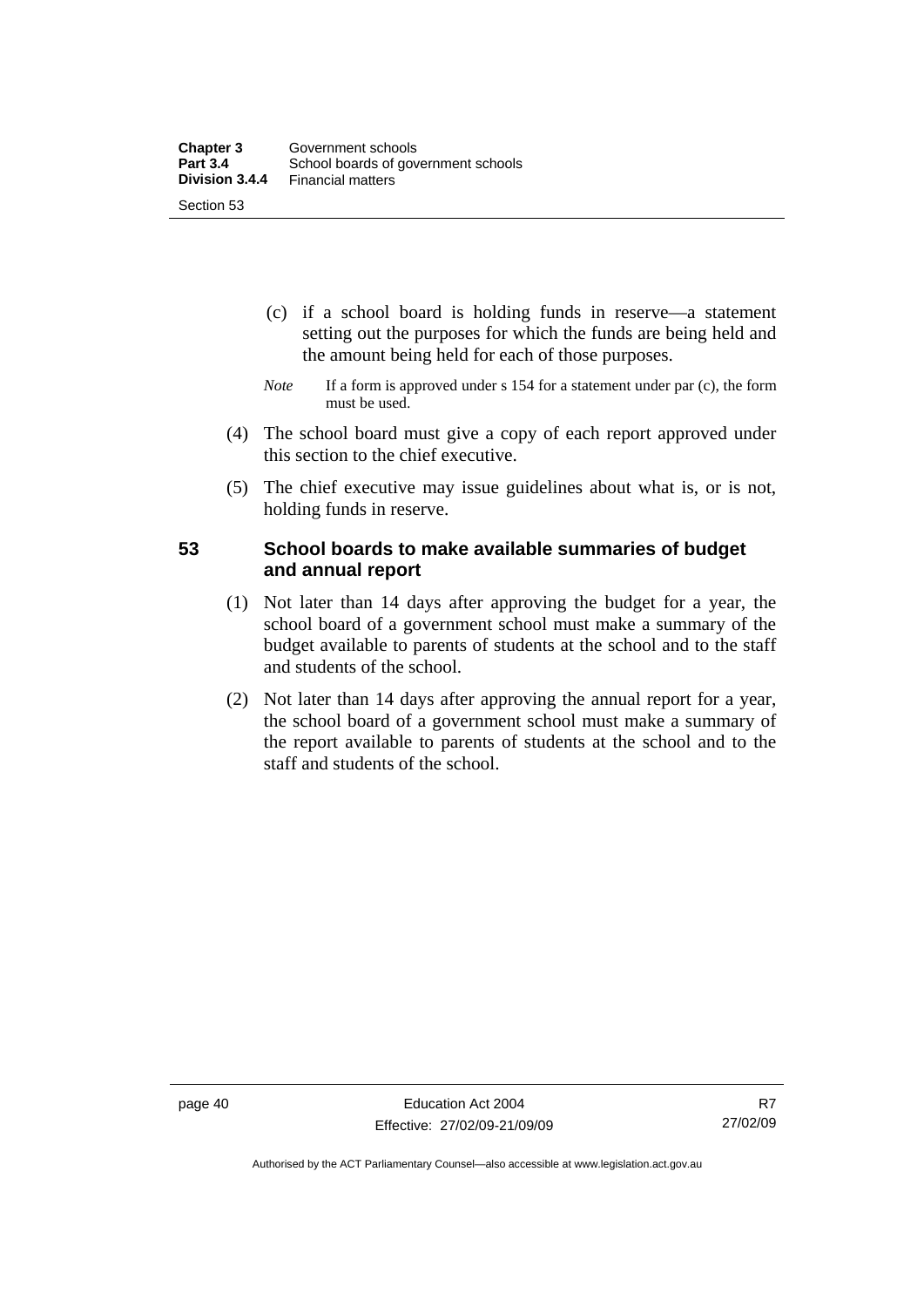# **Part 3.5 Government Schools Education Council**

### **Division 3.5.1 Establishment and membership**

#### **54 Establishment of council (government)**

The Government Schools Education Council (in this part called the *council*) is established.

#### **55 Functions of council (government)**

The functions of the council are—

- (a) to advise the Minister on any aspect of the ACT government school system; and
- (b) when asked by the Minister under this paragraph, to inquire into and give advice to the Minister on any aspect of the ACT government school system; and
- (c) to meet with the Non-Government Schools Education Council to discuss matters of mutual interest; and
- (d) to exercise any other function given to the council under this Act or any other Territory law.
- *Note* The Minister must present a copy of any advice given under s 55 (a) or (b) to the Legislative Assembly (see s 66A).

#### **56 Membership of council (government)**

The council consists of the following members:

- (a) the chief executive;
- (b) the members (*appointed members*) appointed under section 57.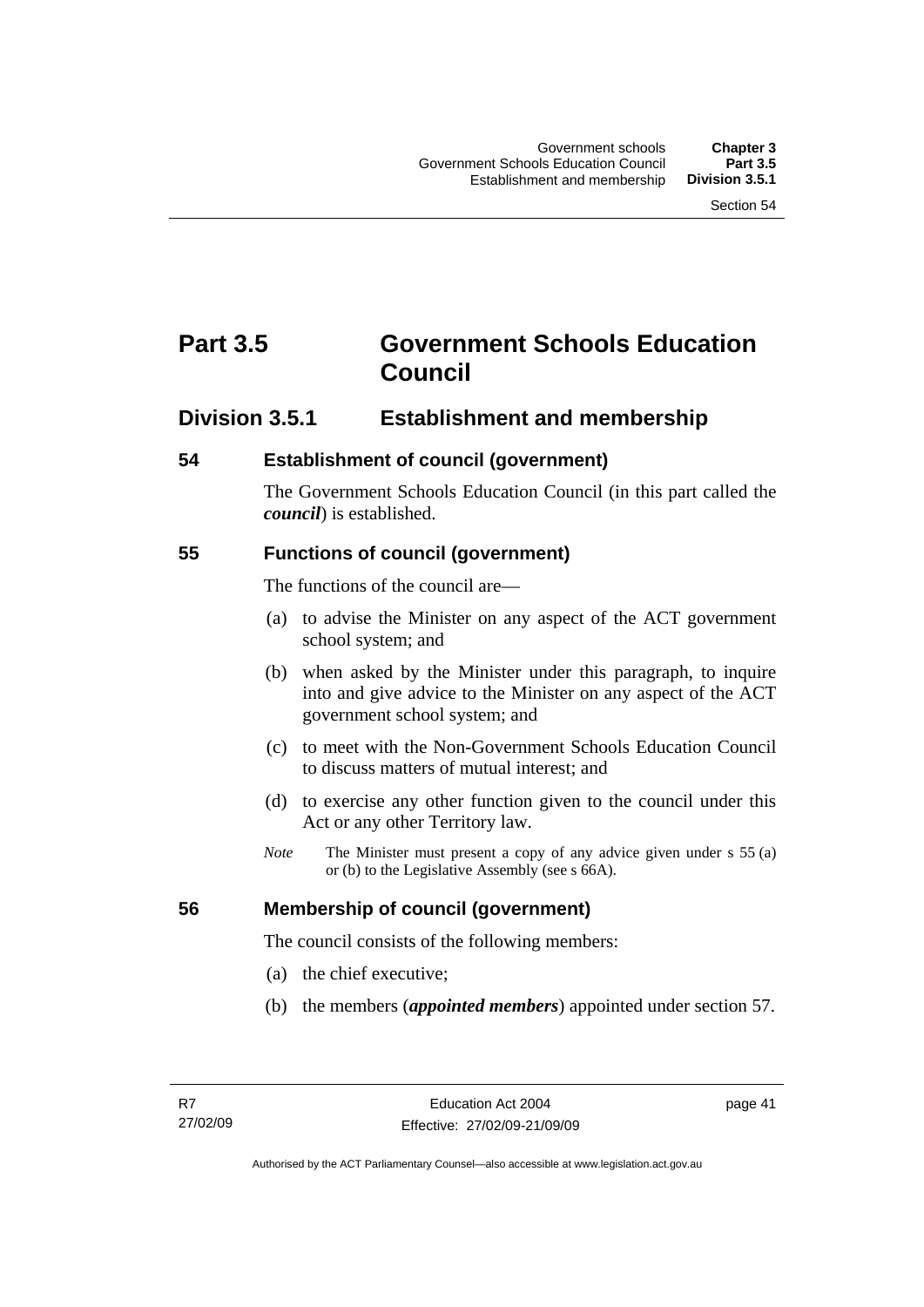# **57 Appointed members of council (government)**

- (1) The Minister must appoint the following members of the council:
	- (a) a chairperson;
	- (b) 6 people who, in the Minister's opinion, have experience in 1 or more of the areas of business and commerce, public policy, early childhood care, education, the special needs of young people and teacher education (the *community members*);
	- (c) 10 people who, in the Minister's opinion, represent the views of government school education (the *education members*).
	- *Note 1* For the making of appointments (including acting appointments), see Legislation Act, pt 19.3.
	- *Note 2* In particular, an appointment may be made by naming a person or nominating the occupant of a position (see s 207).
	- *Note 3* Certain Ministerial appointments require consultation with a Legislative Assembly committee and are disallowable (see Legislation Act, div 19.3.3).
- (2) For subsection (1) (c), the Minister must appoint—
	- (a) 2 education members chosen from nominations of the peak organisation representing principals; and
	- (b) 2 education members chosen from nominations of the government teacher union; and
	- (c) 2 education members chosen from nominations of the peak organisation representing parent associations of government schools; and
	- (d) 2 education members chosen from nominations of the peak organisation representing students; and
	- (e) 1 education member chosen from nominations of the peak organisation representing school boards; and

R7 27/02/09

Authorised by the ACT Parliamentary Counsel—also accessible at www.legislation.act.gov.au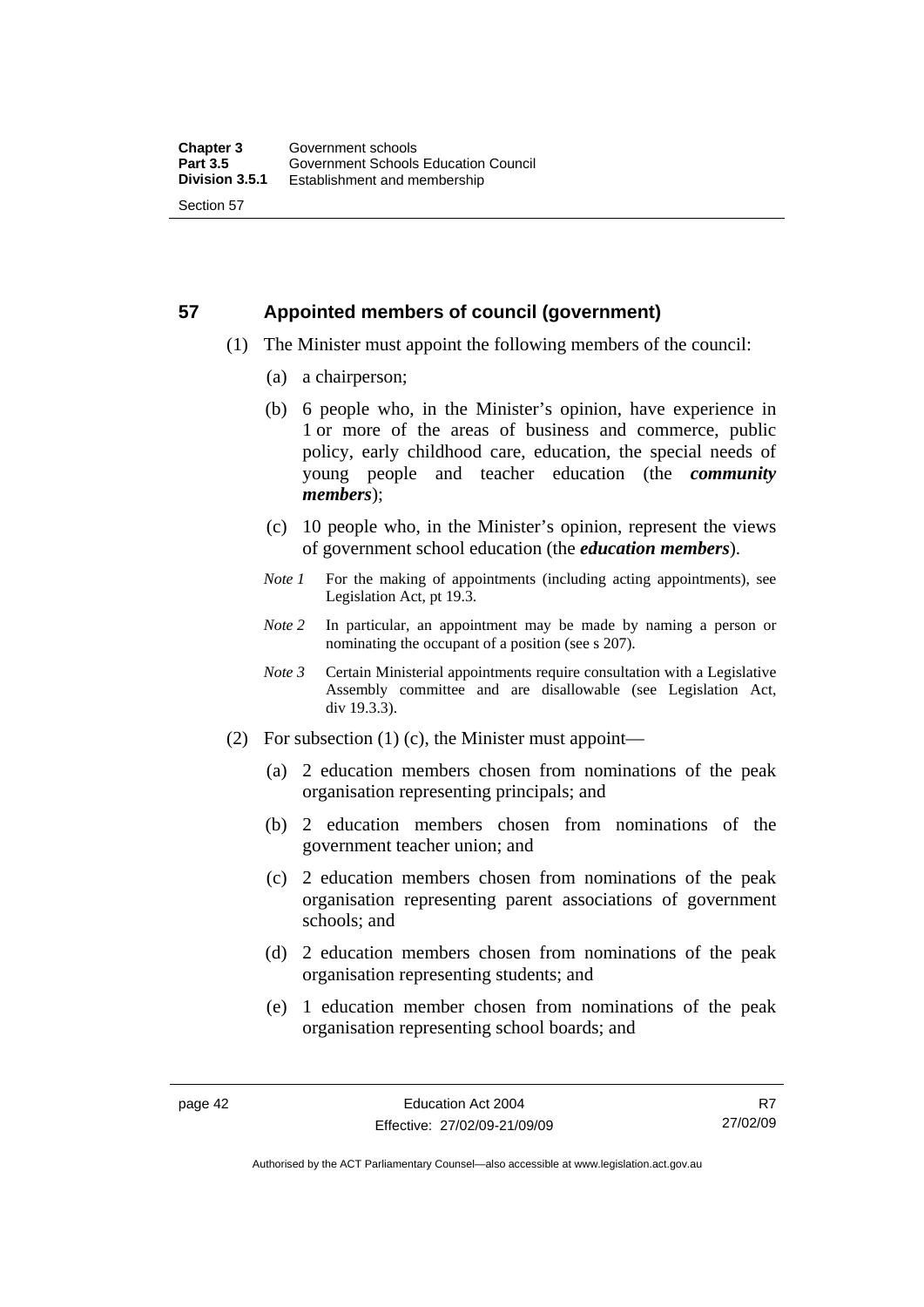(f) 1 education member chosen from nominations of the peak organisation representing preschool parents.

#### **58 Deputy chairperson of council (government)**

- (1) The appointed members must, whenever necessary, elect another appointed member to be deputy chairperson.
- (2) The council must tell the Minister of the election of an appointed member as deputy chairperson.

#### **59 Term of appointment to council (government)**

- (1) An appointed member is to be appointed for a term not longer than 3 years.
- (2) The instrument appointing, or evidencing the appointment of, an appointed member must state whether the person is appointed as chairperson or a community or education member.
	- *Note* A person may be reappointed to a position if the person is eligible to be appointed to the position (see Legislation Act, s 208 and dict, pt 1, def *appoint*).

#### **60 Ending of appointment to council (government)**

- (1) The Minister may end the appointment of an appointed member—
	- (a) for misbehaviour; or
	- (b) for contravening section 65 (Disclosure of interests by members of council (government)).
	- *Note* A person's appointment also ends if the person resigns (see Legislation Act, s 210).
- (2) The Minister may also end the appointment of an education member if satisfied that the person no longer represents the views of the organisation from which the person was chosen.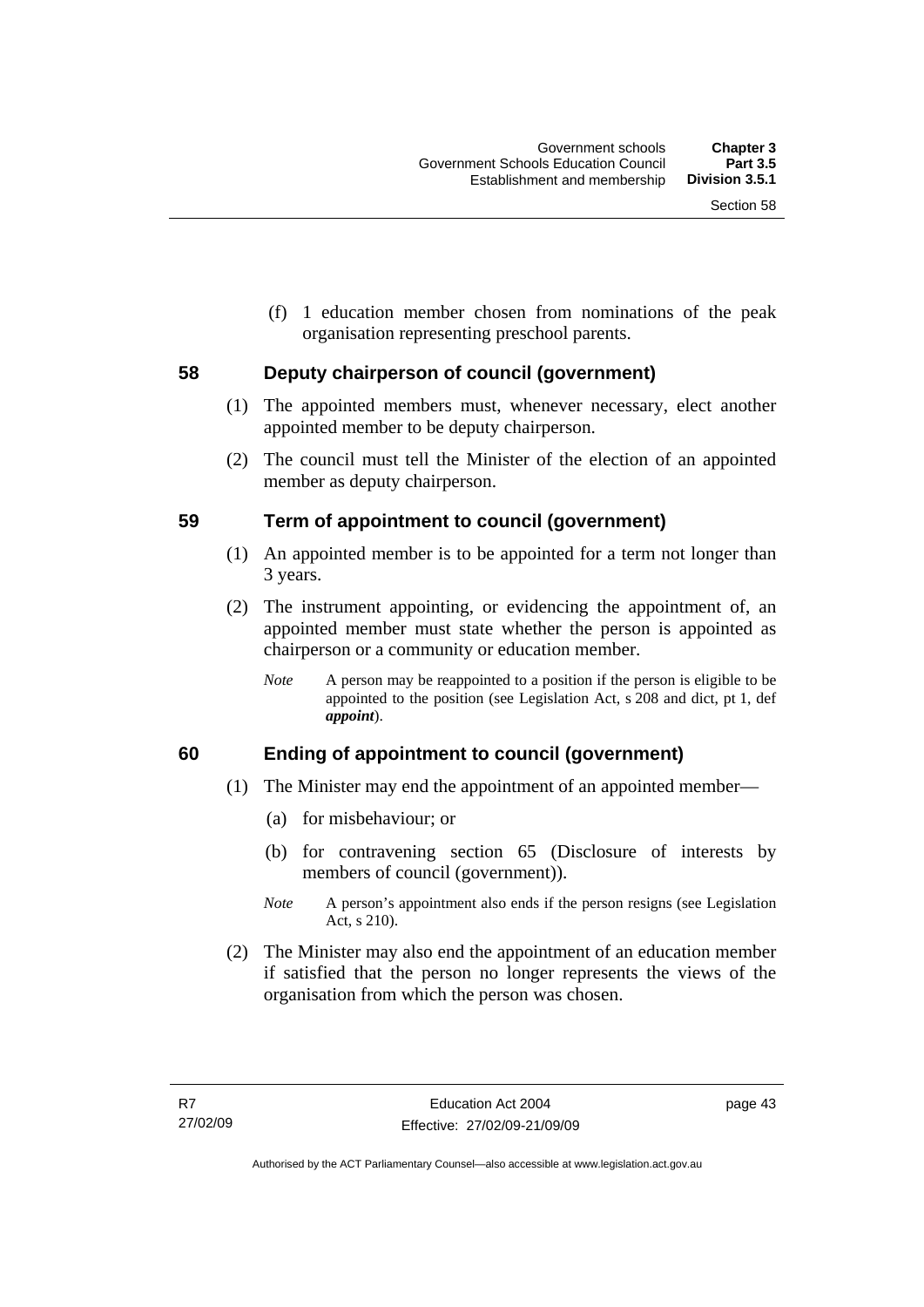#### **61 Conditions of appointment generally of appointed members**

An appointed member holds the position on the conditions not provided by this Act or another Territory law that are decided by the Minister.

#### **62 Arrangements for staff**

- (1) The council may arrange with the chief executive to use public servants in the administrative unit under the chief executive's control.
- (2) The *Public Sector Management Act 1994* applies to the management by the council of public servants the subject of an arrangement under subsection (1).

# **Division 3.5.2 Proceedings of council (government)**

#### **63 Time and place of meetings of council (government)**

- (1) The council meets at the times and places it decides.
- (2) However, the council must meet at least twice a year.
- (3) The chairperson—
	- (a) may at any time call a meeting of the council; and
	- (b) must call a meeting if asked by the Minister, the chief executive or at least 9 members.
- (4) If the chairperson is not available to call a meeting for any reason, the deputy chairperson may call a meeting of the council.

#### **64 Procedures governing proceedings of council (government)**

 (1) The chairperson of the council presides at all meetings of the council at which the chairperson is present.

R7 27/02/09

Authorised by the ACT Parliamentary Counsel—also accessible at www.legislation.act.gov.au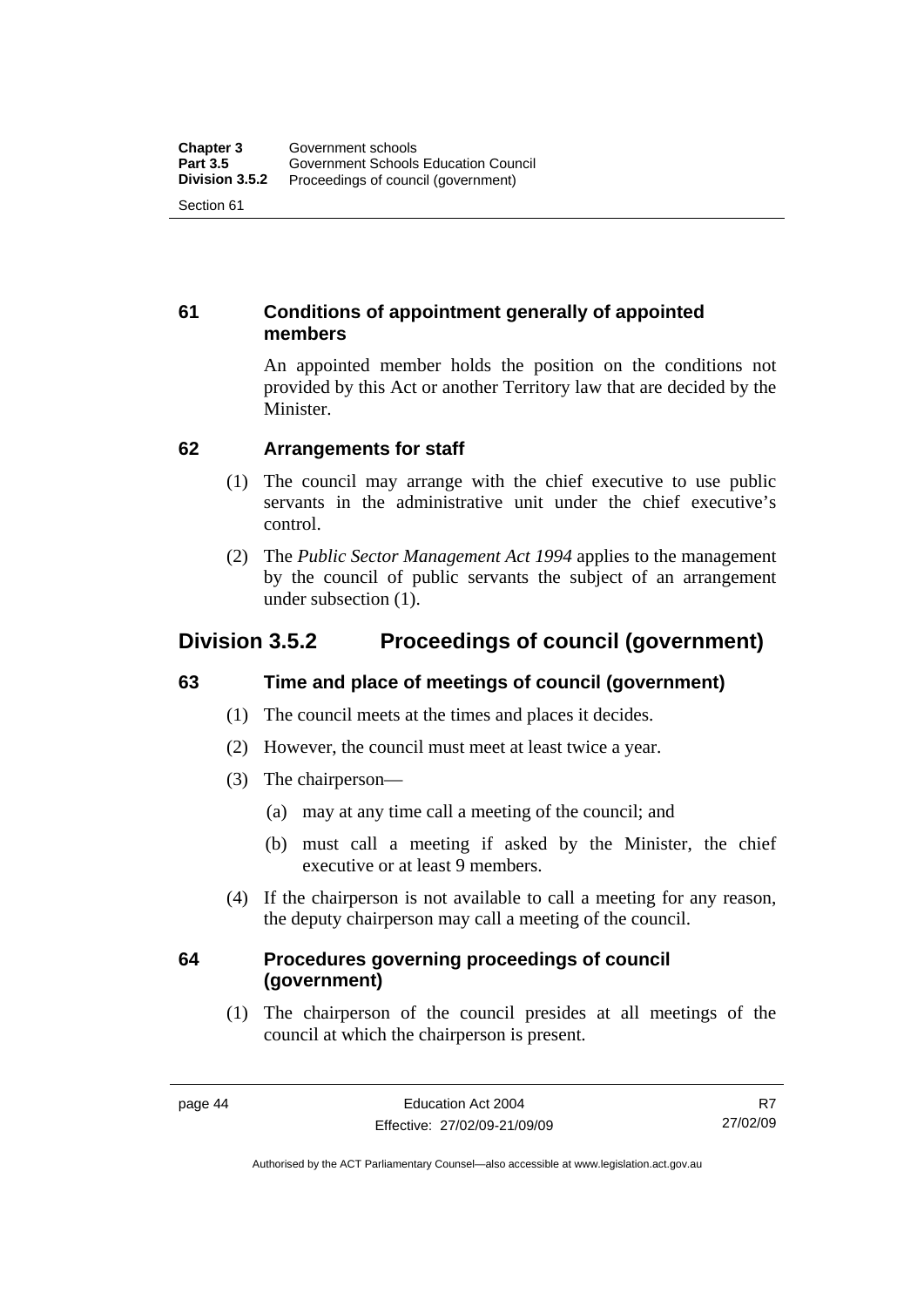- (2) If the chairperson is absent, the deputy chairperson presides.
- (3) If the chairperson and deputy chairperson are both absent, the member chosen by the members present presides.
- (4) Business may be carried out at a meeting of the council only if 9 members are present.
- (5) At a meeting of the council each appointed member has a vote on each question to be decided.
- (6) A question is to be decided by a majority of the votes of the members present and voting but, if the votes are equal, the member presiding has a casting vote.
- (7) The council may hold meetings, or allow members to take part in meetings, by telephone, closed-circuit television or another form of communication.
- (8) A member who takes part in a meeting under subsection (7) is taken to be present at the meeting.
- (9) A resolution of the council is a valid resolution, even though it was not passed at a meeting of the council, if—
	- (a) all appointed members agree, in writing, to the proposed resolution; and
	- (b) notice of the resolution is given under procedures decided by the council.
- (10) The council must keep minutes of its meetings.
- (11) The council may conduct its proceedings (including its meetings) as it otherwise considers appropriate.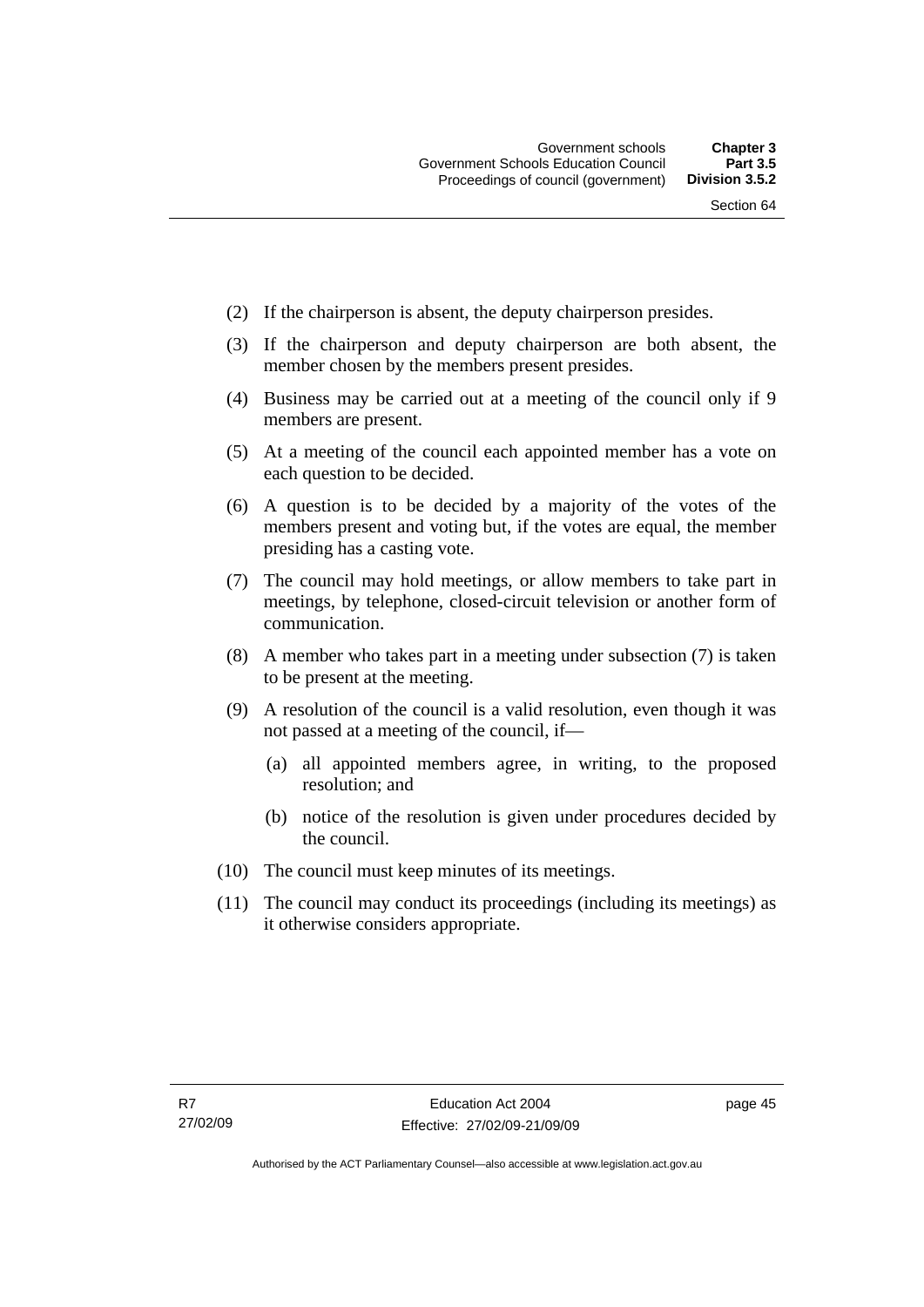#### **65 Disclosure of interests by members of council (government)**

- (1) This section applies to a member of the council if—
	- (a) the member has a direct or indirect financial interest in an issue being considered, or about to be considered, by the council; and
	- (b) the interest could conflict with the proper exercise of the member's functions in relation to the council's consideration of the issue.
- (2) As soon as practicable after the relevant facts come to the member's knowledge, the member must disclose the nature of the interest to a meeting of the council.
- (3) The disclosure must be recorded in the council's minutes and, unless the council otherwise decides, the member (the *first member*) must not—
	- (a) be present when the council considers the issue; or
	- (b) take part in a decision of the council on the issue.
- (4) Any other member who also has a direct or indirect financial interest in the issue must not—
	- (a) be present when the council is considering its decision under subsection (3) in relation to the first member; or
	- (b) take part in making the decision.
- (5) Within 14 days after the end of each financial year, the chairperson of the council must give the Minister a statement of any disclosure of interest made under this section during the financial year.

Authorised by the ACT Parliamentary Counsel—also accessible at www.legislation.act.gov.au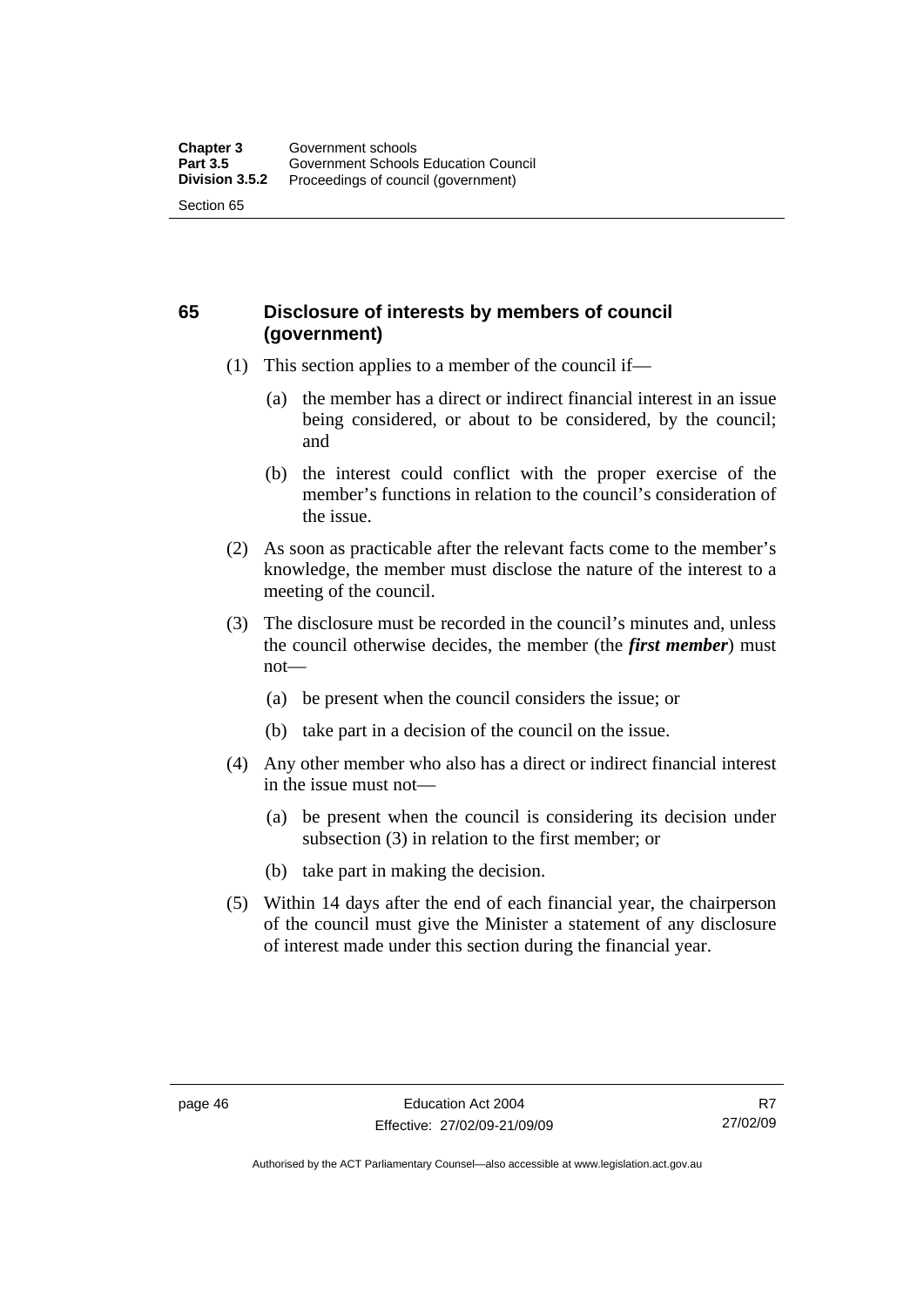# **Division 3.5.3 Other provisions relating to council (government)**

#### **66 Minister to seek advice**

- (1) Before deciding the budget priorities and strategic directions for government schools each year, the Minister must ask for, and consider the advice of, the Government Schools Education Council.
- (2) This section does not limit the matters that the Minister may take into account in deciding the budget priorities and strategic directions for government schools.

#### **66A Minister to present advice of council (government)**

The Minister must present a copy of advice given to the Minister under section 55 (a) or (b) (Functions of council (government)) to the Legislative Assembly within 6 sitting days after the day it is given to the Minister.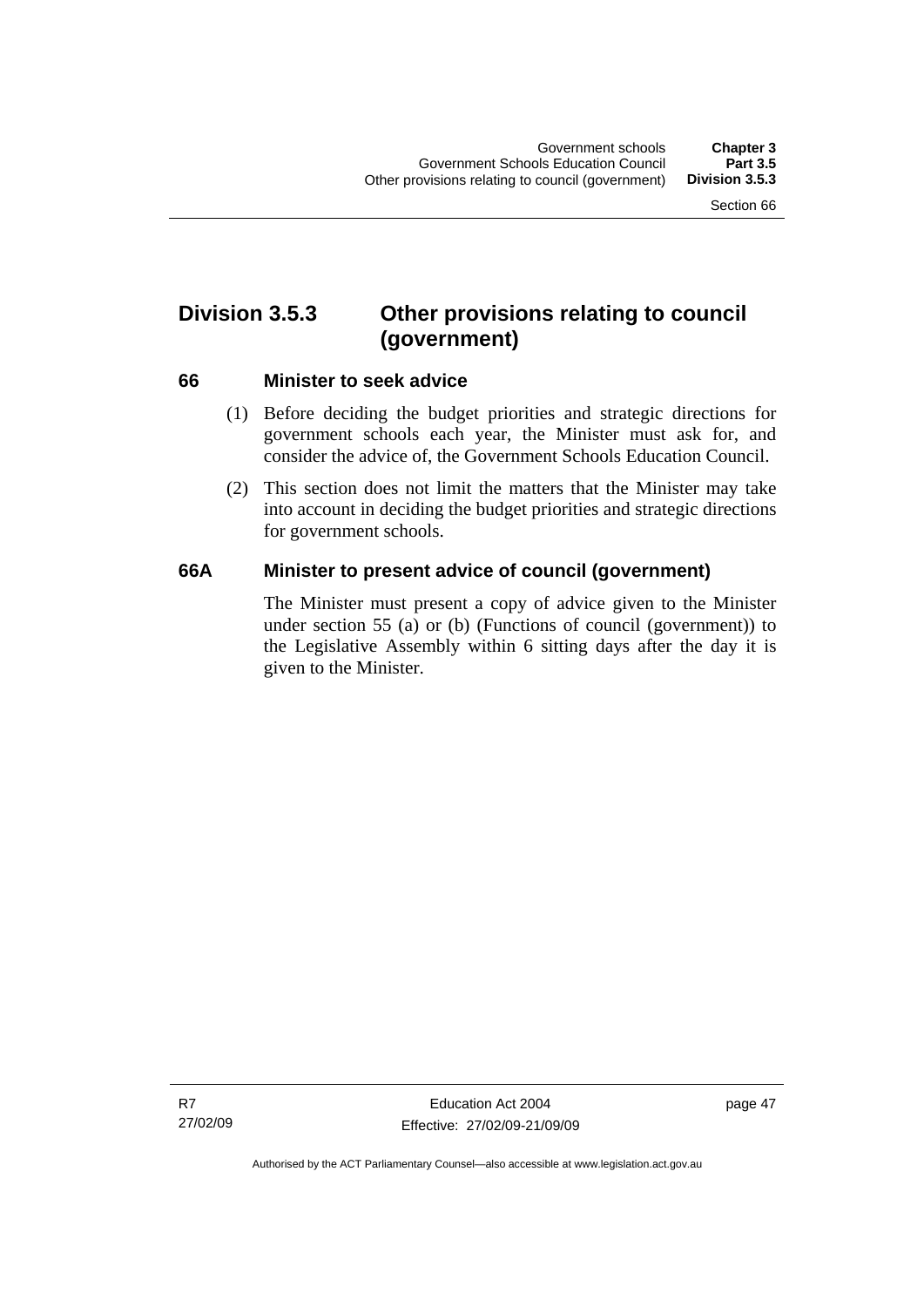# **Part 3.6 Other provisions**

#### **Division 3.6.1 Authorised persons (government)**

#### **67 Appointment of authorised persons (government)**

- (1) The chief executive may appoint a person to be an authorised person (government) for this Act or a provision of this Act, other than chapter 4 (Non-government schools).
	- *Note 1* For the making of appointments (including acting appointments), see the Legislation Act, pt 19.3.
	- *Note 2* In particular, a person may be appointed for a particular provision of a law (see Legislation Act, s 7 (3)) and an appointment may be made by naming a person or nominating the occupant of a position (see s 207).
- (2) The regulations may prescribe a person to be an authorised person (government) for this Act or a provision of this Act, other than chapter 4.
- (3) A person may be appointed as an authorised person (government) under subsection (1) only if—
	- (a) the person is an Australian citizen or a permanent resident of Australia; and
	- (b) the chief executive is satisfied that the person is a suitable person to be appointed, having regard in particular to—
		- (i) whether the person has any criminal convictions; and
		- (ii) the person's employment record; and
	- (c) the person has satisfactorily completed adequate training to exercise the powers of an authorised person (government) proposed to be given to the person.

R7 27/02/09

Authorised by the ACT Parliamentary Counsel—also accessible at www.legislation.act.gov.au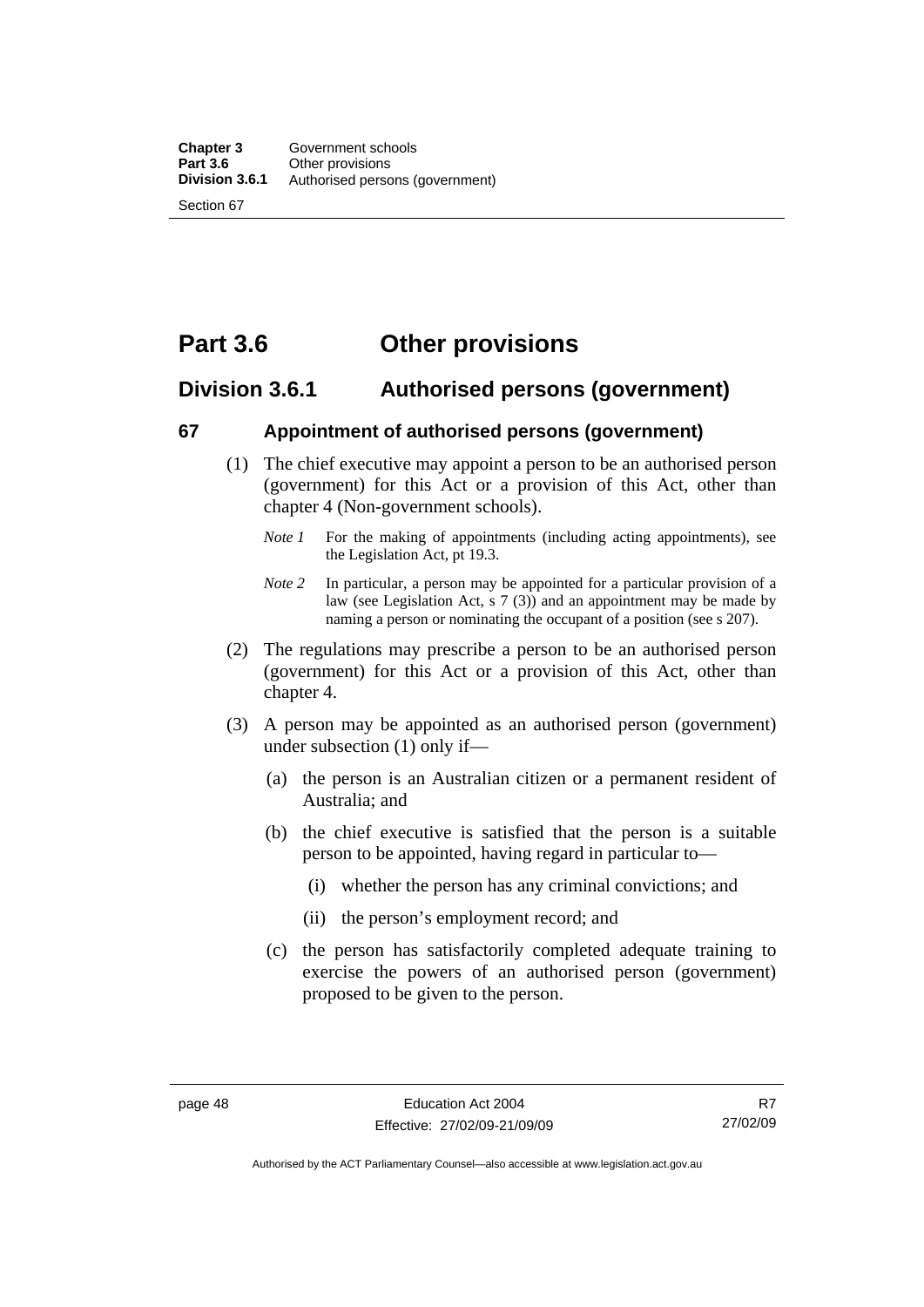#### **68 Identity cards for authorised persons (government)**

- (1) The chief executive must give an authorised person (government) an identity card that states the person is an authorised person (government) for this Act, or stated provisions of this Act, and shows—
	- (a) a recent photograph of the person; and
	- (b) the name of the person; and
	- (c) the date of issue of the card; and
	- (d) an expiry date for the card; and
	- (e) anything else prescribed under the regulations.
- (2) A person who ceases to be an authorised person (government) must return his or her identity card to the chief executive as soon as practicable, but within 21 days after the day the person ceases to be an authorised person.

Maximum penalty: 1 penalty unit.

(3) An offence against subsection (2) is a strict liability offence.

# **Division 3.6.2 Inspection powers for government schools**

#### **69 Power not to be exercised before identity card shown etc**

- (1) An authorised person (government) may exercise a power under this chapter in relation to a person only if the authorised person first shows the person his or her identity card.
- (2) An authorised person (government) may not remain in a government school entered under this division if, when asked by the principal, the authorised person does not show his or her identity card.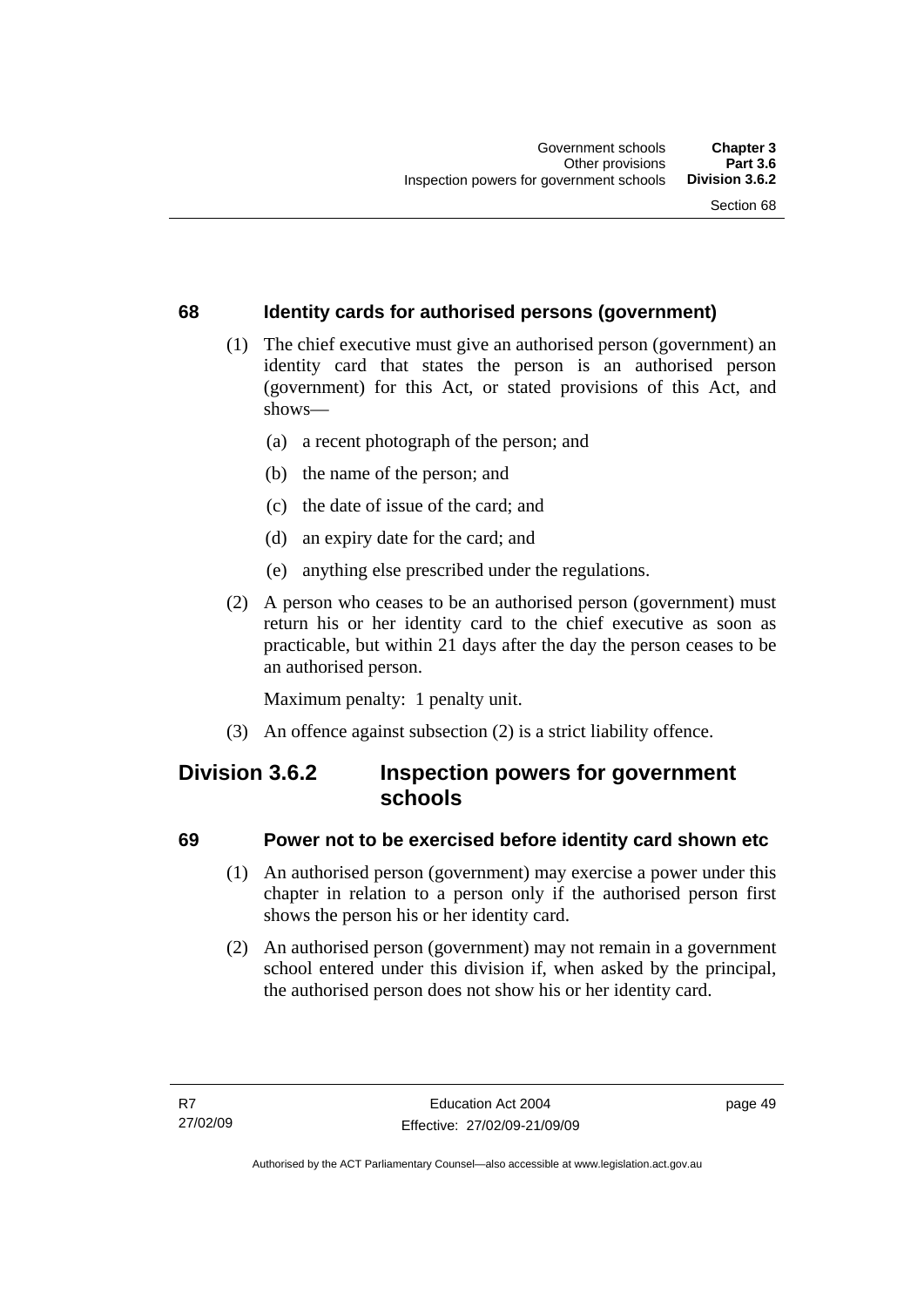#### **70 Entry to government schools**

An authorised person (government) may enter a government school at any time.

#### **71 Powers on entry**

An authorised person (government) who enters a government school under section 70 may inspect the school or anything in it (including the register of enrolment and attendances).

page 50 Education Act 2004 Effective: 27/02/09-21/09/09

R7 27/02/09

Authorised by the ACT Parliamentary Counsel—also accessible at www.legislation.act.gov.au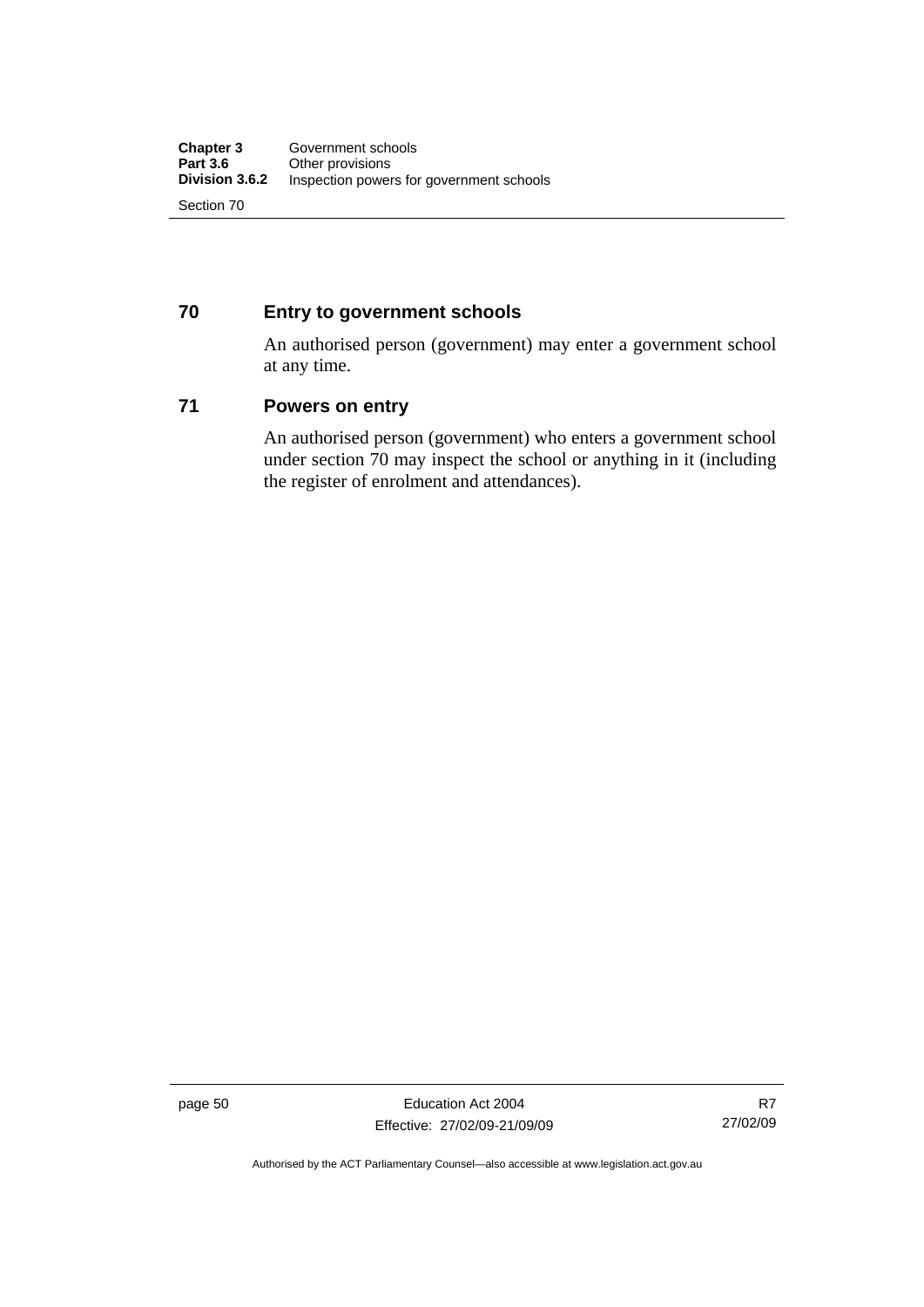# **Chapter 4 Non-government schools**

# **Part 4.1 General**

#### **74 Meaning of** *school* **in ch 4**

In this chapter:

*school* does not include a government school.

#### **75 Principles on which ch 4 based**

The following are the principles on which this chapter is based:

- (a) the non-government school sector consists of schools from a range of different educational and religious philosophies;
- (b) the variety of schools in the sector reflects the diversity of the community in the ACT and the preferences of parents for a particular style of education for their children;
- (c) the non-government schools sector is committed to—
	- (i) developing the spiritual, physical, emotional and intellectual welfare of its students; and
	- (ii) innovation, diversity and choice; and
	- (iii) maximising student outcomes; and
	- (iv) teacher, parent and student participation in all aspects of school education; and
	- (v) promoting the partnership between home and school; and
	- (vi) preparing students for their full participation in all aspects of a democratic society.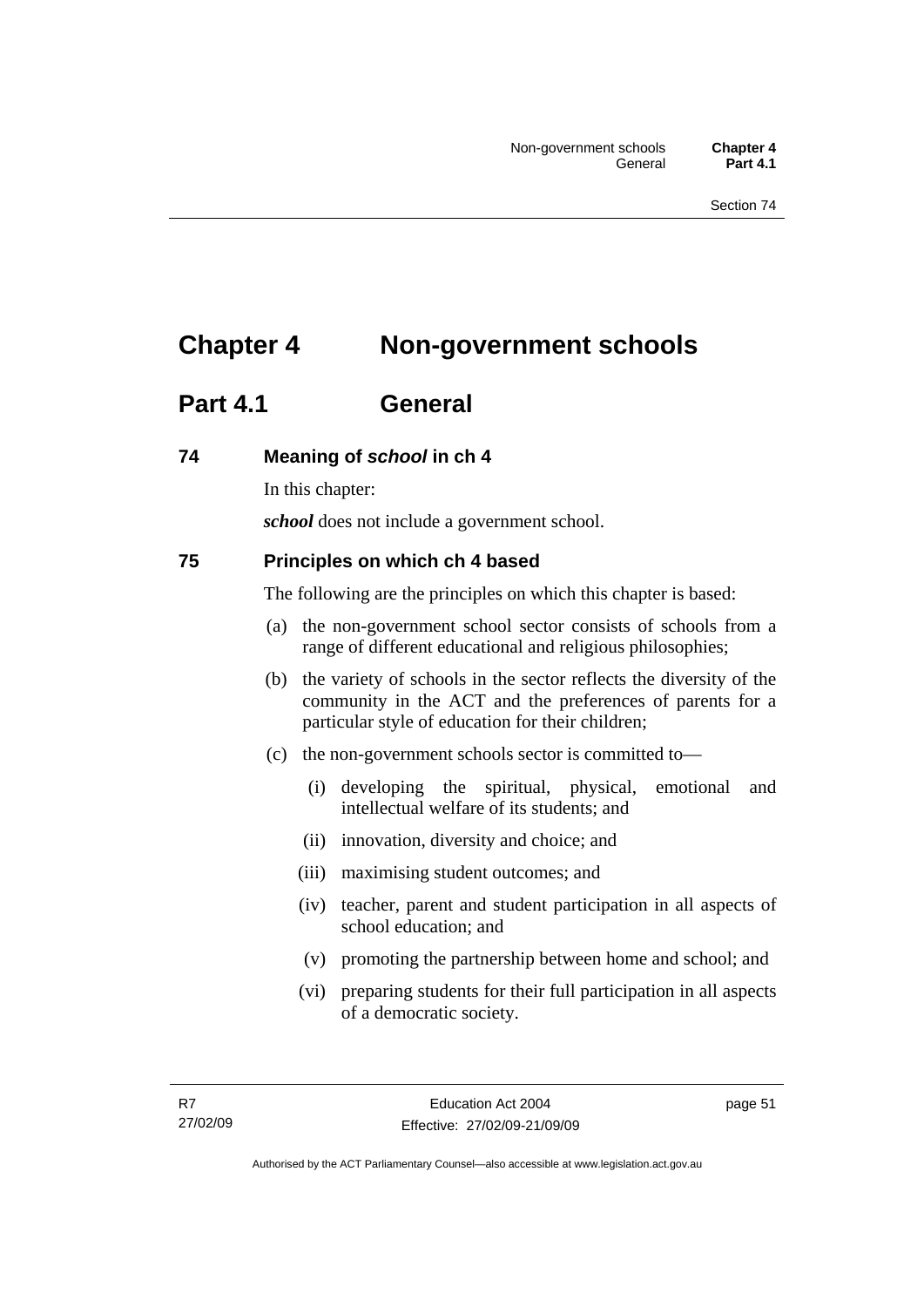Section 77

### **77 Registrar**

The Minister must appoint a Registrar of Non-Government Schools.

- *Note 1* For the making of appointments (including acting appointments), see Legislation Act, pt 19.3.
- *Note* 2 In particular, an appointment may be made by naming a person or nominating the occupant of a position (see s 207).
- *Note 3* Certain Ministerial appointments require consultation with a Legislative Assembly committee and are disallowable (see Legislation Act, div 19.3.3).

#### **78 Functions of registrar**

The registrar has the following functions:

- (a) to register non-government schools;
- (b) to keep a register of non-government schools;
- (c) to exercise any other function given to the registrar under this Act or any other Territory law.

#### **79 Register of non-government schools**

- (1) The registrar must keep a register of non-government schools.
- (2) A person may, without charge, inspect the register of non-government schools during ordinary business hours at the office of the chief executive.
- (3) A person may, on payment of the reasonable copying costs, obtain a copy of all or part of the register.

#### **80 Availability of information about operation of nongovernment schools and their educational programs**

 (1) The principal of a non-government school must make available to parents of students at the school and to the staff and students of the school information about the school's educational programs and policies, and the operation of the school.

R7 27/02/09

Authorised by the ACT Parliamentary Counsel—also accessible at www.legislation.act.gov.au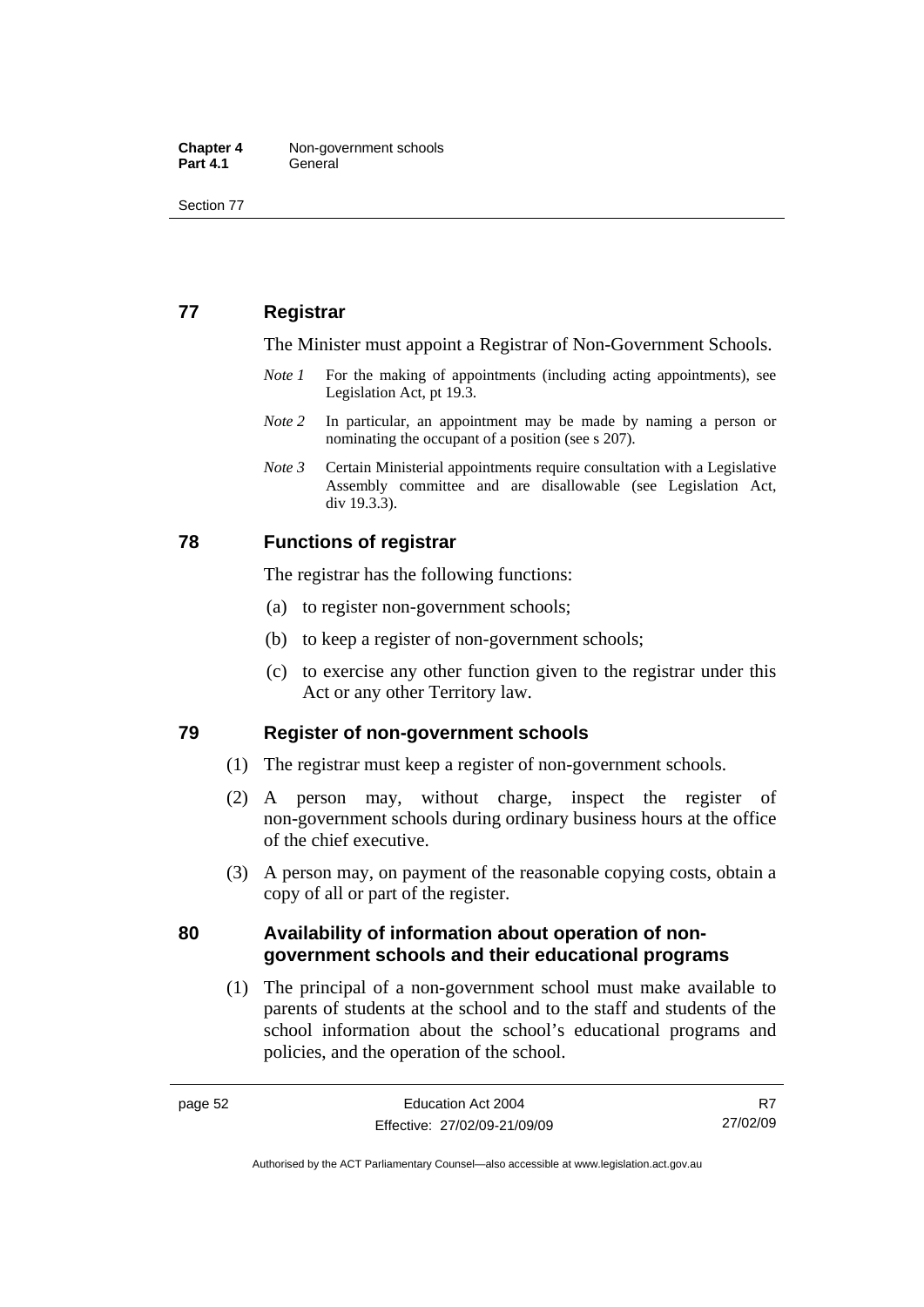(2) The principal of a non-government school must also consult parents of students at the school about the operation of the school, including its educational programs and policies.

#### **81 Approved educational courses for students at nongovernment schools**

- (1) The principal of a non-government school may approve educational courses that may be provided to a student enrolled at the school at a place other than the school.
- (2) An approval may be subject to conditions.
- (3) However, the principal may approve an educational course only if satisfied that—
	- (a) the standard of the course is appropriate; and
	- (b) there are adequate facilities for conducting the course; and
	- (c) the premises where the course is to be conducted comply with any relevant Territory laws about health and safety standards.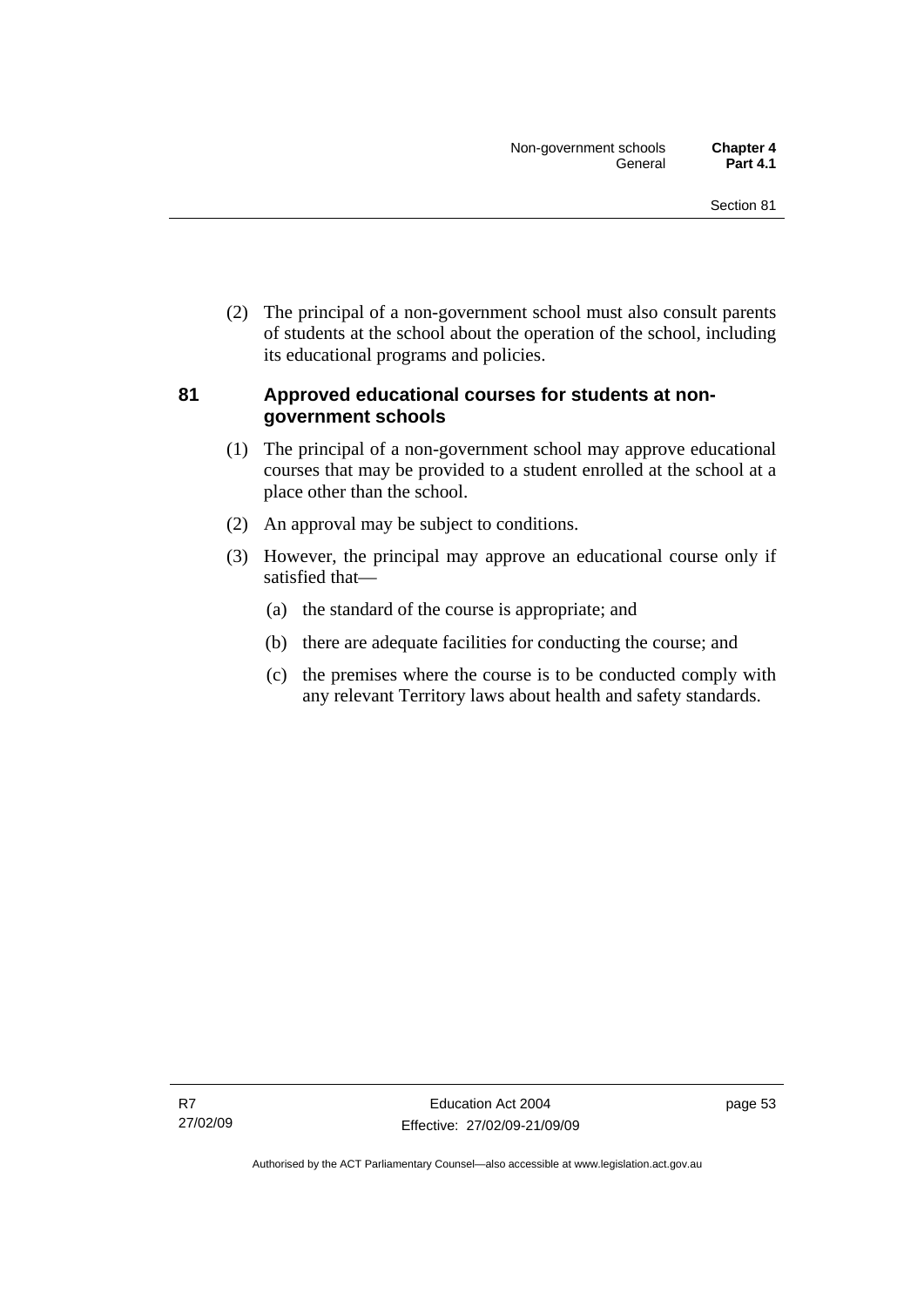Section 82

# **Part 4.2 Registration—non-government schools**

#### **82 Schools to be registered**

 (1) A person must not conduct a school unless it is registered or provisionally registered under this part.

Maximum penalty: 50 penalty units.

- (2) The principal of a school commits an offence if—
	- (a) the school is not registered or provisionally registered under this part; and
	- (b) the school begins educating a student at any educational level.

Maximum penalty: 20 penalty units.

- (3) The principal of a school commits an offence if—
	- (a) the school is not registered or provisionally registered under this part for education at a particular campus; and
	- (b) the school begins educating a student at that campus.

Maximum penalty: 10 penalty units.

- (4) The principal of a school commits an offence if—
	- (a) the school is not registered or provisionally registered under this part for education at a particular education level; and
	- (b) the school begins educating a student at that education level.

Maximum penalty: 10 penalty units.

(5) An offence against this section is a strict liability offence.

R7 27/02/09

Authorised by the ACT Parliamentary Counsel—also accessible at www.legislation.act.gov.au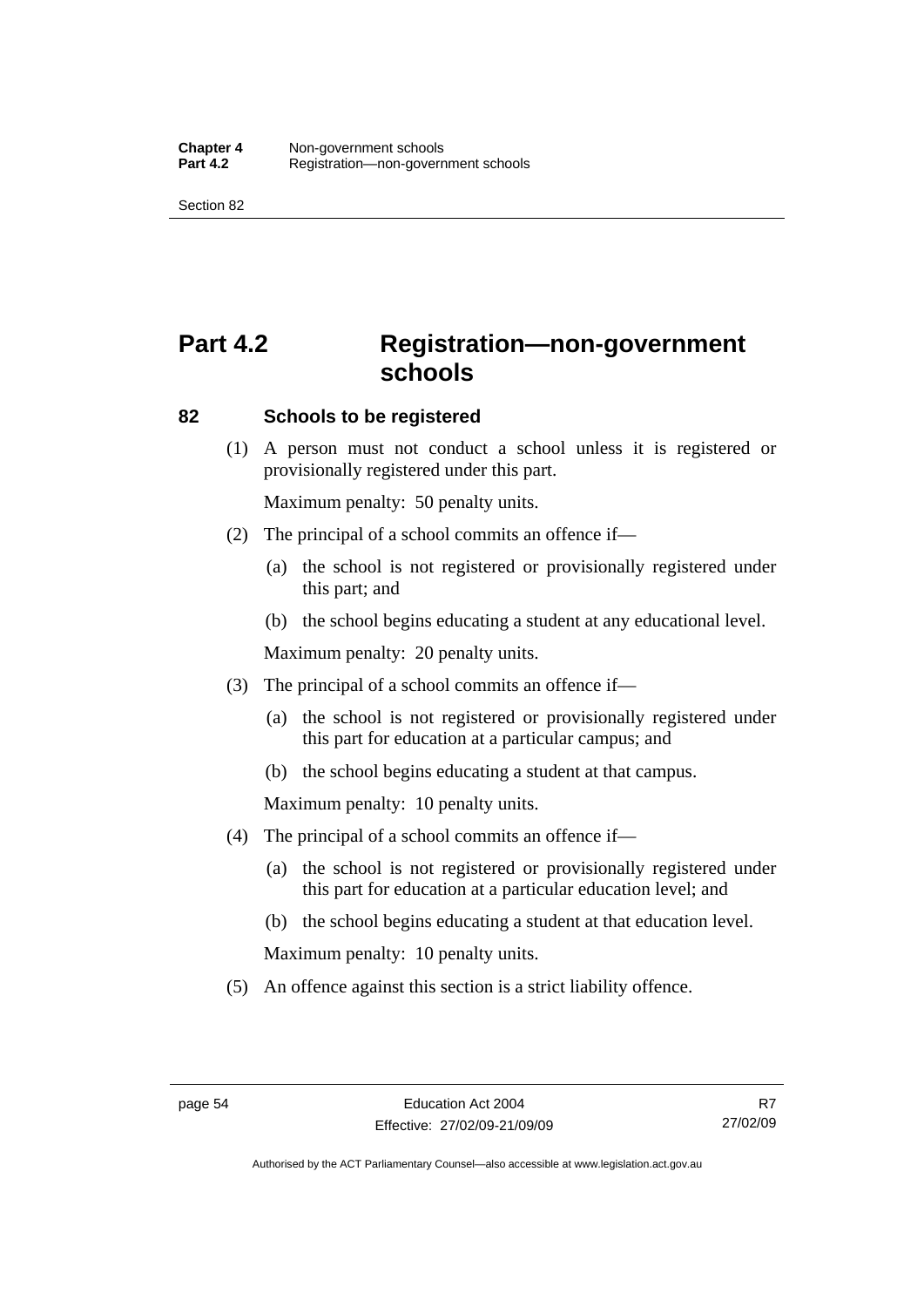#### **83 Applications for in-principle approval for proposed registration**

- (1) This section applies if a person intends to make application under—
	- (a) section 85 for provisional registration of a school; or
	- (b) section 88A for registration of a school at an additional campus; or
	- (c) section 89 for registration of a school at an additional educational level.
- (2) The person must apply in writing to the Minister for approval (*inprinciple approval*) to apply for the proposed registration.
- (3) The application must state the day the person proposes to begin operating the school or operating the school at the additional campus or additional educational level (the *proposed opening day*).
- (4) The proposed opening day must be at least 2 years, but not more than 4 years, after the day the application is made.
- (5) The chief executive must publish notice of the making of the application in a daily newspaper printed and published in the ACT.
- (6) The notice must state that written comments on the proposed registration may be made to the Minister within a stated period of at least 60 days after the day the notice is published.
- (7) The chief executive must make a copy of the application available for inspection by members of the public at the chief executive's office during ordinary business hours.

#### **84 Deciding in-principle applications**

- (1) In deciding whether to give in-principle approval for the provisional registration of a school, the Minister must have regard to—
	- (a) whether the proposed school would undermine the viability of existing schools; and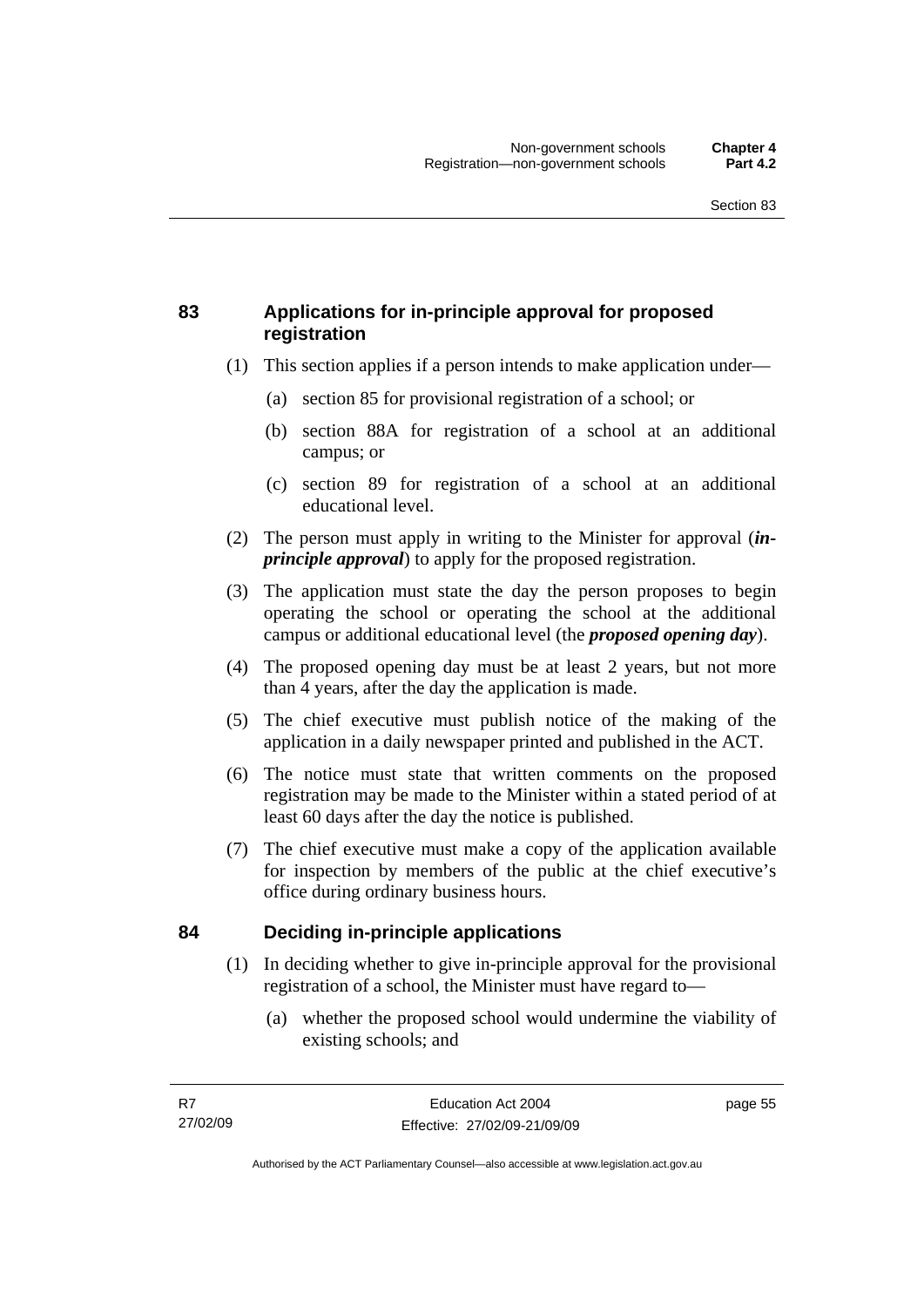Section 84

- (b) whether there is, or is likely to be, demand in the community for the proposed school, including—
	- (i) any increase, or likely increase, in the number of schoolage children in the area where the school is to be located; and
	- (ii) the level of registration of interest shown by the community for the proposed school.
- (2) In deciding whether to give in-principle approval for the registration of a school at an additional campus, the Minister must have regard to—
	- (a) whether the provision of the additional campus by the school would undermine the viability of other existing schools; and
	- (b) the demand for the additional campus, including the level of registration of interest shown by the community for the proposed provision of the additional campus by the school.
- (3) In deciding whether to give in-principle approval for the registration of a school at an additional educational level, the Minister must have regard to—
	- (a) whether the provision of the additional educational level by the school would undermine the viability of other existing schools; and
	- (b) the demand for the additional educational level, including the level of registration of interest shown by the community for the proposed provision of the additional educational level by the school.
- (4) If the Minister is satisfied after considering the application, and after having regard to any comments made under section 83 (6) and the matters mentioned in subsection  $(1)$ ,  $(2)$  or  $(3)$ , that in-principle approval should be given for the proposed registration, the Minister must, by written notice, give the person in-principle approval for the proposed application.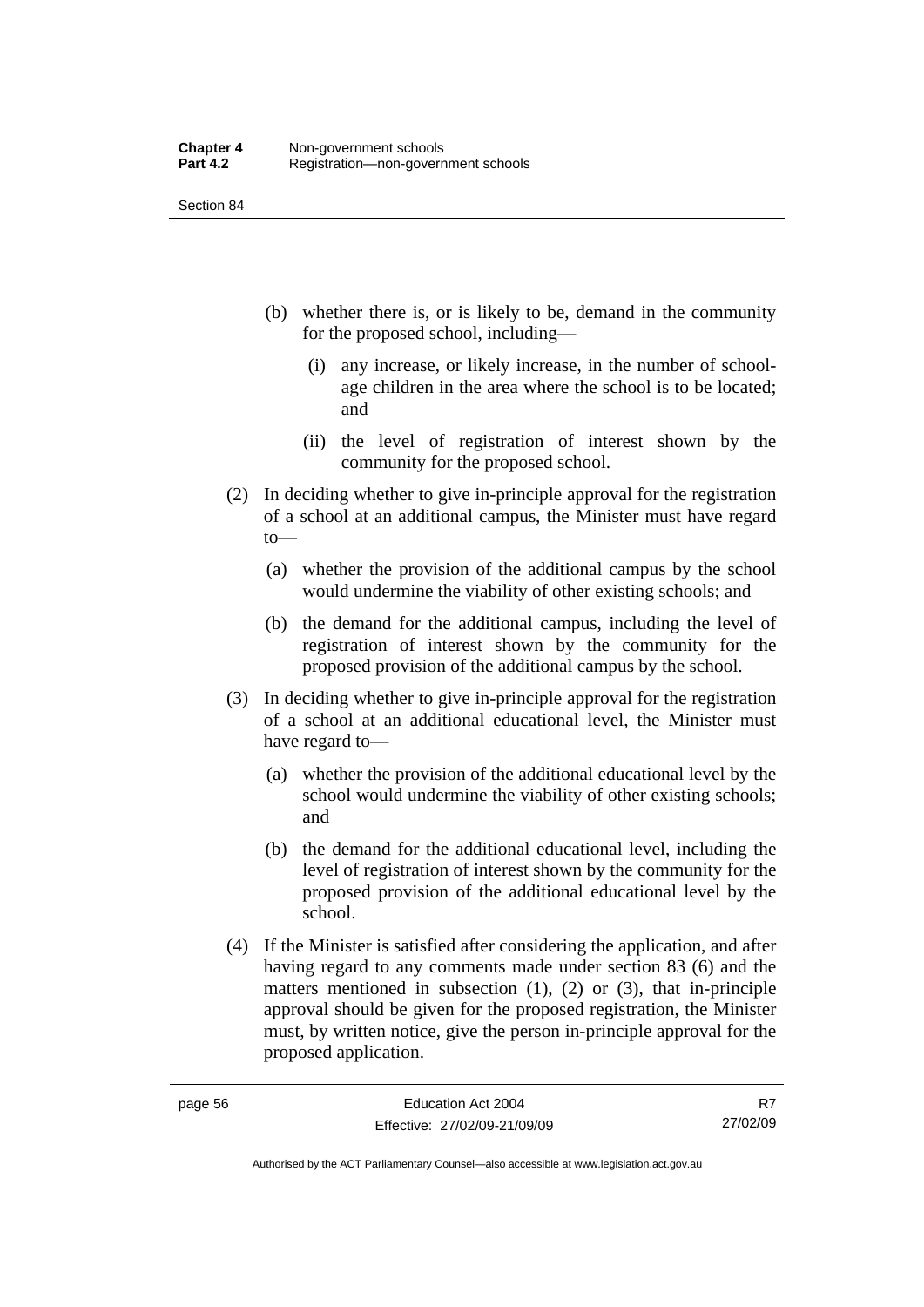- (5) If the Minister is not satisfied after considering the application, and after having regard to any comments made under section 83 (6) and the matters mentioned in subsection  $(1)$ ,  $(2)$  or  $(3)$ , that in-principle approval should be given for the proposed registration, the Minister must, by written notice, refuse to give the person in-principle approval for the proposed application.
- (6) A notice under subsection (4) or (5) must state the Minister's reasons for giving or refusing to give in-principle approval for the proposed registration.
- (7) The chief executive must make a copy of the Minister's reasons available for inspection by members of the public at the chief executive's office during ordinary business hours.
- (8) An in-principle approval lapses on whichever of the following is later:
	- (a) 2 years after the day it is given;
	- (b) the proposed opening day.

#### **85 Application for provisional registration**

- (1) This section applies if—
	- (a) a person has in-principle approval under section 84 to apply for provisional registration of a school; and
	- (b) the person has given the registrar written notice of the person's intention to apply at least the prescribed period before the first day of the school year or term when it is proposed to begin operating the school; and
	- (c) the in-principle approval has not lapsed.
- (2) The person may apply in writing to the Minister for provisional registration of the school.
- (3) The application must state where the school is to be located.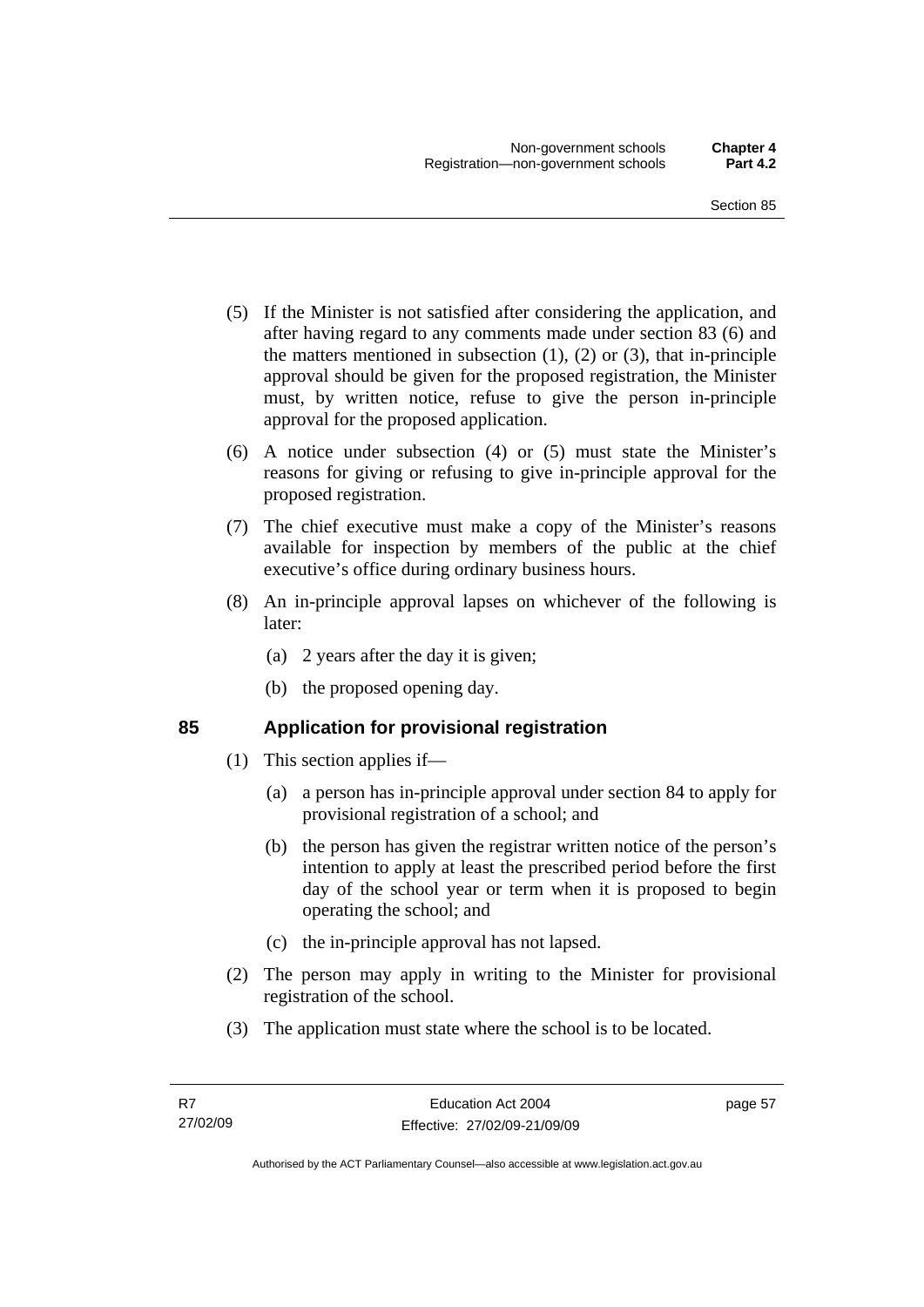Section 86

- (4) The chief executive must publish notice of the making of the application in a daily newspaper printed and published in the ACT.
- (5) The chief executive must make a copy of the application for provisional registration available for inspection by members of the public at the chief executive's office during ordinary business hours.
- (6) In this section:

#### *prescribed period* means—

- (a) 6 months; or
- (b) if the Minister approves a shorter period for the notice—that period.

#### **86 Provisional registration**

- (1) This section applies if an application is made under section 85 for provisional registration of a school.
- (2) Before deciding whether the school should be provisionally registered, the Minister must appoint a panel to report to the Minister on the application.
	- *Note 1* For the making of appointments (including acting appointments), see the Legislation Act, pt 19.3.
	- *Note 2* In particular, a person may be appointed for a particular provision of a law (see Legislation Act, s 7 (3)) and an appointment may be made by naming a person or nominating the occupant of a position (see s 207).
	- *Note 3* Certain Ministerial appointments require consultation with an Assembly committee and are disallowable (see Legislation Act, div 19.3.3).
- (3) If the Minister is satisfied after considering the panel's report that the school meets the criteria mentioned in subsection (6), the Minister must direct the registrar to provisionally register the school.

*Note* Section 93 deals with the duration of provisional registration.

R7 27/02/09

Authorised by the ACT Parliamentary Counsel—also accessible at www.legislation.act.gov.au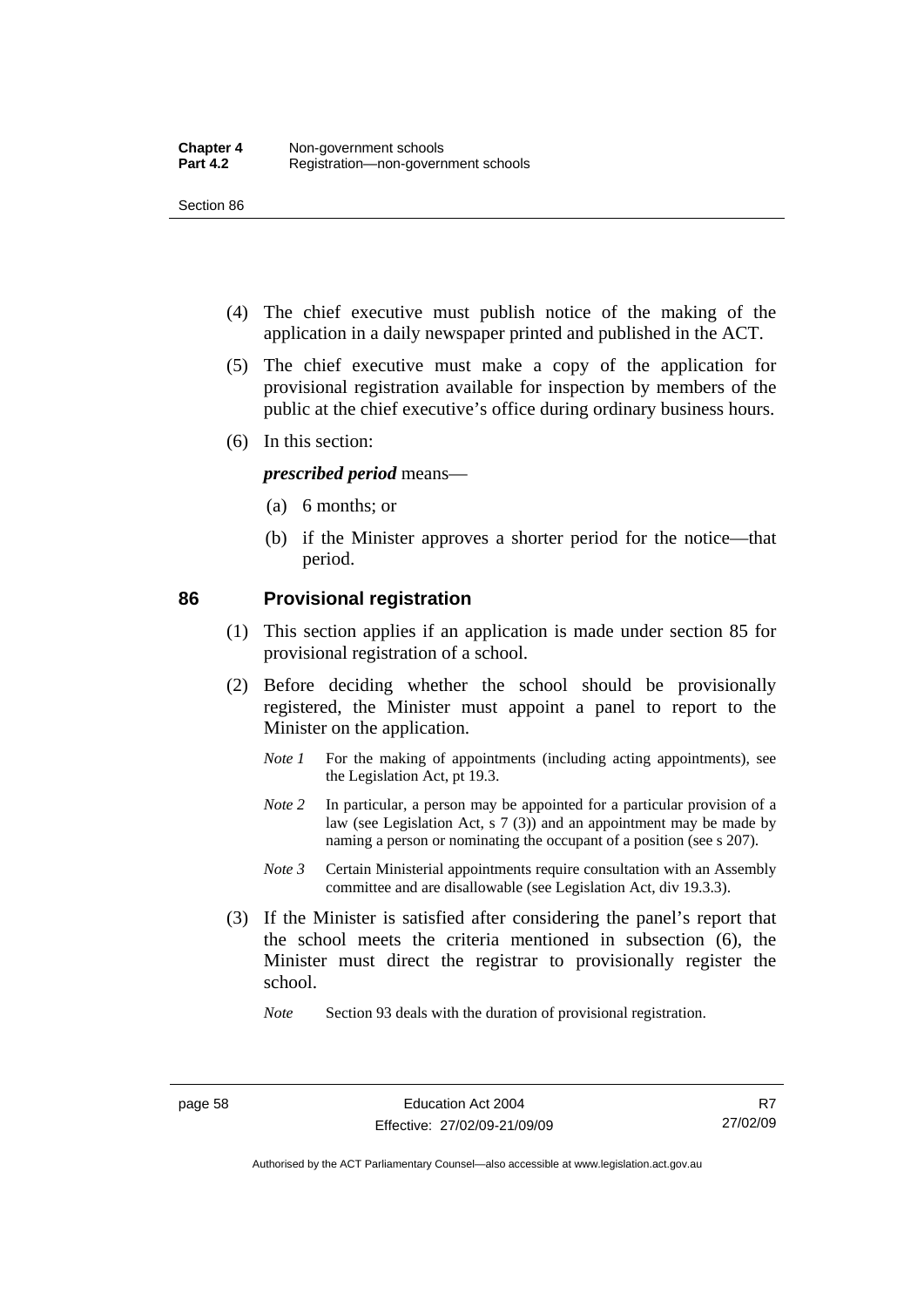- (4) If the Minister directs the registrar to provisionally register the school, the registrar must provisionally register the school by—
	- (a) entering particulars of the school required under the regulations in the register of non-government schools; and
	- (b) giving the proprietor of the school a certificate of provisional registration for the school.
- (5) If the Minister is not satisfied after considering the panel's report that the school meets the criteria mentioned in subsection (6), the Minister must direct the registrar to refuse to provisionally register the school.
- (6) The criteria for provisional registration of a school are that—
	- (a) the proprietor of the school is a corporation; and
	- (b) the school will have appropriate policies, facilities and equipment for—
		- (i) the curriculum to be offered by the school; and
		- (ii) the safety and welfare of its students; and
	- (c) the curriculum (including the framework of the curriculum and the principles on which the curriculum is based) will meet the curriculum requirements for students attending government schools; and
	- (d) the nature and content of the education to be offered at the school will be appropriate for the educational levels for which provisional registration of the school is sought; and
	- (e) the teaching staff will be qualified to teach at the educational levels at which they are to be employed to teach; and
	- (f) the school will have satisfactory processes to monitor quality educational outcomes; and
	- (g) the school will be financially viable.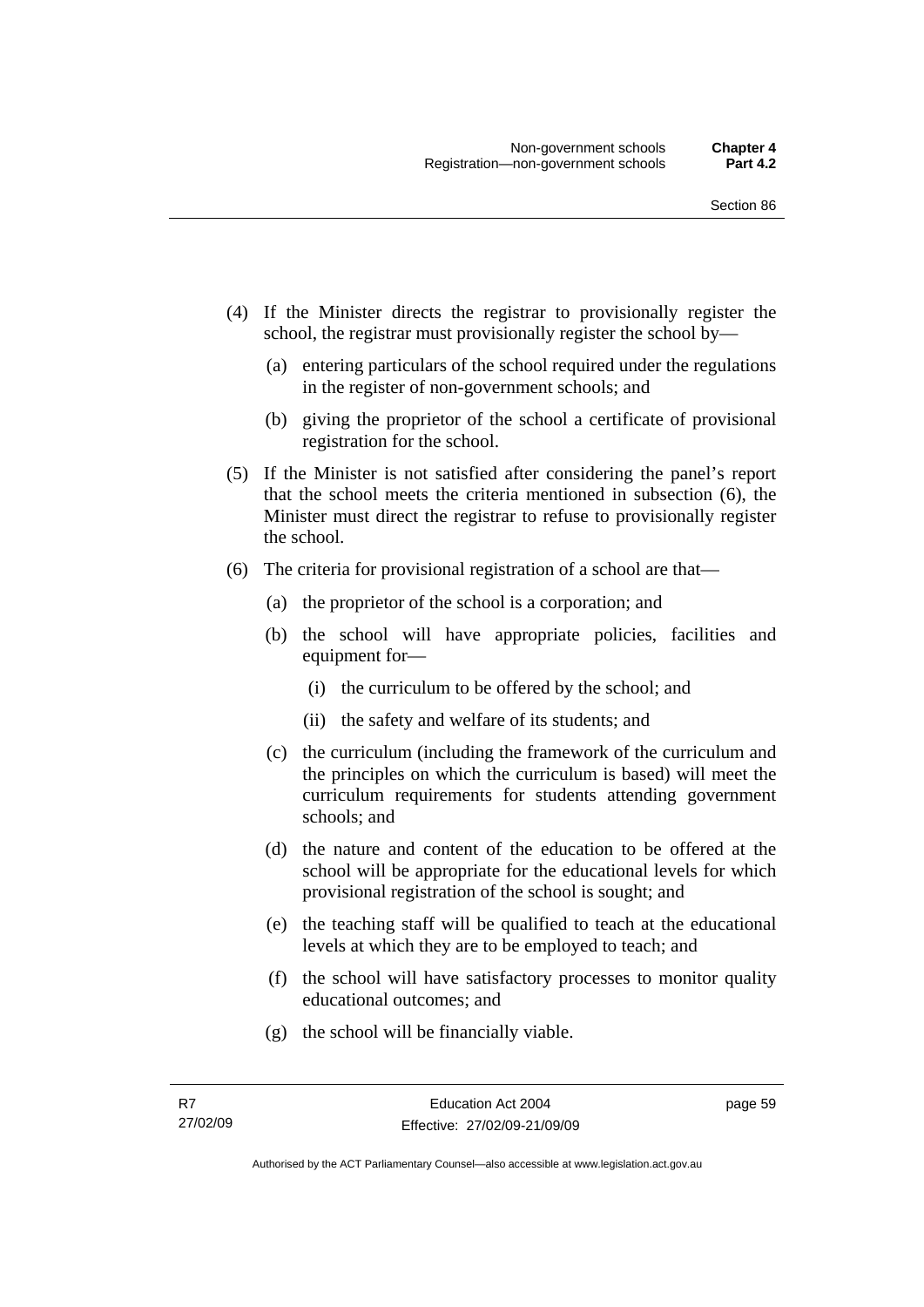#### **87 Application for registration**

- (1) This section applies to a school that has been provisionally registered for at least 12 months.
- (2) The proprietor of the school may apply in writing to the Minister for registration of the school at the educational levels for which the school is provisionally registered.
- (3) The chief executive must publish notice of the making of the application in a daily newspaper printed and published in the ACT.
- (4) The chief executive must make a copy of the application for registration available for inspection by members of the public at the chief executive's office during ordinary business hours.

#### **88 Registration**

- (1) This section applies if an application is made under section 87 for registration of a school.
- (2) Before deciding whether the school should be registered, the Minister must appoint a panel to report to the Minister on the application.
	- *Note 1* For the making of appointments (including acting appointments), see the Legislation Act, pt 19.3.
	- *Note* 2 In particular, a person may be appointed for a particular provision of a law (see Legislation Act, s 7 (3)) and an appointment may be made by naming a person or nominating the occupant of a position (see s 207).
	- *Note 3* Certain Ministerial appointments require consultation with an Assembly committee and are disallowable (see Legislation Act, div 19.3.3).
- (3) If the Minister is satisfied after considering the panel's report that the school meets the criteria mentioned in subsection (6), the Minister must direct the registrar to register the school for a stated period of not longer than 5 years.
- (4) If the Minister directs the registrar to register the school, the registrar must register the school by—

R7 27/02/09

Authorised by the ACT Parliamentary Counsel—also accessible at www.legislation.act.gov.au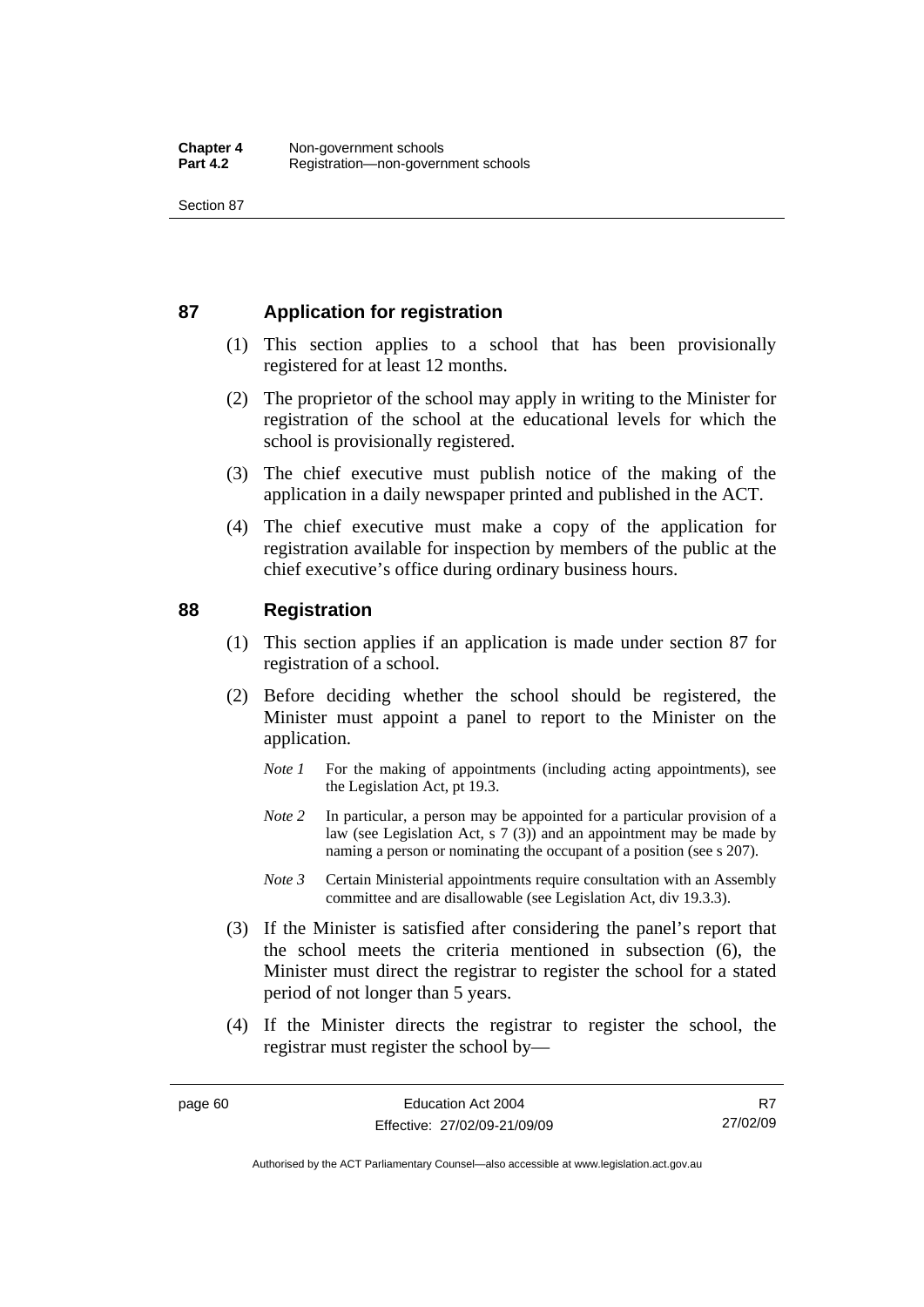- (a) entering particulars of the school required under the regulations in the register of non-government schools; and
- (b) giving the proprietor of the school a certificate of registration for the school.
- (5) If the Minister is not satisfied after considering the panel's report that the school meets the criteria mentioned in subsection (6), the Minister must direct the registrar to refuse to register the school.
- (6) The criteria for registration of a school are that—
	- (a) the proprietor of the school is a corporation; and
	- (b) the school has appropriate policies, facilities and equipment for—
		- (i) the curriculum offered by the school; and
		- (ii) the safety and welfare of its students; and
	- (c) the curriculum (including the framework of the curriculum and the principles on which the curriculum is based) meets the curriculum requirements for students attending government schools; and
	- (d) the nature and content of the education offered at the school are appropriate for the educational levels for which the school is provisionally registered; and
	- (e) the teaching staff are qualified to teach at the educational levels at which they are employed to teach; and
	- (f) the school has satisfactory processes to monitor quality educational outcomes; and
	- (g) the school is financially viable.

#### **88A Application for registration at additional campus**

(1) This section applies if—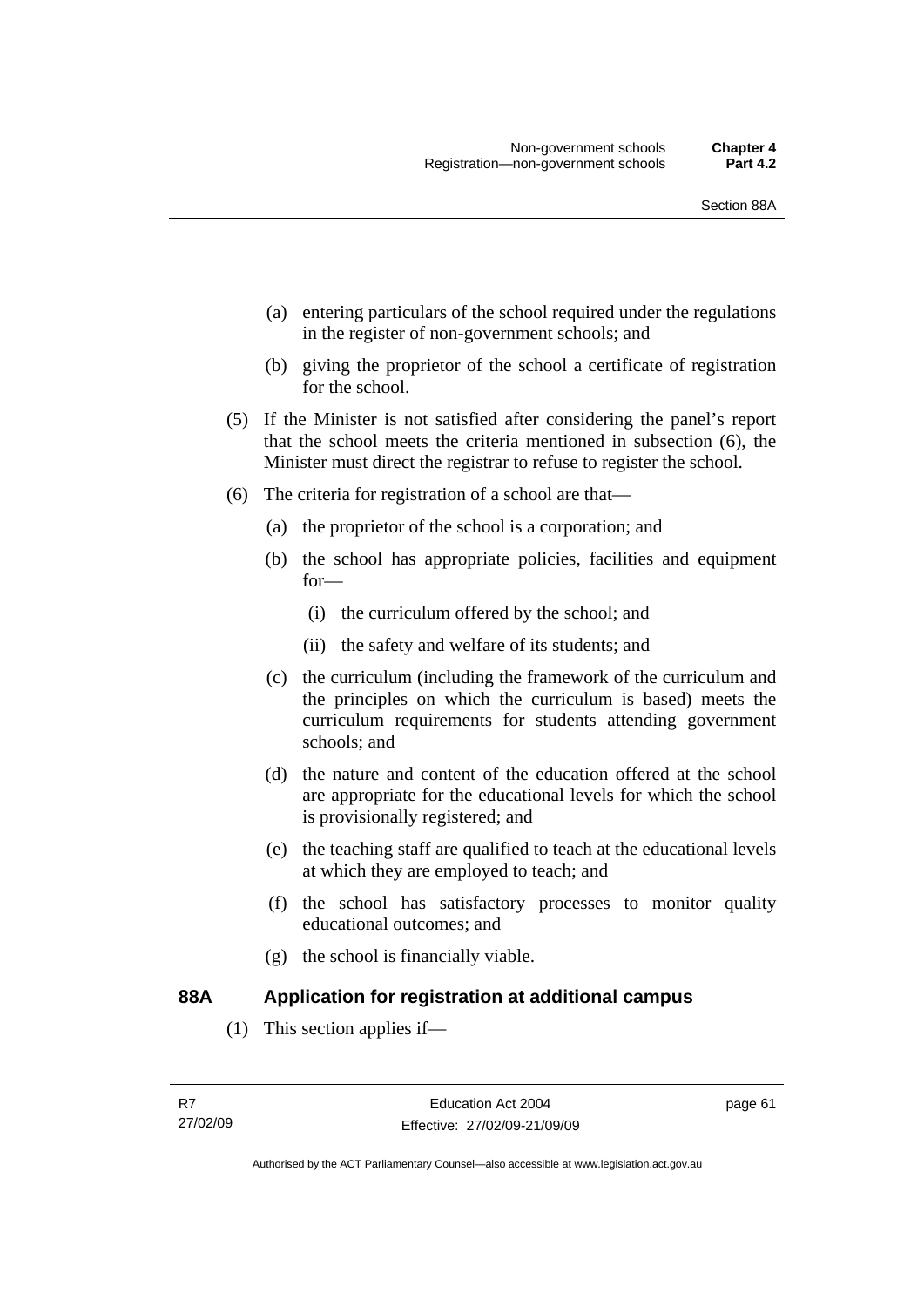Section 88B

- (a) a proprietor of a registered non-government school has in-principle approval under section 84 (Deciding in-principle applications) to apply for registration of the school at a stated additional campus; and
- (b) the proprietor has given the registrar written notice of the proprietor's intention to apply at least the prescribed period before the first day of the school year or term when it is proposed to begin operating the school at the additional campus; and
- (c) the in-principle approval has not lapsed.
- (2) The proprietor of the school may apply in writing to the Minister for registration of the school at the additional campus.
- (3) The chief executive must publish notice of the making of the application in a daily newspaper printed and published in the ACT.
- (4) The notice must state that written comments on the proposed registration may be made to the Minister within a stated period of at least 60 days after the day the notice is published.
- (5) The chief executive must make a copy of the application available for inspection by members of the public at the chief executive's office during ordinary business hours.
- (6) In this section:

*prescribed period* means—

- (a) 6 months; or
- (b) if the Minister approves a shorter period for the application that period.

#### **88B Registration at additional campus**

 (1) This section applies if an application is made under section 88A for registration of a school at an additional campus.

R7 27/02/09

Authorised by the ACT Parliamentary Counsel—also accessible at www.legislation.act.gov.au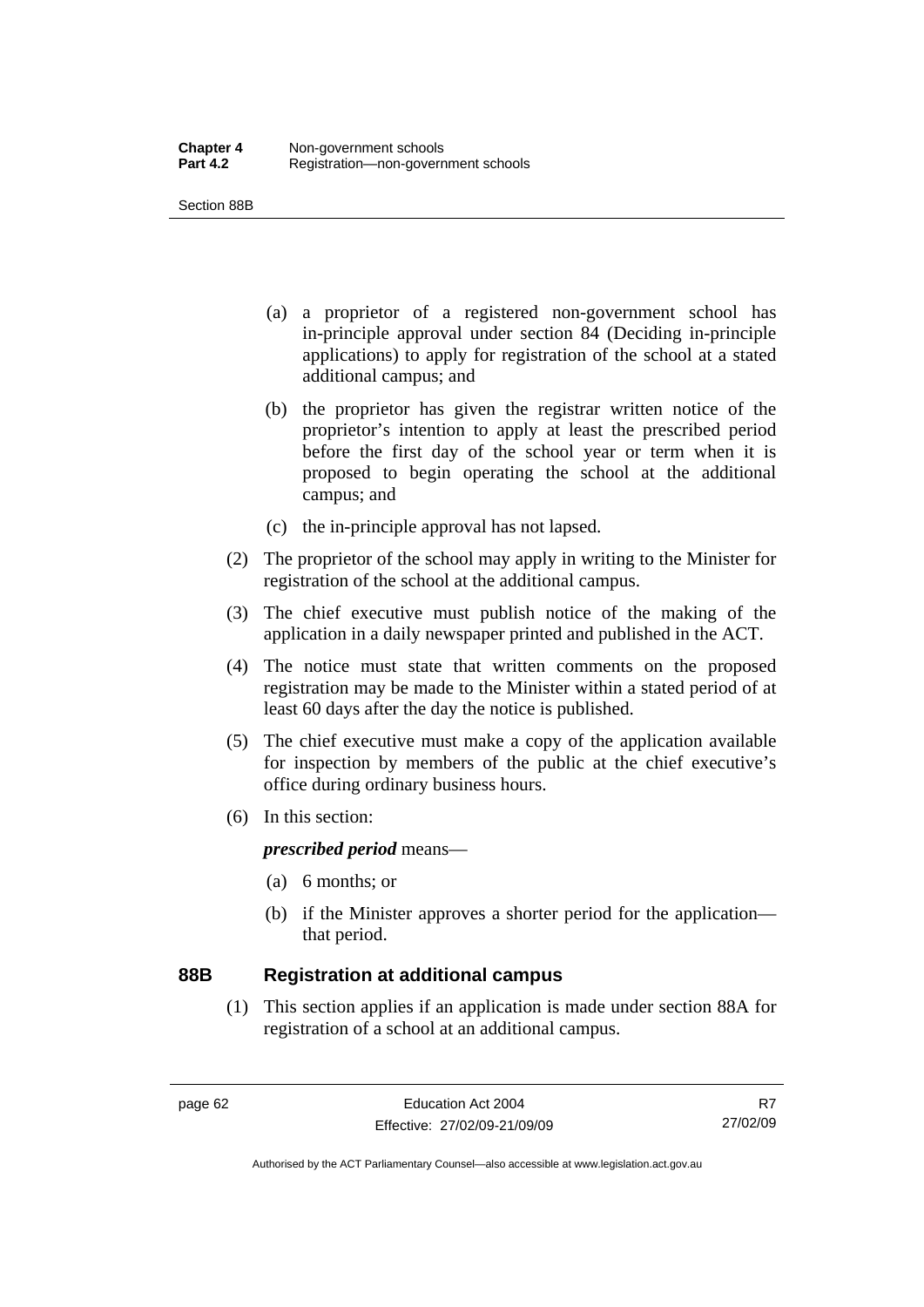- (2) Before deciding whether the school should be registered at the additional campus, the Minister must appoint a panel to report to the Minister on the application.
	- *Note 1* For the making of appointments (including acting appointments), see the Legislation Act, pt 19.3.
	- *Note 2* In particular, a person may be appointed for a particular provision of a law (see Legislation Act, s 7 (3)) and an appointment may be made by naming a person or nominating the occupant of a position (see s 207).
	- *Note 3* Certain Ministerial appointments require consultation with an Assembly committee and are disallowable (see Legislation Act, div 19.3.3).
- (3) If the Minister is satisfied after considering the panel's report that the school meets the criteria mentioned in subsection (7), the Minister must direct the registrar to register the school at the additional campus.
- (4) If the Minister directs the registrar to register the school at the additional campus, the registrar must register the school at the additional campus by—
	- (a) entering the particulars of the school required under the regulations in the register of non-government schools; and
	- (b) giving the proprietor of the school a certificate of registration that includes the additional campus (a *new certificate*).
- (5) If the registrar gives the proprietor a new certificate, the proprietor must return the school's existing certificate of registration to the registrar within 14 days after the day the proprietor receives the new certificate.
- (6) If the Minister is not satisfied after considering the panel's report that the school meets the criteria mentioned in subsection (7), the Minister must direct the registrar to refuse to register the school at the additional campus.
- (7) The criteria for registration of a school at an additional campus are that—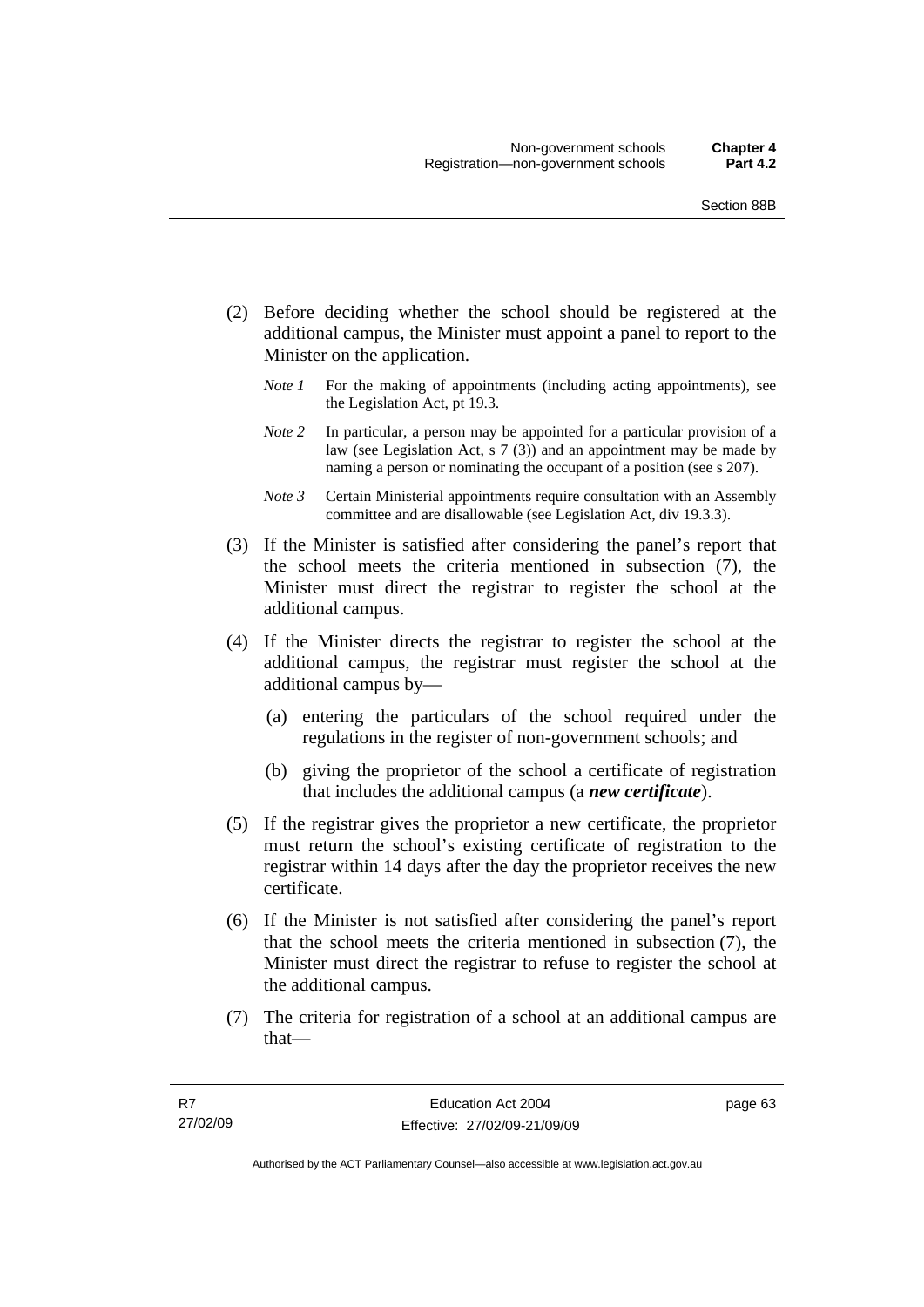- (a) the school will have appropriate policies, facilities and equipment for—
	- (i) the curriculum to be offered by the school at the additional campus; and
	- (ii) the safety and welfare of its students at the additional campus; and
- (b) the curriculum (including the framework of the curriculum and the principles on which the curriculum is based) meets the curriculum requirements for students attending government schools; and
- (c) the nature and content of the education to be offered at the school will be appropriate for the additional campus; and
- (d) the teaching staff will be qualified to teach at the additional campus; and
- (e) the school will have satisfactory processes to monitor quality educational outcomes at the additional campus; and
- (f) the school will be financially viable.

#### **89 Application for registration at additional educational levels**

- (1) This section applies if—
	- (a) a proprietor of a registered non-government school has inprinciple approval under section 84 (Deciding in-principle applications) to apply to operate the school at a stated additional educational level; and
	- (b) the proprietor has given the registrar written notice of the proprietor's intention to apply at least the prescribed period before the first day of the school year or term when it is proposed to begin operating the school at the additional educational level; and

R7 27/02/09

Authorised by the ACT Parliamentary Counsel—also accessible at www.legislation.act.gov.au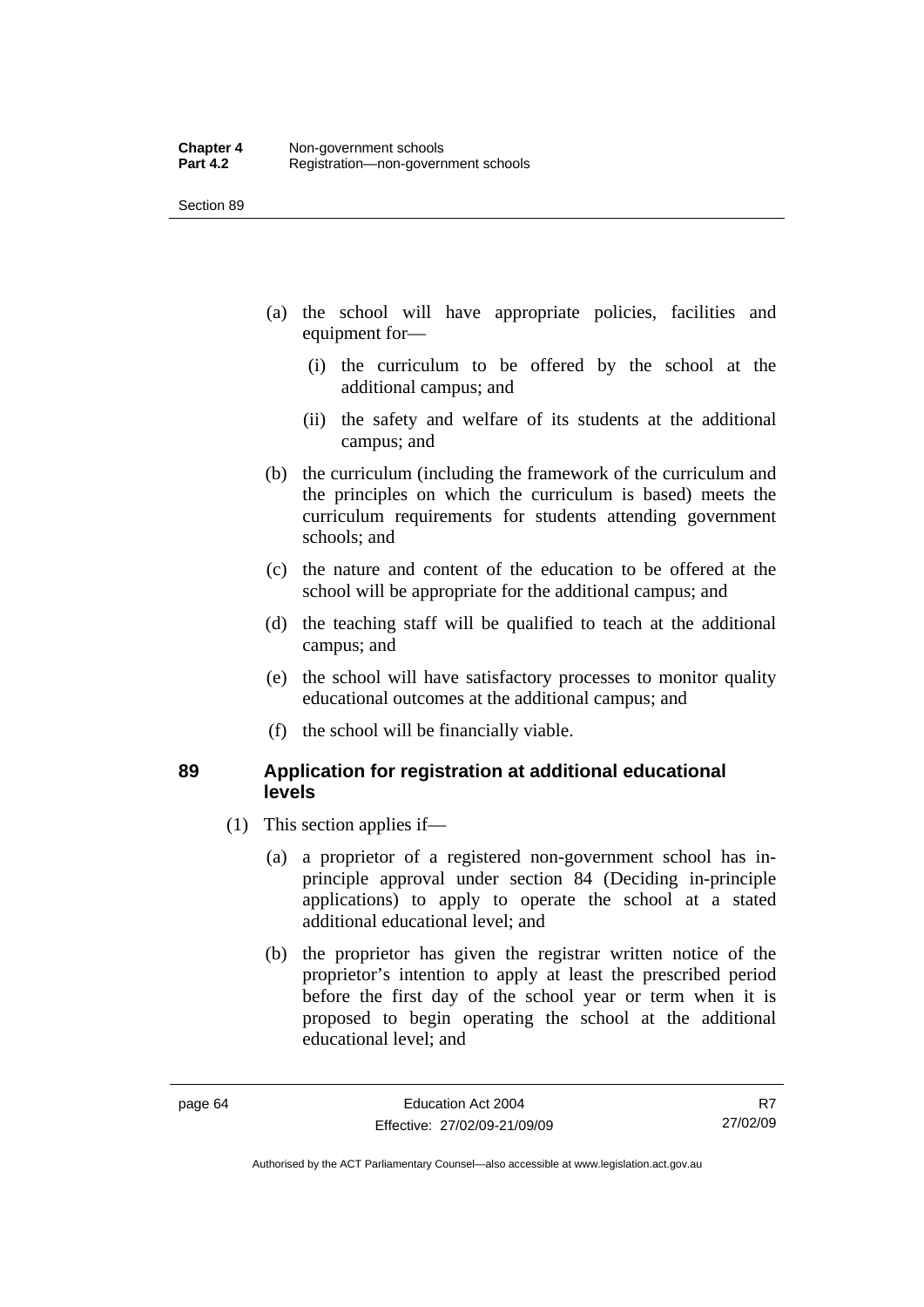- (c) the in-principle approval has not lapsed.
- (2) The proprietor of the school may apply in writing to the Minister for registration of the school at the additional educational level.
- (3) The chief executive must publish notice of the making of the application in a daily newspaper printed and published in the ACT.
- (4) The notice must state that written comments on the proposed registration may be made to the Minister within a stated period of at least 60 days after the day the notice is published.
- (5) The chief executive must make a copy of the application available for inspection by members of the public at the chief executive's office during ordinary business hours.
- (6) In this section:

*prescribed period* means—

- (a) 6 months; or
- (b) if the Minister approves a shorter period for the application that period.

#### **90 Registration at additional educational levels**

- (1) This section applies if an application made under section 89 for registration of a school at an additional educational level.
- (2) Before deciding whether a school should be registered at the additional educational level, the Minister must appoint a panel to report to the Minister on the application.
	- *Note 1* For the making of appointments (including acting appointments), see the Legislation Act, pt 19.3.
	- *Note* 2 In particular, a person may be appointed for a particular provision of a law (see Legislation Act, s 7 (3)) and an appointment may be made by naming a person or nominating the occupant of a position (see s 207).
	- *Note 3* Certain Ministerial appointments require consultation with an Assembly committee and are disallowable (see Legislation Act, div 19.3.3).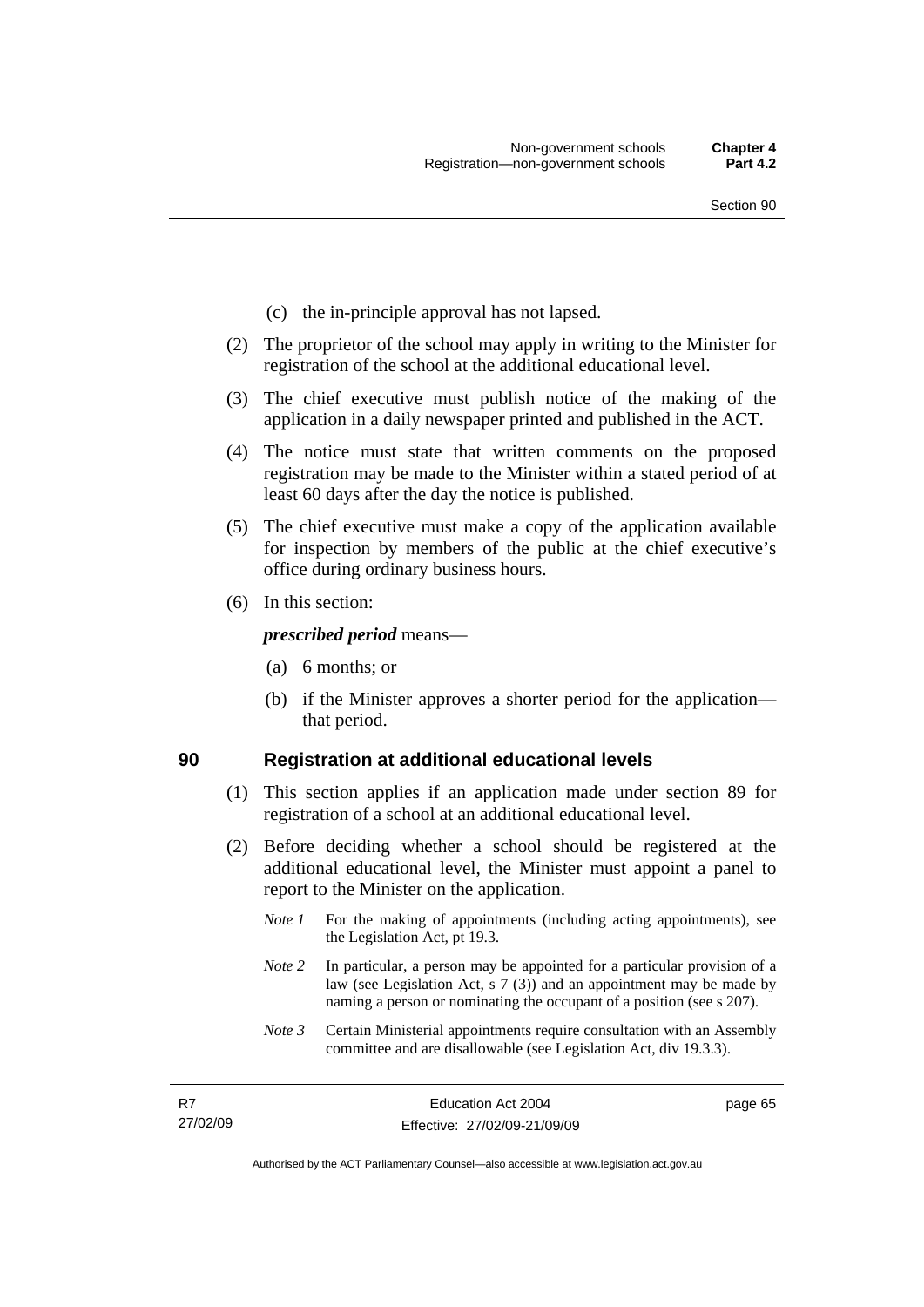- (3) If the Minister is satisfied after considering the panel's report that the school meets the criteria mentioned in subsection (7), the Minister must direct the registrar to register the school at the additional educational level.
- (4) If the Minister directs the registrar to register the school at the additional educational level, the registrar must register the school at the additional educational level by—
	- (a) entering the particulars of the school required under the regulations in the register of non-government schools; and
	- (b) giving the proprietor of the school a certificate of registration that includes the additional educational level (a *new certificate*).
- (5) If the registrar gives the proprietor a new certificate, the proprietor must return the school's existing certificate of registration to the registrar within 14 days after the day the proprietor receives the new certificate.
- (6) If the Minister is not satisfied after considering the panel's report that the school meets the criteria mentioned in subsection (7), the Minister must direct the registrar to refuse to register the school at the additional educational level.
- (7) The criteria for registration of a school at an additional educational level are that—
	- (a) the school will have appropriate policies, facilities and equipment for—
		- (i) the curriculum to be offered by the school at the additional educational level; and
		- (ii) the safety and welfare of its students at the additional educational level; and
	- (b) the curriculum (including the framework of the curriculum and the principles on which the curriculum is based) meets the

Authorised by the ACT Parliamentary Counsel—also accessible at www.legislation.act.gov.au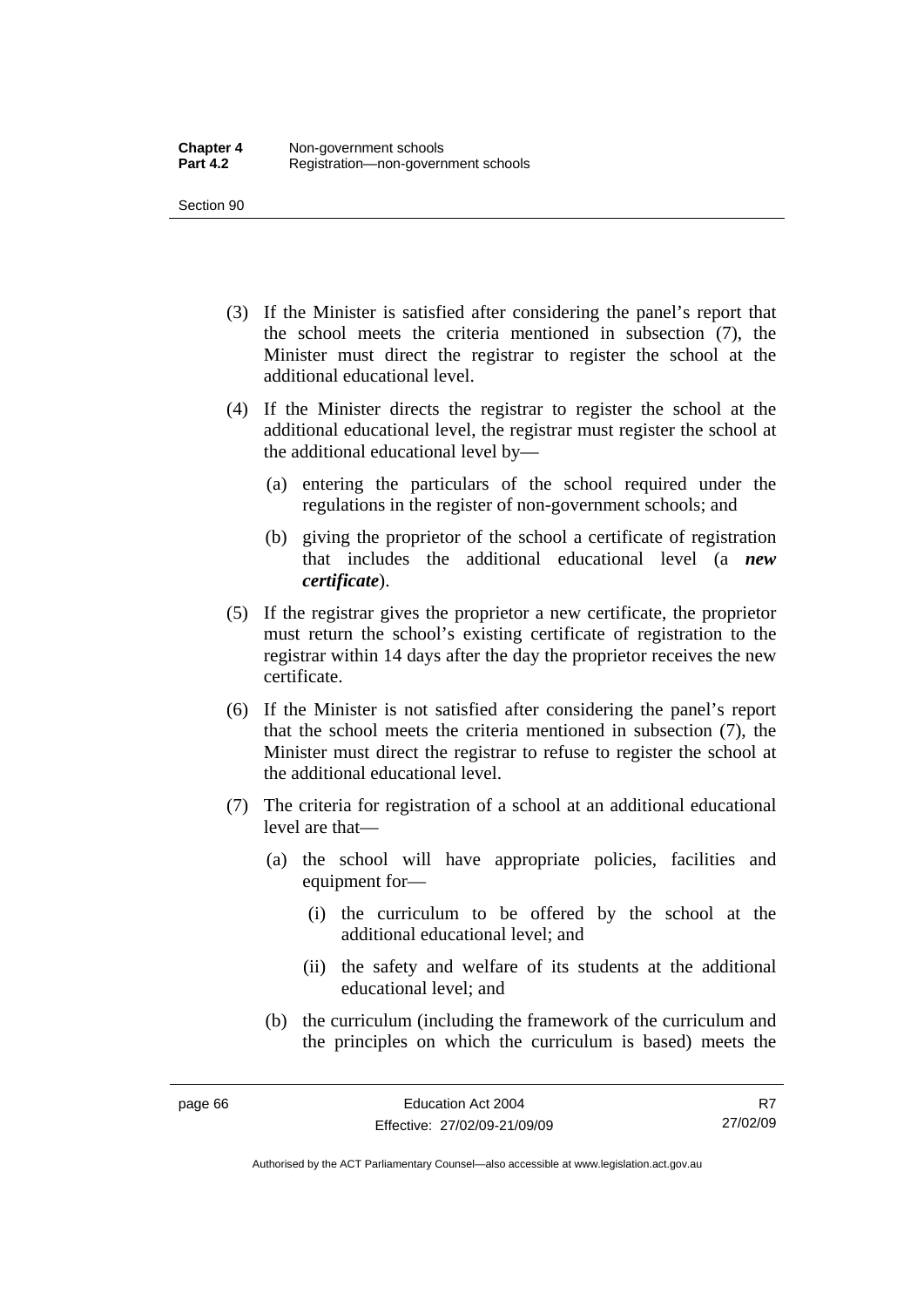curriculum requirements for students attending government schools; and

- (c) the nature and content of the education to be offered at the school will be appropriate for the additional educational level; and
- (d) the teaching staff will be qualified to teach at the additional educational level; and
- (e) the school will have satisfactory processes to monitor quality educational outcomes at the additional educational level; and
- (f) the school will be financially viable.

#### **91 Conditions of provisional registration or registration**

The conditions of provisional registration or registration of a school under this part are that—

- (a) the proprietor of the school remains a corporation; and
- (b) the school has appropriate policies, facilities and equipment for—
	- (i) the curriculum offered by the school; and
	- (ii) the safety and welfare of its students; and
- (c) the curriculum (including the framework of the curriculum and the principles on which the curriculum is based) meets the curriculum requirements for students attending government schools; and
- (d) the nature and content of the education offered at the school are appropriate for the educational levels for which the school is provisionally registered or registered; and
- (e) the teaching staff are qualified to teach at the educational levels at which they are employed to teach; and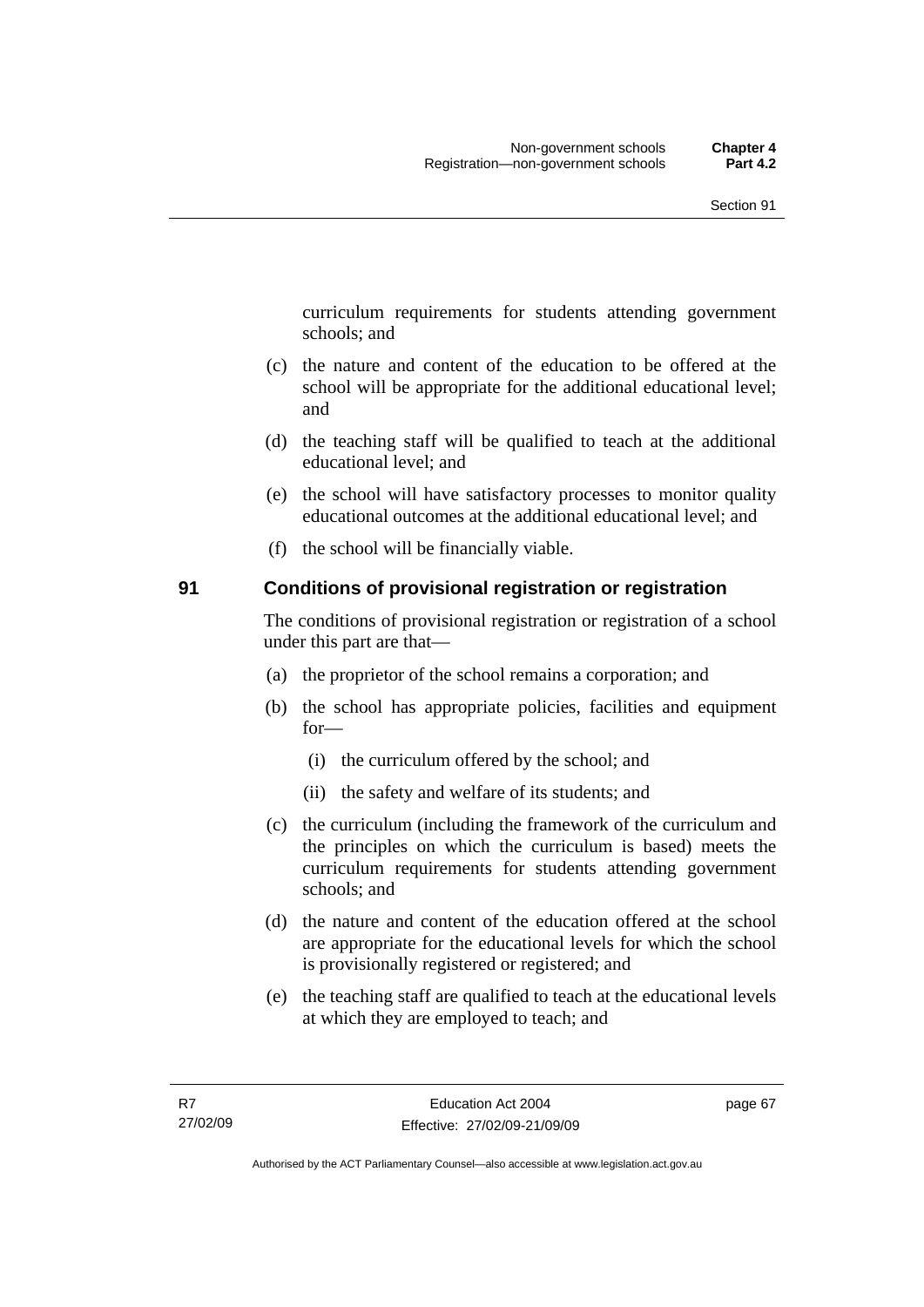- (f) the school has satisfactory processes to monitor quality educational outcomes; and
- (g) the school is financially viable.

#### **92 Certificate of provisional registration or registration**

- (1) A certificate of provisional registration or registration of a nongovernment school must—
	- (a) state the proprietor of the school; and
	- (b) state the educational level or levels for which the school is provisionally registered or registered under this part; and
	- (c) state the location of the campus or campuses for which the school is provisionally registered or registered under this part; and
	- (d) state the term of provisional registration or registration; and
	- (e) include any other particulars required under the regulations.
- (2) The registrar may include any other particulars in the certificate that the registrar considers appropriate.
- (3) The proprietor of a registered non-government school must tell the registrar in writing about a change in any of the particulars of the certificate within 1 month after the day the change happens.

#### **93 Period of provisional registration and registration**

- (1) Provisional registration of a school ends when the earliest of the following happens:
	- (a) 2 years after the school is provisionally registered;
	- (b) the school is registered under section 88.
- (2) Registration of a school is for a period not longer than 5 years stated in the school's certificate of registration.

R7 27/02/09

Authorised by the ACT Parliamentary Counsel—also accessible at www.legislation.act.gov.au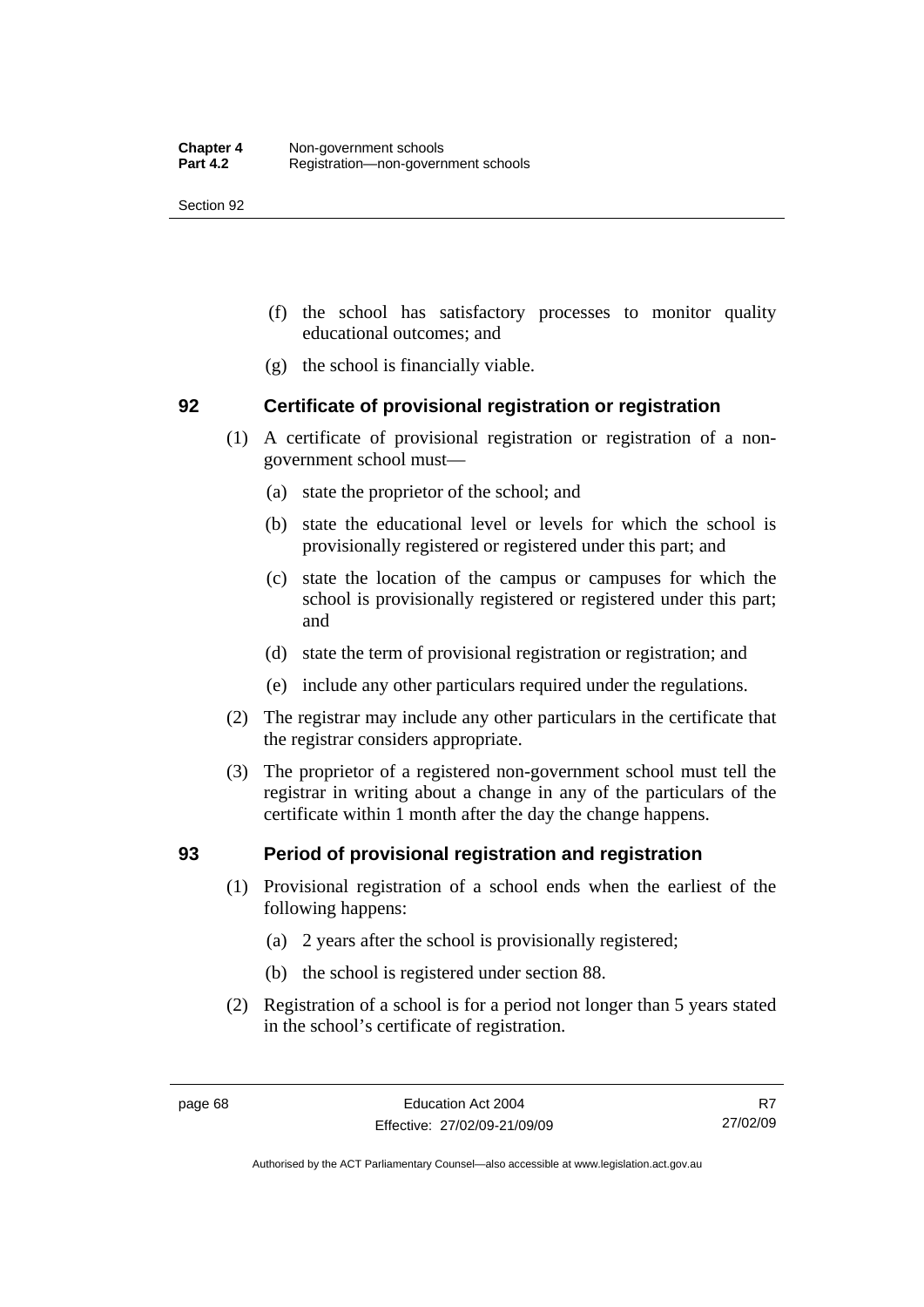#### **94 Investigation of complaints—non-government schools**

- (1) The proprietor of a non-government school must develop and implement a complaints policy for the school.
- (2) The proprietor of a non-government school must, as soon as practicable, investigate any complaint about the administration, management and operation of the school that, in the proprietor's opinion, is not a frivolous or vexatious complaint.

#### **95 Cancellation of provisional registration or registration**

- (1) The Minister may direct the registrar to cancel the provisional registration or registration of a school if satisfied on reasonable grounds—
	- (a) that a condition of the school's provisional registration or registration has been contravened; or
	- (b) that the school's proprietor or principal has otherwise contravened this Act.
	- *Note* Section 91 (Conditions of provisional registration or registration) sets out the conditions of registration.
- (2) Before directing the registrar to cancel the provisional registration or registration of a school, the Minister must give the proprietor of the school a written notice—
	- (a) stating the grounds on which the Minister proposes to direct the registrar to cancel the provisional registration or registration; and
	- (b) stating the facts that, in the Minister's opinion, establish the grounds; and
	- (c) telling the proprietor that the proprietor may, within 14 days beginning the day after the day the proprietor receives the notice, give a written response to the Minister about the matters in the notice.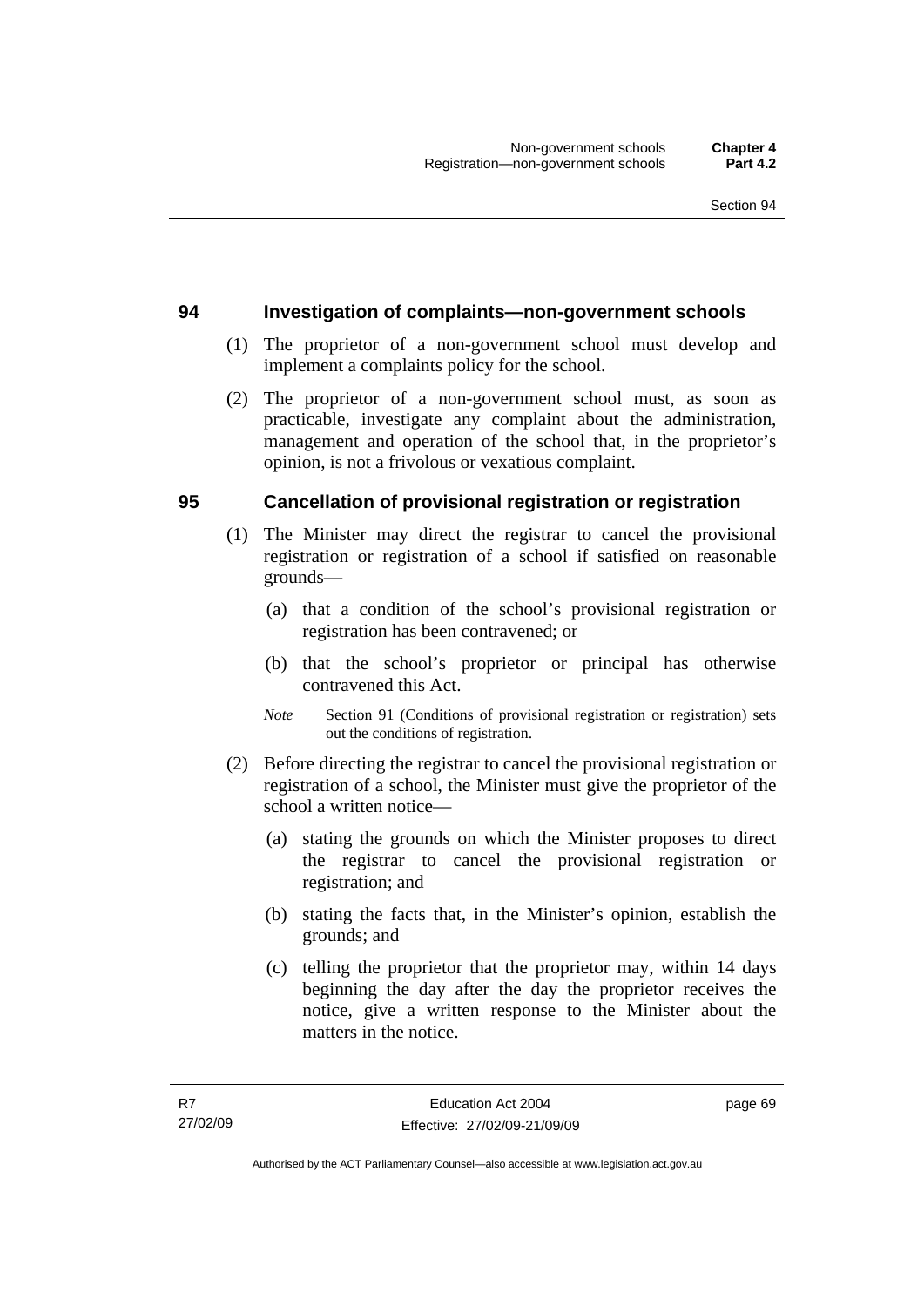- (3) In deciding whether to direct the registrar to cancel the provisional registration or registration, the Minister must consider any response given to the Minister in accordance with subsection (2) (c).
- (4) If the Minister is satisfied that the grounds for cancelling the provisional registration or registration have been established, the Minister may direct the registrar to cancel the school's provisional registration or registration.
- (5) If the Minister directs the registrar to cancel the school's provisional registration or registration, the registrar must cancel the provisional registration or registration by noting the cancellation in the particulars of the school in the register of non-government schools.
- (6) The Minister must give the proprietor written notice of the Minister's decision.
- (7) Cancellation of provisional registration or registration takes effect on the day when notice of the cancellation is given to the proprietor or, if the notice states a later date of effect, that date.

#### **96 Application for renewal of registration**

- (1) The proprietor of a non-government school that is registered under this part may apply in writing to the Minister for renewal of the registration.
- (2) The application must be made at least the prescribed period before the registration ends.
- (3) In this section:

#### *prescribed period* means—

- (a) 6 months; or
- (b) if the Minister approves a shorter period—that period.

Authorised by the ACT Parliamentary Counsel—also accessible at www.legislation.act.gov.au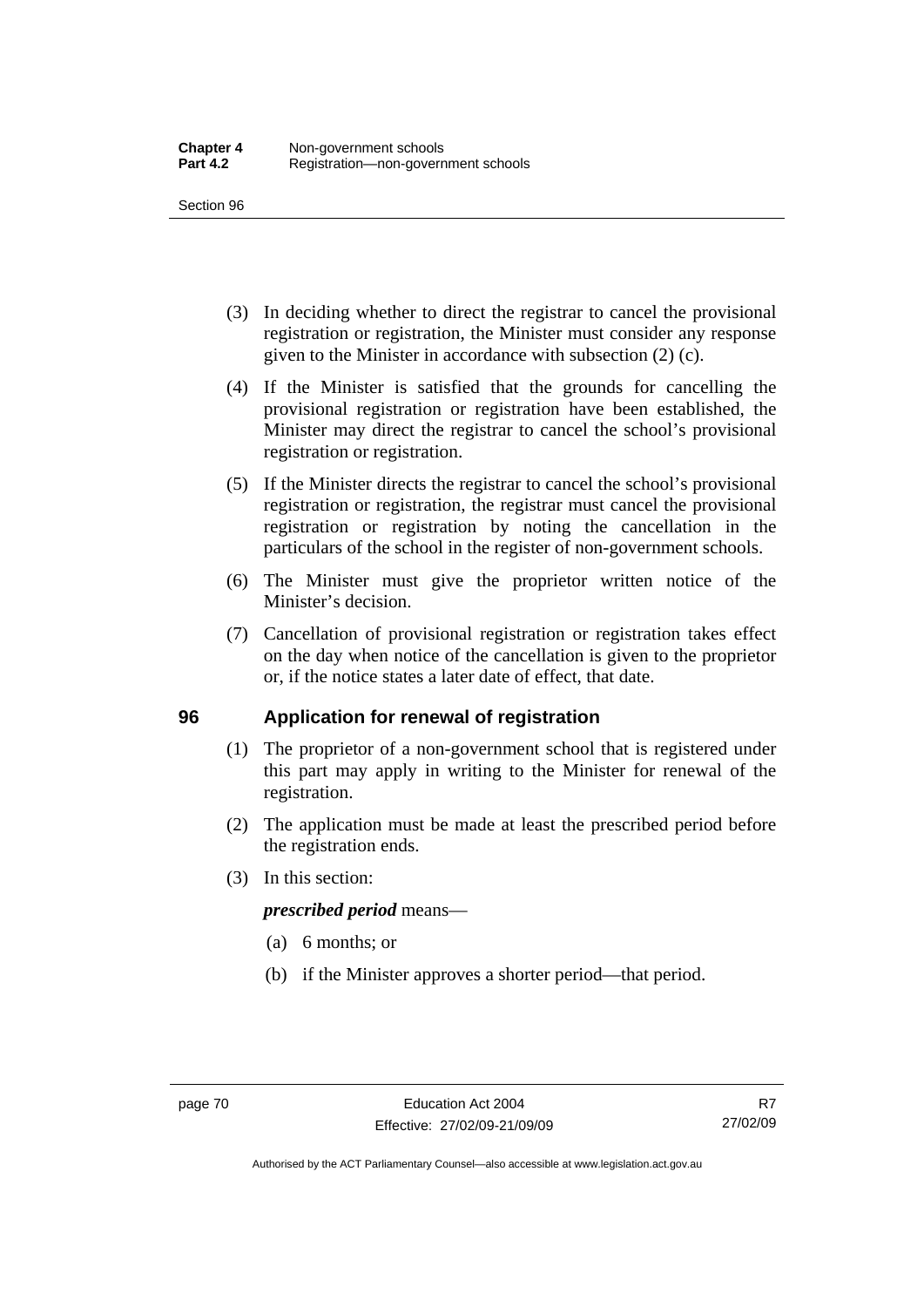#### **97 Renewal of registration**

- (1) This section applies if application is made under section 96 for renewal of registration of a school.
- (2) Before deciding whether the registration of a school should be renewed, the Minister must appoint a panel to report to the Minister on the application.
	- *Note 1* For the making of appointments (including acting appointments), see the Legislation Act, pt 19.3.
	- *Note 2* In particular, a person may be appointed for a particular provision of a law (see Legislation Act, s 7 (3)) and an appointment may be made by naming a person or nominating the occupant of a position (see s 207).
	- *Note 3* Certain Ministerial appointments require consultation with an Assembly committee and are disallowable (see Legislation Act, div 19.3.3).
- (3) If the Minister is satisfied, after considering the panel's report, that the school meets the criteria mentioned in subsection (6), the Minister must direct the registrar to renew the registration of the school for a stated period of not longer than 5 years.
- (4) If the Minister directs the registrar to renew the registration of the school, the registrar must renew the registration by—
	- (a) entering the particulars of the school required under the regulations in the register of non-government schools; and
	- (b) giving the proprietor of the school a certificate of registration for the school.
- (5) If the Minister is not satisfied, after considering the panel's report, that the school meets the criteria mentioned in subsection (6), the Minister must direct the registrar to refuse to renew the registration of the school.
- (6) The criteria for renewal of registration of a school are that—
	- (a) the proprietor of the school remains a corporation; and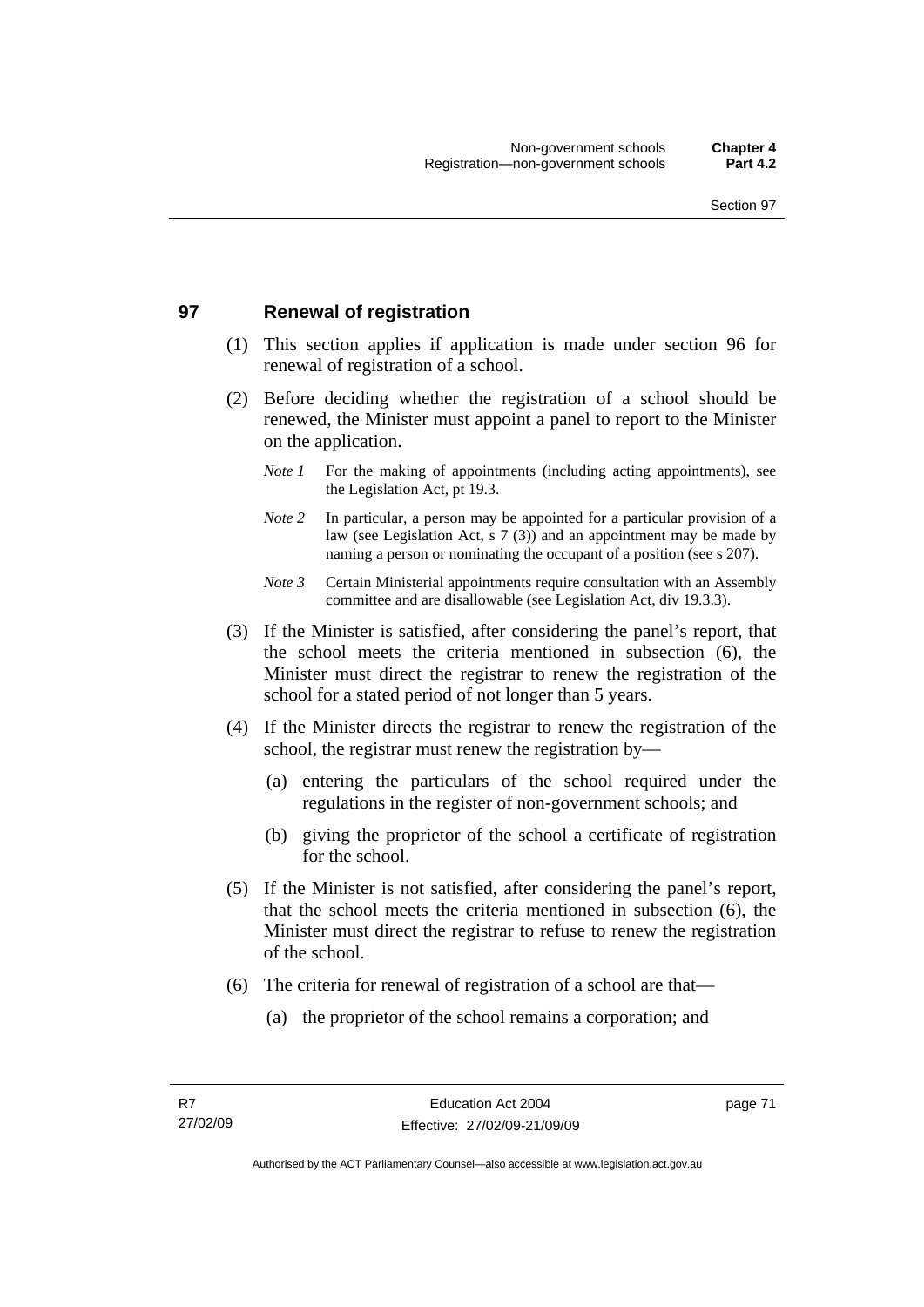- (b) the school has appropriate policies, facilities and equipment for—
	- (i) the curriculum offered by the school; and
	- (ii) the safety and welfare of its students; and
- (c) the curriculum (including the framework of the curriculum and the principles on which the curriculum is based) meets the curriculum requirements for students attending government schools; and
- (d) the nature and content of the education offered at the school are appropriate for the educational levels for which the school is provisionally registered or registered; and
- (e) the teaching staff are qualified to teach at the educational levels at which they are employed to teach; and
- (f) the school has satisfactory processes to monitor quality educational outcomes; and
- (g) the school is financially viable.

#### **98 Inspection of panel reports for school registration etc**

- (1) This section applies to a report to the Minister by a panel under any of the following provisions:
	- (a) section 86 (Provisional registration);
	- (b) section 88 (Registration);
	- (c) section 88B (Registration at additional campus);
	- (d) section 90 (Registration at additional educational levels);
	- (e) section 97 (Renewal of registration).
- (2) A person may, without charge, inspect a copy of the report during ordinary business hours at the office of the chief executive.

R7 27/02/09

Authorised by the ACT Parliamentary Counsel—also accessible at www.legislation.act.gov.au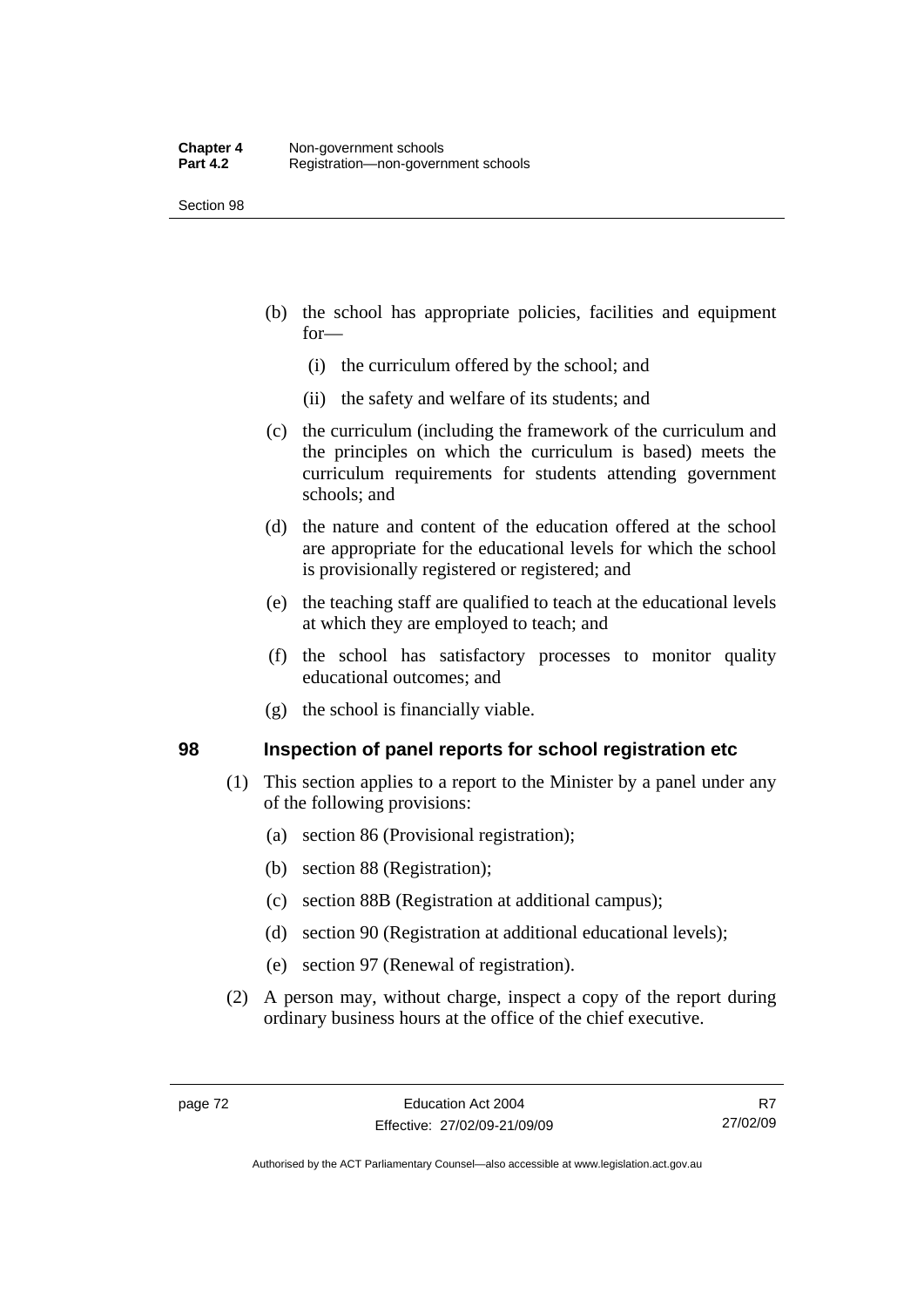(3) A person may, on payment of the reasonable copying costs, obtain a copy of all or part of the report.

Authorised by the ACT Parliamentary Counsel—also accessible at www.legislation.act.gov.au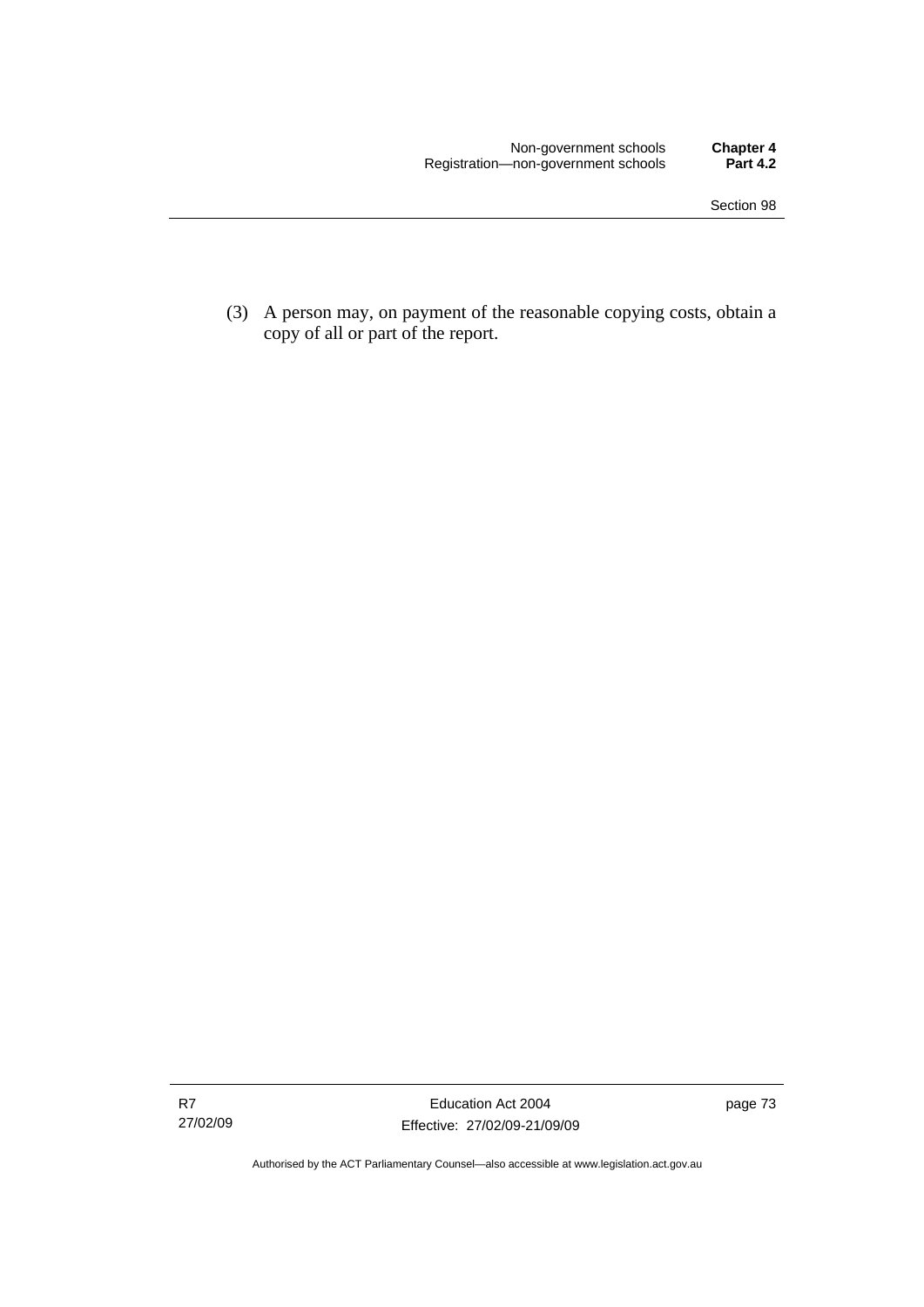## **Part 4.3 Attendance at non-government schools**

#### **99 Keeping of register of enrolments and attendances for non-government schools**

 (1) The principal of a non-government school, or the person giving an approved educational course (non-government), commits an offence if the principal or person fails to keep a register of enrolments and attendances

Maximum penalty: 10 penalty units.

(2) An offence against this section is a strict liability offence.

#### **100 Keeping records of enrolment and attendances for nongovernment schools**

- (1) The principal of a non-government school, or the person giving an approved educational course (non-government), must ensure that the following information is entered in the register of enrolments and attendances:
	- (a) the full name of each student enrolled at the school or course;
	- (b) a record of the attendance or nonattendance of the student at the school or course on every day when the school or course is open for attendance.

Maximum penalty: 10 penalty units.

- (2) The principal of a non-government school, or the person giving an approved educational course (non-government), commits an offence if—
	- (a) the principal or person makes an entry in the register of enrolments and attendances; and

Authorised by the ACT Parliamentary Counsel—also accessible at www.legislation.act.gov.au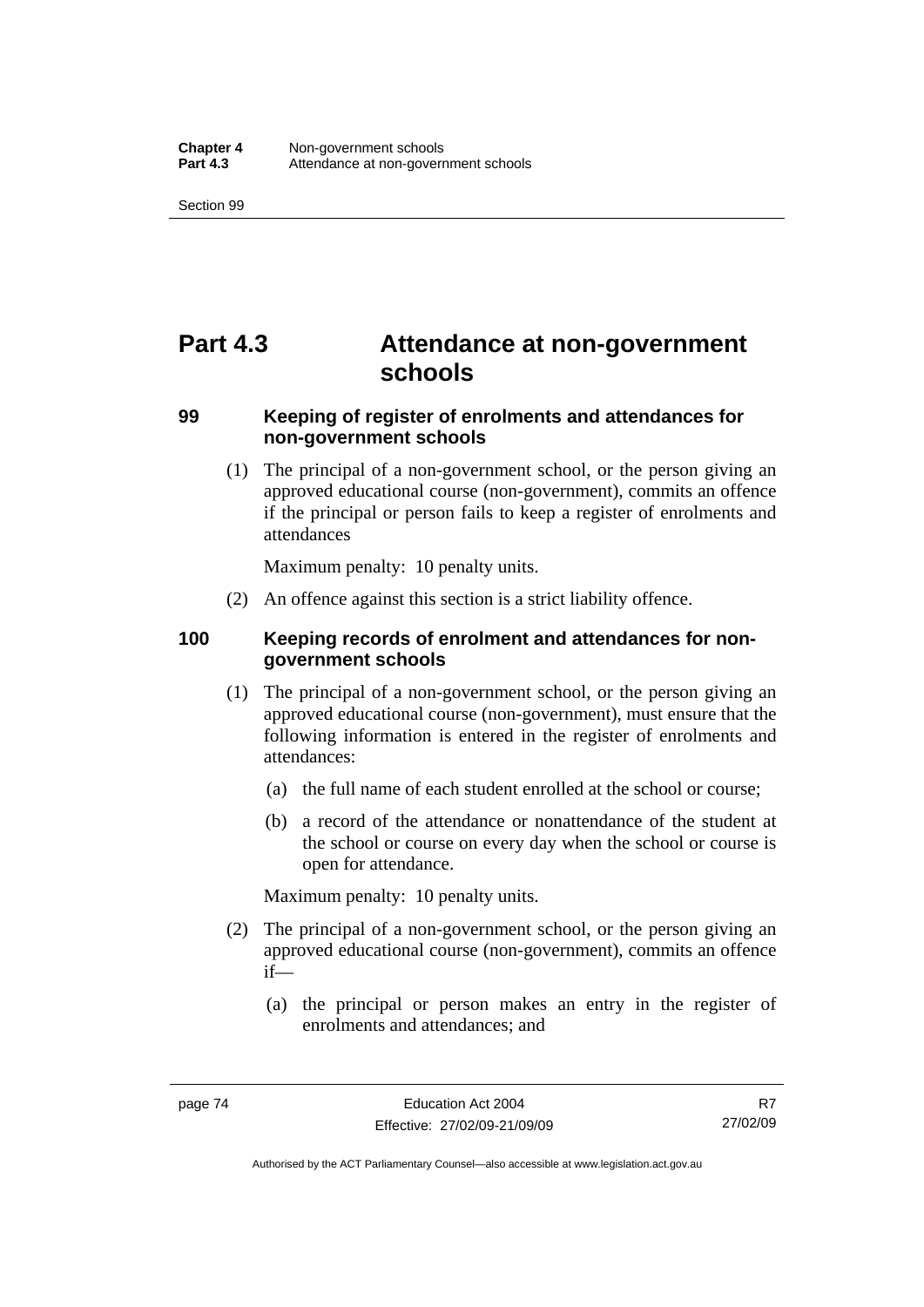(b) the principal or person is reckless about whether the entry is correct.

Maximum penalty: 10 penalty units.

(3) An offence against subsection (1) is a strict liability offence.

#### **101 Inspection of register of enrolment and attendances for non-government schools**

- (1) The principal of a non-government school, or the person giving an approved educational course (non-government), commits an offence if—
	- (a) an authorised person (non-government) asks the principal or person to make the register of enrolments and attendances available to the authorised person; and
	- (b) the principal or person fails to make the register available as asked.

Maximum penalty: 10 penalty units.

- (2) The principal of a non-government school, or the person giving an approved educational course (non-government), commits an offence if—
	- (a) the chief executive or an authorised person (non-government) asks the principal or the person to give the chief executive or authorised person stated information about enrolments or attendances of students at the school or course during a stated period or at a stated time; and
	- (b) the principal or person fails to give the information in accordance with the request.

Maximum penalty: 50 penalty units.

 (3) An authorised person (non-government) may make copies of the register of enrolments and attendances or any part of the register.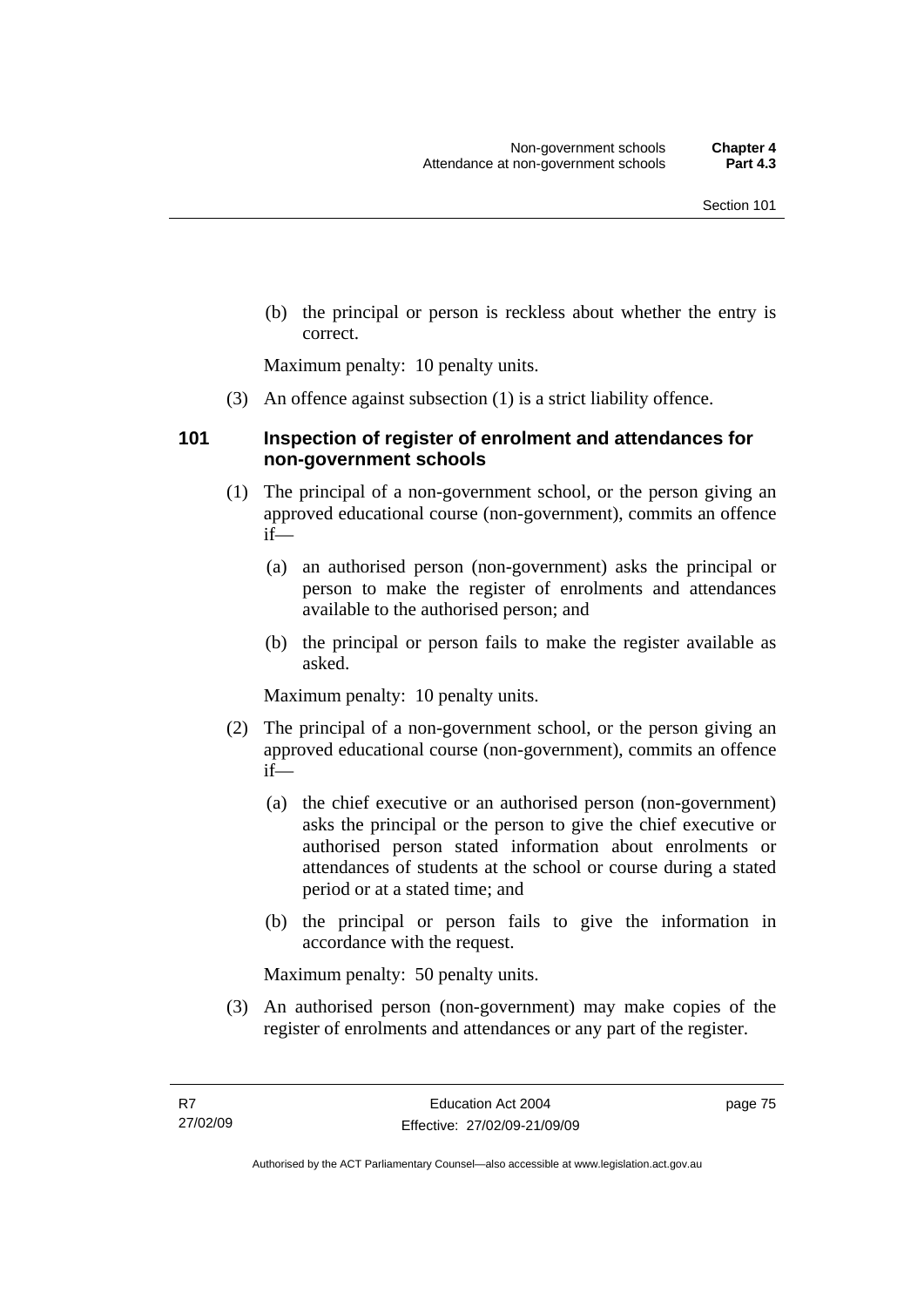- (4) The principal of a non-government school, or the person giving an approved educational course (non-government), must take reasonable steps to assist an authorised person (non-government) in exercising functions under this section.
- (5) An offence against this section is a strict liability offence.

#### **102 Procedures to encourage attendance at non-government schools**

- (1) The principal of a non-government school must set up procedures—
	- (a) to encourage students to attend school regularly; and
	- (b) to help parents to encourage their children to attend school regularly.
- (2) The principal must refer parents and children to support services that encourage children to attend school regularly when the procedures mentioned in subsection (1) are not successful.
- (3) If a student enrolled at a non-government school has not been attending school regularly, the principal of the school may, by written notice, require the student's parents and the student to meet with an authorised person (non-government) at a stated place and time.

#### **103 Reporting to parents—non-government schools**

- (1) The principal of a non-government school must set up procedures for giving reports to the parents of a student enrolled at the school about the student's academic progress and social development at the school.
- (2) A report must be given to the student's parents at least twice a year.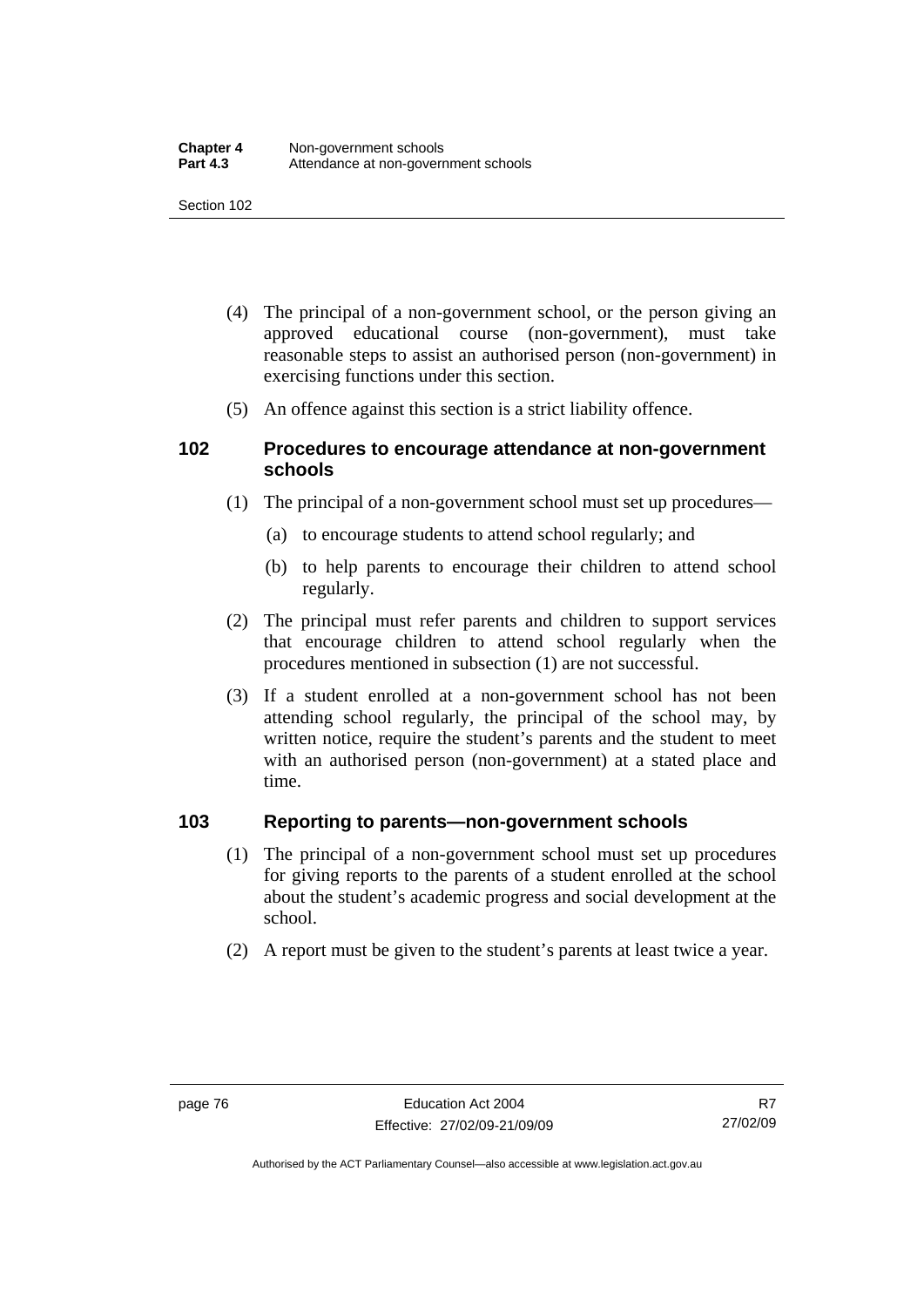#### **104 Suspension, transfer or exclusion of students—Catholic systemic schools**

- (1) This section applies if—
	- (a) a student attending a non-government school that is a Catholic systemic school—
		- (i) is persistently and wilfully noncompliant; or
		- (ii) threatens to be violent or is violent to another student attending the school, a member of the staff of the school or anyone else involved in the school's operation; or
		- (iii) acts in a way that otherwise threatens the good order of the school or the safety or wellbeing of another student attending the school, a member of staff of the school or anyone else involved in the school's operation; or
		- (iv) displays behaviour that is disruptive to the student's learning or that of other students; and
	- (b) the principal of the school is satisfied that action should be taken under this section.
- (2) The principal may recommend to the director that the director—
	- (a) suspend the student from the school for a stated period of not longer than 20 days; or
	- (b) transfer the student to another Catholic systemic school; or
	- (c) exclude the student from all Catholic systemic schools.
- (3) After considering the principal's recommendation, the director may—
	- (a) give effect to the recommendation; or
	- (b) take any other action mentioned in subsection (2) that the director considers appropriate; or
	- (c) suspend the student for not longer than 20 days.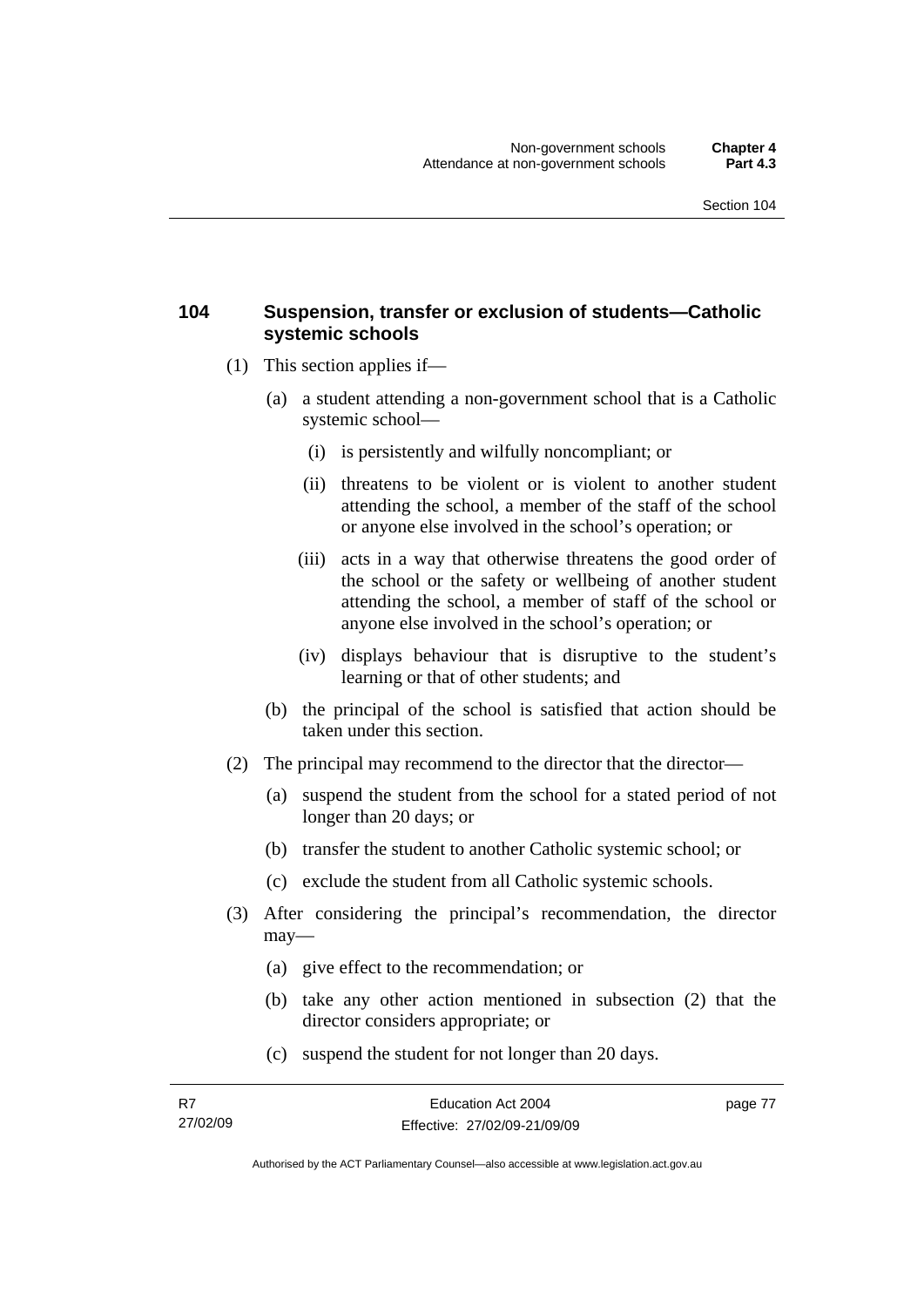- (4) The director may exclude the student only if—
	- (a) the student's parents have been given an opportunity to be consulted, and told in writing, about the proposed exclusion of the student and the reasons for it; and
	- (b) the student has been given a reasonable opportunity to attend counselling, undertake relevant educational programs or receive other appropriate assistance; and
	- (c) as far as the student's maturity and capacity for understanding allow, the participation of the student has been sought, and any views of the student considered, in deciding whether to exclude the student; and
	- (d) the student has been given sufficient information about the decision-making process, in a language and way that the student can understand, to allow the student to take part in the process; and
	- (e) the student has been offered information about alternatives for continuing the student's education after the exclusion.
- (5) The director may suspend or transfer the student only if—
	- (a) the student's parents have been given an opportunity to be consulted, and told in writing, about the proposed suspension or transfer of the student and the reasons for it; and
	- (b) as far as the student's maturity and capacity for understanding allow, the participation of the student has been sought, and any views of the student considered, in deciding whether to suspend or transfer the student; and
	- (c) the student has been given sufficient information about the decision-making process, in a language and way that the student can understand, to allow the student to take part in the process; and

R7 27/02/09

Authorised by the ACT Parliamentary Counsel—also accessible at www.legislation.act.gov.au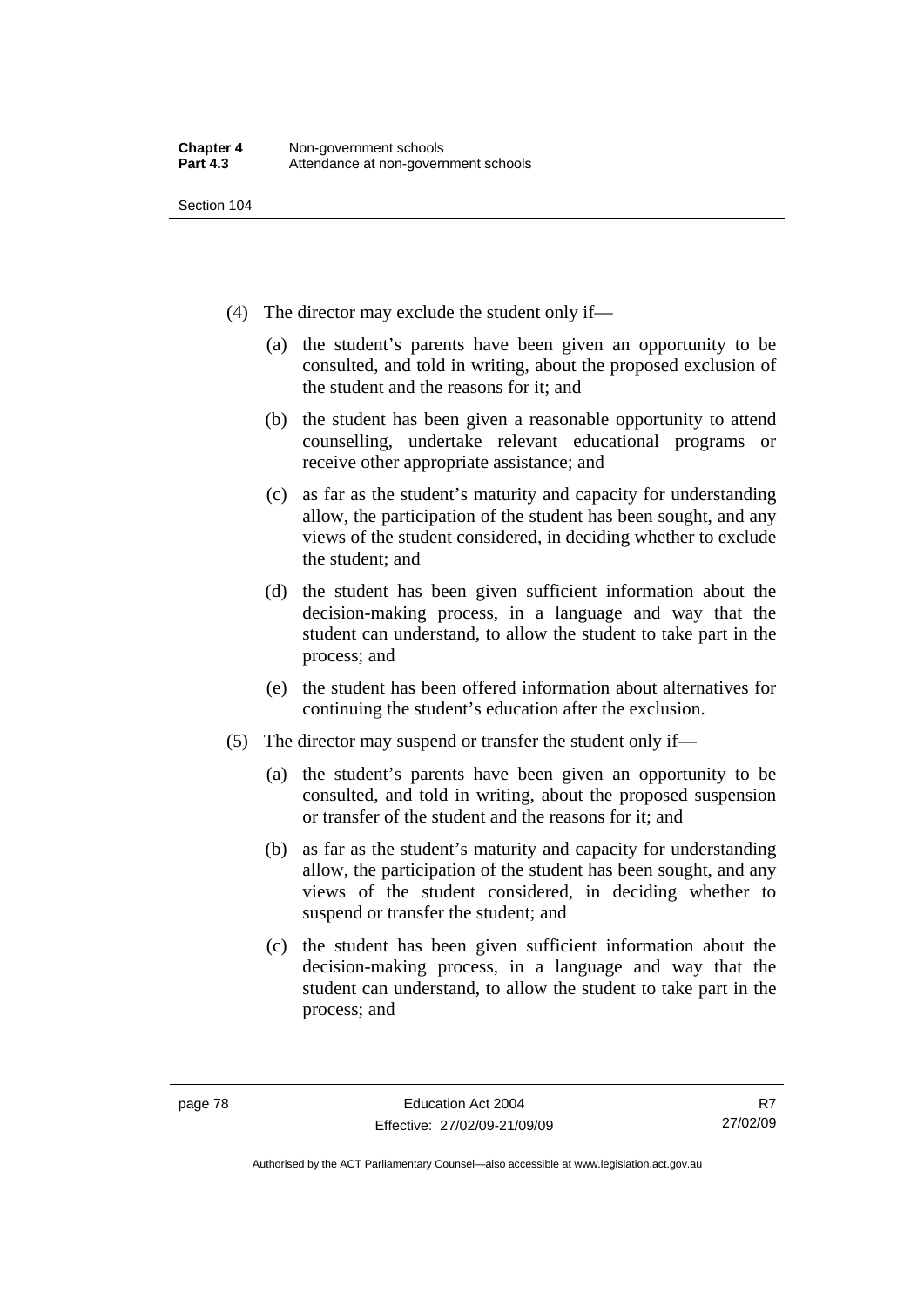- (d) the student has been given a reasonable opportunity to continue the student's education during the suspension.
- (6) Despite subsection (5), the director may immediately suspend the student for not longer than 5 days if, in the director's opinion, the circumstances are of such urgency or seriousness to require the student's immediate suspension.
- (7) However, before suspending the student under subsection (6), the director must comply with the requirements of subsection (5) (a) to (d) to the extent that it is practicable and appropriate to do so.
- (8) To remove any doubt, the director may suspend the student under subsection (6) while deciding what other action (if any) should be taken in relation to the student under this section.
- (9) If the student is suspended for 7 or more school days in a school term (whether or not consecutive school days), the director must ensure that the student is given a reasonable opportunity to attend appropriate counselling.
- (10) The director may delegate the director's power to suspend a student from a school for not longer than 5 days to the principal of the school.

- (11) If the director excludes a student from all Catholic systemic schools, the director must give the registrar written notice of the exclusion.
- (12) In this section:

*director* means the person occupying the position prescribed under the regulations.

#### **105 Suspension or exclusion of students—other nongovernment schools**

(1) This section applies if—

*Note* For the making of delegations and the exercise of delegated functions, see Legislation Act, pt 19.4.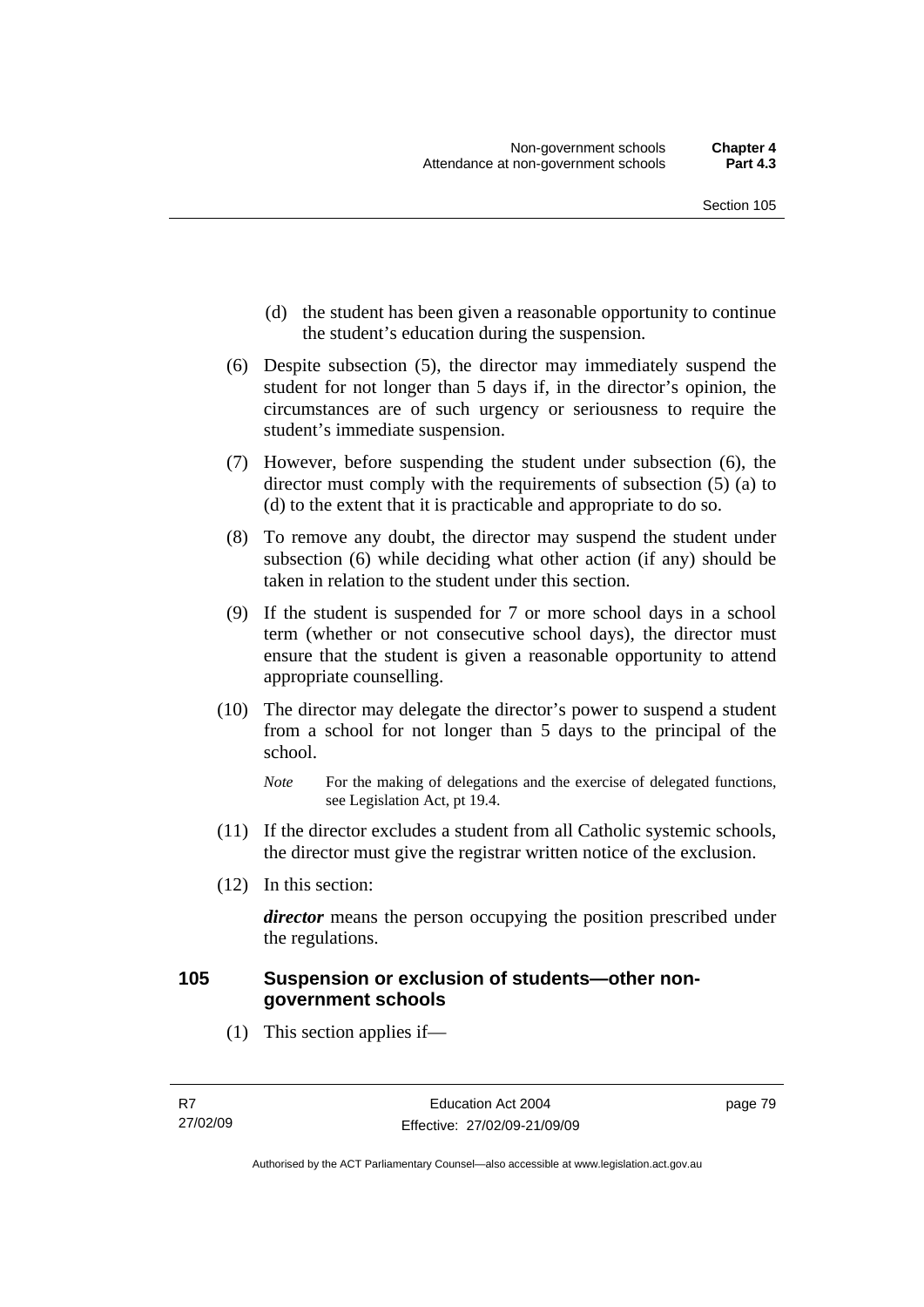- (a) a student attending a non-government school (other than a Catholic systemic school)—
	- (i) is persistently and wilfully noncompliant; or
	- (ii) threatens to be violent or is violent to another student attending the school, a member of the staff of the school or anyone else involved in the school's operation; or
	- (iii) acts in a way that otherwise threatens the good order of the school or the safety or wellbeing of another student attending the school, a member of staff of the school or anyone else involved in the school's operation; or
	- (iv) displays behaviour that is disruptive to the student's learning or that of other students; and
- (b) the principal of the school is satisfied that action should be taken under this section.
- (2) The principal may—
	- (a) suspend the student from the school for a stated period of not longer than 20 days; or
	- (b) exclude the student from the school.
- (3) The principal may exclude the student only if—
	- (a) the student's parents have been given an opportunity to be consulted, and told in writing, about the proposed exclusion of the student and the reasons for it; and
	- (b) the student has been given a reasonable opportunity to attend counselling, undertake relevant educational programs or receive other appropriate assistance; and
	- (c) as far as the student's maturity and capacity for understanding allow, the participation of the student has been sought, and any views of the student considered, in deciding whether to exclude the student; and

R7 27/02/09

Authorised by the ACT Parliamentary Counsel—also accessible at www.legislation.act.gov.au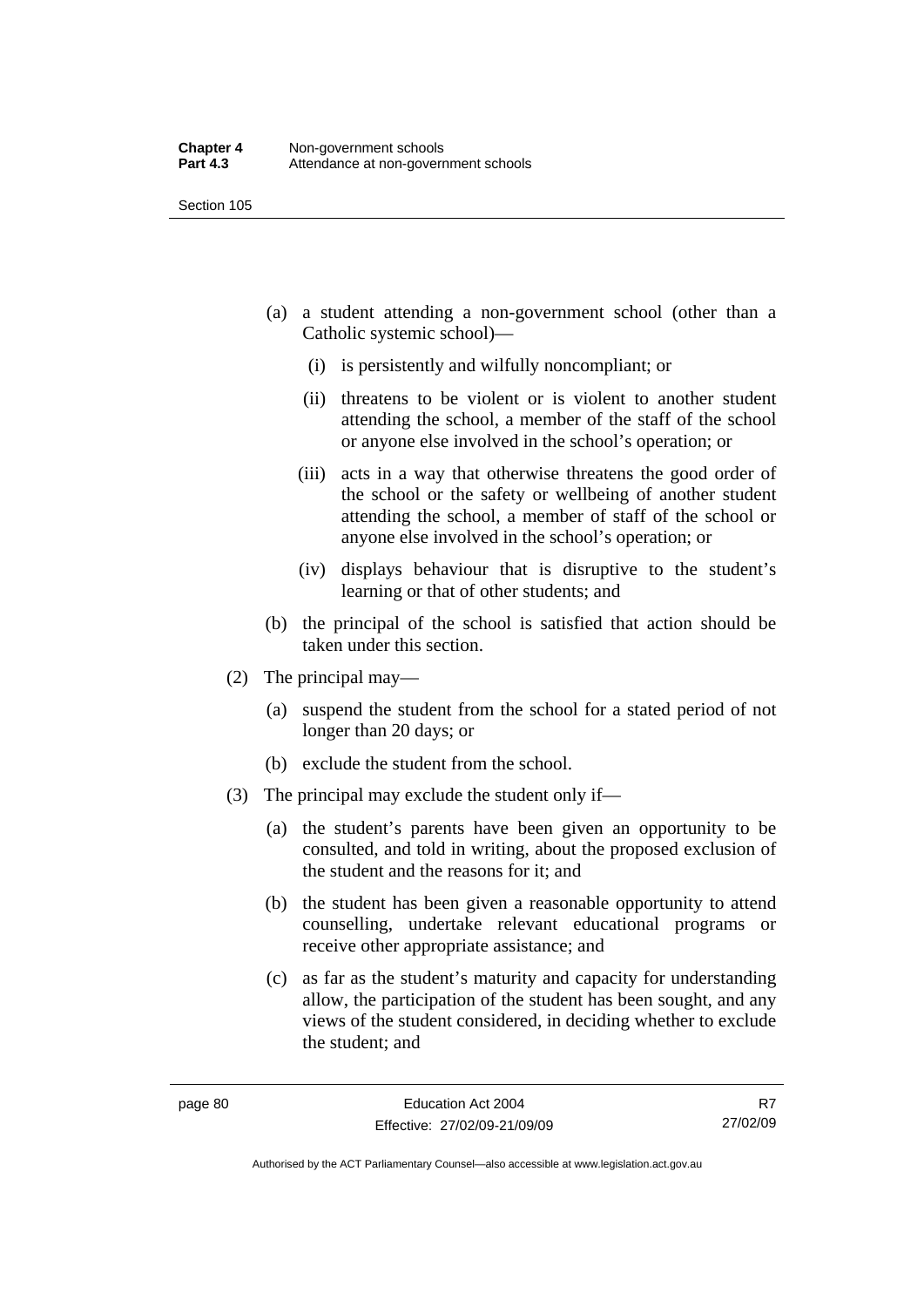- (d) the student has been given sufficient information about the decision-making process, in a language and way that the student can understand, to allow the student to take part in the process; and
- (e) the student has been offered information about alternatives for continuing the student's education after the exclusion.
- (4) The principal may suspend the student only if—
	- (a) the student's parents have been given an opportunity to be consulted, and told in writing, about the proposed suspension of the student and the reasons for it; and
	- (b) as far as the student's maturity and capacity for understanding allow, the participation of the student has been sought, and any views of the student considered, in deciding whether to suspend the student; and
	- (c) the student has been given sufficient information about the decision-making process, in a language and way that the student can understand, to allow the student to take part in the process; and
	- (d) the student has been given a reasonable opportunity to continue the student's education during the suspension.
- (5) Despite subsection (4), the principal may immediately suspend a student for not longer than 5 days if, in the principal's opinion, the circumstances are of such urgency or seriousness to require the student's immediate suspension.
- (6) However, before suspending a student under subsection (5), the principal must comply with the requirements of subsection (4) (a) to (d) to the extent that it is practicable and appropriate to do so.
- (7) To remove any doubt, the principal may suspend the student under subsection (5) while deciding what other action (if any) should be taken in relation to the student under this section.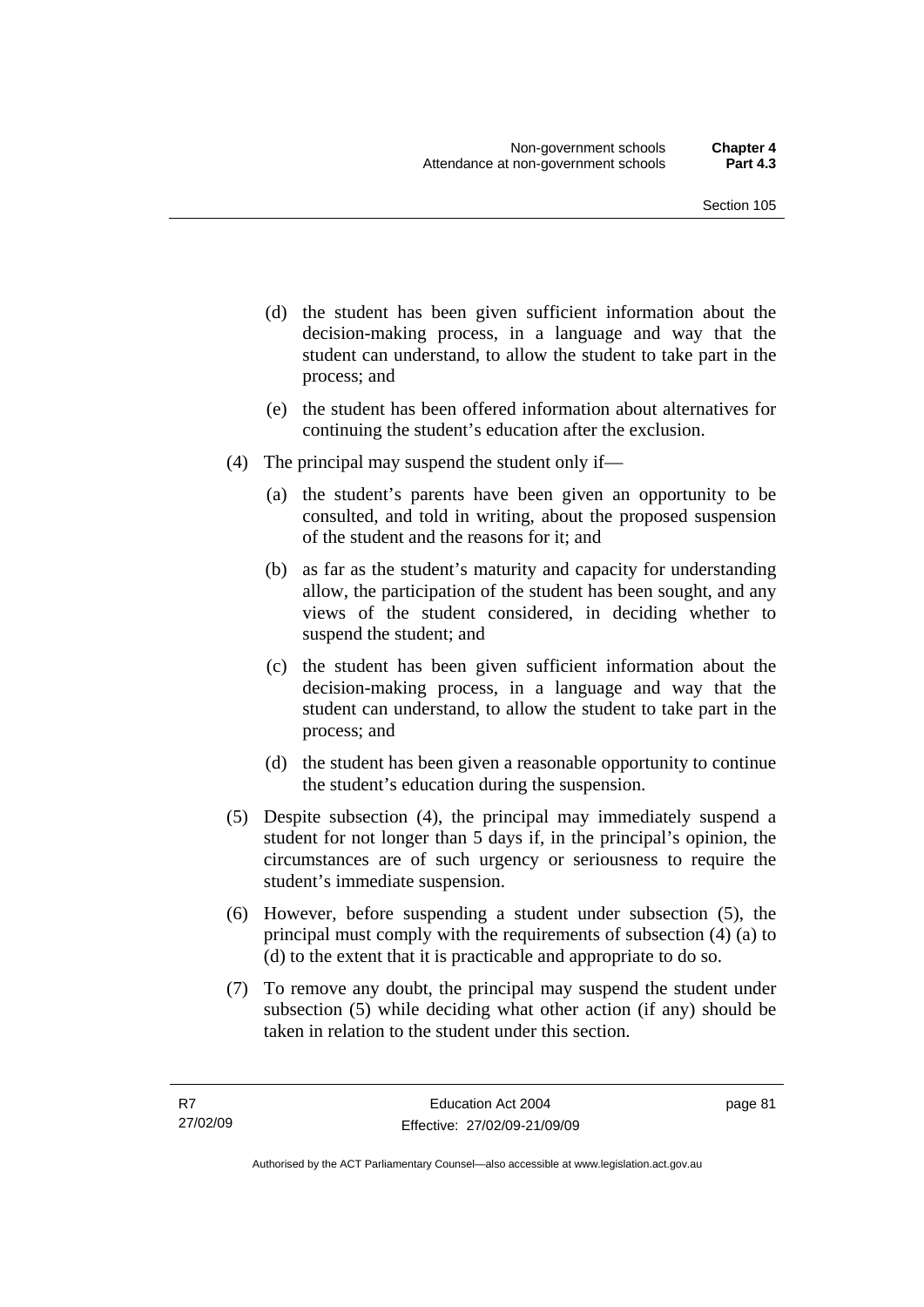- (8) If the student is suspended for 7 or more school days in a school term (whether or not consecutive school days), the principal must ensure that the student is given a reasonable opportunity to attend appropriate counselling.
- (9) If the principal of the school excludes a student from the school, the principal must give the registrar written notice of the exclusion.

page 82 Education Act 2004 Effective: 27/02/09-21/09/09

R7 27/02/09

Authorised by the ACT Parliamentary Counsel—also accessible at www.legislation.act.gov.au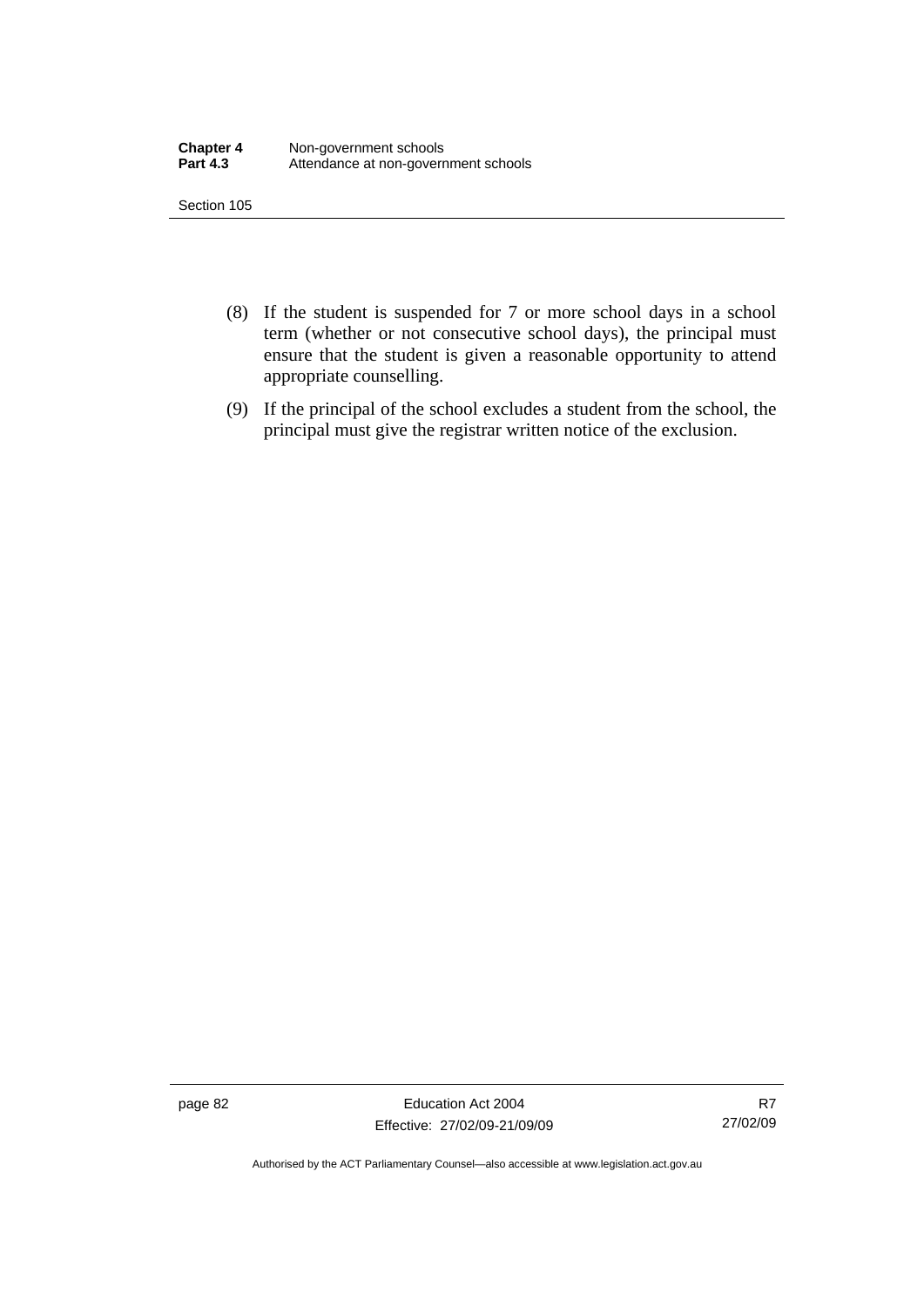## **Part 4.4 Non-government Schools Education Council**

### **Division 4.4.1 Establishment and membership**

#### **106 Establishment of council (non-government)**

The Non-government Schools Education Council (in this part called the *council*) is established.

#### **107 Functions of council (non-government)**

The functions of the council are—

- (a) to advise the Minister on any aspect of non-government schooling; and
- (b) when asked by the Minister under this paragraph, to inquire into and give advice to the Minister on any aspect of nongovernment schooling; and
- (c) to meet with the Government Schools Education Council to discuss matters of mutual interest; and
- (d) to exercise any other function given to the council under this Act or any other Territory law.
- *Note* The Minister must present a copy of any advice given under s 107 (a) or (b) to the Legislative Assembly (see s 118A).

#### **108 Membership of council (non-government)**

The council consists of the members appointed under section 109.

#### **109 Members of council (non-government)**

- (1) The Minister must appoint the following members of the council:
	- (a) a chairperson;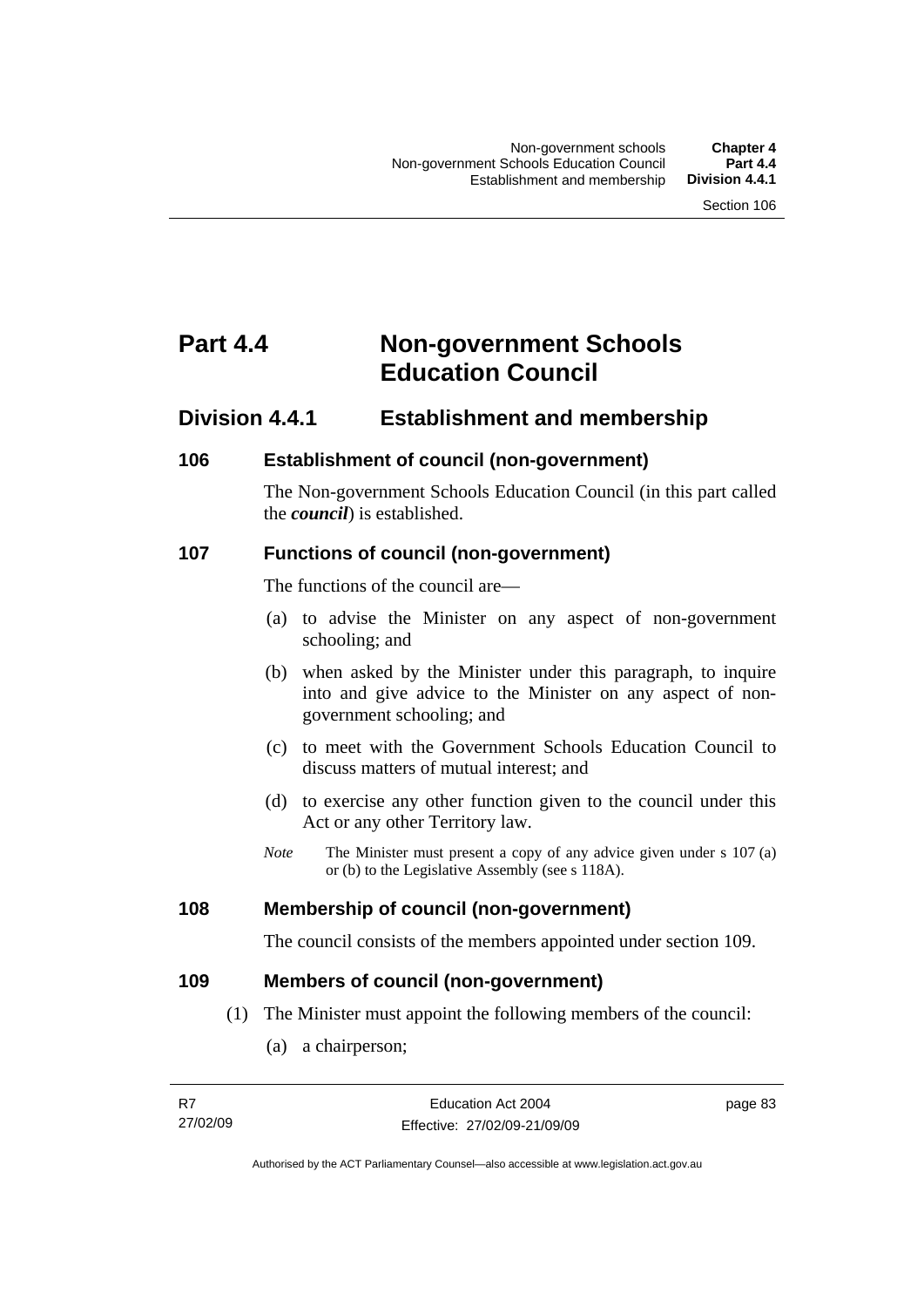- (b) 4 people who, in the Minister's opinion, represent the views of the general community (the *community members*);
- (c) 6 people who, in the Minister's opinion, represent the views of non-government school education (the *education members*).
- *Note 1* For the making of appointments (including acting appointments), see the Legislation Act, pt 19.3.
- *Note* 2 In particular, a person may be appointed for a particular provision of a law (see Legislation Act, s 7 (3)) and an appointment may be made by naming a person or nominating the occupant of a position (see s 207).
- *Note 3* Certain Ministerial appointments require consultation with an Assembly committee and are disallowable (see Legislation Act, div 19.3.3).
- (2) For subsection (1) (c), the Minister must appoint—
	- (a) 3 education members chosen from nominations of organisations representing Catholic schools; and
	- (b) 1 education member chosen from nominations of organisations representing non-Catholic independent schools; and
	- (c) 1 education member chosen from nominations of the nongovernment school union; and
	- (d) 1 education member chosen from nominations of organisations representing parent associations of non-government schools.

#### **110 Deputy chairperson of council (non-government)**

- (1) The members of the council must, whenever necessary, elect another member to be deputy chairperson.
- (2) The council must tell the Minister of the election of the member as deputy chairperson.

#### **111 Term of appointment to council (non-government)**

 (1) A member of the council is to be appointed for a term not longer than 3 years.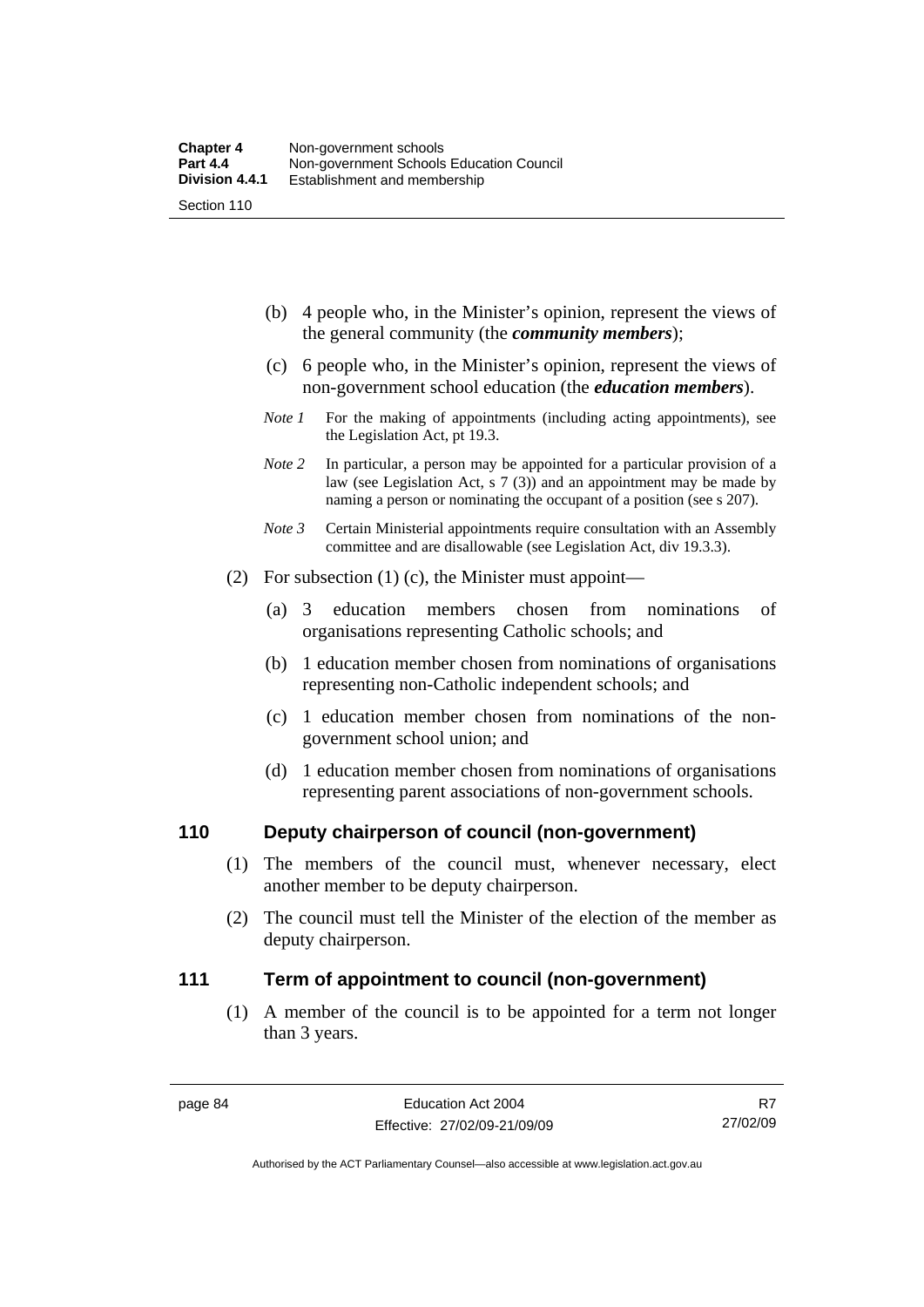- (2) The instrument appointing, or evidencing the appointment of, a member of the council must state whether the person is appointed as chairperson or a community or education member.
	- *Note* A person may be reappointed to a position if the person is eligible to be appointed to the position (see Legislation Act, s 208 and dict, pt 1, def *appoint*).

#### **112 Ending of appointment to council (non-government)**

- (1) The Minister may end the appointment of a member of the council—
	- (a) for misbehaviour; or
	- (b) for contravening section 117 (Disclosure of interests by members of council (non-government)).
- (2) The Minister may also end the appointment of an education member if satisfied that the person no longer represents the views of the organisation from which the person was chosen.
	- *Note* A person's appointment also ends if the person resigns (see Legislation Act s 210).

#### **113 Conditions of appointment generally of council (nongovernment) members**

A member of the council holds the position on the conditions not provided by this Act or another Territory law that are decided by the Minister.

#### **114 Arrangements for staff**

- (1) The council (non-government) may arrange with the chief executive to use public servants in the administrative unit under the chief executive's control.
- (2) The *Public Sector Management Act 1994* applies to the management by the council (non-government) of public servants the subject of an arrangement under subsection (1).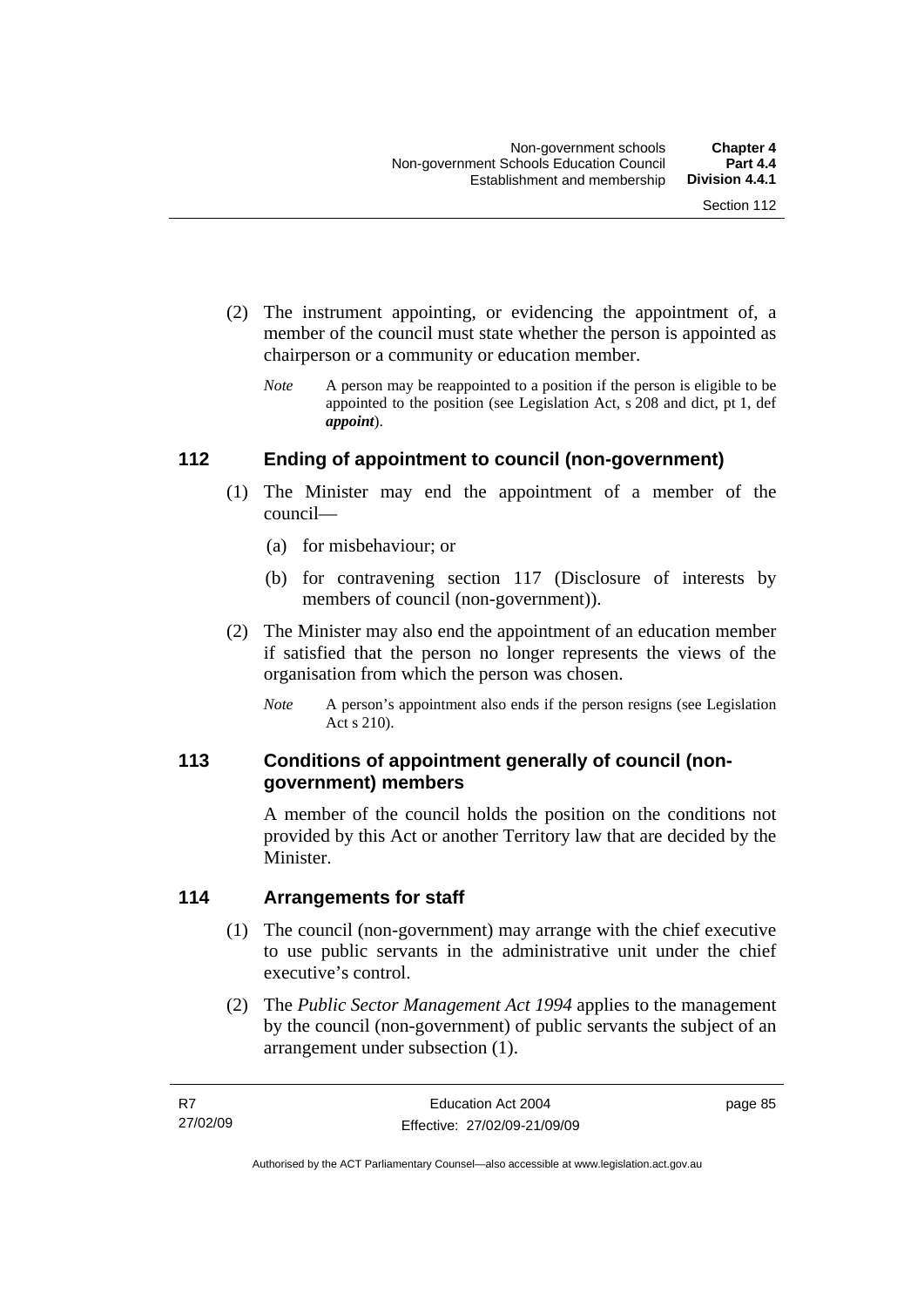## **Division 4.4.2 Proceedings of council (nongovernment)**

#### **115 Time and place of meetings of council (non-government)**

- (1) The council meets at the times and places it decides.
- (2) However, the council must meet at least twice a year.

#### **116 Proceedings of council (non-government)**

- (1) The council must keep minutes of its meetings.
- (2) The council may conduct its proceedings (including its meetings) as it considers appropriate.

#### **117 Disclosure of interests by members of council (nongovernment)**

- (1) This section applies to a member of the council if—
	- (a) the member has a direct or indirect financial interest in an issue being considered, or about to be considered, by the council; and
	- (b) the interest could conflict with the proper exercise of the member's functions in relation to the council's consideration of the issue.
- (2) As soon as practicable after the relevant facts come to the member's knowledge, the member must disclose the nature of the interest to a meeting of the council.
- (3) The disclosure must be recorded in the council's minutes and, unless the council otherwise decides, the member (the *first member*) must not—
	- (a) be present when the council considers the issue; or
	- (b) take part in a decision of the council on the issue.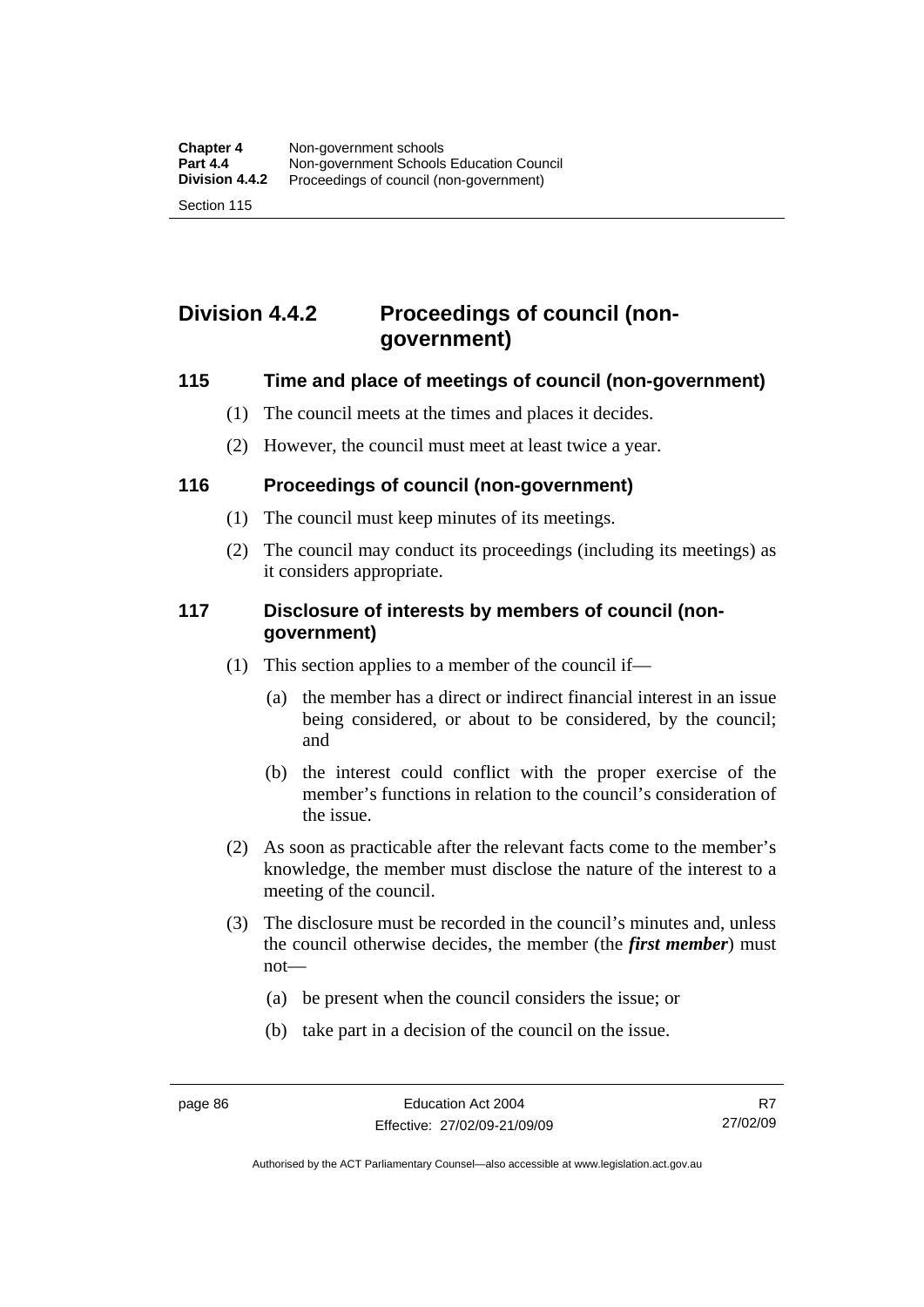- (4) Any other member who also has a direct or indirect financial interest in the issue must not—
	- (a) be present when the council is considering its decision under subsection (3) in relation to the first member; or
	- (b) take part in making the decision.
- (5) Within 14 days after the end of each financial year, the chairperson of the council must give the Minister a statement of any disclosure of interest made under this section during the financial year.

## **Division 4.4.3 Other provisions relating to council (non-government)**

#### **118 Minister to seek advice**

- (1) Before deciding the budget priorities for non-government schools each year, the Minister must ask for, and consider the advice of, the Non-government Schools Education Council.
- (2) This section does not limit the matters that the Minister may take into account in deciding the budget priorities for non-government schools.

#### **118A Minister to present advice of council (non-government)**

The Minister must present a copy of advice given to the Minister under section 107 (a) or (b) (Functions of council (nongovernment)) to the Legislative Assembly within 6 sitting days after the day it is given to the Minister.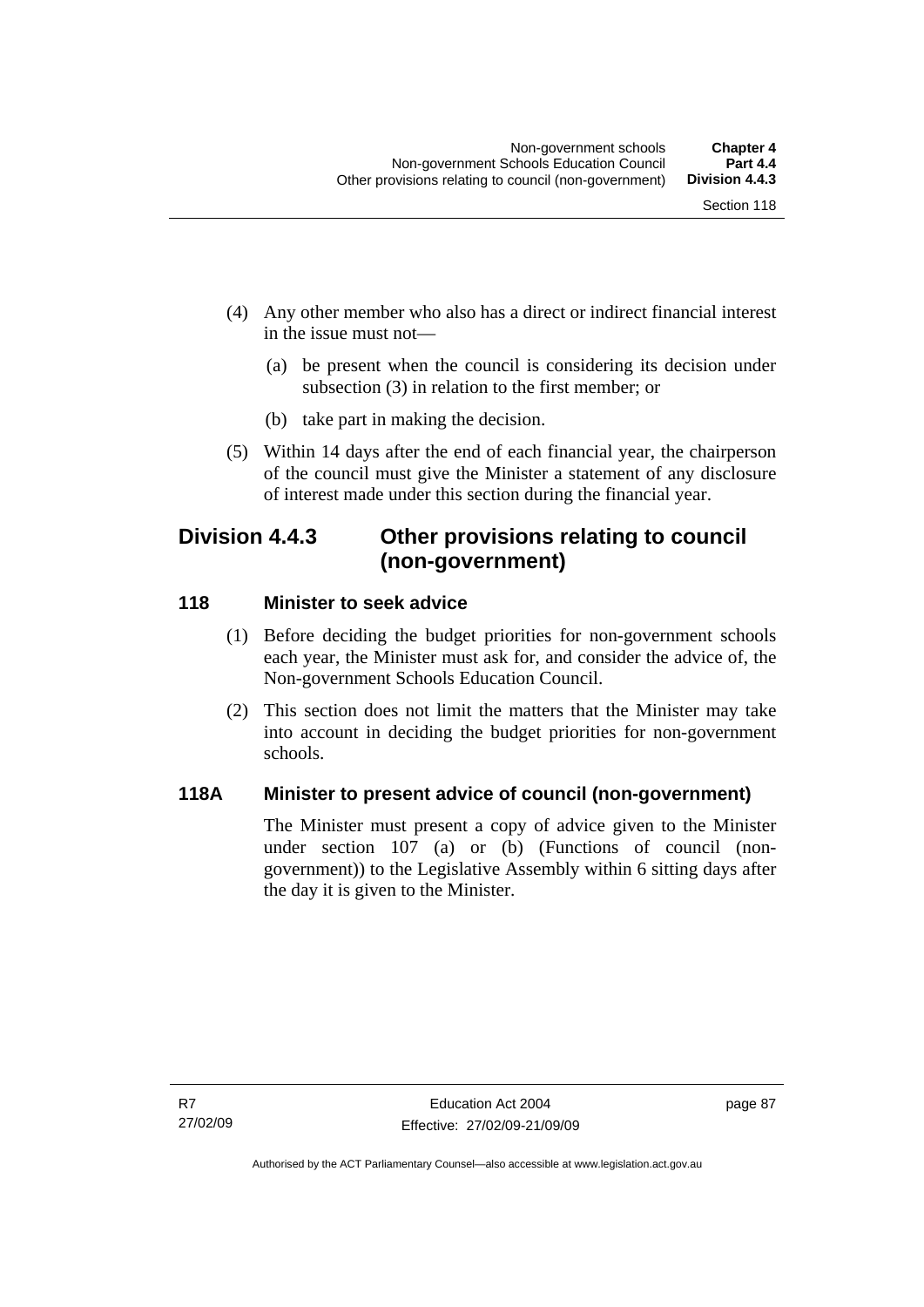# **Part 4.5 Other provisions**

## **Division 4.5.1 Authorised persons (nongovernment)**

#### **119 Appointment of authorised persons (non-government)**

- (1) The chief executive may appoint a person to be an authorised person (non-government) for this chapter or a provision of this chapter.
	- *Note 1* For the making of appointments (including acting appointments), see the Legislation Act, pt 19.3.
	- *Note 2* In particular, a person may be appointed for a particular provision of a law (see Legislation Act, s 7 (3)) and an appointment may be made by naming a person or nominating the occupant of a position (see s 207).
- (2) The regulations may prescribe a person to be an authorised person (non-government) for this chapter or a provision of this chapter.
- (3) A person may be appointed as an authorised person (nongovernment) under subsection (1) only if—
	- (a) the person is an Australian citizen or a permanent resident of Australia; and
	- (b) the chief executive is satisfied that the person is a suitable person to be appointed, having regard in particular to—
		- (i) whether the person has any criminal convictions; and
		- (ii) the person's employment record; and
	- (c) the person has satisfactorily completed adequate training to exercise the powers of an authorised person (non-government) proposed to be given to the person.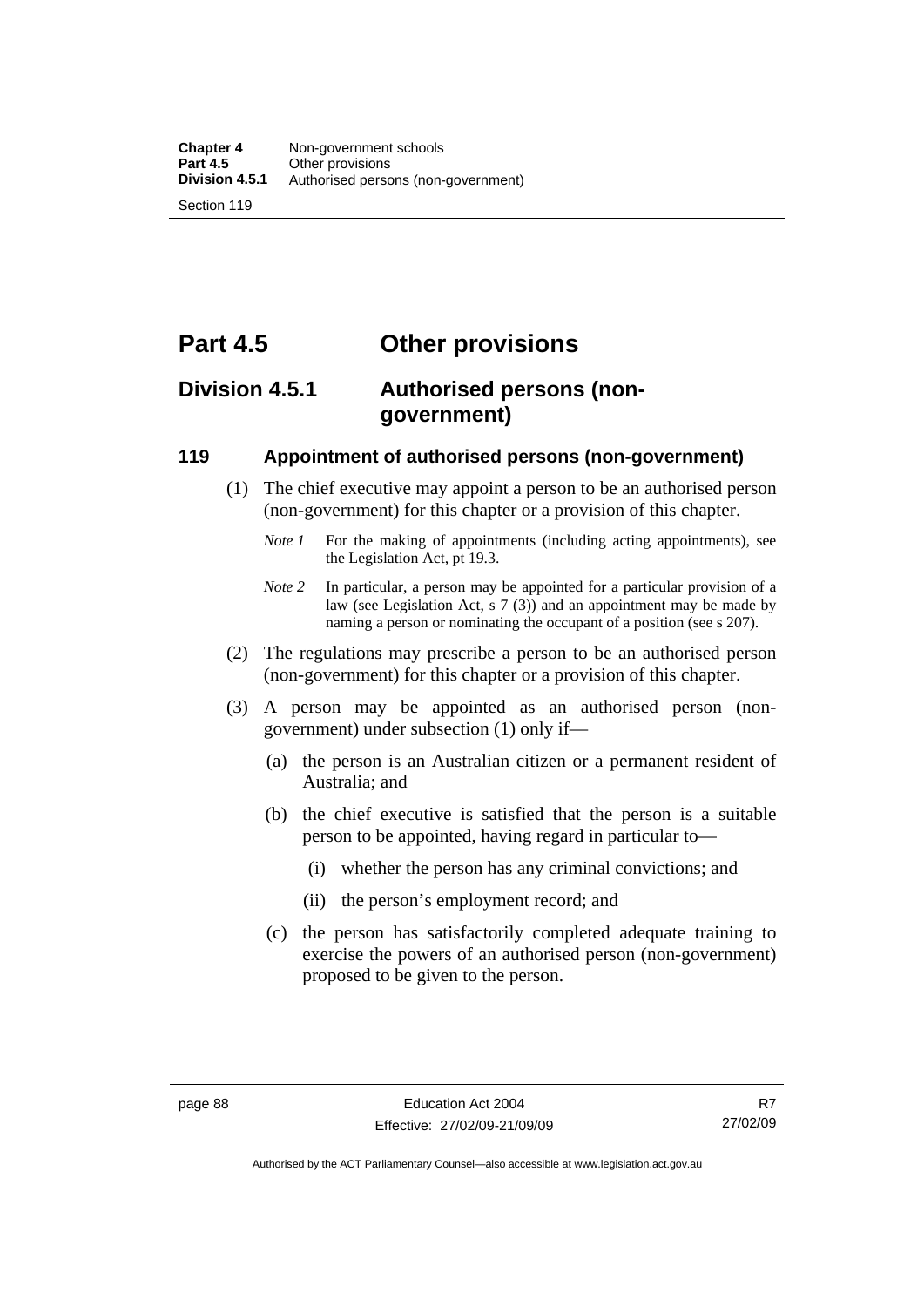#### **120 Identity cards for authorised persons (non-government)**

- (1) The chief executive must give an authorised person (nongovernment) an identity card that states the person is an authorised person (non-government) for this chapter, or stated provisions of this chapter, and shows—
	- (a) a recent photograph of the person; and
	- (b) the name of the person; and
	- (c) the date of issue of the card; and
	- (d) an expiry date for the card; and
	- (e) anything else prescribed under the regulations.
- (2) A person who ceases to be an authorised person (non-government) must return his or her identity card to the chief executive as soon as practicable, but within 21 days after the day the person ceases to be an authorised person.

Maximum penalty: 1 penalty unit.

(3) An offence against subsection (2) is a strict liability offence.

## **Division 4.5.2 Inspection powers for non-government schools**

#### **121 Power not to be exercised before identity card shown etc**

- (1) An authorised person (non-government) may exercise a power under this chapter in relation to a person only if the authorised person first shows the person his or her identity card.
- (2) An authorised person (non-government) may not remain in a nongovernment school entered under this division if, when asked by the principal, the authorised person does not show his or her identity card.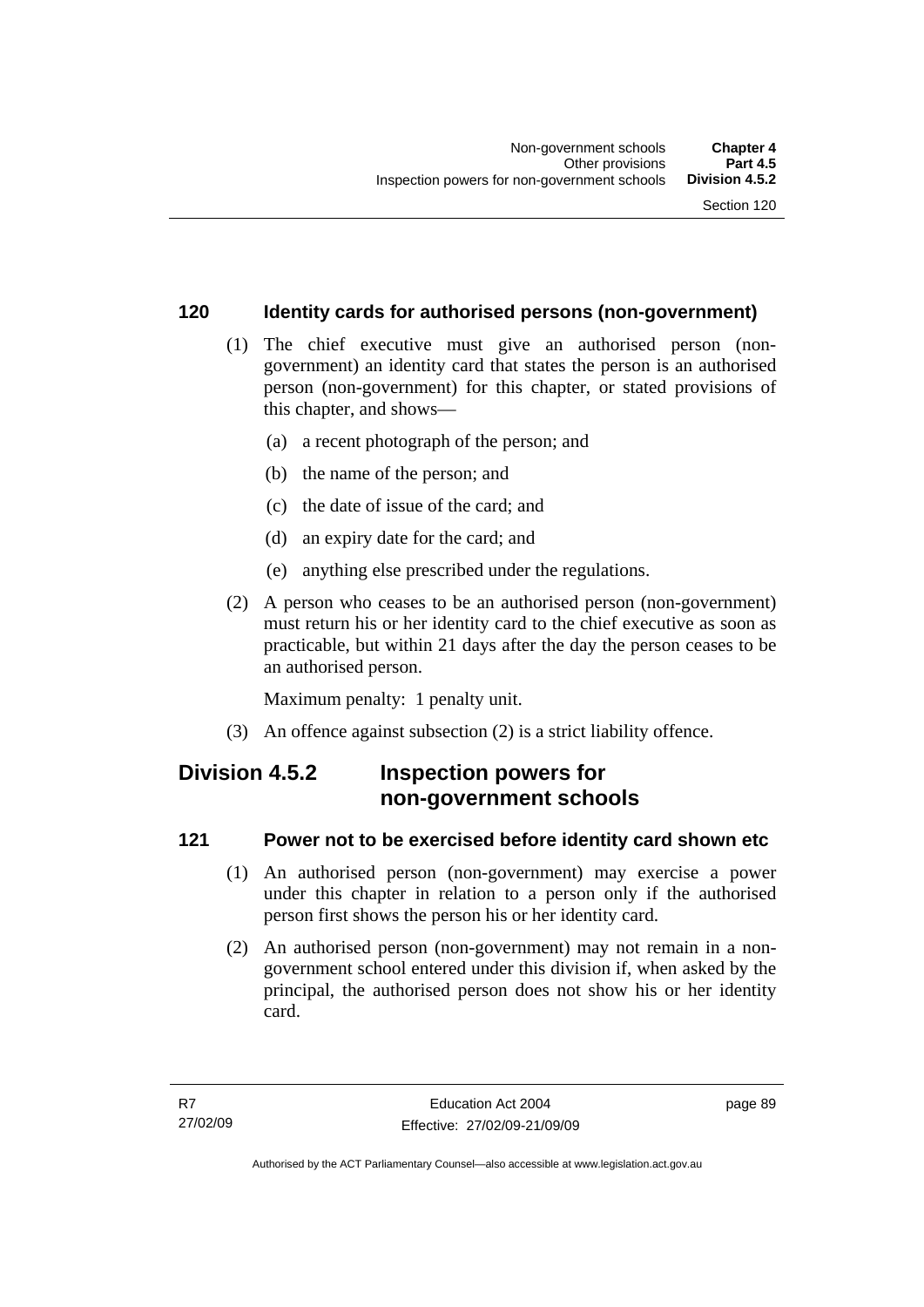#### **122 Entry to non-government schools for inspections**

To find out whether this Act is being complied with, an authorised person (non-government) may enter a non-government school at any time when it is being used as a school under this Act.

#### **123 Entry to non-government schools with consent**

- (1) An authorised person (non-government) may enter a nongovernment school at any other time if the principal of the school consents to the entry.
- (2) An authorised person (non-government) may, without the principal's consent, enter the non-government school to ask for consent to enter the school.

#### **124 Consent to entry**

- (1) This section applies if an authorised person (non-government) intends to ask the principal of a non-government school to consent to the authorised person entering the school.
- (2) Before asking for the consent, the authorised person (nongovernment) must tell the principal—
	- (a) the reason for the entry; and
	- (b) that the principal is not required to consent.
- (3) If the consent is given, the authorised person (non-government) must ask the principal to sign an acknowledgment of the consent.
- (4) The acknowledgment must state that—
	- (a) the principal was told—
		- (i) the reason for the entry; and
		- (ii) that the principal is not required to consent; and

R7 27/02/09

Authorised by the ACT Parliamentary Counsel—also accessible at www.legislation.act.gov.au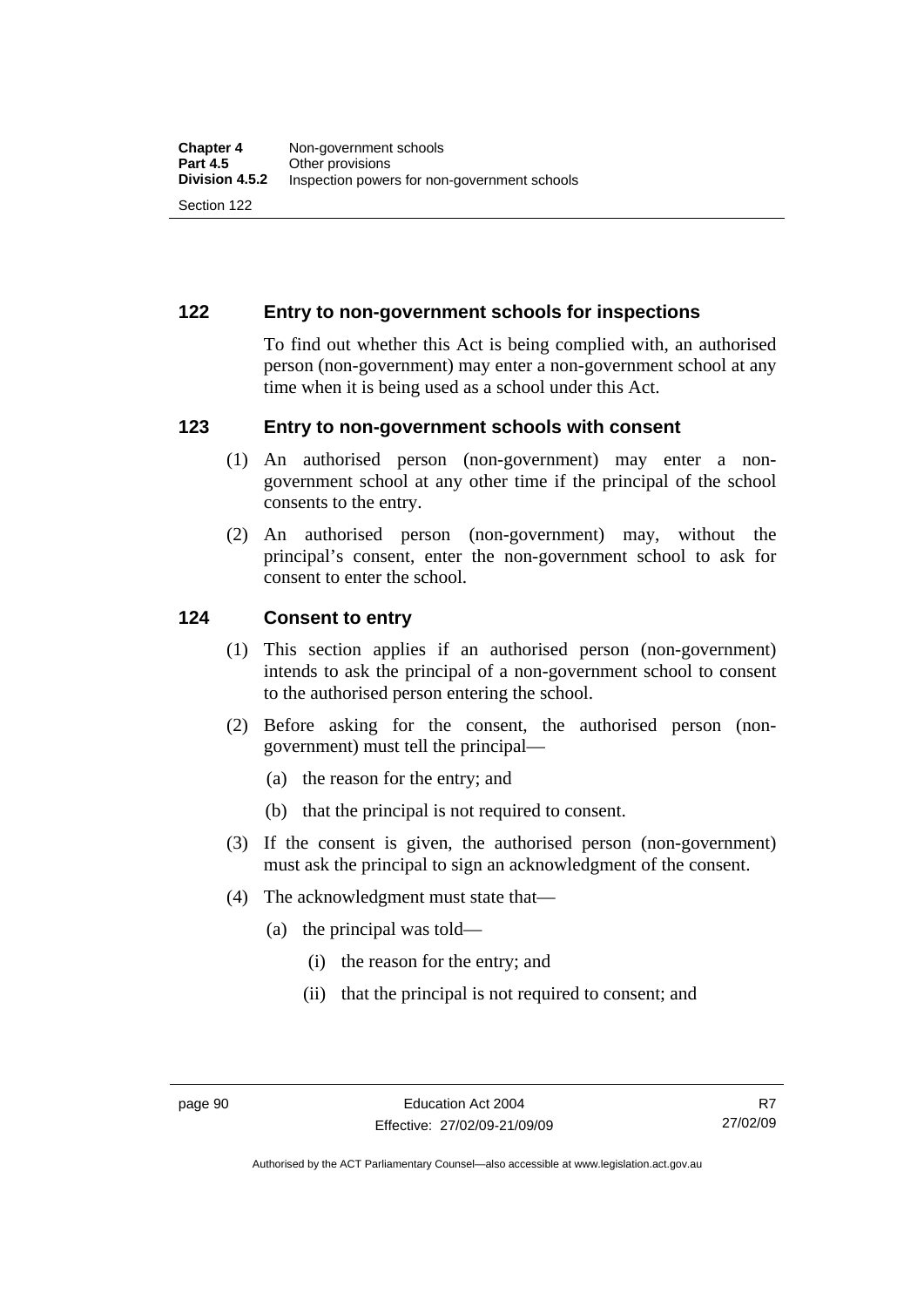- (b) the principal gives an authorised person (non-government) consent to enter the school and exercise powers under this chapter; and
- (c) the time and date the consent was given.
- (5) If the principal signs an acknowledgment of consent, the authorised person (non-government) must immediately give a copy to the principal.
- (6) A court may assume that the principal did not consent if—
	- (a) a question arises, in a proceeding in the court, whether the principal consented to the authorised person (non-government) entering the school under this chapter; and
	- (b) an acknowledgment under this section is not produced in evidence for the entry; and
	- (c) it is not proved that the principal consented to the entry.

#### **125 Powers on entry**

An authorised person (non-government) who enters a nongovernment school under section 122 (Entry to non-government schools for inspections) or section 123 (Entry to non-government schools with consent) may inspect the school or anything in it (including the register of enrolments and attendances).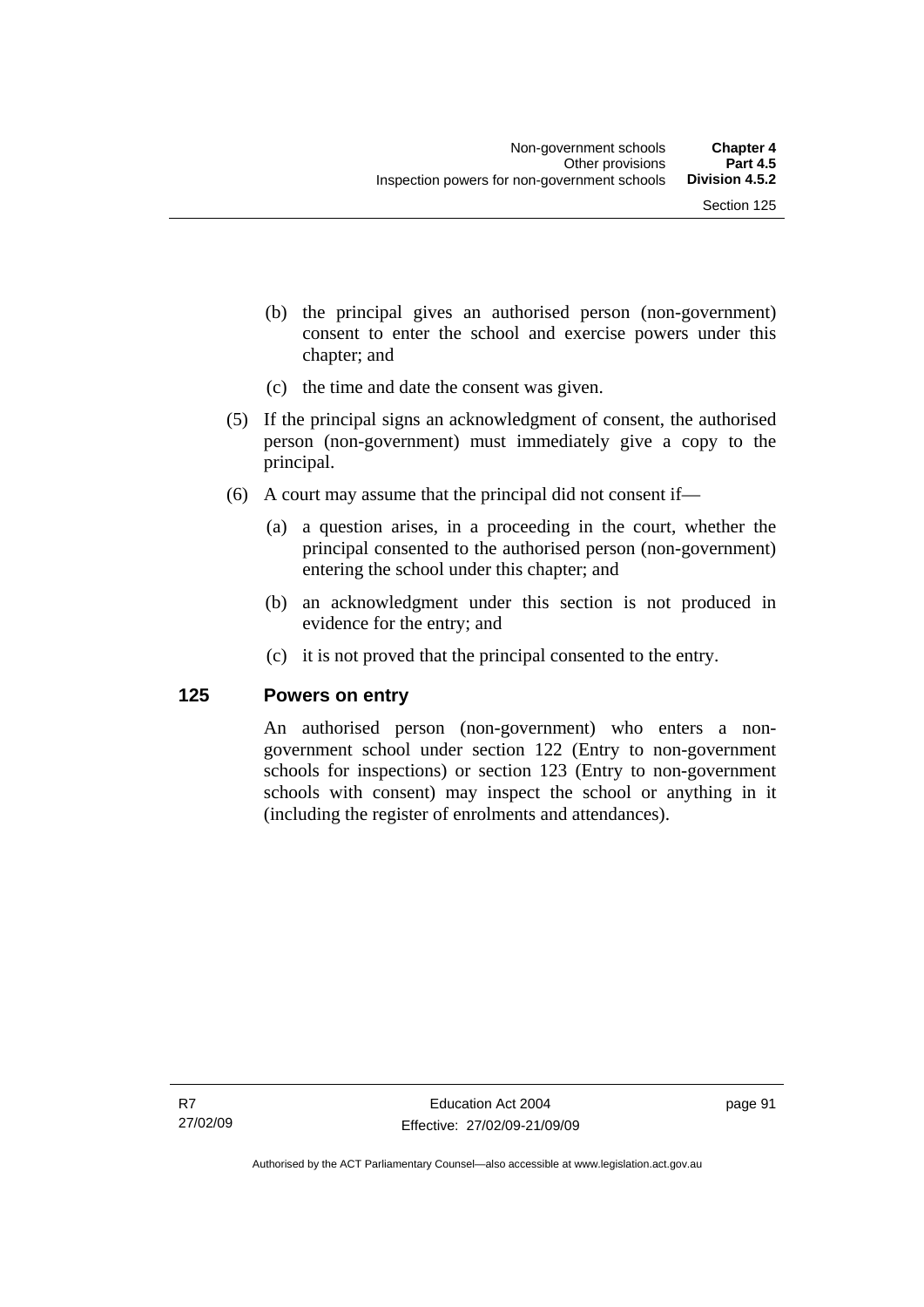**Chapter 5** Home education Part 5.1 **General** 

Section 128

## **Chapter 5 Home education**

## **Part 5.1 General**

#### **128 Principles on which ch 5 based**

The following are the principles on which this chapter is based:

- (a) parents have the right to choose a suitable educational environment for their children;
- (b) there is a diversity of religious and educational philosophies held by parents providing home education for their children;
- (c) the diversity of educational philosophies reflects the diversity of preferences of parents for particular forms of education for their children;
- (d) home education is committed to—
	- (i) offering a broad range of opportunities that foster in each child the development of the child's unique spiritual, emotional, physical, social and intellectual being; and
	- (ii) valuing the individual needs, interests and aptitudes of each child; and
	- (iii) preparing each child to become an independent and effective local and global citizen.

Authorised by the ACT Parliamentary Counsel—also accessible at www.legislation.act.gov.au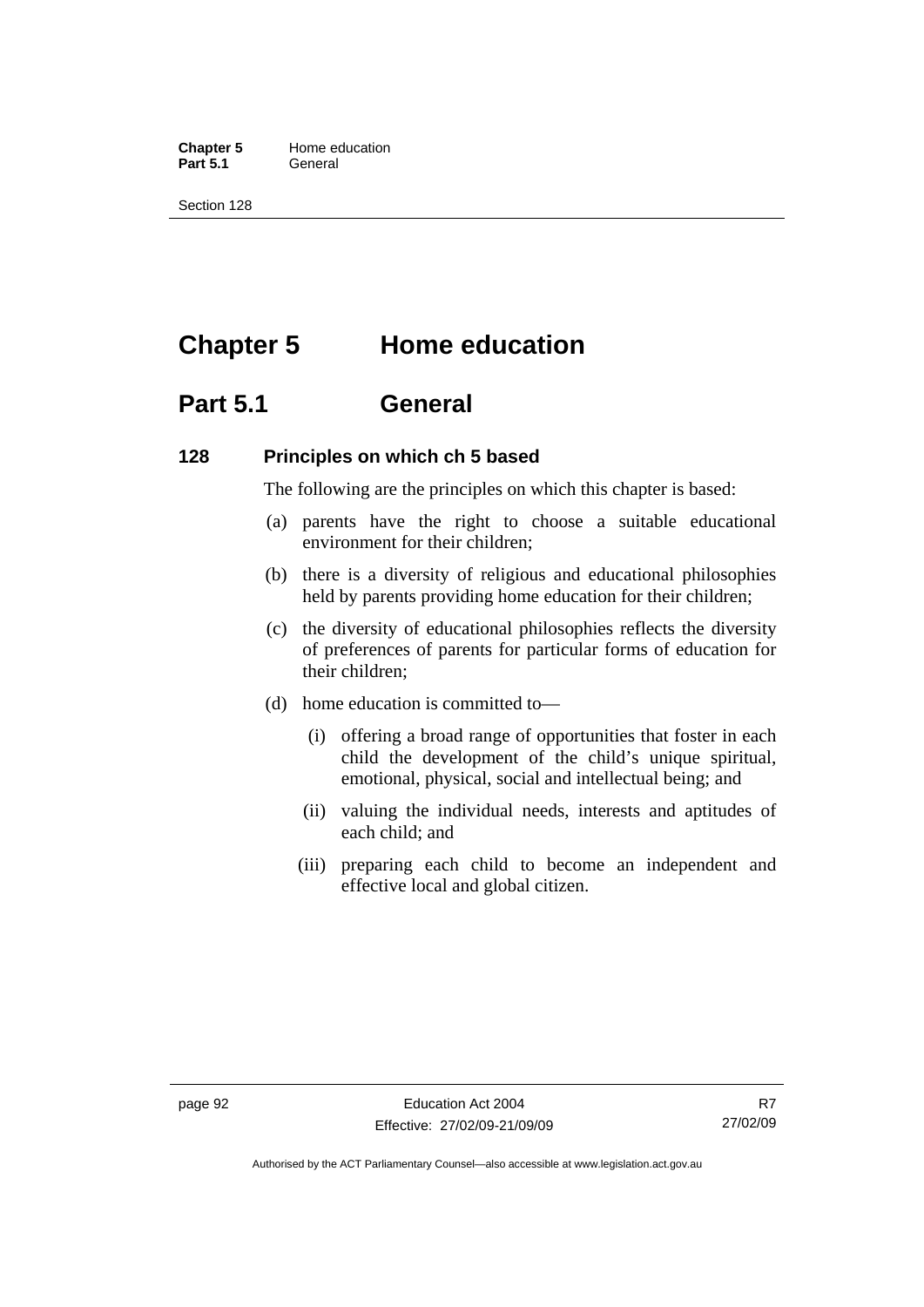## **Part 5.2 Registration—home education**

#### **129 Meaning of** *home education*

In this Act:

*home education*, in relation to a child, means education conducted by 1 or both of the child's parents from a home base.

#### **130 Provisional registration for home education**

- (1) The parents of a child may apply, in writing, to the chief executive for registration of the child for home education.
- (2) On receiving an application under subsection (1), the chief executive must provisionally register the child for home education.
- (3) Provisional registration for home education ends—
	- (a) 6 months after the day the provisional registration begins; or
	- (b) if the child is registered sooner under section 131 (3)—on the day the child is registered.

### **131 Registration for home education**

- (1) This section applies if a child is provisionally registered for home education under section 130.
- (2) Also, this section applies if—
	- (a) the parents of a child apply in writing to the chief executive for registration for home education; and
	- (b) immediately before the application, the child was registered or approved (however described) under the law of a State or another Territory for home education.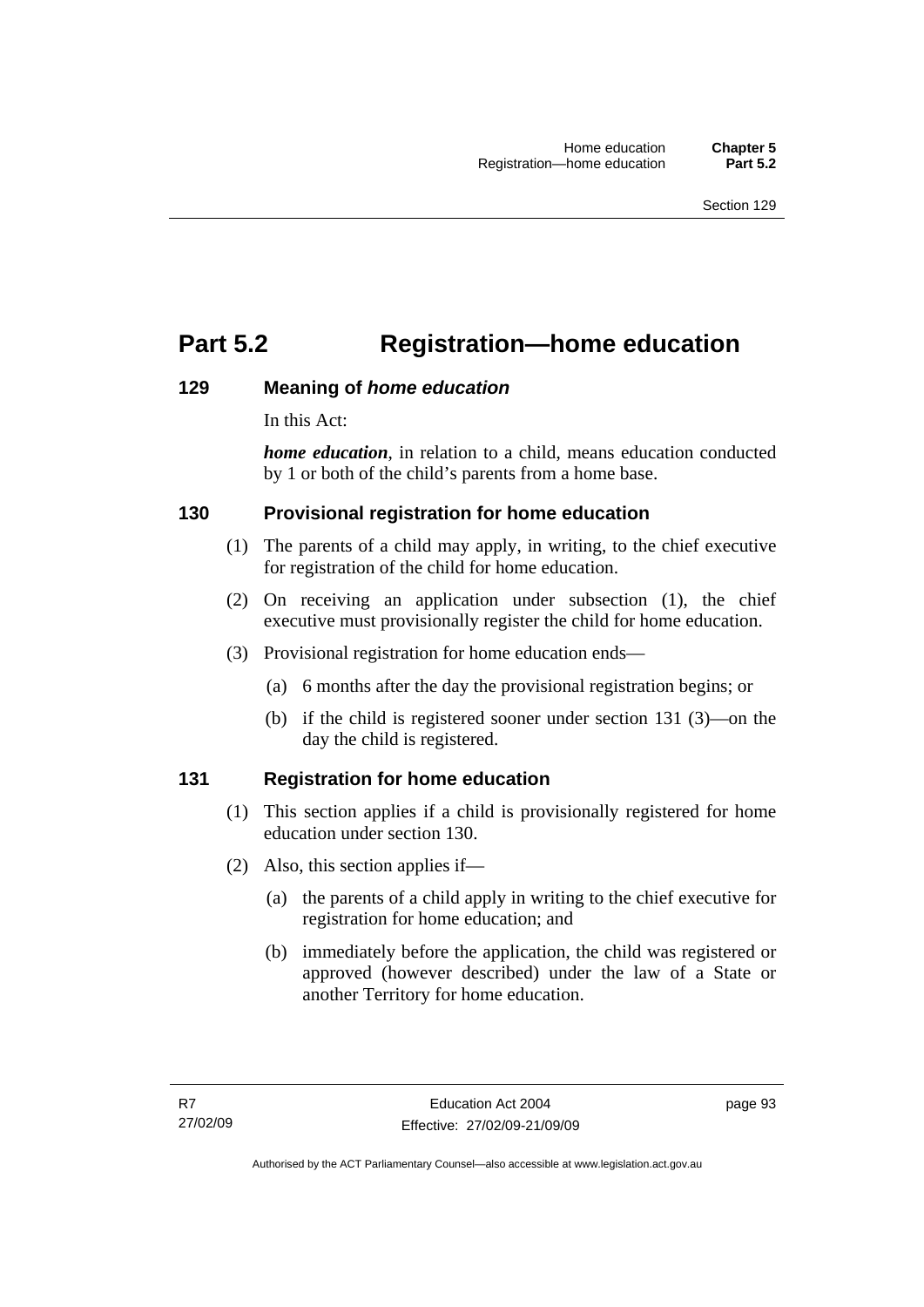- (3) The chief executive may register the child for home education for a period of not longer than 2 years if satisfied that the conditions for registration will be complied with.
- (4) To decide whether the conditions for registration will be complied with, an authorised person (government) may inspect any education programs, materials or other records proposed to be used for the home education.

#### **132 Conditions of registration for home education**

The registration of a child for home education is subject to the following conditions:

- (a) the parents of the child are to provide high-quality education for the child;
- (b) the parents of the child must document the educational opportunities offered by the parents to their child and the strategies they use to encourage their child to learn;
- (c) the parents of the child must make available for inspection on request by the chief executive any education programs, materials or other records used for the home education.

#### **133 Registration of child**

If the chief executive approves the registration of a child for home education, the chief executive must—

- (a) enter the particulars prescribed under the regulations in the home education register kept under section 139 (Home education register); and
- (b) give the parents of the child a certificate of registration for the child.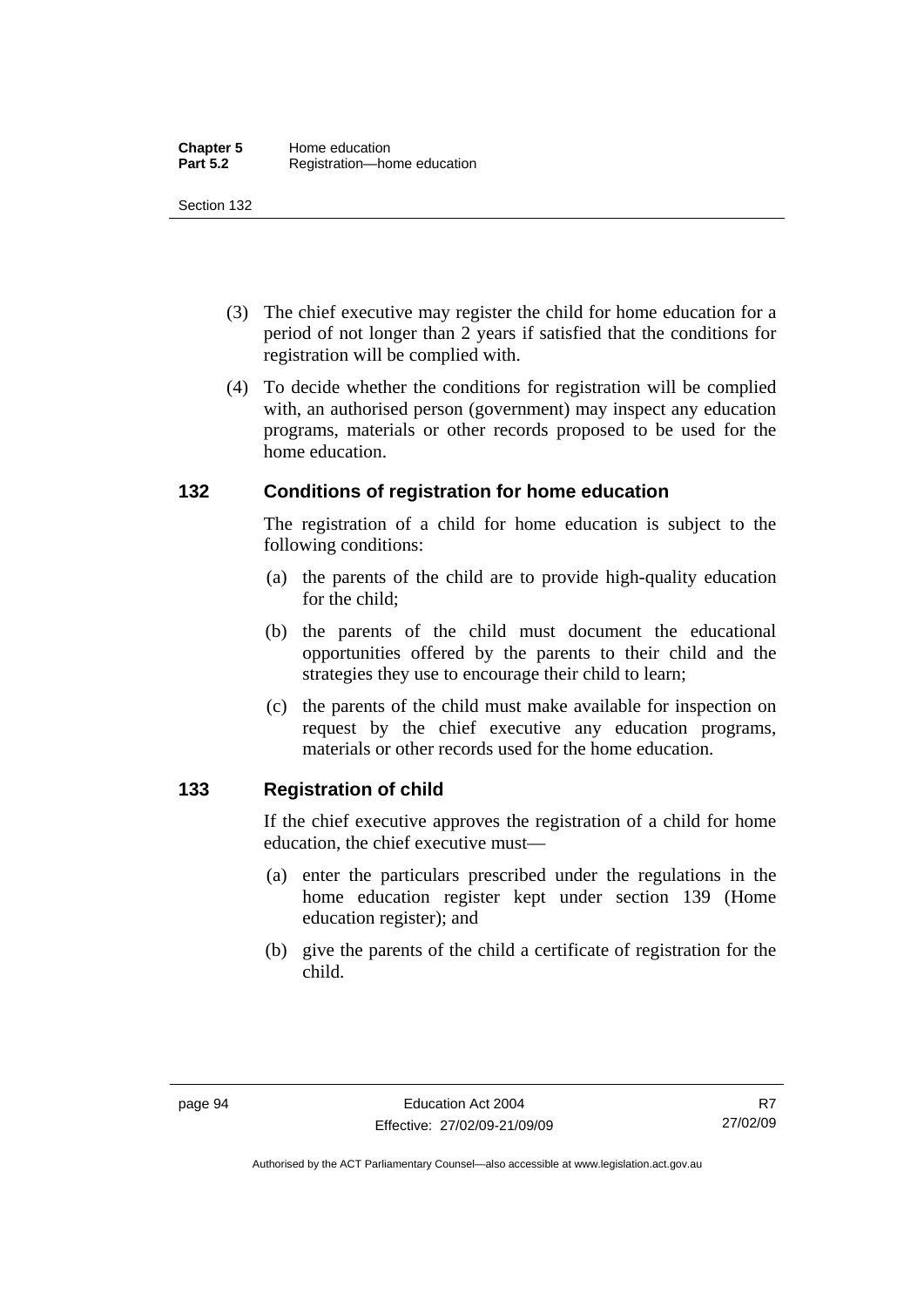#### **134 Period of registration**

Registration of a child for home education is for the period (not longer than 2 years) stated in the certificate of registration.

#### **135 Cancellation of registration for home education**

- (1) The chief executive may cancel the registration of a child for home education if the chief executive is satisfied on reasonable grounds that a parent has contravened a condition of the registration.
- (2) Before cancelling registration, the chief executive must give the parents a written notice—
	- (a) stating the grounds on which the chief executive proposes to cancel the registration; and
	- (b) stating the facts that, in the chief executive's opinion, establish the grounds; and
	- (c) telling the parents that they may, within 30 days beginning the day after the day they receive the notice, give a written response to the chief executive about the matters in the notice.
- (3) In deciding whether to cancel registration, the chief executive must consider any response given to the chief executive in accordance with subsection  $(2)$  (c).
- (4) However, the chief executive must not cancel the registration if satisfied that—
	- (a) the parents have demonstrated that the contravention has been rectified and that they will comply with the conditions of the registration; and
	- (b) it is not otherwise in the public interest that the registration be cancelled.
- (5) The chief executive must give the parents written notice of the decision.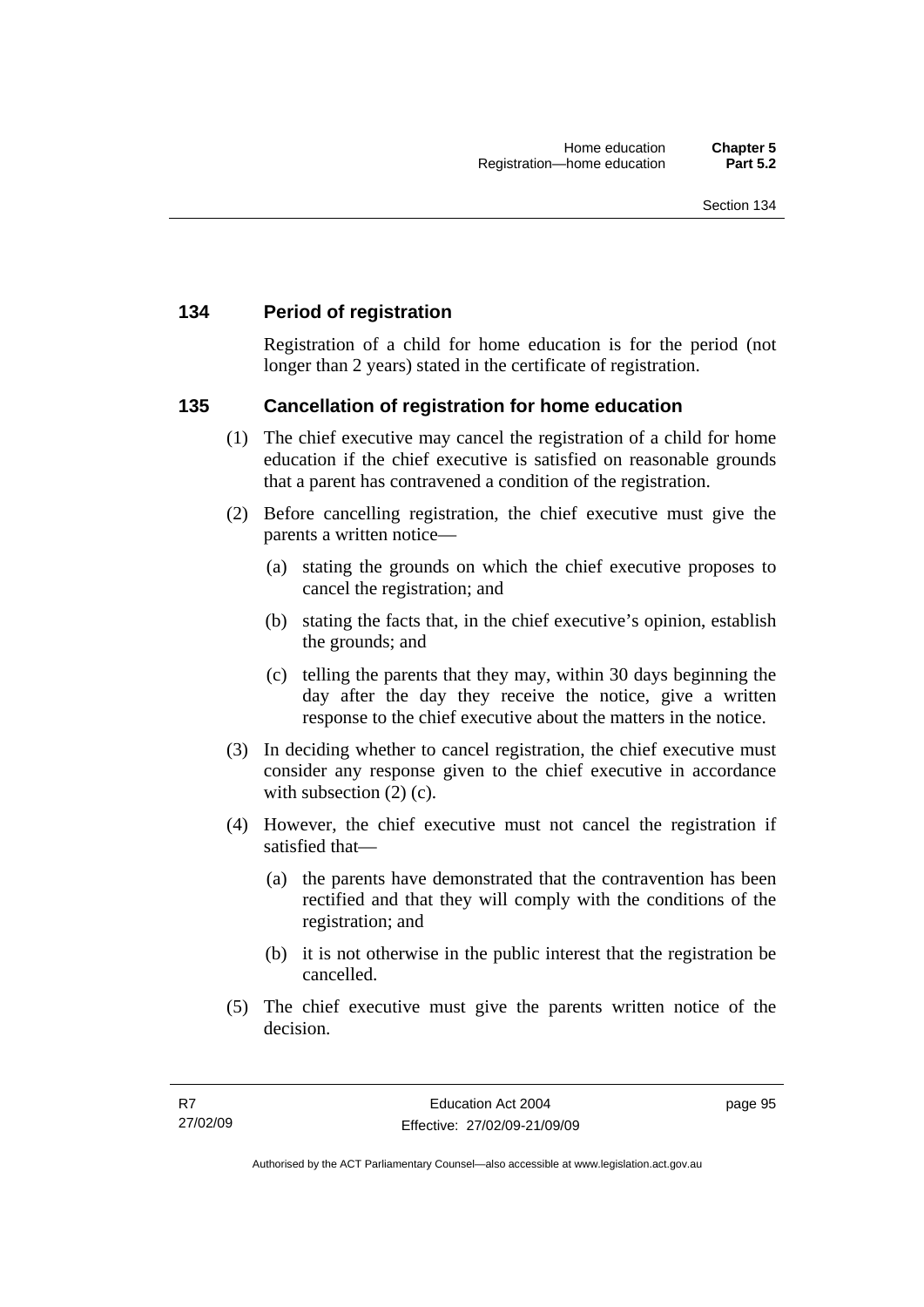(6) Cancellation of registration takes effect on the day when notice of the cancellation is given to the parents or, if the notice states a later date of effect, that date.

#### **136 Certificate of registration for home education**

A certificate of registration for home education must state—

- (a) the name of the child registered for home education; and
- (b) the names of the child's parents; and
- (c) the address of the home base from which the home education will be carried out; and
- (d) the period of registration; and
- (e) the conditions of registration; and
- (f) any other particulars prescribed under the regulations.

#### **137 Renewal of registration for home education**

- (1) The parents of a child who is registered for home education under this part may apply in writing to the chief executive for renewal of the registration.
- (2) The application must be made at least the prescribed period before the registration ends.
- (3) The chief executive may renew the registration of the child for home education for a period of not longer than 2 years if satisfied that the conditions for registration will be complied with.
- (4) In this section:

#### *prescribed period* means—

- (a) 3 months; or
- (b) if the chief executive approves a shorter period—that period.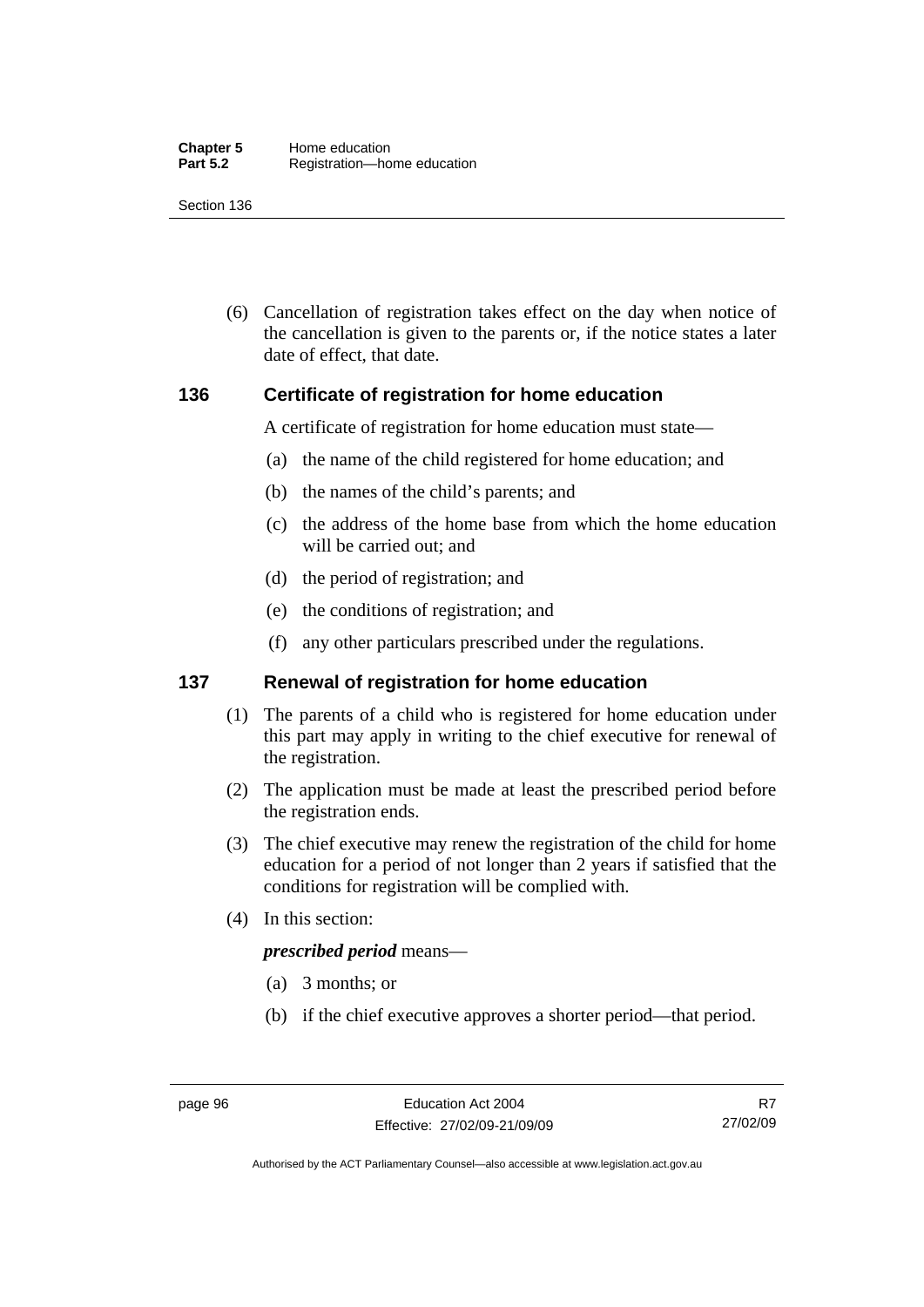#### **138 Home education reports**

The parents of a child registered for home education must give the chief executive a report about the educational progress of the child once every year.

#### **139 Home education register**

The chief executive must keep a register of children registered for home education.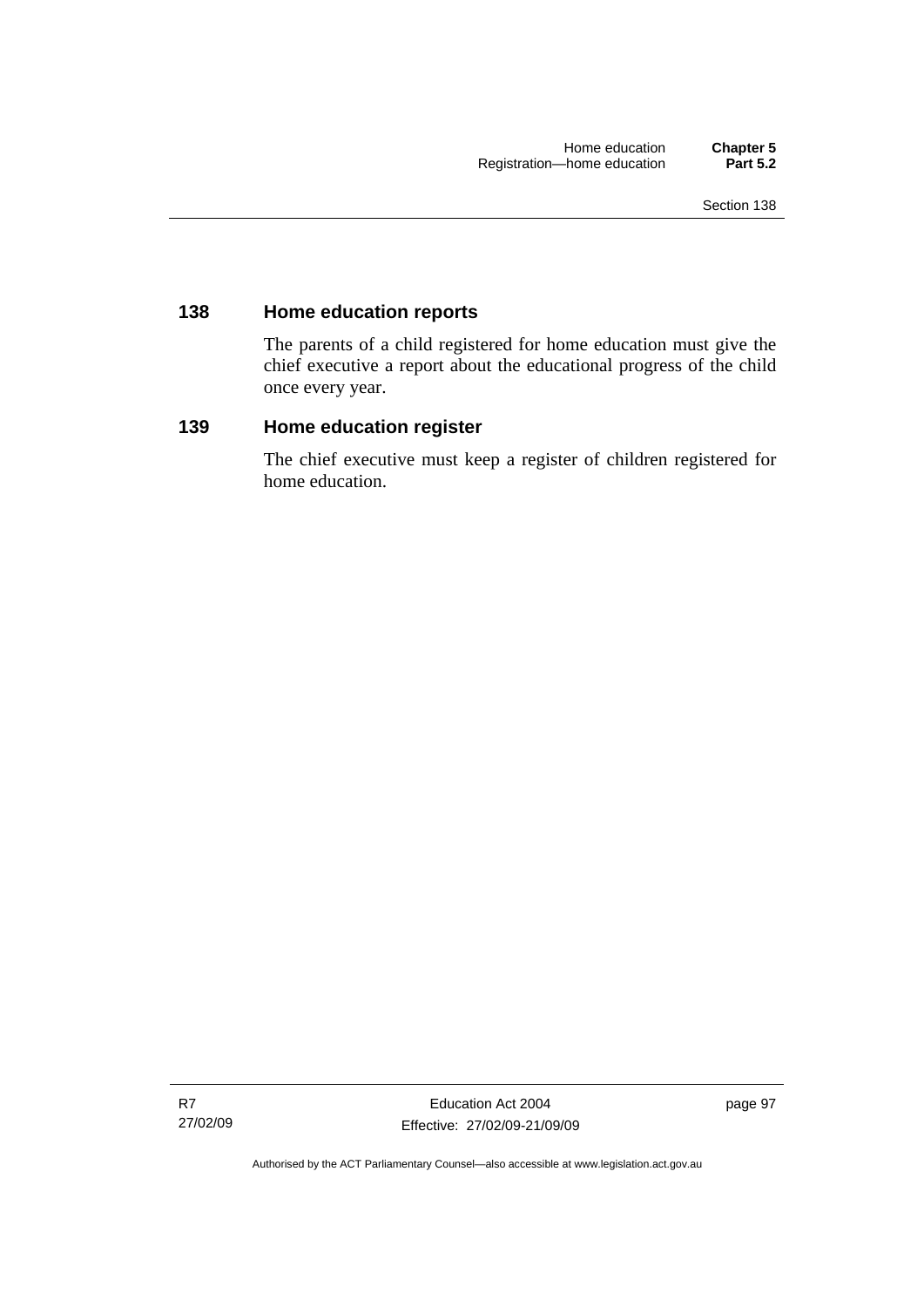## **Chapter 6 Miscellaneous**

## **Part 6.1 Notification and review of decisions**

#### **140 Definitions***—***pt 6.1**

In this part:

*decision-maker* means—

- (a) for an internally reviewable decision—a person mentioned in schedule 1, column 5 in relation to the decision; or
- (b) for a reviewable decision—
	- (i) the internal reviewer in relation to the decision; or
	- (ii) if the decision is made personally by the Minister or chief executive—a person mentioned in schedule 1, column 5 in relation to the decision.

*internally reviewable decision* means a decision (other than a decision made personally by the Minister or chief executive) mentioned in schedule 1, column 3 under a provision of this Act mentioned in column 2 in relation to the decision.

*internal reviewer*—see section 144 (1).

*internal review notice*—see the *ACT Civil and Administrative Tribunal Act 2008*, section 67B (1).

#### *reviewable decision* means—

 (a) a decision of an internal reviewer in relation to an internally reviewable decision; or

R7 27/02/09

Authorised by the ACT Parliamentary Counsel—also accessible at www.legislation.act.gov.au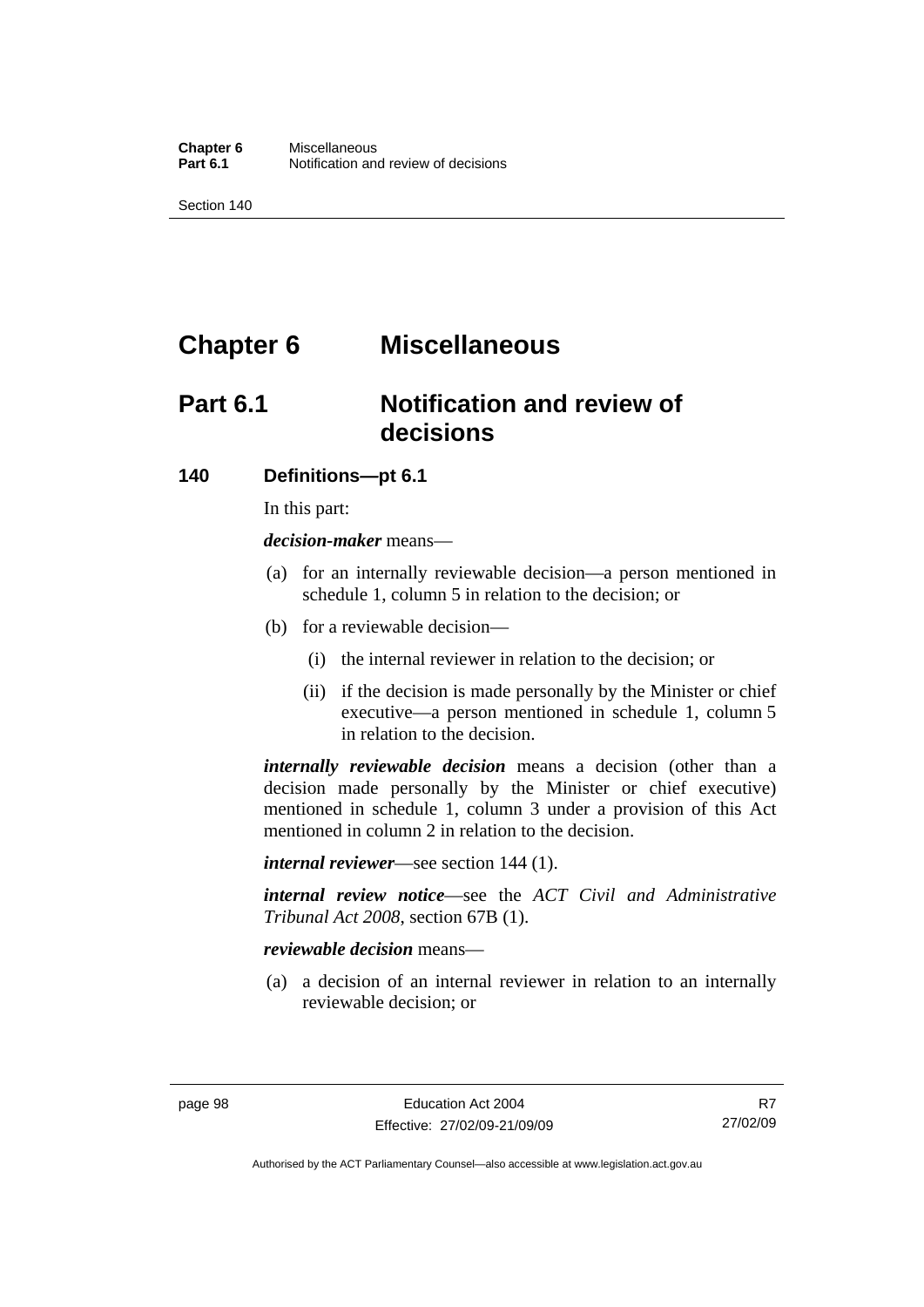(b) if a decision is made personally by the Minister or chief executive—a decision mentioned in schedule 1, column 3 under a provision of this Act mentioned in column 2 in relation to the decision.

## **141 Internal review notices**

If a decision-maker makes an internally reviewable decision, the decision-maker must give an internal review notice to each entity mentioned in schedule 1, column 4 in relation to the decision.

- *Note 1* The decision-maker must also take reasonable steps to give an internal review notice to any other person whose interests are affected by the decision (see *ACT Civil and Administrative Tribunal Act 2008*, s 67B).
- *Note 2* The requirements for internal review notices are prescribed under the *ACT Civil and Administrative Tribunal Act 2008*.

# **142 Applications for internal review**

- (1) The following may apply to the decision-maker for review of an internally reviewable decision:
	- (a) an entity mentioned in schedule 1, column 4 in relation to the decision;
	- (b) any other person whose interests are affected by the decision.
- (2) The application must—
	- (a) be in writing; and
	- (b) state the applicant's name and address; and
	- (c) set out the applicant's reasons for making the application.
	- *Note* If a form is approved under s 154 for the application, the form must be used.
- (3) The application must be given to the decision-maker within—
	- (a) 28 days after the day the applicant is given the internal review statement; or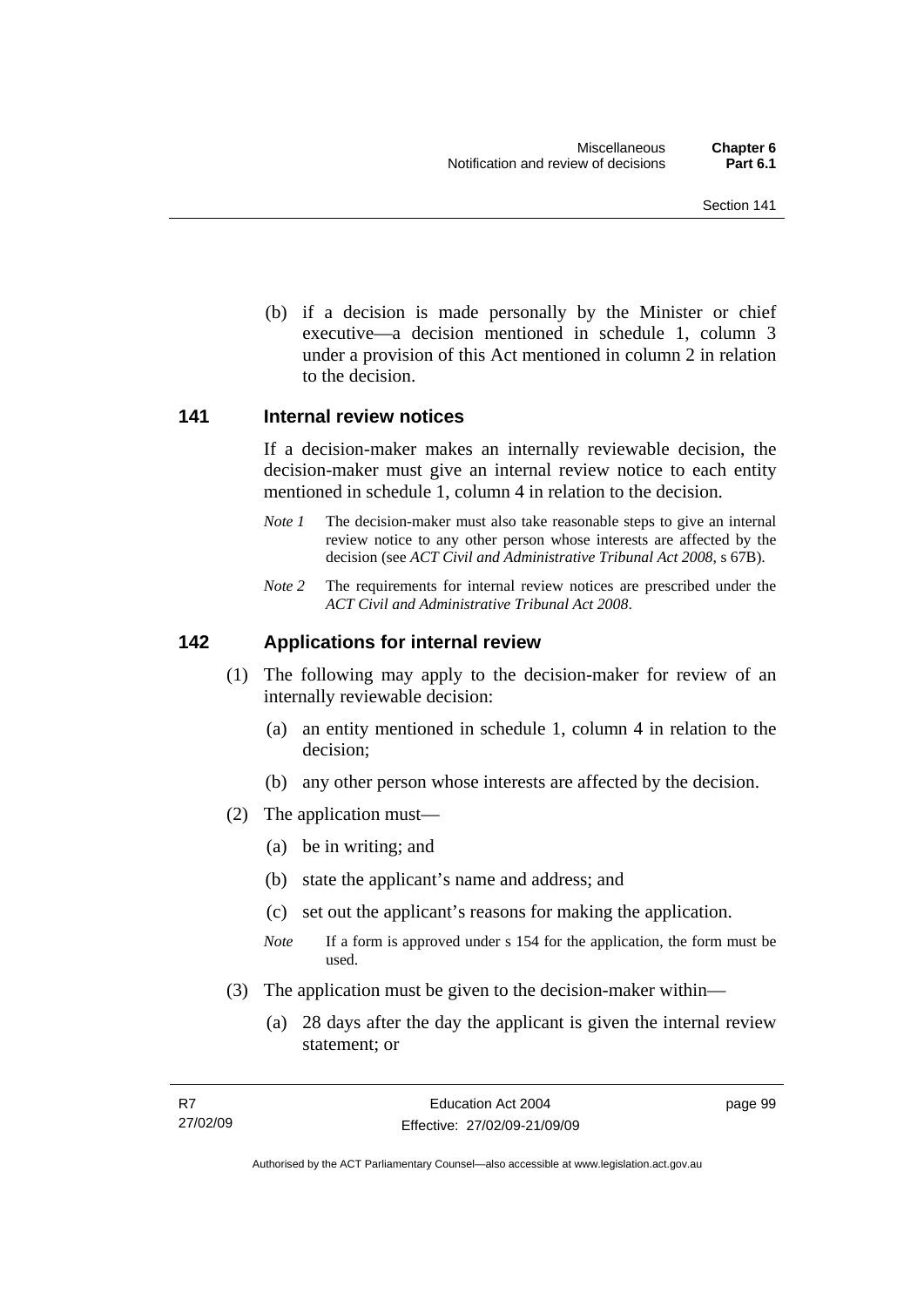Section 143

 (b) a longer period allowed by the internal reviewer before or after the end of the 28-day period.

## **143 Applications not stay reviewable decisions**

Making an application for internal review of an internally reviewable decision does not affect the operation of the decision.

## **144 Internal review**

- (1) If application is made for internal review of an internally reviewable decision, the decision-maker must arrange for someone else (the *internal reviewer*) to review the decision.
- (2) The internal reviewer must, within 28 days after the decision-maker receives the application for internal review—
	- (a) confirm the decision; or
	- (b) vary the decision; or
	- (c) set aside the decision and substitute its own decision.
- (3) If the decision is not varied or set aside within the 28-day period, the decision is taken to have been confirmed by the internal reviewer.

## **145 Reviewable decision notices**

If a decision-maker makes a reviewable decision, the decision-maker must give a reviewable decision notice to—

- (a) for a decision in relation to an internally reviewable decision each entity that is given an internal review notice; or
- (b) for a decision made personally by the Minister or chief executive—each entity mentioned in schedule 1, column 4 in relation to the decision.
- *Note 1* The decision-maker must also take reasonable steps to give a reviewable decision notice to anyone whose interests are affected by the decision (see *ACT Civil and Administrative Tribunal Act 2008*, s 67A).

Authorised by the ACT Parliamentary Counsel—also accessible at www.legislation.act.gov.au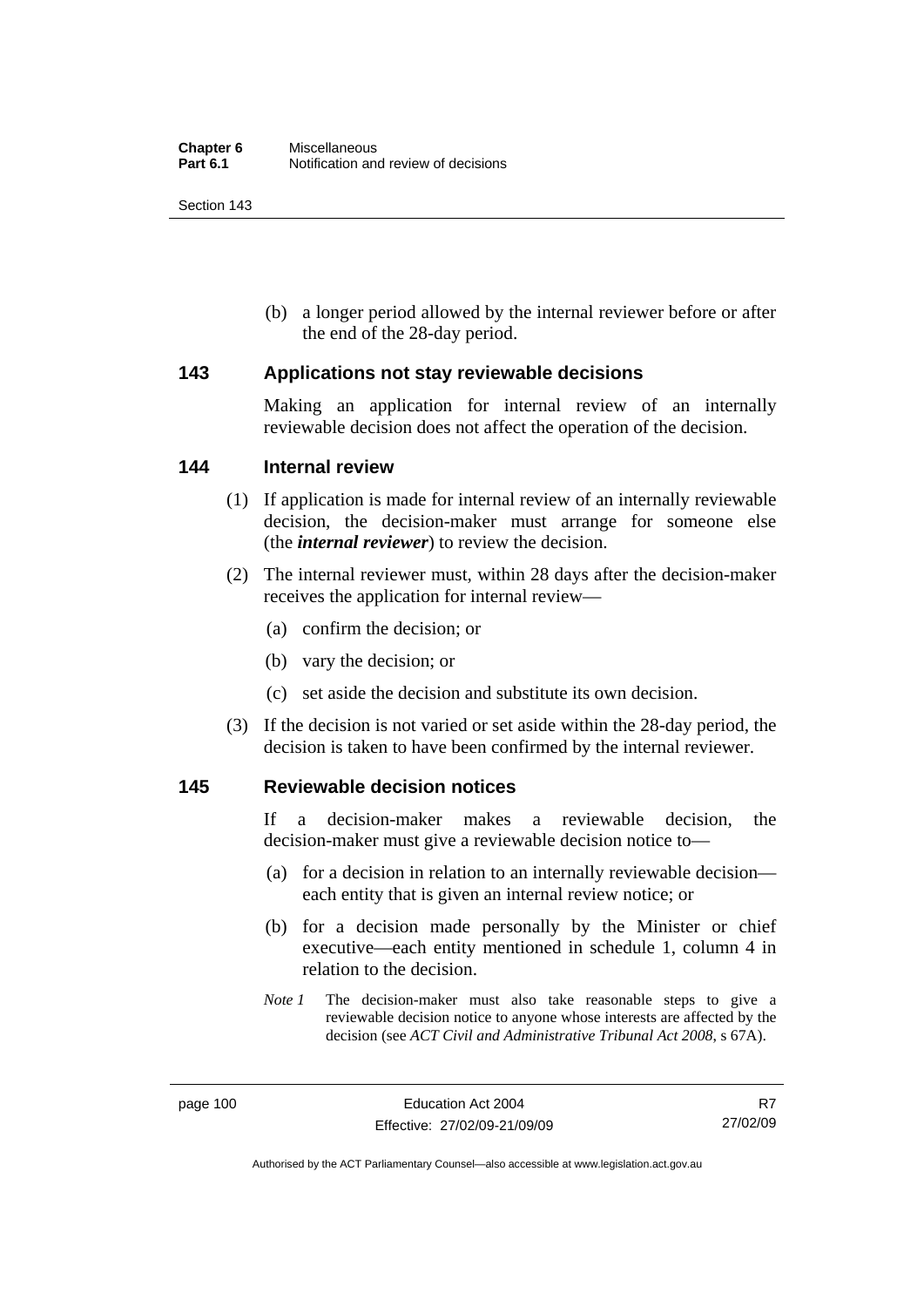*Note 2* The requirements for reviewable decision notices are prescribed under the *ACT Civil and Administrative Tribunal Act 2008*.

# **145A Applications to ACAT**

The following may apply to the ACAT for review of a reviewable decision:

- (a) an entity mentioned in schedule 1, column 4;
- (b) any other person whose interests are affected by the decision.
- *Note* If a form is approved under the *ACT Civil and Administrative Tribunal Act 2008* for the application, the form must be used.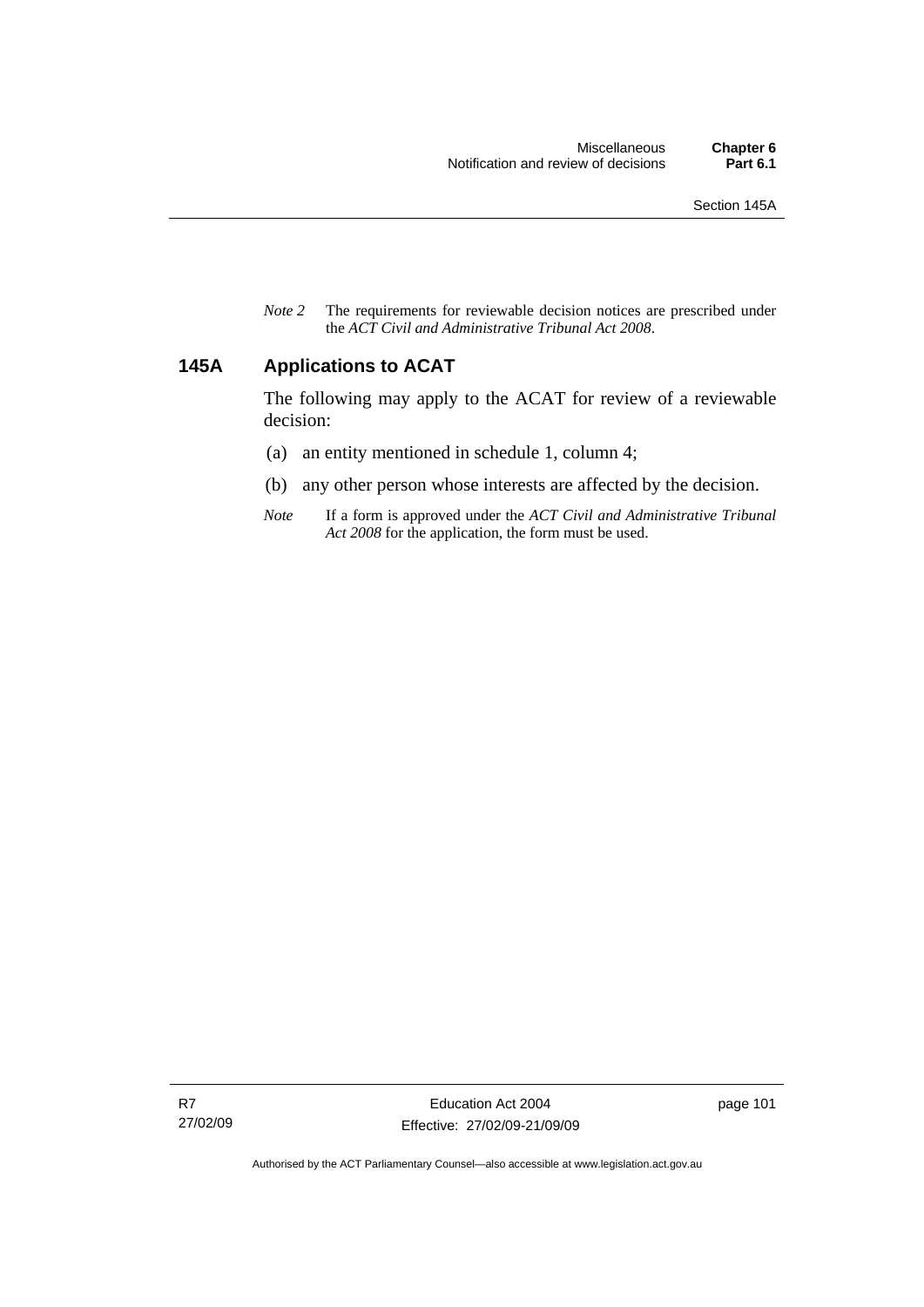**Chapter 6** Miscellaneous<br>**Part 6.2** Other provision **Other provisions** 

Section 146

# **Part 6.2 Other provisions**

## **146 Preschools**

In exercising functions in relation to a government preschool, the chief executive must take the steps necessary to encourage, and give opportunities to, parents of children attending the preschool to participate in the conduct of the preschool.

## **147 Offences on school premises**

(1) A person must not trespass on school premises.

Maximum penalty: 5 penalty units.

 (2) A person commits an offence if the person behaves in an offensive or disorderly way on school premises.

Maximum penalty: 10 penalty units.

- (3) A person commits an offence if the person—
	- (a) is on school premises; and
	- (b) is directed to leave the premises by a police officer, the principal of the school or a person authorised by the principal; and
	- (c) fails to leave the premises in accordance with the direction.

Maximum penalty: 10 penalty units.

- (4) An offence against this section is a strict liability offence.
- (5) In this section:

*school premises* means land (including any building or structure on the land) occupied by a school.

R7 27/02/09

Authorised by the ACT Parliamentary Counsel—also accessible at www.legislation.act.gov.au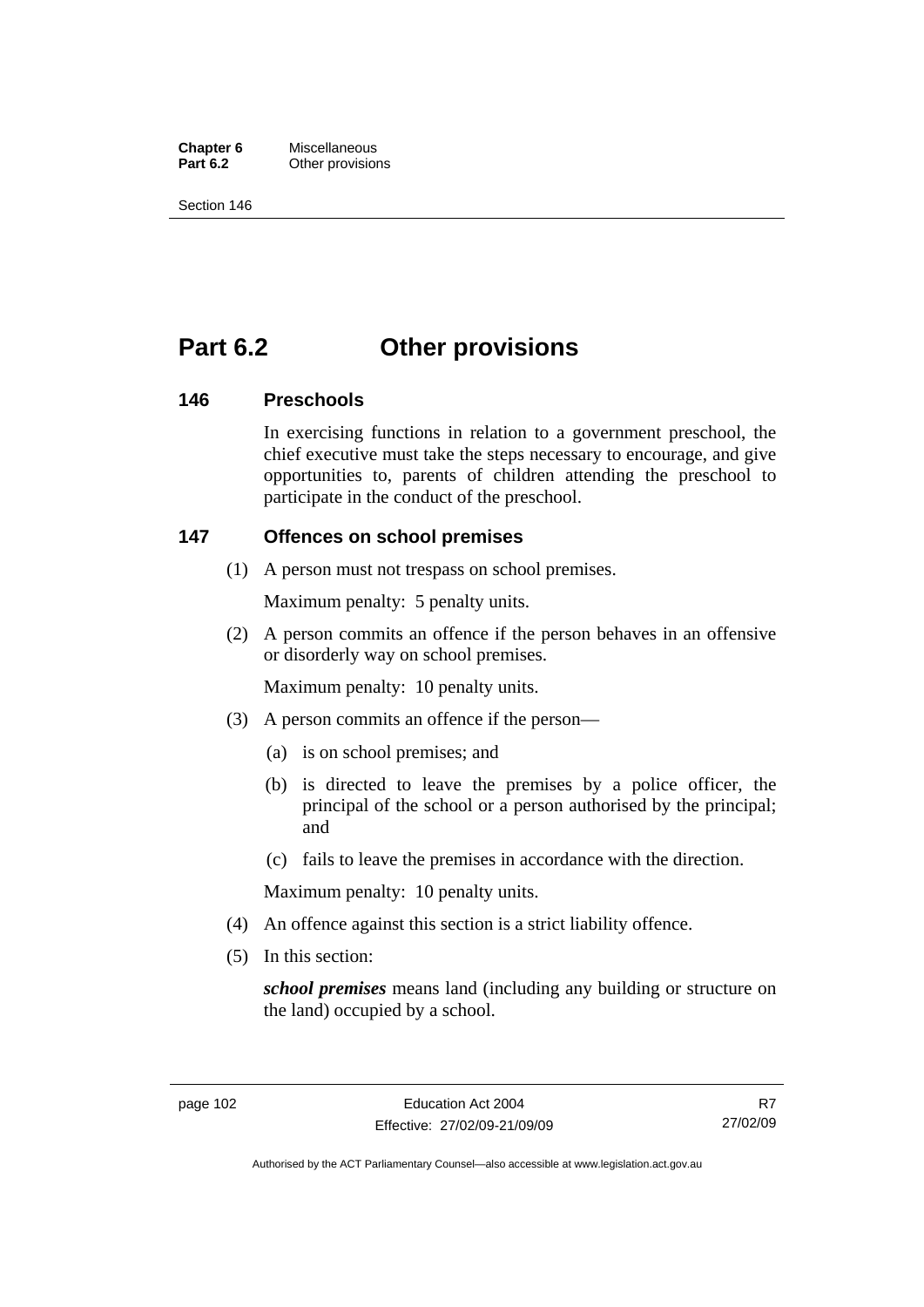# **148 Obligations on parents**

- (1) For this Act, if an obligation is expressed to apply to the parents of a child it is sufficient for any parent of the child to carry out the obligation.
- (2) For this Act, if an obligation is expressed to apply to the parents of a child and no parent carries out the obligation, each parent is liable for the failure to carry out the obligation.

## **149 Notification of parents**

For this Act, if notice is required to be given to the parents of a child or student, or there is an obligation to ask or tell the parents of a child or student something, it is sufficient if a parent of the child or student is given notice or asked or told the thing.

## **150 Minister may grant scholarships etc**

- (1) The Minister may give bursaries, exhibitions, free places, prizes, scholarships or other forms of assistance or reward to be used for—
	- (a) the benefit of a student at a government school, or at a college or university in the ACT; or
	- (b) the benefit of a government school, or a college or university in the ACT; or
	- (c) a child registered for home education in the ACT.

## **Example for par (b)**

a fund to provide for a teacher with particular skills to teach at a particular government school

- *Note* An example is part of the Act, is not exhaustive and may extend, but does not limit, the meaning of the provision in which it appears (see Legislation Act, s 126 and s 132).
- (2) To remove any doubt, this section does not appropriate public money.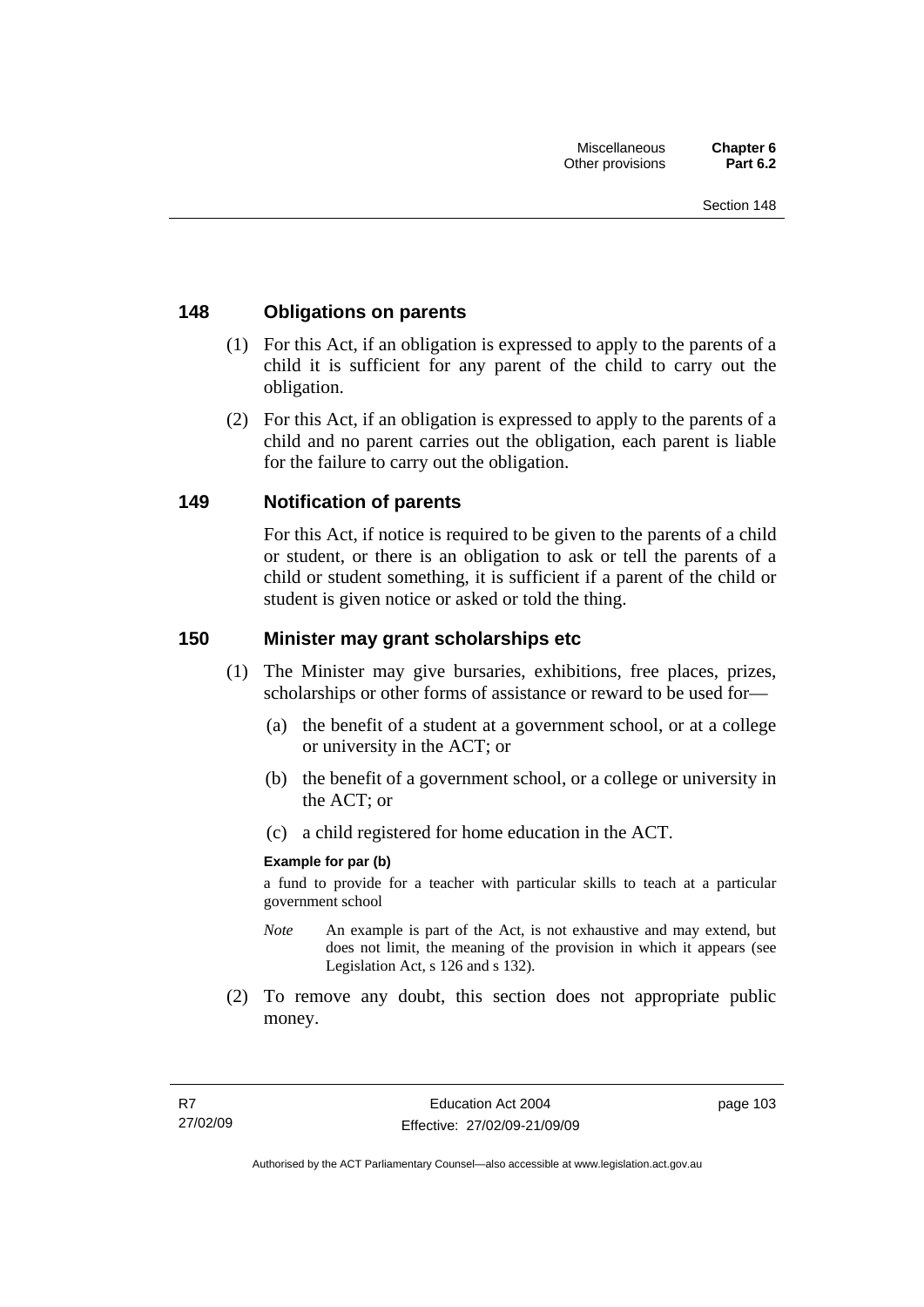#### **Chapter 6** Miscellaneous **Part 6.2** Other provisions

Section 151

# **151 Gifts and donations**

- (1) This section applies if the Minister is satisfied that a condition attached to, or a purpose of, a gift or bequest of property to the Territory on trust for educational purposes (the *original trust*) is inappropriate, impracticable, or impossible to comply with.
- (2) The Minister may, in writing, declare the property the subject of the original trust is subject to another trust.
- (3) The declaration must state the purposes of the other trust.
- (4) In making the declaration, the Minister must ensure that the property is dealt with as nearly as is practicable for the purposes for which it was held immediately before the declaration, except so far as it is inappropriate, impracticable, or impossible to do so.
- (5) When the declaration commences, the original trust ceases and the property is taken to be held by the Territory in trust for the purposes stated in the declaration.
- (6) A declaration is a notifiable instrument.

*Note* A notifiable instrument must be notified under the Legislation Act.

# **152 Education trust fund**

- (1) The Minister must keep and administer a fund called the education trust fund.
- (2) The assets of the fund may only be used in accordance with this section.
- (3) The chief executive must open and maintain under the *Financial Management Act 1996*, section 51 (Departmental trust banking accounts) a trust account with an authorised deposit-taking institution (the *education trust account*) to be used only for the fund.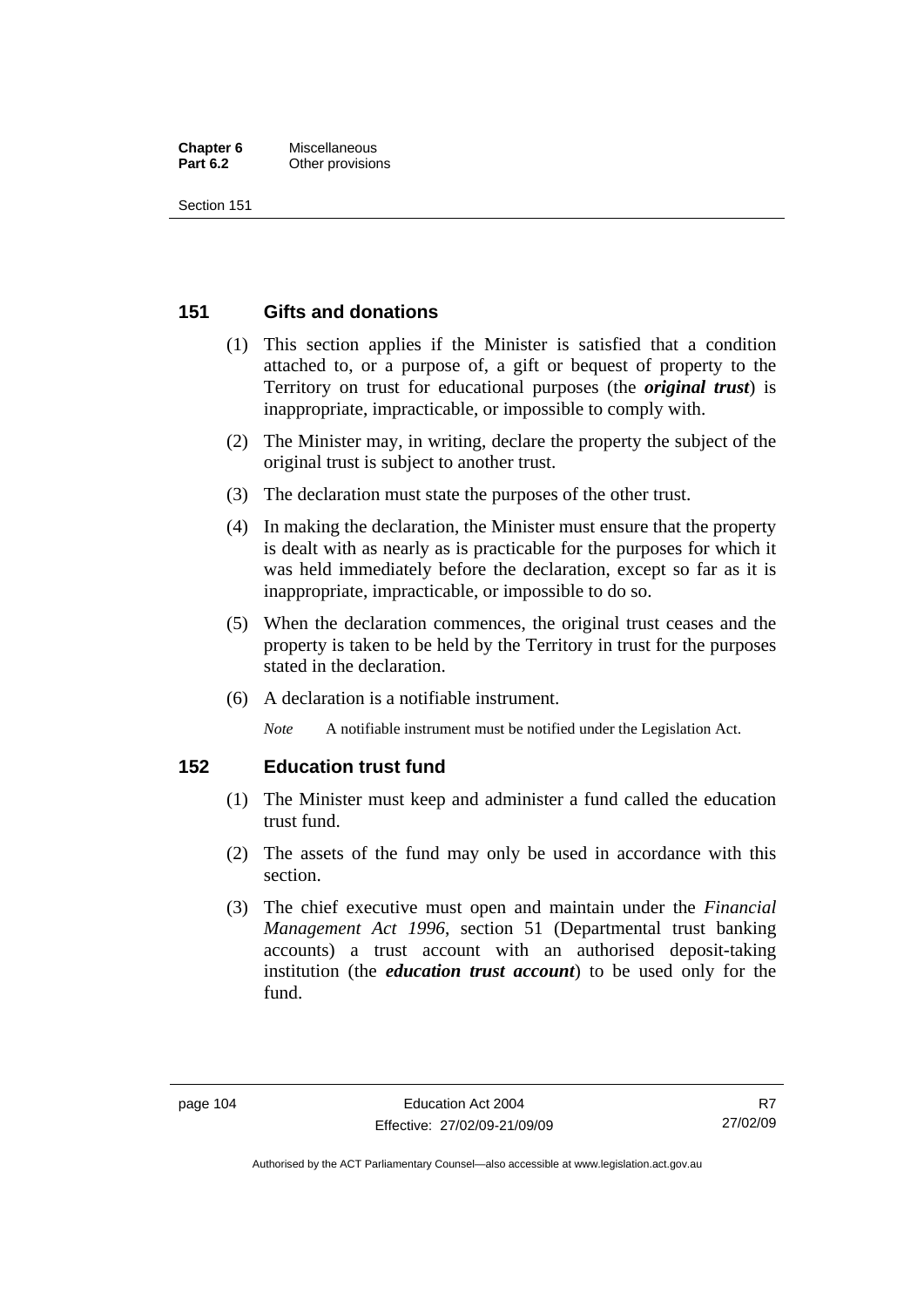- (4) The account consists of—
	- (a) money held by the Territory in trust in relation to anything mentioned in section 150 (Minister may grant scholarships etc); and
	- (b) any other money that may be lawfully paid into the fund.
- (5) The fund may be used only for the following purposes:
	- (a) promoting education;
	- (b) giving bursaries, exhibitions, free places, prizes, scholarships or other forms of assistance or reward for a benefit mentioned in section 150;
	- (c) any other purpose prescribed under the regulations.

# **153 Notices of intention under former education Act to conduct schools at additional educational levels**

- (1) This section applies in relation to a school if—
	- (a) before 27 November 2003, a person gave the registrar a notice of intention under the former education Act, section 22 (1) (Provisional registration) in relation to the school; and
	- (b) the notice related to the conduct of the school at an additional educational level; and
	- (c) the school was registered under the former education Act, section 23 immediately before the commencement of this section.
- (2) For section 89 (1) (a), the proprietor of the school is taken to have in-principle approval under section 84 to apply to operate the school at the additional educational level.
- (3) For section 89 (1) (c), and despite section 84 (8), the in-principle approval is taken to lapse on 31 December 2014.
- (4) In this section: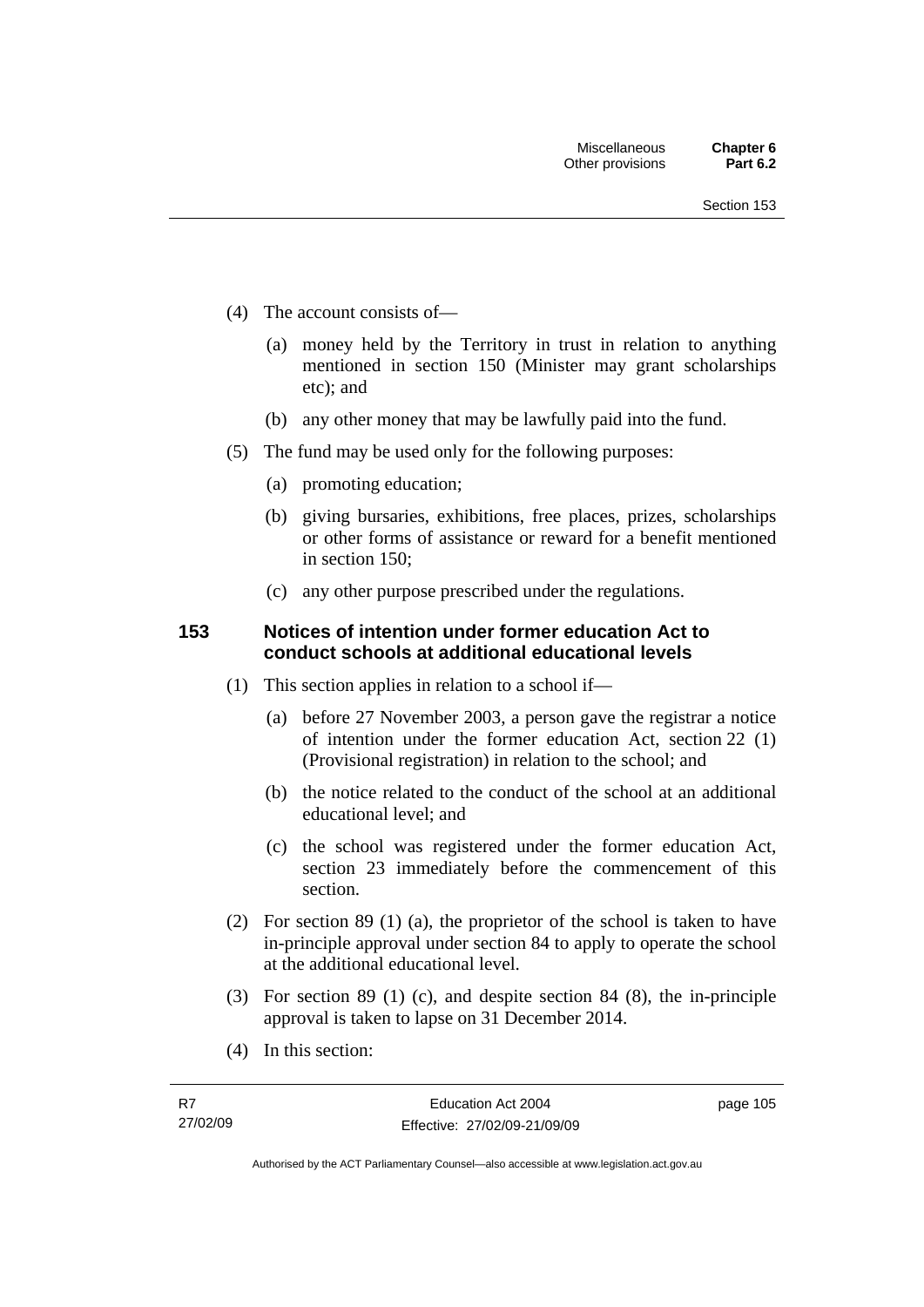#### **Chapter 6** Miscellaneous<br>**Part 6.2** Other provision **Other provisions**

Section 154

# *former education Act* means the *Education Act 1937* (repealed).

*registrar*—see the former education Act, section 5.

(5) This section expires on 1 January 2015.

# **154 Approved forms**

- (1) The Minister may approve forms for this Act.
- (2) If the Minister approves a form for a particular purpose, the approved form must be used for that purpose.

*Note* For other provisions about forms, see Legislation Act, s 255.

(3) An approved form is a notifiable instrument.

*Note* A notifiable instrument must be notified under the Legislation Act.

## **155 Regulation-making power**

- (1) The Executive may make regulations for this Act.
	- *Note* Regulations must be notified, and presented to the Legislative Assembly, under the Legislation Act.
- (2) The regulations may also prescribe offences for contraventions of the regulations and prescribe maximum penalties of not more than 10 penalty units for offences against the regulations.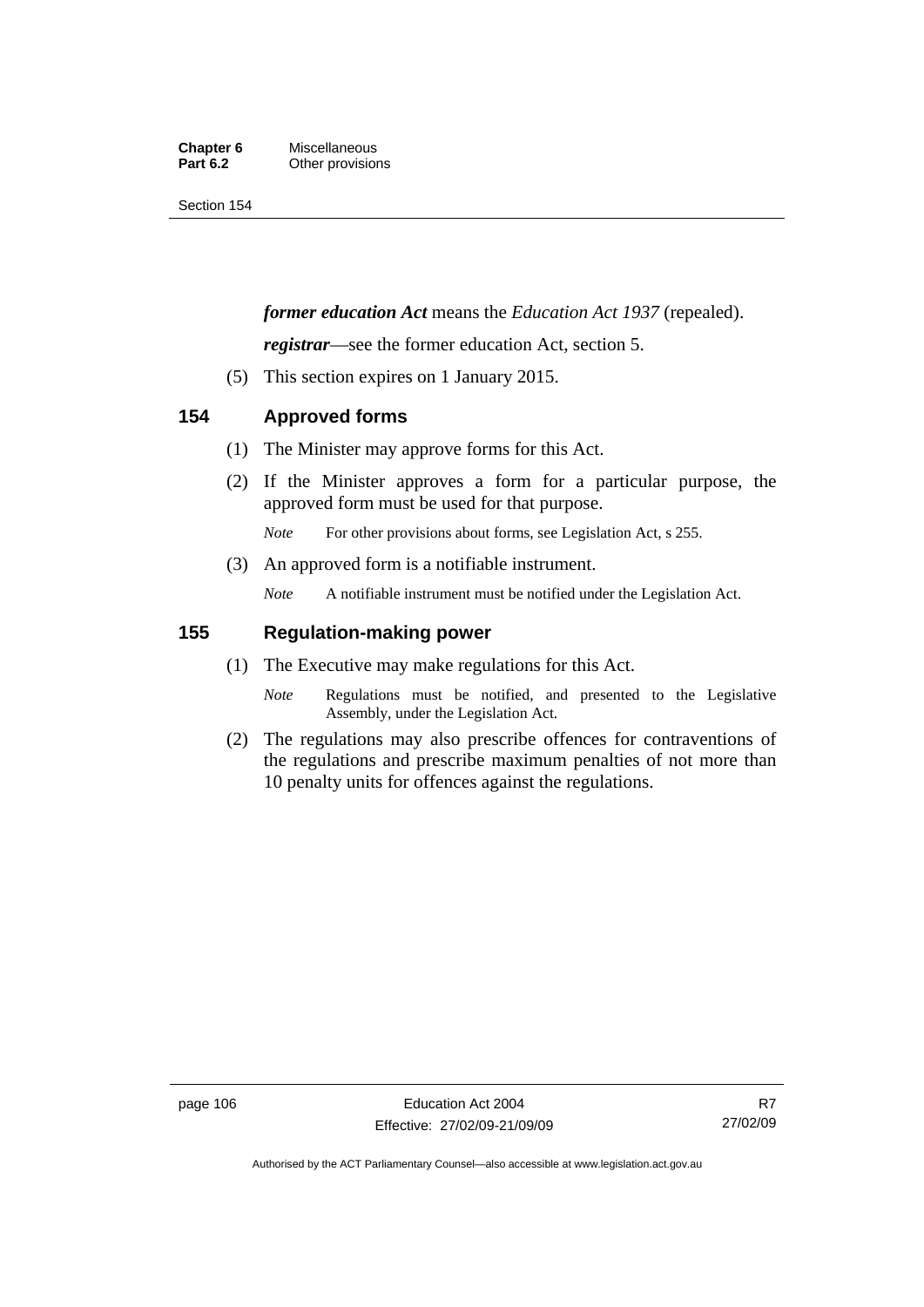# **Schedule 1 Reviewable decisions**

(see pt  $6.1$ )

| column 1<br>item | colum <sub>1</sub><br>section | column 3<br>decision                                                                                  | column 4<br>entity                                        | column 5<br>decision-maker |
|------------------|-------------------------------|-------------------------------------------------------------------------------------------------------|-----------------------------------------------------------|----------------------------|
| 1                | 14                            | refuse to issue<br>exemption<br>certificate                                                           | parents of child                                          | chief executive            |
| $\overline{2}$   | 16                            | revoke exemption<br>certificate                                                                       | parents of child                                          | chief executive            |
| 3                | 36                            | suspend, transfer<br>or exclude<br>student                                                            | parents of<br>student                                     | chief executive            |
| $\overline{4}$   | 84(5)                         | refuse to give in-<br>principle<br>approval                                                           | applicant for<br>in-principle<br>approval                 | Minister                   |
| 5                | 86(5)                         | direct registrar to<br>refuse to<br>provisionally<br>register<br>non-government<br>school             | applicant for<br>provisional<br>registration of<br>school | Minister                   |
| 6                | 88(3)                         | direct registrar to<br>register<br>non-government<br>school for shorter<br>period than<br>applied for | applicant for<br>registration of<br>school                | Minister                   |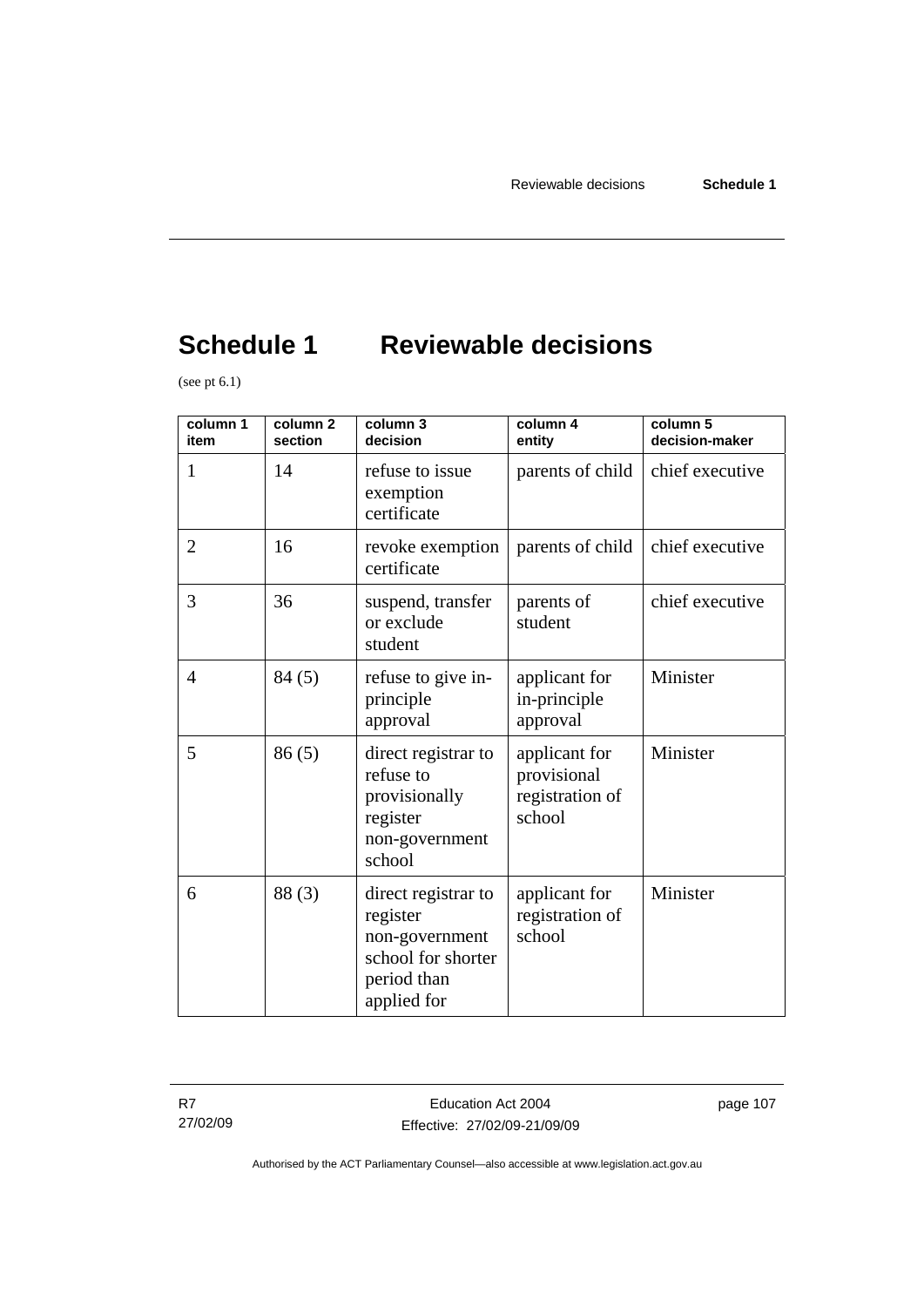## **Schedule 1** Reviewable decisions

| column 1<br>item | column <sub>2</sub><br>section | column 3<br>decision                                                                                                         | column 4<br>entity                                                    | column 5<br>decision-maker |
|------------------|--------------------------------|------------------------------------------------------------------------------------------------------------------------------|-----------------------------------------------------------------------|----------------------------|
| 7                | 88 (5)                         | direct registrar to<br>refuse to register<br>non-government<br>school                                                        | applicant for<br>registration of<br>school                            | Minister                   |
| 8                | 88B (6)                        | direct registrar to<br>refuse to register<br>non-government<br>school at<br>additional<br>campus                             | applicant for<br>registration of<br>additional<br>campus              | Minister                   |
| 9                | 90(6)                          | direct registrar to<br>refuse to register<br>non-government<br>school at<br>additional<br>educational level                  | applicant of<br>registration at<br>additional<br>educational<br>level | Minister                   |
| 10               | 95(1)                          | direct registrar to<br>cancel<br>provisional<br>registration or<br>registration of<br>non-government<br>school               | entity that has<br>registration<br>cancelled                          | Minister                   |
| 11               | 97(3)                          | direct registrar to<br>renew<br>registration of<br>non-government<br>school for shorter<br>period than<br>period applied for | applicant for<br>renewal of<br>registration                           | Minister                   |

page 108 **Education Act 2004** Effective: 27/02/09-21/09/09

R7 27/02/09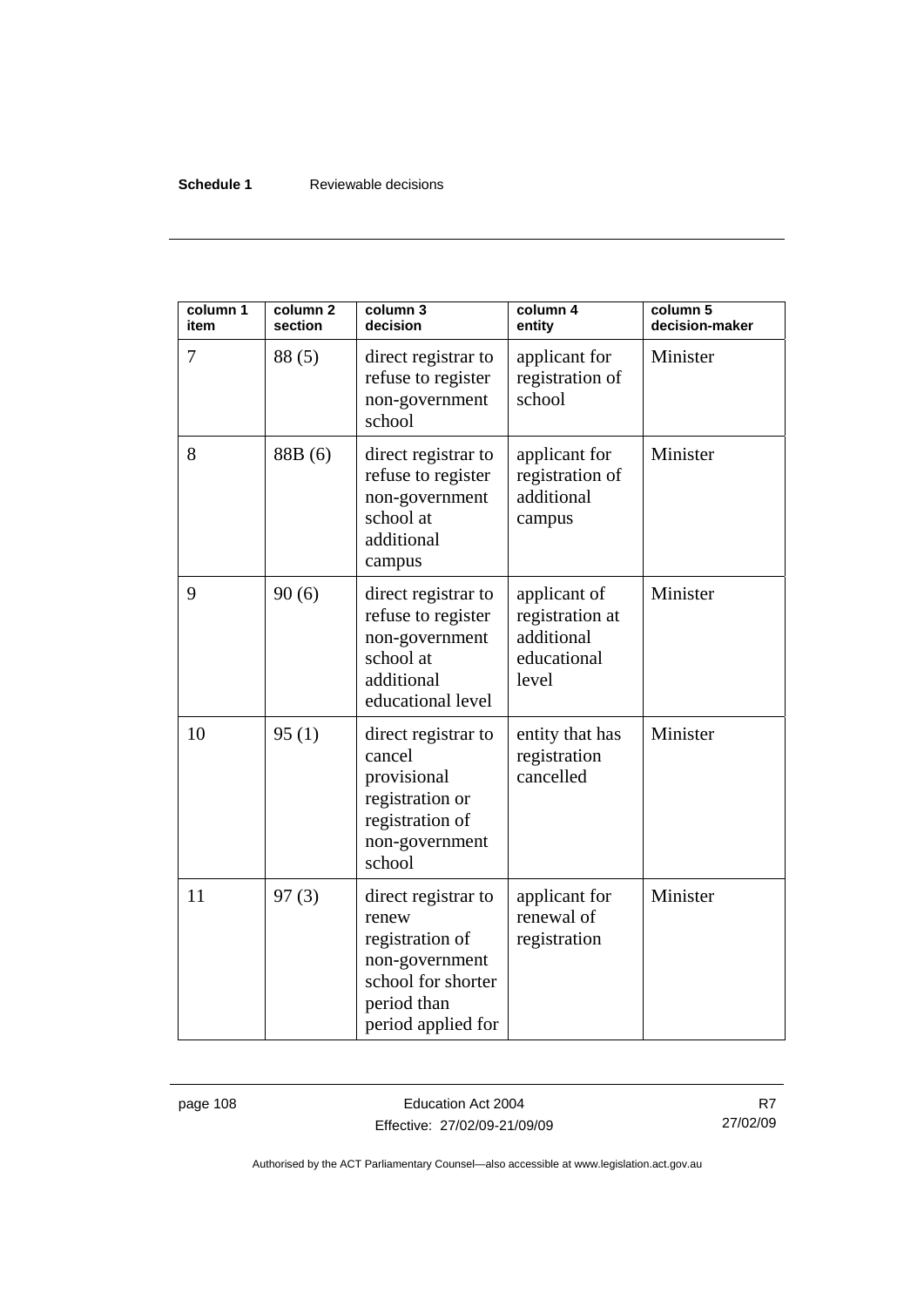Reviewable decisions **Schedule 1** 

| column 1<br>item | column 2<br>section | column 3<br>decision                                                                                        | column 4<br>entity                          | column 5<br>decision-maker |
|------------------|---------------------|-------------------------------------------------------------------------------------------------------------|---------------------------------------------|----------------------------|
| 12               | 97(5)               | direct registrar to<br>refuse to renew<br>registration of<br>non-government<br>school                       | applicant for<br>renewal of<br>registration | Minister                   |
| 13               | 131(3)              | refuse to register<br>child for home<br>education                                                           | parents of child                            | chief executive            |
| 14               | 131(3)              | register child for<br>home education<br>for less than 2<br>years                                            | parents of child                            | chief executive            |
| 15               | 135(1)              | cancel<br>registration of<br>child for home<br>education                                                    | parents of child                            | chief executive            |
| 16               | 137(3)              | refuse to renew<br>registration of<br>child for home<br>education                                           | parents of child                            | chief executive            |
| 17               | 137(3)              | renew<br>registration of<br>child for home<br>education for<br>shorter period<br>than period<br>applied for | parents of child                            | chief executive            |

R7 27/02/09 page 109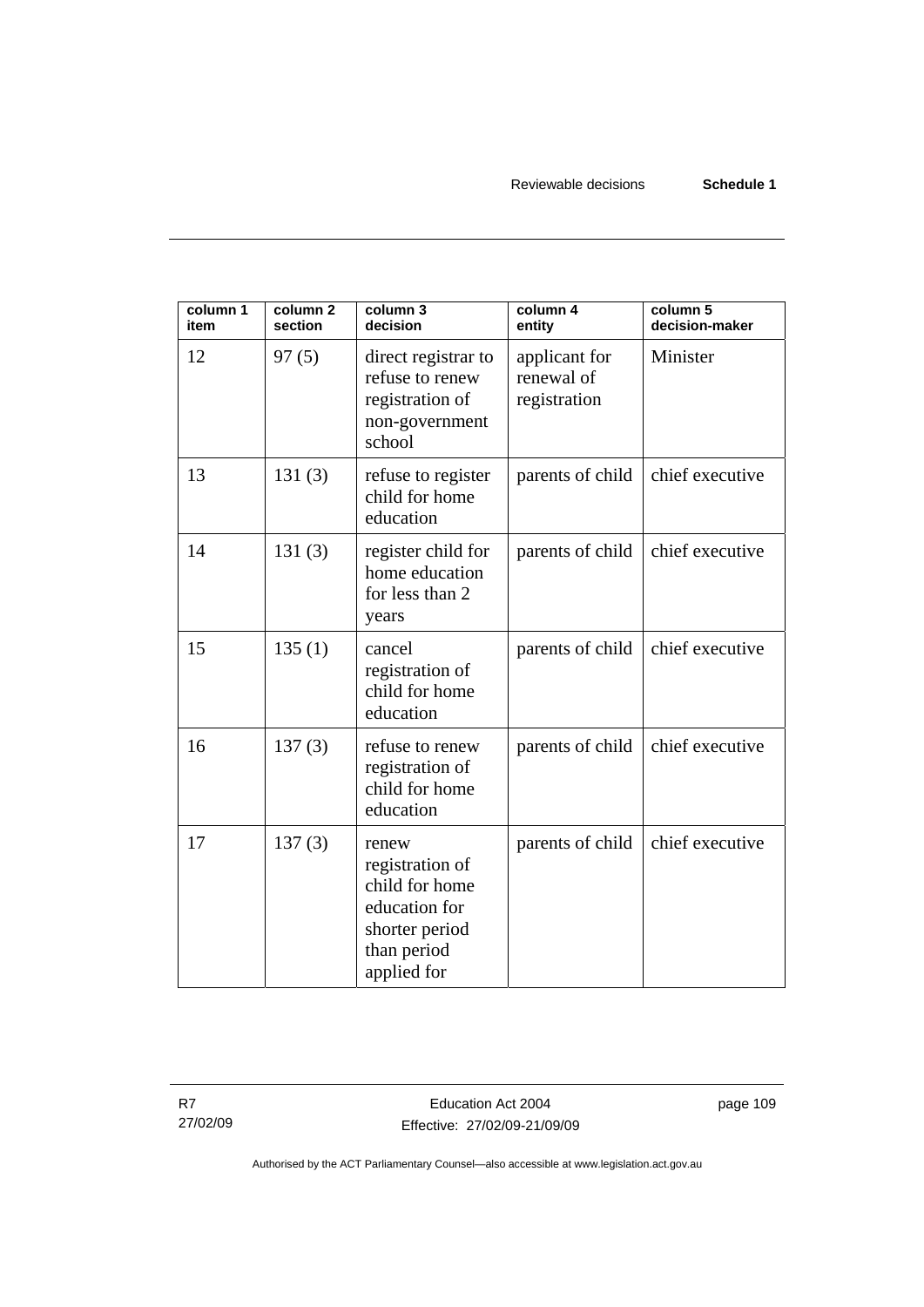# **Dictionary**

(see s 3)

*Note 1* The Legislation Act contains definitions and other provisions relevant to this Act.

*Note 2* For example, the Legislation Act, dict, pt 1 defines the following terms:

- ACAT
- ACT
- appoint
- chief executive (see s 161)
- child
- contravene
- exercise
- fail
- financial year
- function
- reviewable decision notice
- State.

## *appointed member*—

- (a) for the school board of a government school, other than a small school, a school-related institution or another school to which section 43 (Composition of school boards of school-related institutions and other schools in special circumstances) applies—see section 41 (Composition of school boards generally); or
- (b) for the school board of a small school, other than a school to which section 43 (Composition of school boards of schoolrelated institutions and other schools in special circumstances) applies—see section 42 (Composition of school boards of small schools); or
- (c) for the Government Schools Education Council—see section 56 (Membership of council (government)).

R7 27/02/09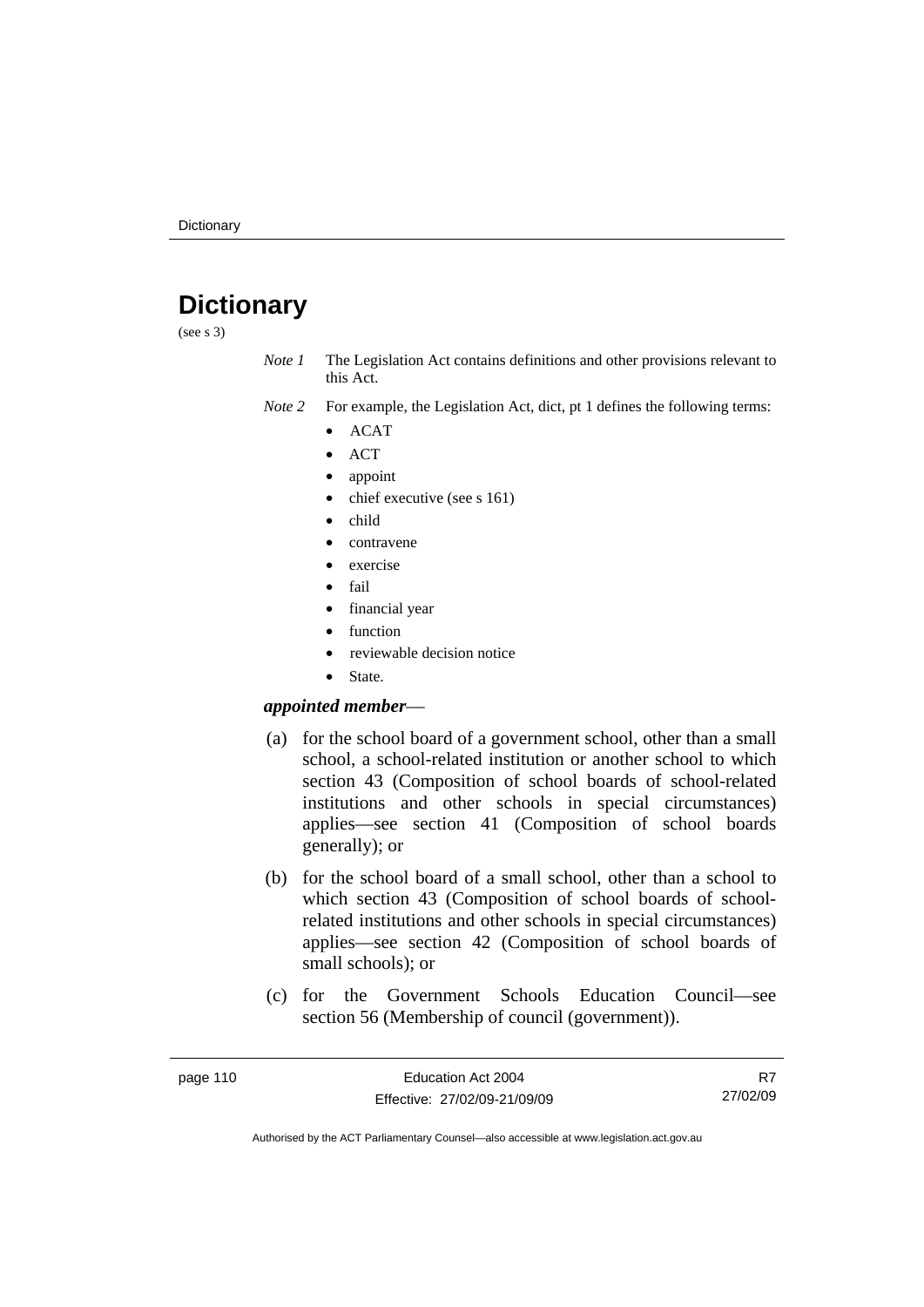*approved educational course* means an approved educational course (government) or approved educational course (non-government).

*approved educational course (government)* means an educational course approved under section 31 (Approved educational courses for students at government schools).

*approved educational course (non-government)* means an educational course approved under section 81 (Approved educational courses for students at non-government schools).

*authorised person* means an authorised person (government) or authorised person (non-government).

*authorised person (government)* means a person who is an authorised person (government) under section 67 (Appointment of authorised persons (government)).

*authorised person (non-government)* means a person who is an authorised person (non-government) under section 119 (Appointment of authorised persons (non-government)).

## *board appointed member*—

- (a) for the school board of a government school, other than a small school, a school-related institution or another school to which section 43 (Composition of school boards of school-related institutions and other schools in special circumstances) applies—see section 41 (Composition of school boards generally); or
- (b) for a school board of a small school, other than a school to which section 43 (Composition of school boards of schoolrelated institutions and other schools in special circumstances) applies—see section 42 (Composition of school boards of small schools).

*carer*—see section 6.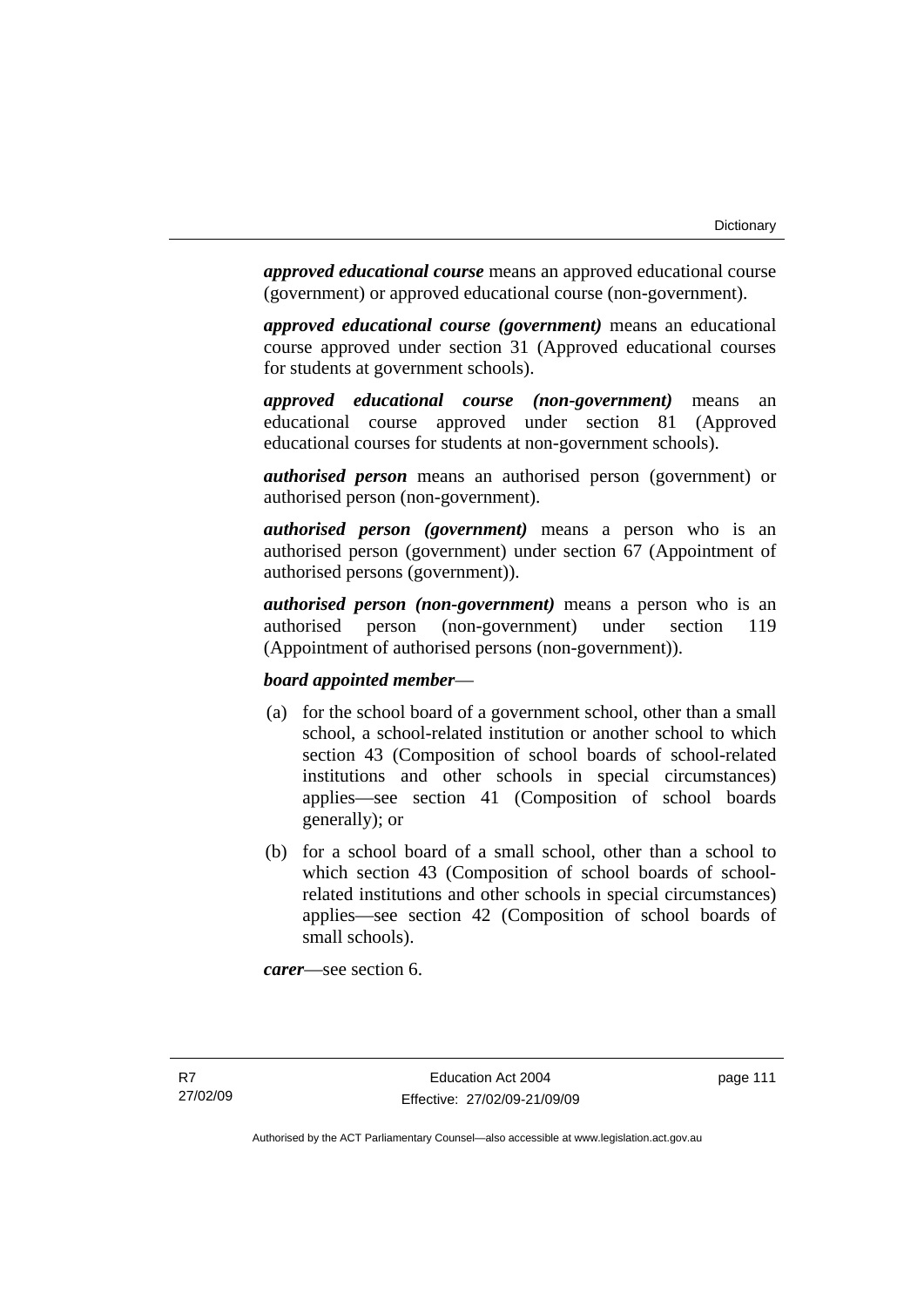#### *community member*—

- (a) for part 3.5 (Government Schools Education Council)—see section 57 (Appointed members of council (government)); and
- (b) for part 4.4 (Non-government Schools Education Council) see section 109 (Members of council (government)).

*compulsory school age*—see section 9.

*corporal punishment* means physical force applied to punish or correct, and includes any action designed or likely to cause physical pain or discomfort taken to punish or correct.

*council*—

- (a) for part 3.5—means the Government Schools Education Council; and
- (b) for part 4.4—means the Non-Government Schools Education Council.

*council (government)*, for part 3.5—means the Government Schools Education Council.

*council (non-government)*, for part 4.4—means the Nongovernment Schools Education Council.

*educational course* means a course of teaching and learning directed toward acquiring a particular area of knowledge and skills.

#### *education member*—

- (a) for part 3.5 (Government Schools Education Council)—see section 57 (Appointed members of council (government)); and
- (b) for part 4.4 (Non-government Schools Education Council) see section 109 (Members of council (government)).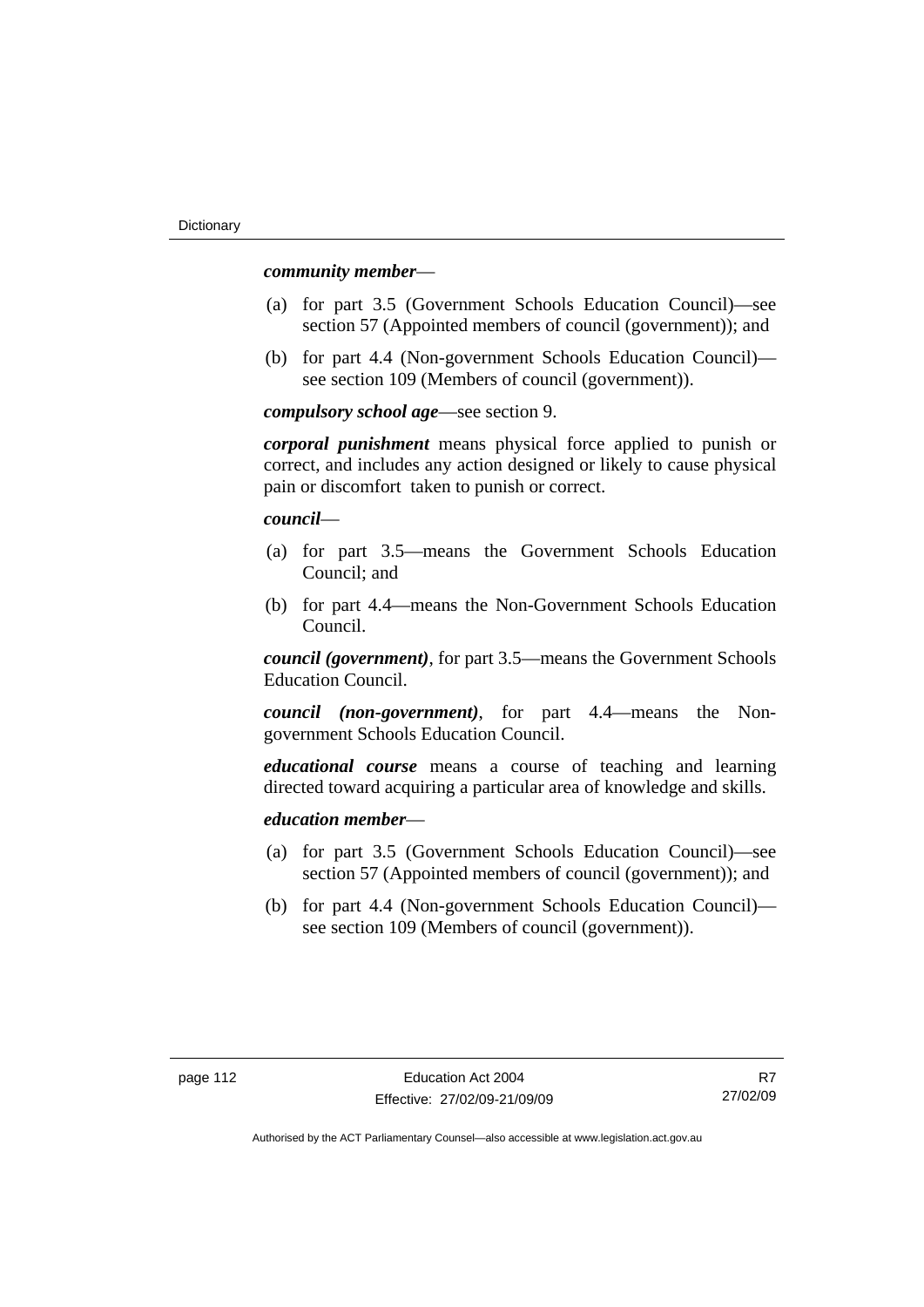## *exclusion***—**

- (a) of a student from all government schools—means preventing the student from continuing to be enrolled or being re-enrolled at any government school; and
- (b) of a student from all Catholic systemic schools—means preventing the student from continuing to be enrolled or being re-enrolled at any Catholic systemic school; and
- (c) of a student from a non-government school—means preventing the student from continuing to be enrolled or being re-enrolled at the non-government school.

*exemption certificate* means a certificate issued under section 14 (Exemption certificates).

#### *government school* means*—*

- (a) except for part 3.4 (School boards of government schools)—a school, preschool or school-related institution established under section 20 (Establishing government schools etc); and
- (b) for part 3.4—a school or school-related institution established under section 20.

*half-year*, for part 3.4 (School boards of government schools)—see section 37.

*home education*—see section 129.

*in-principle approval*—see section 83 (Applications for in-principle approval for proposed registration).

*internally reviewable decision*, for part 6.1 (Notification and review of decisions)—see section 140.

*internal reviewer* for part 6.1 (Notification and review of decisions)—see section 140.

*internal review notice*, for part 6.1 (Notification and review of decisions)—see section 140.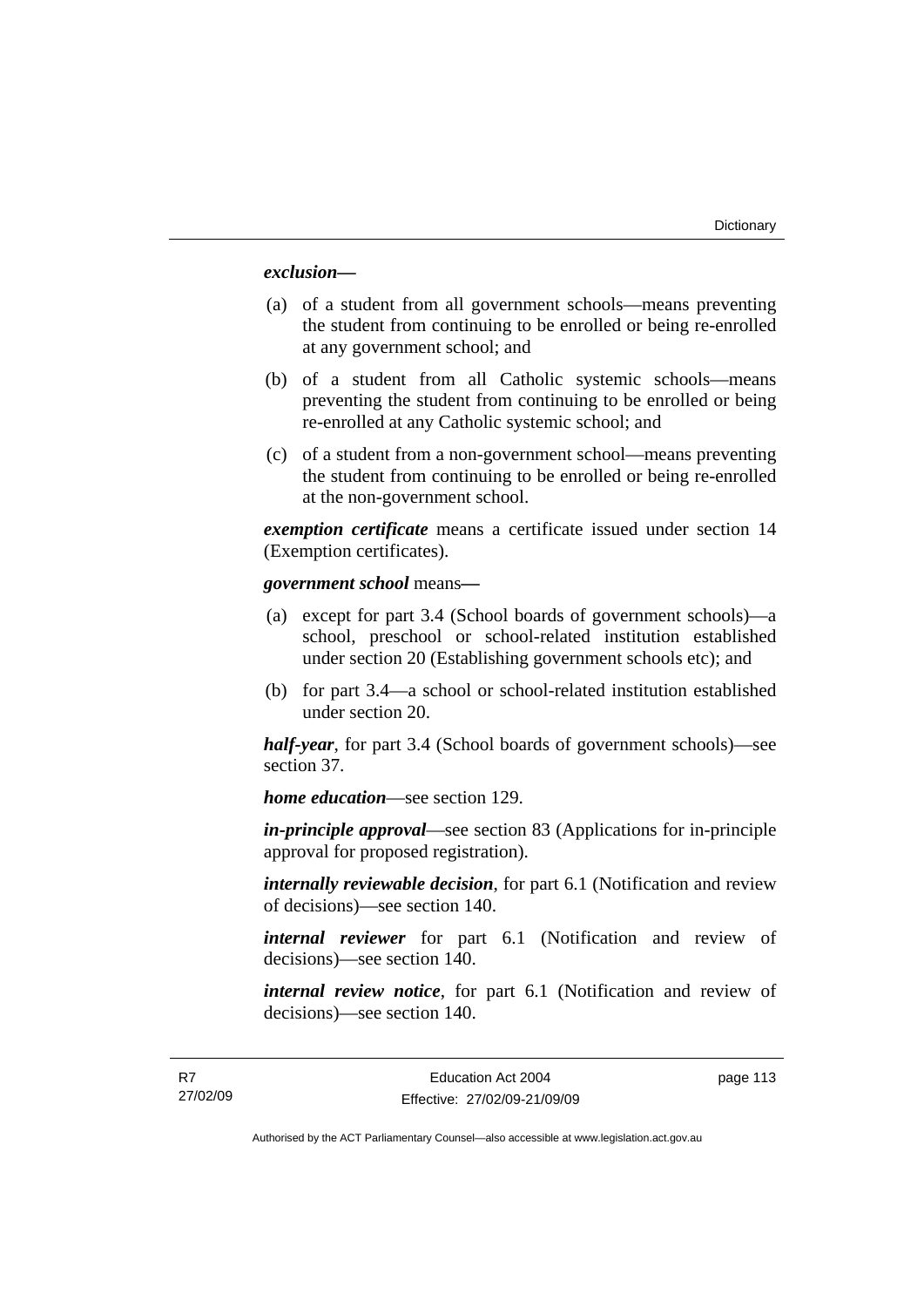*money*, for part 3.4 (School boards of government schools)—see section 37.

*non-government school* means a registered non-government school.

*parent*—see section 6.

*parents and citizens association*, for part 3.4 (School boards of government schools)—see section 37.

*parents and citizens member*—

- (a) for the school board of a government school, other than a small school, a school-related institution or another school to which section 43 (Composition of school boards of school-related institutions and other schools in special circumstances) applies—see section 41 (Composition of school boards generally); or
- (b) for the school board of a small school, other than a school to which section 43 applies—see section 42 (Composition of school boards of small schools).

*prescribed period*, for part 3.4 (School boards of government schools)—see section 37.

*proposed opening day*—see section 83 (3) (Applications for inprinciple approval for proposed registration).

*registered non-government school* means a school that is registered or provisionally registered under part 4.2 (Registration—nongovernment schools).

*register of enrolments and attendances*, in relation to a person, means the register of enrolments and attendances kept by the person under section 32 (Register of enrolments and attendances for government schools) or section 99 (Register of enrolments and attendances for non-government schools).

*register of non-government schools* means the register kept by the registrar under section 79.

page 114 Education Act 2004 Effective: 27/02/09-21/09/09

R7 27/02/09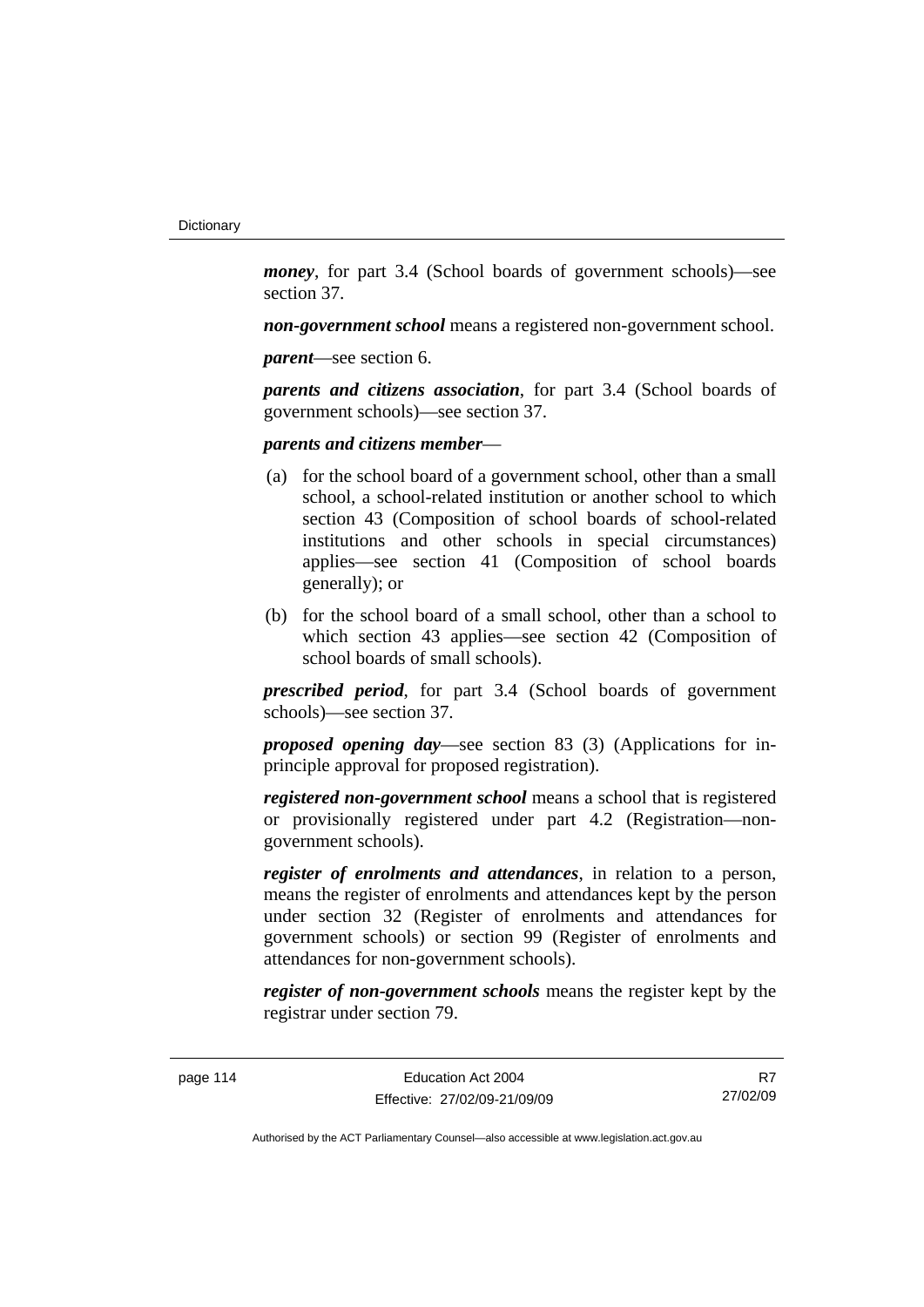*registrar* means the Registrar of Non-Government Schools.

*reviewable decision*, for part 6.1 (Notification and review of decisions)—see section 140.

#### *school*—

- (a) except for chapter 2, part 3.4, chapter 4 and part 6.2—means a school or school-related institution established under section 20 (Establishing government schools etc); and
- (b) for chapter 2 (School enrolment and attendance) and part 6.2 (Other provisions)—means a government school or nongovernment school; and
- (c) for part 3.4 (Schools boards of government schools)—see section 37; and
- (d) for chapter 4 (Non-government schools)—see section 74.

*school board*, of a government school, means the school board of the school established under part 3.4.

*school-leaving age* means 15 years old.

*school-related institution*—see section 20 (Establishing government schools etc).

*small school*, for part 3.4 (School boards of government schools) see section 37.

*staff*, of a school, means the principal and teachers of, and other people employed at, the school.

## *staff member*—

 (a) for the school board of a government school, other than a small school, a school-related institution or another school to which section 43 (Composition of school boards of school-related institutions and other schools in special circumstances) applies—see section 41 (Composition of school boards generally); or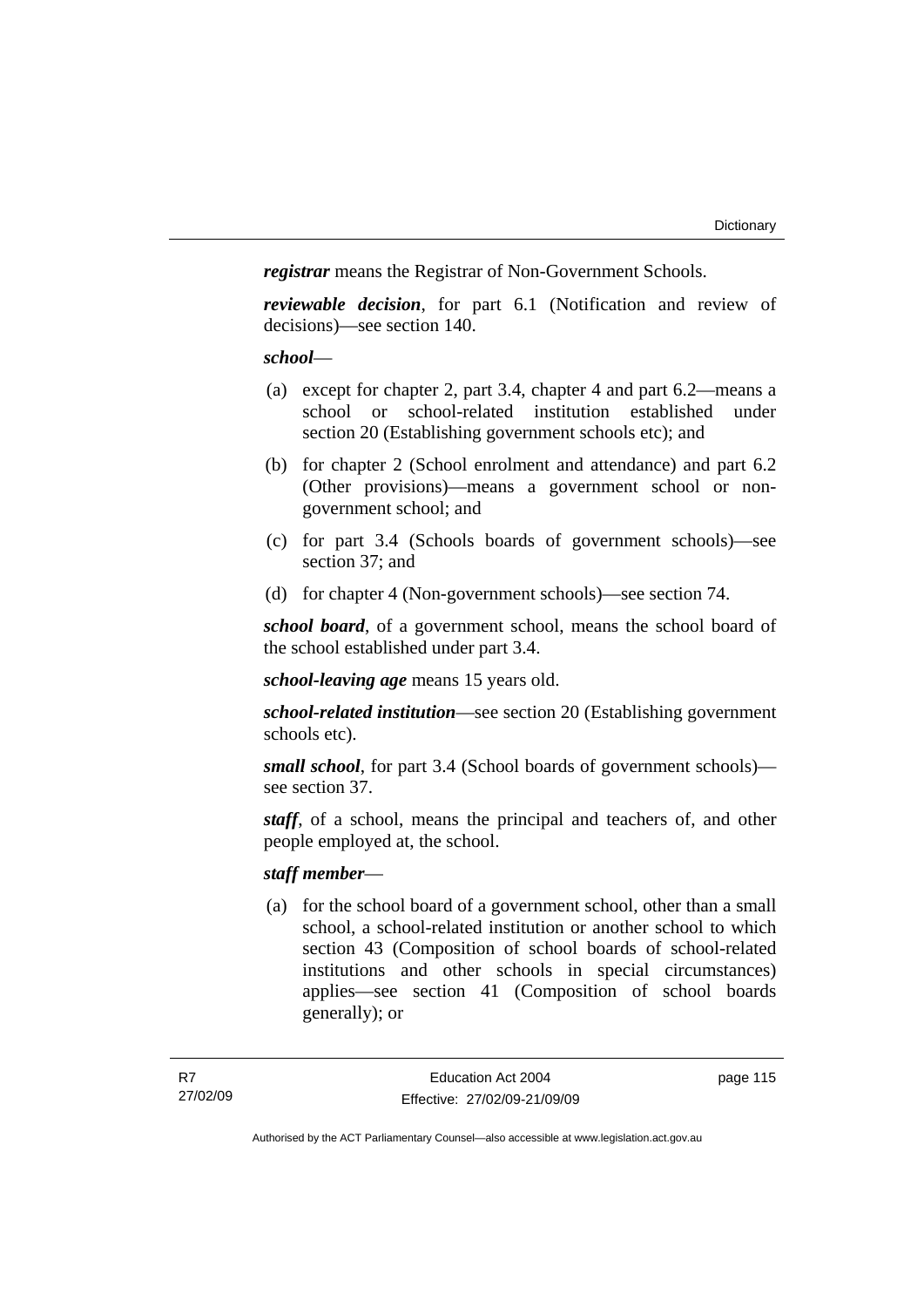(b) for the school board of a small school, other than a school to which section 43 applies—see section 42 (Composition of school boards of small schools).

*student*, for part 3.4 (School boards of government schools)—see section 37.

*student member*, for the school board of a government school, other than a small school, a school-related institution or another school to which section 43 (Composition of school boards of school-related institutions and other schools in special circumstances) applies—see section 41.

page 116 **Education Act 2004** Effective: 27/02/09-21/09/09

R7 27/02/09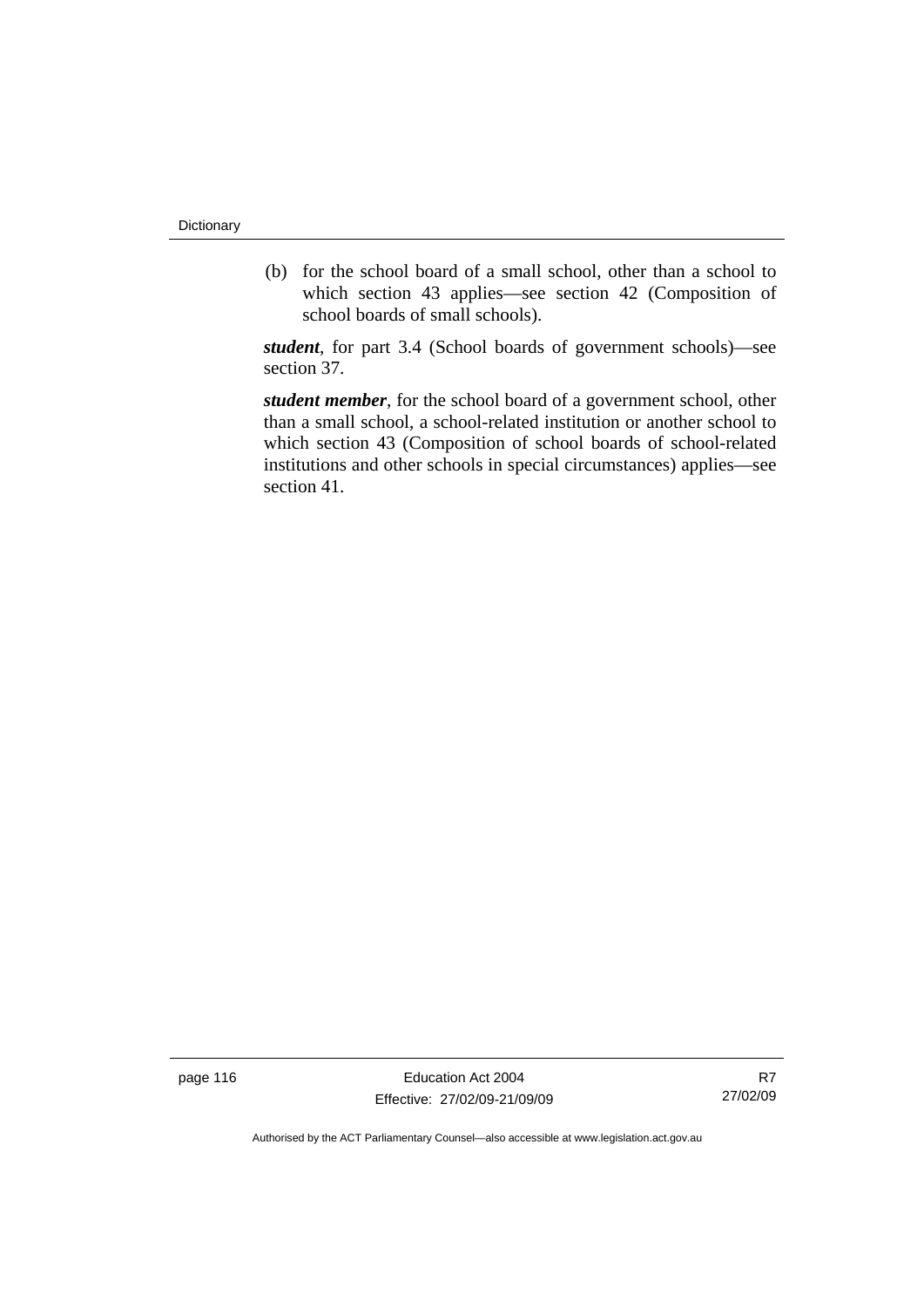# **Endnotes**

# **1 About the endnotes**

Amending and modifying laws are annotated in the legislation history and the amendment history. Current modifications are not included in the republished law but are set out in the endnotes.

Not all editorial amendments made under the *Legislation Act 2001*, part 11.3 are annotated in the amendment history. Full details of any amendments can be obtained from the Parliamentary Counsel's Office.

Uncommenced amending laws and expiries are listed in the legislation history and the amendment history. These details are underlined. Uncommenced provisions and amendments are not included in the republished law but are set out in the last endnote.

If all the provisions of the law have been renumbered, a table of renumbered provisions gives details of previous and current numbering.

The endnotes also include a table of earlier republications.

| $am = amended$                               | $ord = ordinance$                         |
|----------------------------------------------|-------------------------------------------|
| $amdt = amendment$                           | $orig = original$                         |
| $ch = chapter$                               | $par = paragraph/subparagraph$            |
| $def = definition$                           | $pres = present$                          |
| $dict = dictionary$                          | $prev = previous$                         |
| $disallowed = disallowed by the Legislative$ | $(\text{prev}) = \text{previously}$       |
| Assembly                                     | $pt = part$                               |
| $div = division$                             | $r = rule/subrule$                        |
| $exp = expires/expired$                      | $renum = renumbered$                      |
| $Gaz = gazette$                              | $reloc = relocated$                       |
| $hdg =$ heading                              | $R[X]$ = Republication No                 |
| $IA = Interpretation Act 1967$               | $RI = reissue$                            |
| $ins = inserted/added$                       | $s = section/subsection$                  |
| $LA =$ Legislation Act 2001                  | $sch = schedule$                          |
| $LR =$ legislation register                  | $sdiv = subdivision$                      |
| $LRA =$ Legislation (Republication) Act 1996 | $sub = substituted$                       |
| $mod = modified/modification$                | $SL = Subordinate$ Law                    |
| $o = order$                                  | underlining = whole or part not commenced |
| $om = omitted/repealed$                      | or to be expired                          |
|                                              |                                           |

## **2 Abbreviation key**

R7 27/02/09

Education Act 2004 Effective: 27/02/09-21/09/09 page 117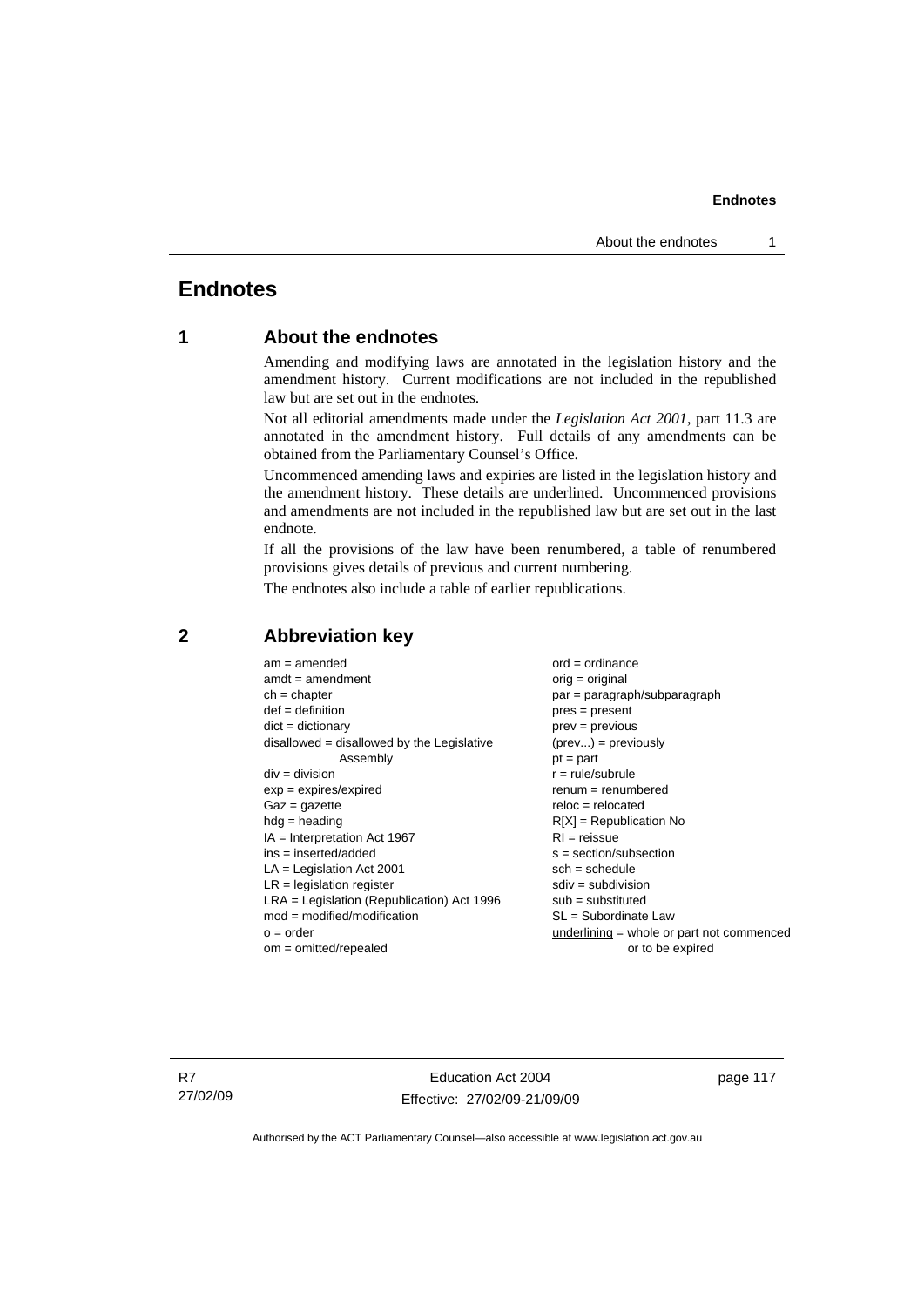3 Legislation history

# **3 Legislation history**

#### **Education Act 2004 A2004-17**

notified LR 8 April 2004 s 1, s 2 commenced 8 April 2004 (LA s 75 (1)) remainder commenced 1 January 2005 (s 2)

as amended by

#### **Education Amendment Act 2006 A2006-28**

notified LR 15 June 2006 s 1, s 2 commenced 15 June 2006 (LA s 75 (1)) remainder commenced 16 June 2006 (s 2)

#### **Education Amendment Act 2006 (No 2) A2006-57**

notified LR 19 December 2006 s 1, s 2 commenced 19 December 2006 (LA s 75 (1)) remainder commenced 20 December 2006 (s 2)

#### **Children and Young People (Consequential Amendments) Act 2008 A2008-20 sch 3 pt 3.12, sch 4 pt 4.14**

notified LR 17 July 2008

s 1, s 2 commenced 17 July 2008 (LA s 75 (1))

s 3 commenced 18 July 2008 (s 2 (1))

sch 3 pt 3.12 commenced 27 October 2008 (s 2 (4) and see Children and Young People Act 2008 A2008-19, s 2 and CN2008-13) sch 4 pt 4.14 commenced 27 February 2009 (s 2 (5) and see Children and Young People Act 2008 A2008-19, s 2 and CN2008-17 (and see CN2008-13))

## **ACT Civil and Administrative Tribunal Legislation Amendment Act 2008 (No 2) A2008-37 sch 1 pt 1.33**

notified LR 4 September 2008

s 1, s 2 commenced 4 September 2008 (LA s 75 (1))

sch 1 pt 1.33 commenced 2 February 2009 (s 2 (1) and see ACT Civil and Administrative Tribunal Act 2008 A2008-35, s 2 (1) and CN2009-2)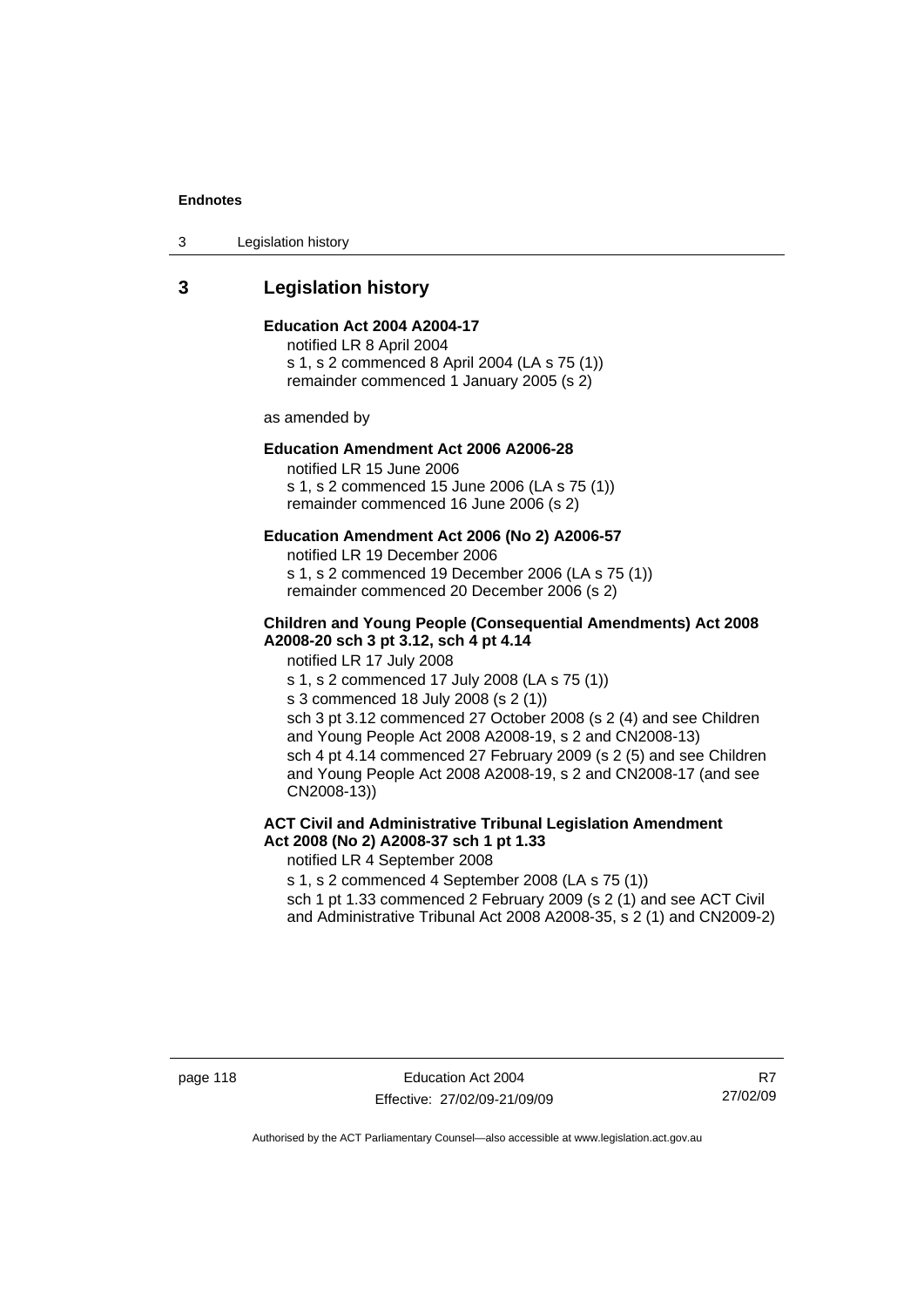Amendment history 4

## **4 Amendment history**

```
Commencement 
s 2 om LA s 89 (4) 
Meaning of parent and carer 
s 6 am A2008-20 amdt 3.26, amdt 4.37 
General principles of Act 
s 7 am A2006-57 s 4, s 5, s 55 
Main objects of Act 
s 8 am A2006-57 s 6, s 7 
Compulsory enrolment 
s 10 am A2006-57 s 8 
Employment of children under school-leaving age 
                am A2008-20 amdt 4.38
Student transfer register 
s 17 am A2006-57 s 9 
Principles on which ch 3 based<br>s 18 am A2006-57
                am A2006-57 s 55
Minister to seek advice 
s 19 reloc and renum as s 66
Establishing government schools etc<br>s 20 am A2006-28 s 4
                am A2006-28 s 4
Reporting to parents—government schools 
s 25 am A2006-57 s 55 
Voluntary financial contributions 
s 27 am A2006-57 s 55 
Religious education 
s 29 am A2006-57 s 55 
Curriculum 
s 30 am A2006-57 s 55 
Approved educational courses for students at government schools 
s 31 hdg am A2006-57 s 55 
s 31 am A2006-57 s 55 
Keeping records of enrolment and attendances for government schools 
                am A2006-57 s 55
```
R7 27/02/09

Education Act 2004 Effective: 27/02/09-21/09/09 page 119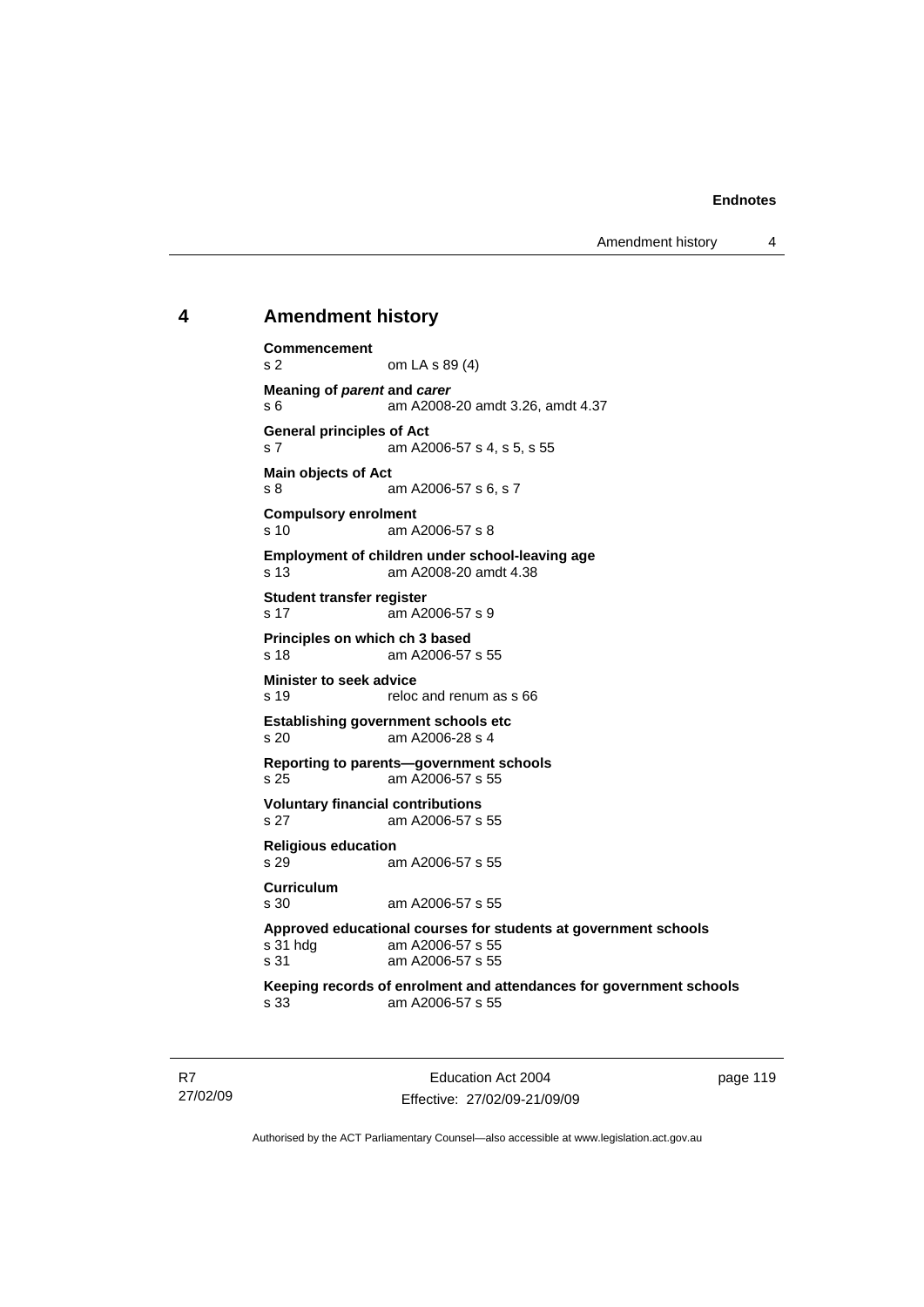```
4 Amendment history 
           Inspection of register of enrolment and attendances for government schools 
           s 34 am A2006-57 s 55 
            Procedures to encourage school attendance at government schools 
           s 35 am A2006-57 s 55 
            Suspension, exclusion or transfer of student by chief executive 
           s 36 hdg am A2006-57 s 55 
           s 36 am A2006-57 s 55 
            Definitions for pt 3.4 
           s 37 def prescribed period am A2006-57 s 11, s 12
            Declaration of parents and citizens associations in certain circumstances 
           s 40 am A2006-57 s 13, s 14 
           Composition of school boards generally 
           s 41 hdg sub A2006-57 s 15
           s 41 am A2006-57 s 16 
           Composition of school boards of small schools 
           s 42 hdg sub A2006-57 s 17<br>s 42 am A2006-57 s 18
                             am A2006-57s 18
            Composition of school boards of school-related institutions and other 
            schools in special circumstances 
            s 43 hdg sub A2006-57 s 19<br>s 43 s 43 s am A2006-57 s 20
                             am A2006-57 s 20
            Procedures governing proceedings of school boards 
           s 48 am A2006-57 s 21 
           Protection of members of school boards<br>s 49A (prev s 72) reloc and real
                             (s) (prev s 72) reloc and renum as s 49A A2006-57 s 26
            Functions of council (government) 
           s 55 am A2006-57 s 22 
            Other provisions relating to council (government) 
           div 3.5.3 hdg ins A2006-57 s 23 
            Minister to seek advice 
           s 66 orig s 66 om A2006-57 s 24 
                              (prev s 19) reloc and renum as s 66 A2006-57 s 10 
           Minister to present advice of council (government) 
            s 66A (prev s 73) reloc and renum as s 66A A2006-57 s 27 
           Miscellaneous 
                             om A2006-57 s 25.
            Protection of members of school boards 
           s 72 reloc and renum as s 49A
```
page 120 **Education Act 2004** Effective: 27/02/09-21/09/09

R7 27/02/09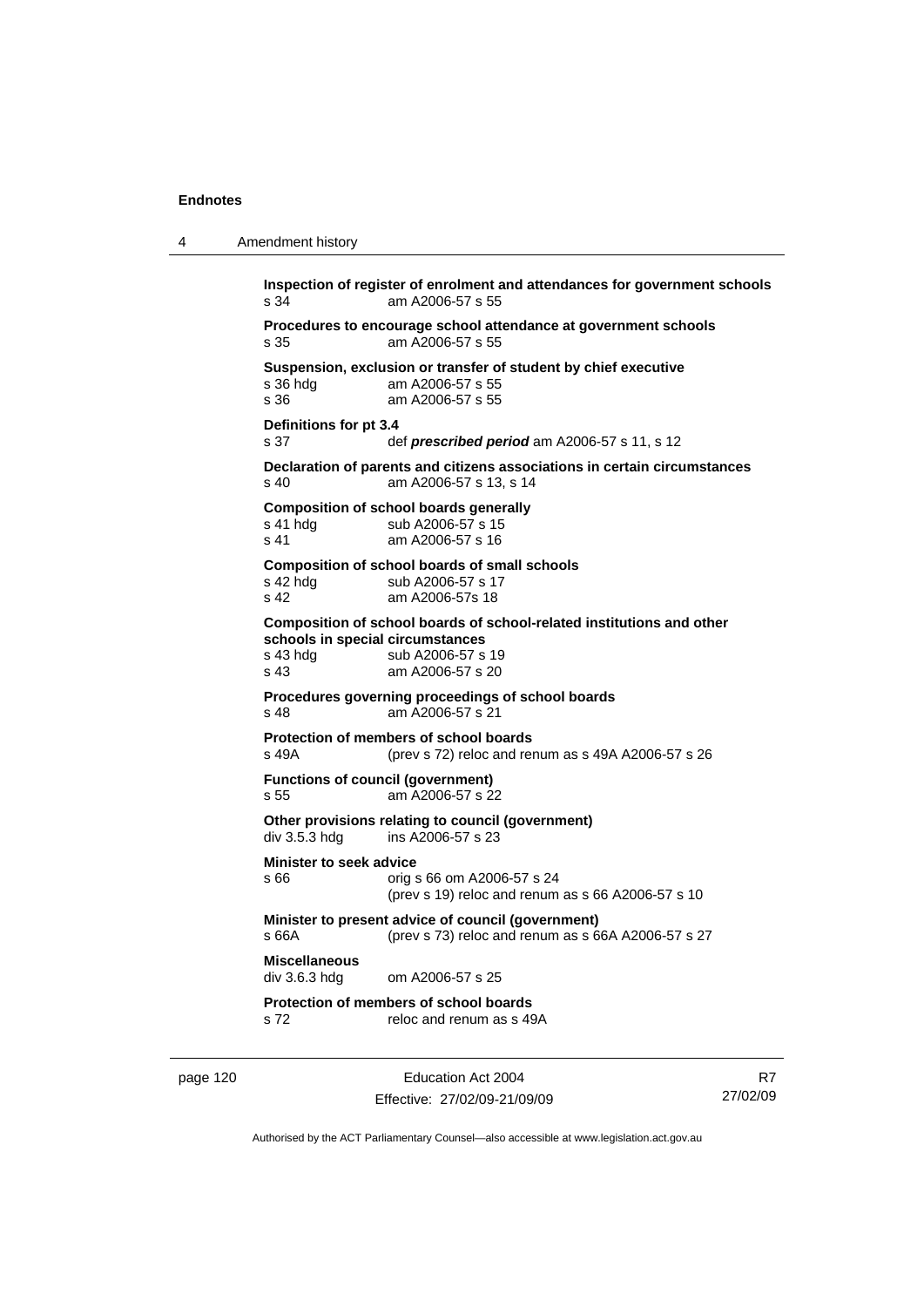```
Education Act 2004 
                                                              page 121 
Minister to present advice of council (government) 
s 73 reloc and renum as s 66A
Minister to seek advice 
s 76 reloc and renum as s 118 
Register of non-government schools 
s 79 sub A2006-57 s 29 
Approved educational courses for students at non-government schools 
s 81 hdg am A2006-57 s 55<br>s 81 am A2006-57 s 55
                 am A2006-57 s 55
Schools to be registered 
s 82 am A2006-57 s 30, s 55; ss renum R4 LA 
Applications for in-principle approval for proposed registration 
s 83 am A2006-57 s 31, s 32; pars renum R4 LA 
Deciding in-principle applications 
s 84 am A2006-57 s 33, s 34; ss renum R4 LA 
Application for registration at additional campus 
s 88A ins A2006-57 s 35 
Registration at additional campus 
s 88B ins A2006-57 s 35 
Certificate of provisional registration or registration 
s 92 am A2006-57 s 36 
Inspection of panel reports for school registration etc 
s 98 am A2006-57 s 37; pars renum R4 LA 
Keeping records of enrolment and attendances for non-government schools 
                 am A2006-57 s 55
Inspection of register of enrolment and attendances for non-government 
schools 
s 101 am A2006-57 s 55 
Procedures to encourage attendance at non-government schools 
s 102 am A2006-57 s 55 
Reporting to parents—non-government schools 
s 103 am A2006-57 s 55 
Suspension, transfer or exclusion of students—Catholic systemic schools 
                sub A2006-57 s 38
s 104 am A2006-57 s 55 
Suspension or exclusion of students—other non-government schools 
s 105 hdg am A2006-57 s 55<br>s 105 am A2006-57 s 55
                 am A2006-57 s 55
```
27/02/09

R7

Effective: 27/02/09-21/09/09 Authorised by the ACT Parliamentary Counsel—also accessible at www.legislation.act.gov.au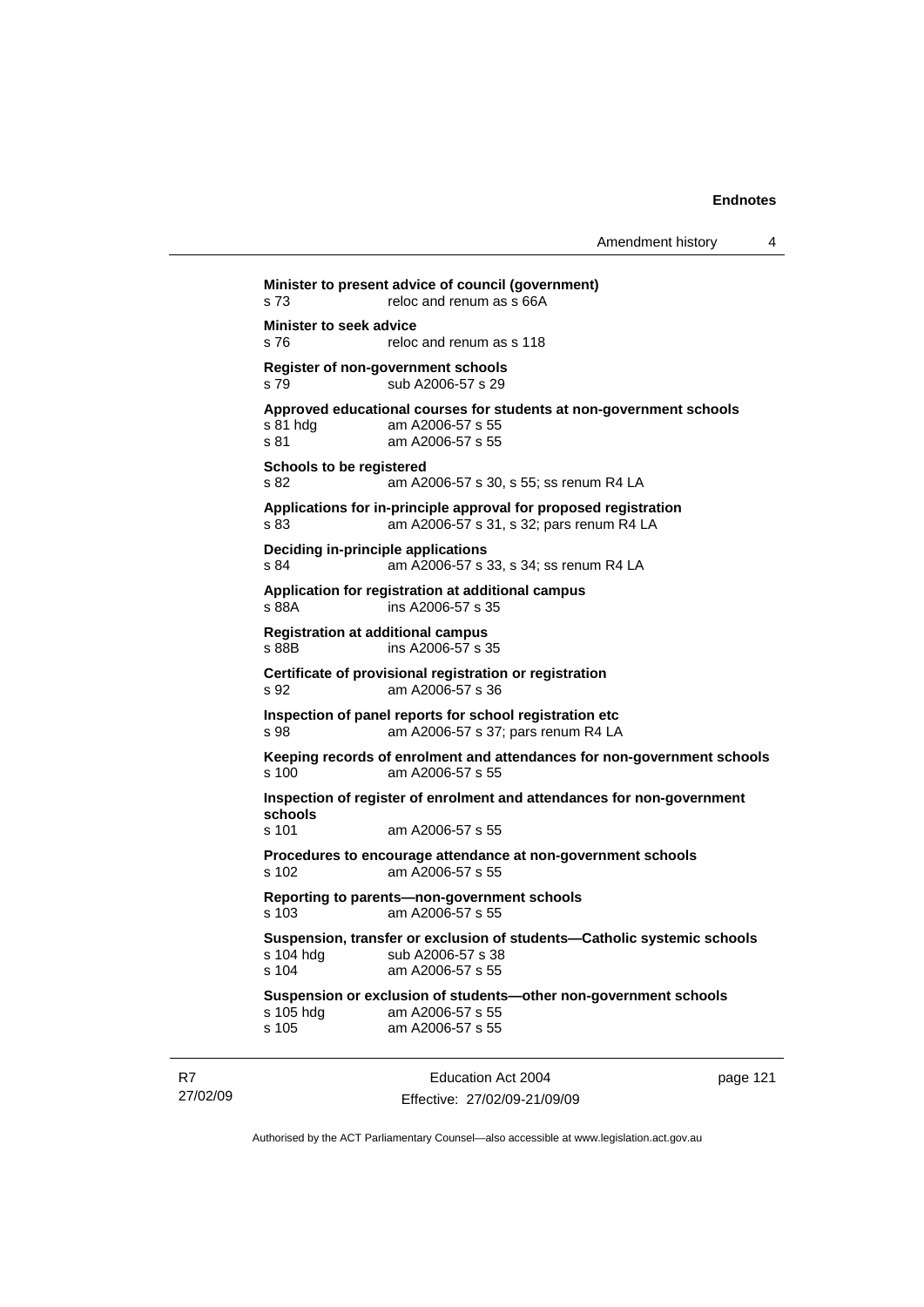```
4 Amendment history 
           Functions of council (non-government) 
           s 107 am A2006-57 s 39 
           Other provisions relating to council (non-government) 
           div 4.4.3 hdg ins A2006-57 s 40 
           Minister to seek advice 
           s 118 orig s 118 om A2006-57 s 41 
                              (prev s 76) reloc and renum as s 118 A2006-57 s 28 
           Minister to present advice of council (non-government) 
           s 118A (prev s 127) reloc and renum as s 118A A2006-57 s 44 
           Miscellaneous 
           div 4.5.3 hdg om A2006-57 s 42 
           Inspection of register of non-government schools 
           s 126 om A2006-57 s 43 
           Minister to present advice of council (non-government) 
           s 127 reloc and renum as s 118A
           Provisional registration for home education 
           s 130 sub A2006-57 s 45 
           Registration for home education 
           s 131 am A2006-57 s 46 
           Registration of child 
           s 133 am A2006-57 s 47, s 48 
           Notification and review of decisions 
           pt 6.1 hdg sub A2008-37 amdt 1.131 
           Definitions—pt 6.1 
                             sub A2008-37 amdt 1.131
                              def decision-maker ins A2008-37 amdt 1.131 
                              def internally reviewable decision ins A2008-37 amdt 1.131 
                              def internal reviewer ins A2008-37 amdt 1.131 
                              def internal review notice ins A2008-37 amdt 1.131 
                              def reviewable decision ins A2008-37 amdt 1.131 
           Internal review notices 
                            sub A2008-37 amdt 1.131
           Applications for internal review 
           s 142 sub A2008-37 amdt 1.131 
           Applications not stay reviewable decisions 
                             s 143 sub A2008-37 amdt 1.131 
           Internal review 
           s 144 sub A2008-37 amdt 1.131
```
page 122 Education Act 2004 Effective: 27/02/09-21/09/09

R7 27/02/09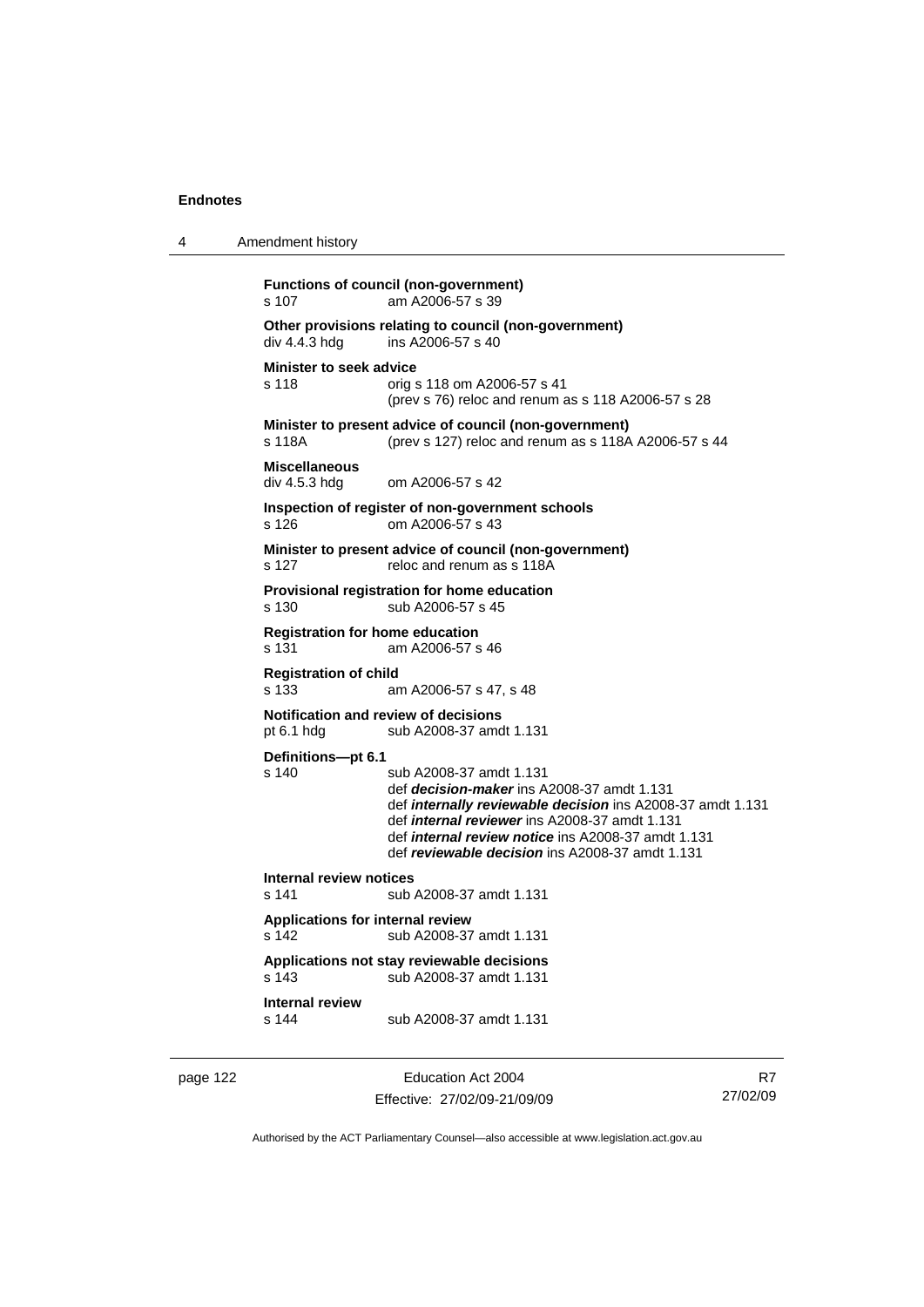**Reviewable decision notices**  s 145 sub A2008-37 amdt 1.131 **Applications to ACAT**  s 145A ins A2008-37 amdt 1.131 **Notification of parents**  s 149 am A2006-57 s 55 **Notices of intention under former education Act to conduct schools at additional educational levels**  s 153 exp 1 January 2015 (s 153 (5)) **Transitional provisions**  ch 7 hdg exp 1 January 2006 (s 171) **Assets and liabilities of former authority**  pt 7.1 hdg exp 1 January 2006 (s 171) **Meaning of** *former authority* s 156 exp 1 January 2006 (s 171) **Vesting of assets and liabilities of former authority in Territory**  s 157 exp 1 January 2006 (s 171) **Evidentiary certificate for vested assets and liabilities**  s 158 exp 1 January 2006 (s 171) **Registration of changes in title to certain assets**  s 159 exp 1 January 2006 (s 171) **Proceedings and evidence in relation to vested assets and liabilities**  s 160 exp 1 January 2006 (s 171) **General savings**  pt 7.2 hdg exp 1 January 2006 (s 171) **Interpretation**  div 7.2.1 hdg exp 1 January 2006 (s 171) **Definitions for pt 7.3**  s 161 exp 1 January 2006 (s 171) **Former authority Act**  div 7.2.2 hdg exp 1 January 2006 (s 171) **Existing schools etc**  s 162 exp 1 January 2006 (s 171) **Name of schools, institutions and services**  s 163 exp 1 January 2006 (s 171) **School boards**  s 164 exp 1 January 2006 (s 171)

R7 27/02/09

Education Act 2004 Effective: 27/02/09-21/09/09 page 123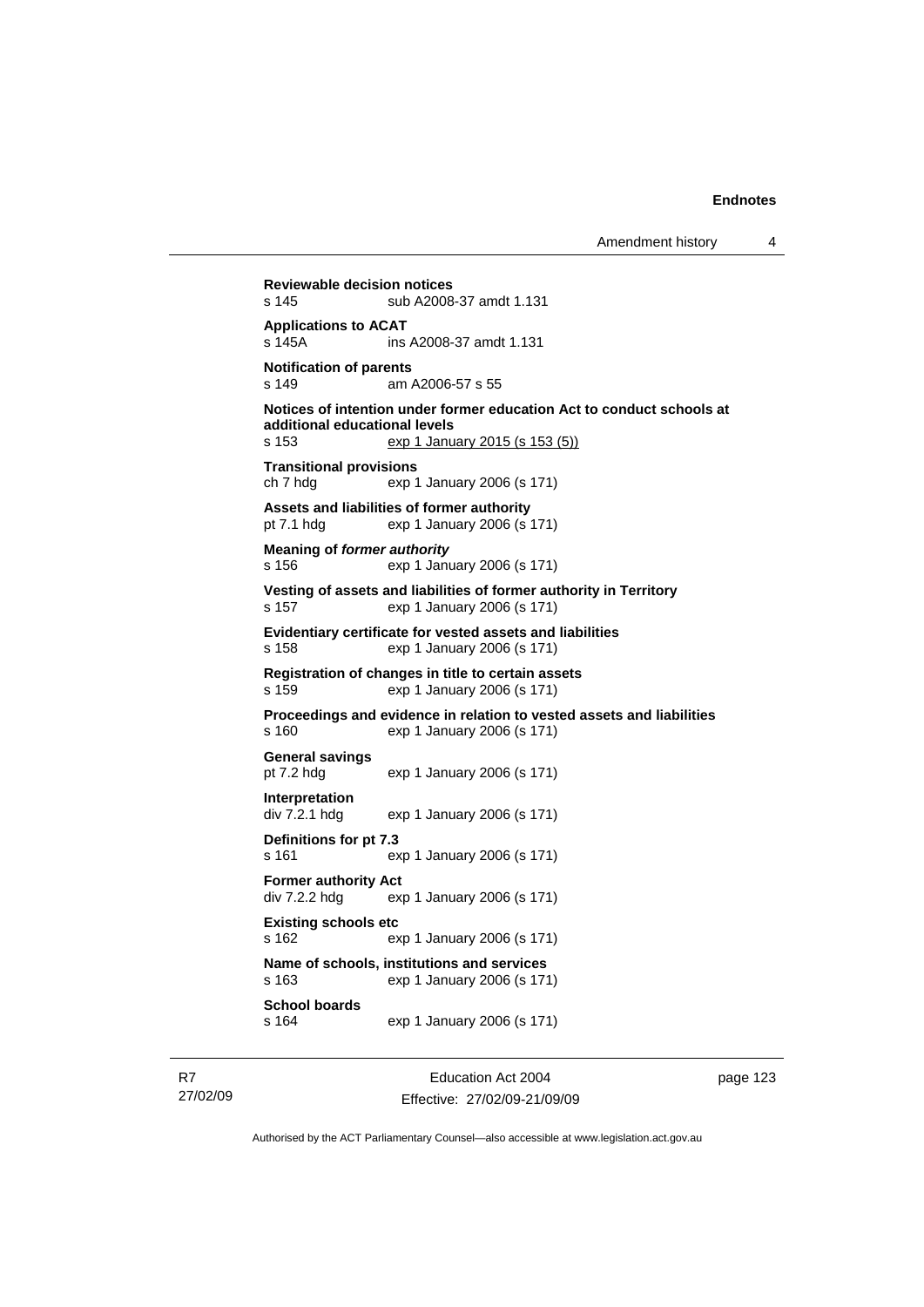4 Amendment history

```
Parents and citizens associations 
s 165 exp 1 January 2006 (s 171) 
Members of school boards<br>s 166 exp 1 Jar
                 exp 1 January 2006 (s 171)
Former education Act div 7.2.3 hdg exp
                exp 1 January 2006 (s 171)
Exemption certificates 
s 167 exp 1 January 2006 (s 171) 
Existing registered and provisionally registered schools 
s 168 exp 1 January 2006 (s 171) 
Registers 
s 169 exp 1 January 2006 (s 171) 
Miscellaneous 
pt 7.3 hdg exp 1 January 2006 (s 171) 
Modification of ch 7's operation 
s 170 exp 1 January 2006 (s 171) 
Expiry of ch 7 
s 171 exp 1 January 2006 (s 171) 
Declared law for Legislation Act, s 88 
s 172 exp 1 January 2006 (s 171) 
Repeals and consequential amendments 
ch 8 hdg om LA s 89 (3) 
Acts repealed 
s 173 om LA s 89 (3) 
Regulations repealed 
s 174 om LA s 89 (3) 
Legislation amended—sch 2 
s 175 om LA s 89 (3) 
Reviewable decisions 
sch 1 sub A2008-37 amdt 1.132 
Minister's decisions 
sch 1 pt 1.1 am A2006-57 s 50; items renum R4 LA 
                 om A2008-37 amdt 1.132 
Chief executive's decisions 
sch 1 pt 1.2 am A2006-57 s 51, s 55 
                  om A2008-37 amdt 1.132
```
page 124 Education Act 2004 Effective: 27/02/09-21/09/09

R7 27/02/09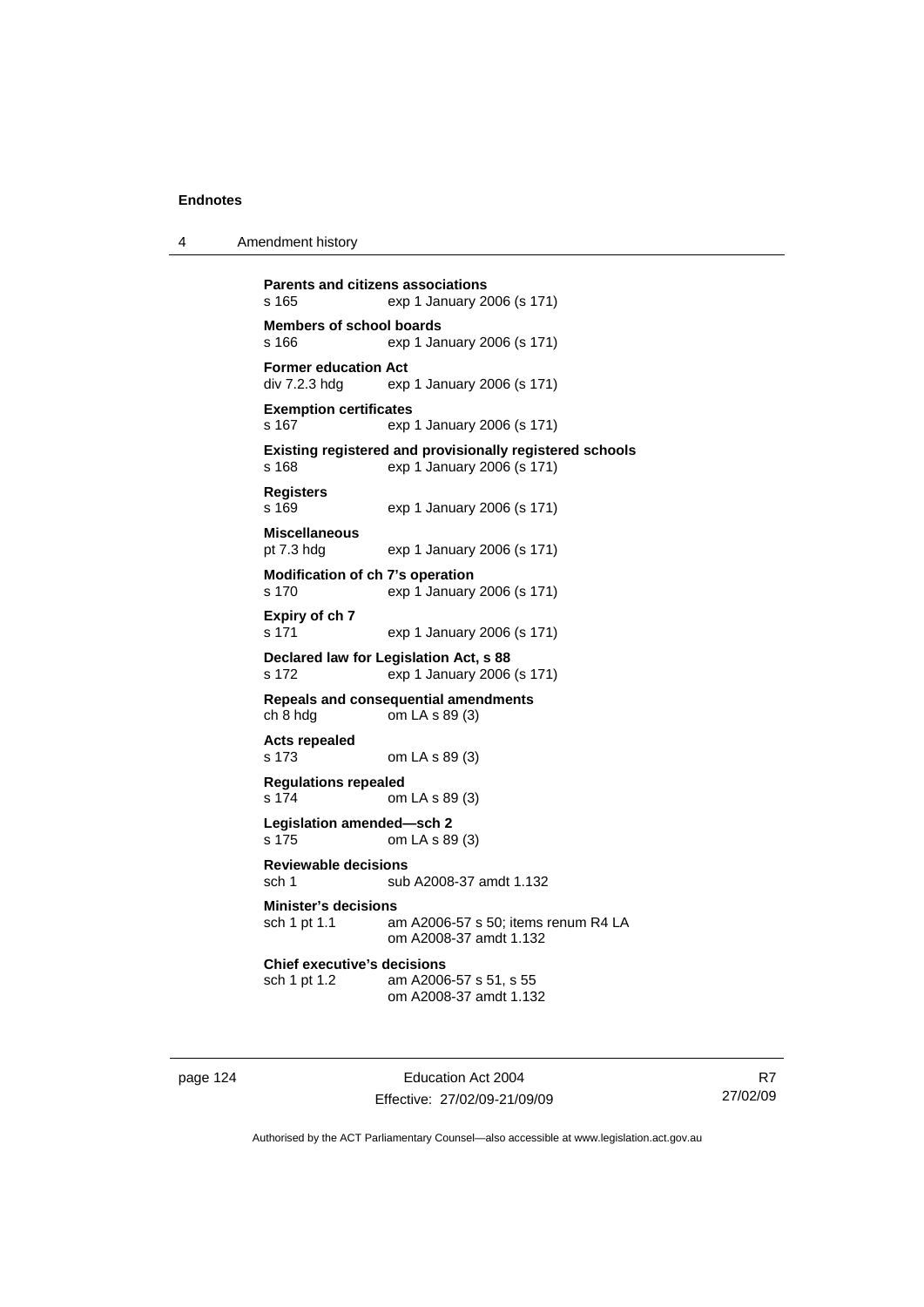#### **Consequential amendments**

| sch 2             | om LA s 89 (3)                                                       |
|-------------------|----------------------------------------------------------------------|
| <b>Dictionary</b> |                                                                      |
| dict              | am A2008-37 amdt 1.133, amdt 1.134                                   |
|                   | def <i>appointed member</i> am A2006-57 s 52                         |
|                   | def approved educational course (government) am<br>A2006-57 s 55     |
|                   | def approved educational course (non-government) am<br>A2006-57 s 55 |
|                   | def <b>board appointed member</b> am A2006-57 s 52                   |
|                   | def <i>exclusion</i> am A2006-57 s 55                                |
|                   | def internally reviewable decision ins A2008-37 amdt 1.135           |
|                   | def <i>internal reviewer</i> sub A2008-37 amdt 1.136                 |
|                   | def <i>internal review notice</i> ins A2008-37 amdt 1.137            |
|                   | def parents and citizens member am A2006-57 s 52                     |
|                   | def <i>proposed opening day</i> am A2006-57 s 53                     |
|                   | def reviewable decision sub A2008-37 amdt 1.138                      |
|                   | def staff member am A2006-57 s 53                                    |
|                   | def student member am A2006-57 s 53                                  |

# **5 Earlier republications**

Some earlier republications were not numbered. The number in column 1 refers to the publication order.

Since 12 September 2001 every authorised republication has been published in electronic pdf format on the ACT legislation register. A selection of authorised republications have also been published in printed format. These republications are marked with an asterisk  $(*)$  in column 1. Electronic and printed versions of an authorised republication are identical.

| <b>Republication</b><br>No and date | <b>Effective</b>             | Last<br>amendment<br>made by | <b>Republication</b><br>for |
|-------------------------------------|------------------------------|------------------------------|-----------------------------|
| R <sub>1</sub><br>1 Jan 2005        | 1 Jan 2005-<br>1 Jan 2006    | not amended                  | new Act                     |
| R <sub>2</sub><br>2 Jan 2006        | 2 Jan 2006-<br>15 June 2006  | not amended                  | commenced expiry            |
| R <sub>3</sub><br>16 June 2006      | 16 June 2006-<br>19 Dec 2006 | A2006-28                     | amendments by<br>A2006-28   |
| R4<br>20 Dec 2006                   | 20 Dec 2006-<br>26 Oct 2008  | A2006-57                     | amendments by<br>A2006-57   |
|                                     |                              |                              |                             |

R7 27/02/09

Education Act 2004 Effective: 27/02/09-21/09/09 page 125